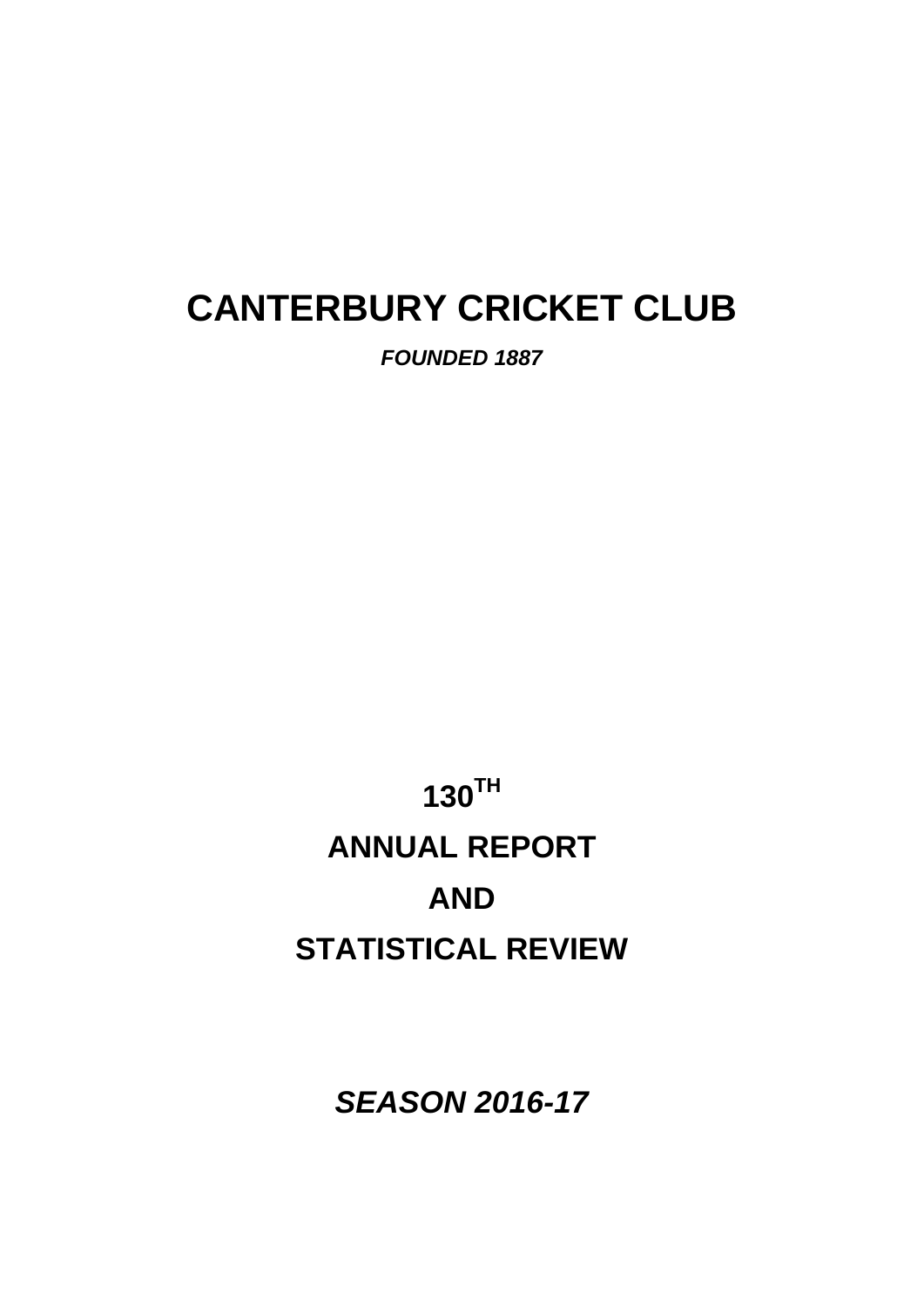# **CANTERBURY CRICKET CLUB**

### *Founded 1887*

#### **The Club is affiliated with:**

Eastern Cricket Association "ECA" (1910-1921 and 1938-39 to date). The Association was formed in 1903 as the Eastern Suburbs Cricket Association.

Mercantile Cricket Association "MCA" (1999-2000 to date).

Box Hill Reporter District Cricket Association "BHRDCA" (1890-91 to 1937-38 and 2005-06 to date)

#### **The Club was formally affiliated with:**

| <b>Southern Cross Competition</b>     | 1912-13 |
|---------------------------------------|---------|
| Eastern Suburban District Churches CA | 1998-99 |

### **In 2016-17, the Club was represented by:**

#### **Seniors**

| 1 <sup>st</sup> XI<br>$2^{nd}$ XI<br>$3^{\text{rd}}$ XI<br>$4^{th}$ XI<br>$5^{th}$ XI | <b>ECA</b><br><b>ECA</b><br><b>ECA</b><br><b>MCA</b><br><b>MCA</b> | A Turf<br><b>B</b> Turf<br>Sunday turf<br>C Sunday Turf<br>D Sunday Turf | <b>Wright Shield</b><br><b>Armstrong Shield</b> |
|---------------------------------------------------------------------------------------|--------------------------------------------------------------------|--------------------------------------------------------------------------|-------------------------------------------------|
| Vets                                                                                  | <b>BHRDCA</b>                                                      | Over <sub>40</sub>                                                       | C Division                                      |
| Vets                                                                                  | <b>BHRDCA</b>                                                      | Over <sub>40</sub>                                                       | E South Division                                |
| Vets                                                                                  | <b>BHRDCA</b>                                                      | Over <sub>50</sub>                                                       | Legends A                                       |
| Vets                                                                                  | <b>BHRDCA</b>                                                      | Over <sub>50</sub>                                                       | Legends C                                       |

### **Juniors**

| <b>ECA</b> | U16 A                 | AG Grace Shield           |
|------------|-----------------------|---------------------------|
|            | U16 B                 | T.R. Bellis Shield        |
|            | U16 C                 | H Wilkinson Shield        |
|            | U <sub>15</sub> Girls | Anna Lanning Stars Shield |
|            | U14 A                 | <b>CL Martin Shield</b>   |
|            | U14 B                 | <b>FJ Dobeli Shield</b>   |
|            | U14 C                 | <b>JD Norman Shield</b>   |
|            | U14 C                 | J Bate Shield             |
|            | U12 A                 | <b>RJ Barker Shield</b>   |
|            | U12 B                 | <b>ER FramptonShield</b>  |
|            | U12 B                 | G Smith Shield            |
|            | U12 C                 | J Kwasny Shield           |
|            | U12 C                 | <b>RK Wilkins Shield</b>  |
|            | U <sub>10</sub> Blue  |                           |
|            | U10 Yellow            |                           |
|            | U10 Sunday            |                           |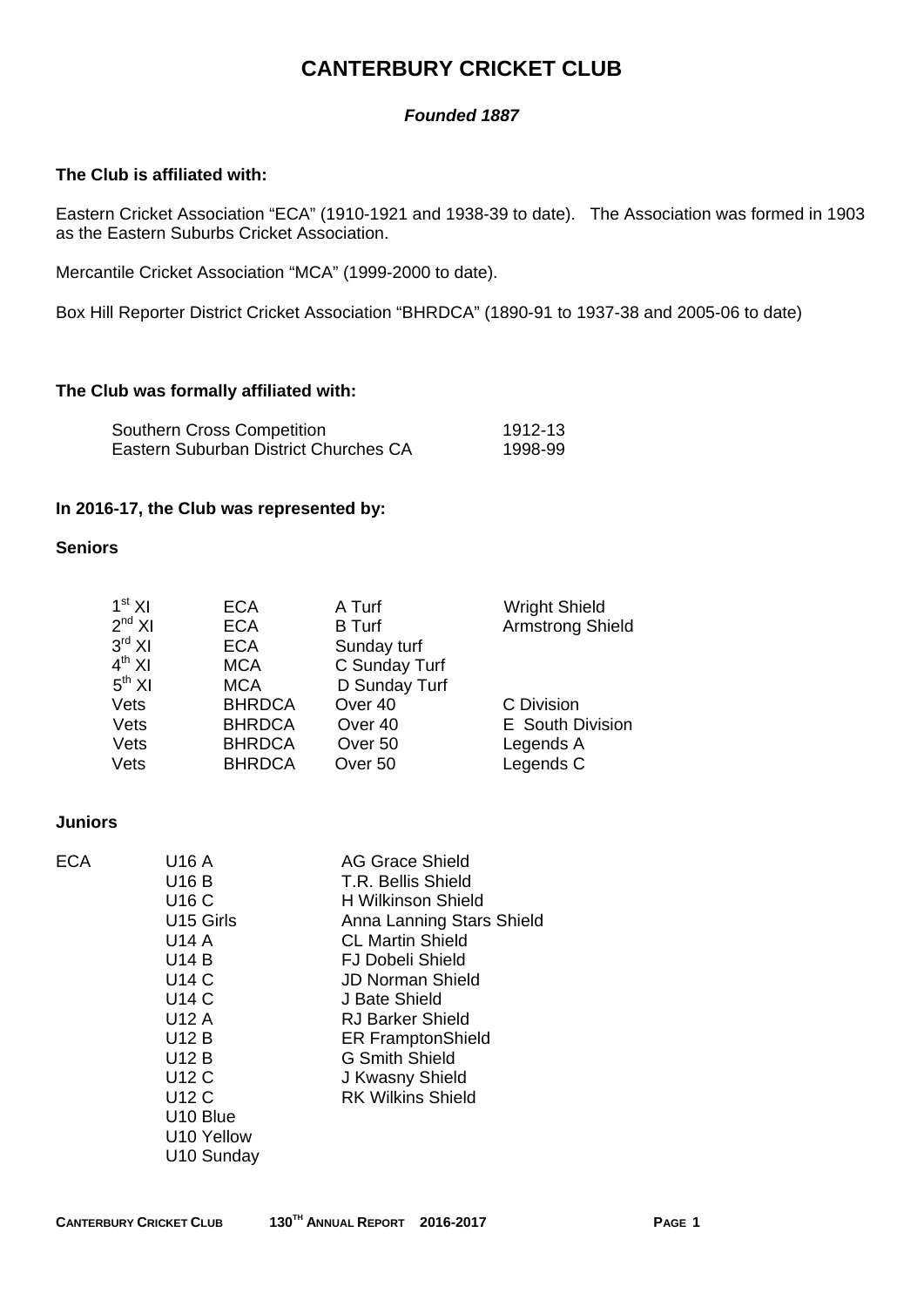# **PREMIERSHIPS**

|         | <b>BHRDCA</b>   |         | <b>ESCA/ECA</b><br><b>SENIORS</b> |         | <b>ESCA/ECA</b><br><b>JUNIORS</b> |          | <b>MCA</b>    |
|---------|-----------------|---------|-----------------------------------|---------|-----------------------------------|----------|---------------|
| Year    | Grade           | Year    | Grade                             | Year    | Grade                             | Year     | Grade         |
|         |                 |         |                                   |         |                                   |          |               |
| 1908-09 | 1 <sup>st</sup> | 1915-16 | Matt 1                            | 1966-67 | Junior 1                          | 2002-03* | <b>B</b> Turf |
| 1916-17 | 1 <sup>st</sup> | 1940-41 | Turf 1                            | 1973-74 | U16 N                             | 2002-03  | D Turf        |
| 1921-22 | 1 <sup>st</sup> | 1940-41 | Turf <sub>2</sub>                 | 2000-01 | U12 A                             | 2006-07  | D Turf        |
| 1923-24 | 1 <sup>st</sup> | 1945-46 | Turf 1                            | 2001-02 | <b>U 12A</b>                      | 2008-09  | D Turf        |
| 1927-28 | 1 <sup>st</sup> | 1947-47 | Turf 1                            | 2001-02 | U12 C                             | 2013-14  | D Sun Turf    |
|         |                 |         |                                   |         |                                   |          |               |
| 1931-32 | 1 <sup>st</sup> | 1949-50 | Turf 2                            | 2001-02 | U12 C                             |          |               |
| 1932-33 | 2 <sup>nd</sup> | 1966-67 | Turf C                            | 2001-02 | U10                               |          |               |
| 1934-35 | 1 <sup>st</sup> | 1971-72 | Turf C                            | 2001-02 | U10                               |          |               |
| 2009-10 | Legends         | 1973-74 | Turf Sen                          | 2002-03 | U10                               |          |               |
| 2011-12 | Legends         | 1974-75 | <b>Turf Res</b>                   | 2003-04 | U16 A                             |          |               |
| 2012-13 | Legends         | 1976-77 | <b>Turf Res</b>                   | 2003-04 | <b>U14 B</b>                      |          |               |
| 2014-15 | Legends         | 1977-78 | Turf Sen                          | 2003-04 | U10                               |          |               |
| 2016-17 | Veterans C      | 1977-78 | <b>Turf Res</b>                   | 2003-04 | U10                               |          |               |
| 2016-17 | Veterans E      | 1978-79 | Turf Sen                          | 2004-05 | <b>U14 C</b>                      |          |               |
|         |                 | 1980-81 | Turf Sen                          | 2004-05 | U12 A                             |          |               |
|         |                 | 1980-81 | Matt B                            | 2004-05 | U12 B                             |          |               |
|         |                 | 1992-93 | Turf A                            | 2004-05 | U12 C                             |          |               |
|         |                 | 1996-97 | Matt D                            | 2004-05 | U <sub>10</sub>                   |          |               |
|         |                 | 1998-99 | Turf D                            | 2004-05 | U10                               |          |               |
|         |                 | 2001-02 | Turf A                            | 2005-06 | U12C                              |          |               |
|         |                 | 2007-08 | Turf C                            | 2005-06 | U10                               |          |               |
|         |                 | 2016-17 | Wright                            | 2006-07 | U14 C1                            |          |               |
|         |                 |         |                                   | 2008-08 | U12 C                             |          |               |
|         |                 |         |                                   | 2009-10 | U16 C                             |          |               |
|         |                 |         |                                   | 2009-10 | <b>U14 A</b>                      |          |               |
|         |                 |         |                                   | 2011-12 | U16 A                             |          |               |
|         |                 |         |                                   | 2011-12 | U14 C                             |          |               |
|         |                 |         |                                   | 2011-12 | U12 B                             |          |               |
|         |                 |         |                                   | 2012-13 | U12 C                             |          |               |
|         |                 |         |                                   | 2015-16 | U12 C                             |          |               |
|         |                 |         |                                   | 2015-16 | U14 B                             |          |               |
|         |                 |         |                                   | 2015-16 | <b>U14 C</b>                      |          |               |

**\* Premiers and Champions** 

# **RUNNERS UP**

|         | <b>BHRDCA</b>   | <b>ESCA/ECA</b><br><b>SENIORS</b> |                 |         | <b>ESCA/ECA</b><br><b>JUNIORS</b> |         | <b>MCA</b> |
|---------|-----------------|-----------------------------------|-----------------|---------|-----------------------------------|---------|------------|
| Year    | Grade           | Year                              | Grade           | Year    | Grade                             | Year    | Grade      |
|         |                 |                                   |                 |         |                                   |         |            |
| 1891-92 | 1 <sup>st</sup> | 1941-42                           | Turf 1          | 1962-63 | U <sub>16</sub>                   | 2007-08 | D Turf     |
| 2006-07 | Veterans        | 1953-54                           | Turf 1          | 1971-72 | U <sub>16</sub>                   | 2014-15 | D Sun Turf |
| 2007-08 | Veterans        | 1955-56                           | Turf 1          | 1972-73 | U <sub>16</sub>                   |         |            |
| 2008-09 | Veterans        | 1956-57                           | Turf 1          | 2003-04 | U14 C                             |         |            |
| 2008-09 | Legends         | 1971-72                           | A Turf          | 2004-05 | U14 C                             |         |            |
| 2009-10 | Veterans        | 1973-74                           | Matt B          | 2005-06 | <b>U16C</b>                       |         |            |
| 2010-11 | Legends         | 1978-79                           | <b>Turf Res</b> | 2005-06 | U12 B                             |         |            |
| 2013-14 | Veterans        | 1981-82                           | <b>B</b> Turf   | 2005-06 | U <sub>10</sub>                   |         |            |
|         |                 | 1985-86                           | Sen Turf        | 2006-07 | U14 C <sub>2</sub>                |         |            |
|         |                 | 1998-99                           | Matt C          | 2010-11 | U <sub>16</sub> A                 |         |            |
|         |                 | 2008-09                           | Turf A          | 2011-12 | U14C                              |         |            |
|         |                 | 2014-15                           | Turf C          |         |                                   |         |            |
|         |                 |                                   |                 | 2013-14 | U16B                              |         |            |
|         |                 |                                   |                 | 2013-14 | U16C                              |         |            |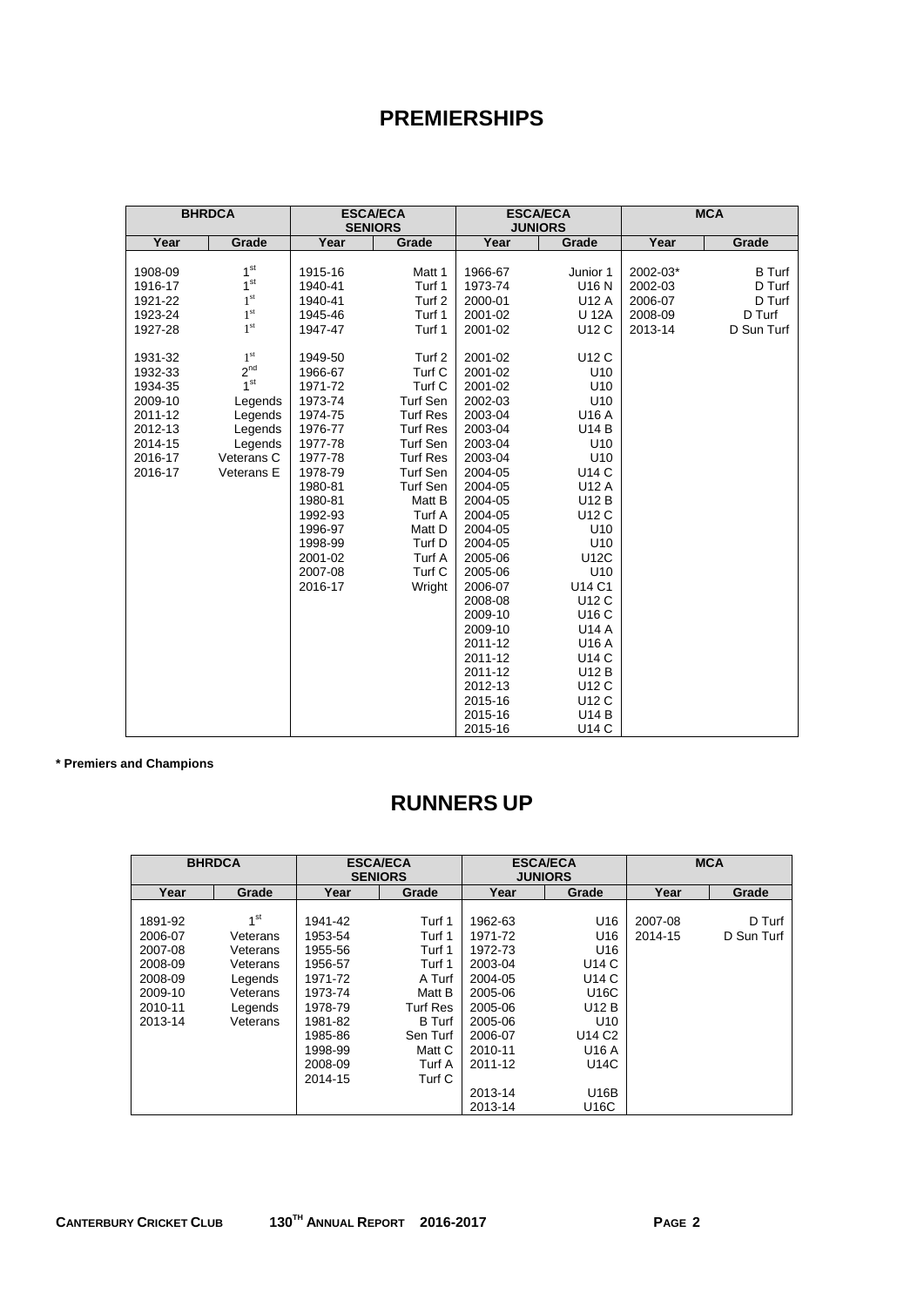# **OFFICE BEARERS**

**President Tom Hickie** Vice President – Seniors **Harry Crothers Harry Crothers** Vice President – Juniors **David Meagher David Meagher David Meagher Secretary Contract Secretary Andrew Heffernan Treasurer Gavin Smith Gavin Smith Gavin Smith** 

**General Committee Sue Bach 2018** Sue Bach **Sue Bach** 

 **Campbell Gowers Olivia Heffernan Shane Heffernan Paul O'Grady James Smith Gavin Smith Mark Thomas Alex Townsend** 

**Honorary Auditor Community Community Community Community Community Community Community Community Community Community**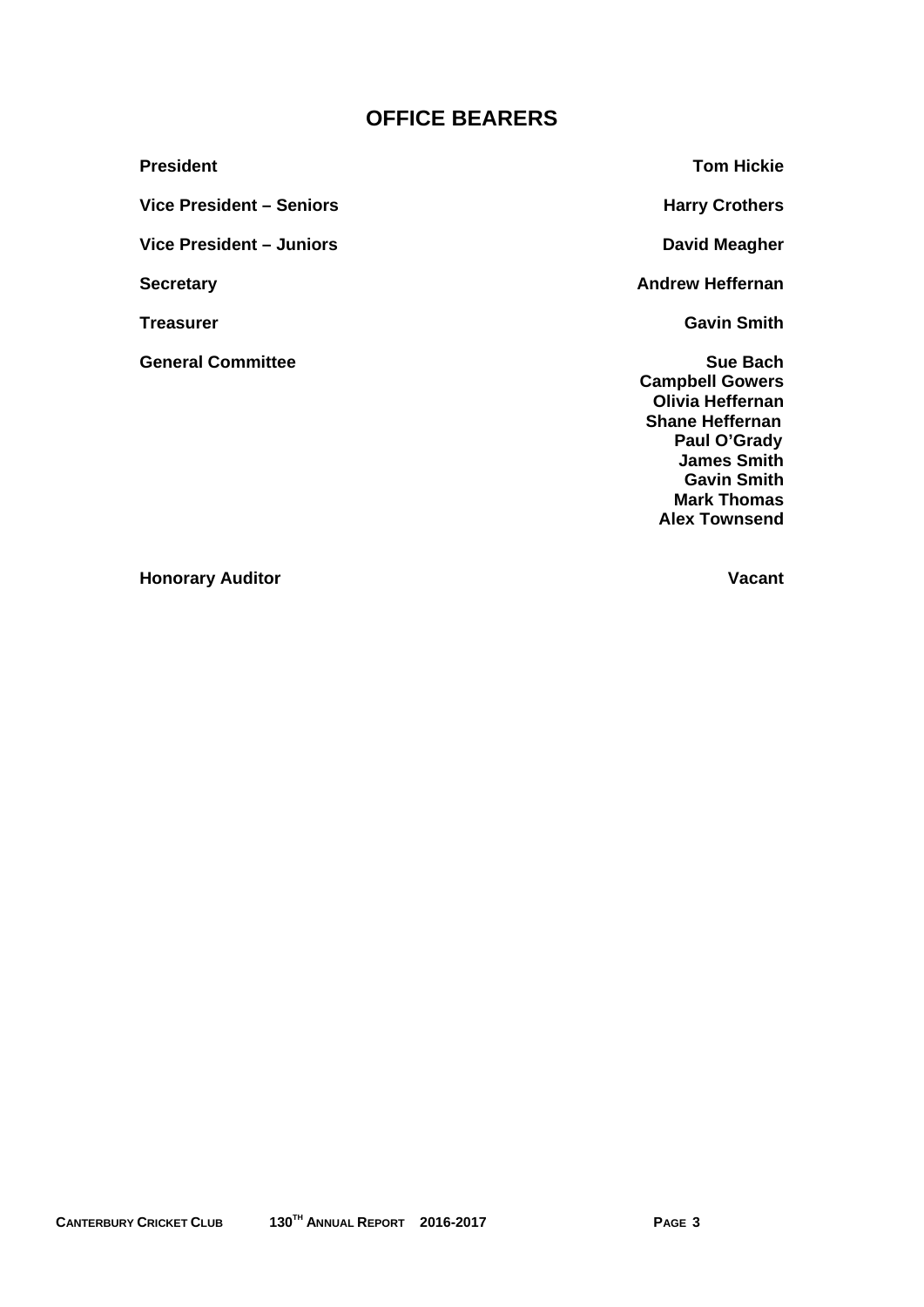It gives me great pleasure to present the President's report for the 2016-17 season – a premiership season for the Canterbury 1<sup>st</sup> XI !

The annual achievements of a sporting club can be measured in a number of ways – on field success, player participation and development, the stability of stakeholder relationships, social atmosphere and the club's contribution to the local community. Measured against these KPI's, the 2016-17 season of the Canterbury Cricket Club was a success.

In the Strategic Plan co-ordinated by Committee member Michael Angwin last year, one of the key objectives was to see the return the 1<sup>st</sup> XI to the Eastern Cricket Association Dunstan Shield competition before the implementation of Cricket Victoria's rezoning of Turf Cricket in metropolitan Melbourne. It was your committee's objective to position the club in the highest possible grade to take advantage of the opportunity to play cricket in a more competitive environment, possibly against Sub-District clubs if and when the Cricket Victoria proposal was enacted. We are now back in Dunstan Shield and although the VSDCA has recently voted against the Cricket Victoria proposal, the Club is well placed to participate in a restructured Turf competition when the time arises.

The highlight of the year was the  $1<sup>st</sup> XI$  premiership. After four consecutive years of semi-final losses, particularly the tied semi against Marcellin Old Collegians last year, the firsts had sweet revenge against Marcellin at Marcellin in the semi and convincingly defeated Glen Iris to win a 1<sup>st</sup> XI premiership for the first time since 2001-02. In any cricket final there are standout personal performances and I'm sure that Himesh Sandaradura's double hat trick which destroyed the Glen Iris middle order on the second day will be long remembered by those of us who were fortunate to witness it.

Creditable performances by both the  $2^{nd}$  and  $5^{th}$  XI's saw them reach their respective final series only to be defeated in the semi's by better opposition on the day.

It's pleasing to note that the 5<sup>th</sup> XI was reformed after an absence of twelve years. I would like to thank Doug Stevens for his commitment and dedication to this team as it has given a number of juniors the opportunity to play senior turf cricket in a competitive, controlled environment.

I would like to formally recognise the contribution of David Power – Head Coach, Glenn Sanguinetti – Chairman of Selectors, Tim Alexander – Head of Senior Cricket, Andy Mills – Club Captain, the Captains of all senior Xi's, Bob Trengrove – Net Captain, Jono Wilson – Batting Coach, John Segar – Bowling Coach Sue Bach –  $1^{st}$  XI Scorer and Toby Crook – Permanent  $1^{st}$  XI 12 man for their contribution to the success of senior cricket at Canterbury this year

Veteran's cricket continues to flourish at Canterbury and this season delivered premierships for both U 40 Veterans teams. Congratulations to all concerned.

David Meagher's Junior Vice President's report clearly states the healthy position of our junior playing ranks and I would like to personally thank Adam Mayhood for his foresight, commitment and dedication in establishing the John Bate Junior Academy. I'm sure that there will be strong representation from the members of the Academy in the  $1<sup>st</sup>$  XI in future years.

Thanks to all of the junior coaches and team managers and congratulations to all award winners.

I would like to thank the following sponsors for their generosity and support of the Cantebury Cricket Club during the 2016-17 season: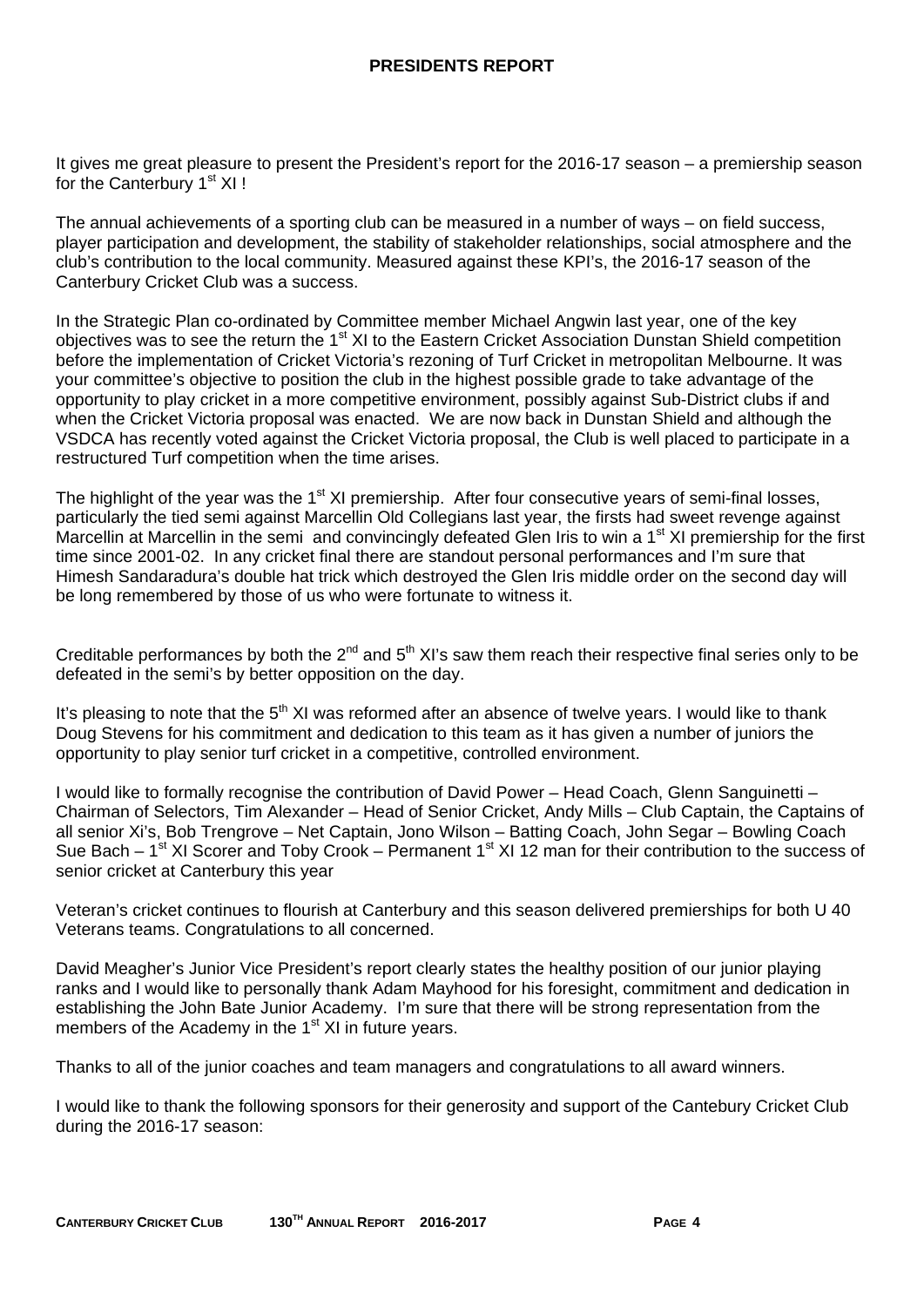Michael Wood – Marshall White Beulah Capital Constructing Spaces Harp of Erin Hotel Ben the Butcher Bread Street Sapphire Care Yoga Retreat

Finally, thanks to my fellow Committee members, particularly Andrew Heffernan – Secretary, Harry Crothers – Vice President – Seniors and Gavin Smith - Treasurer for their contribution and personal support.

Go Berries!

Tom Hickie **PRESIDENT**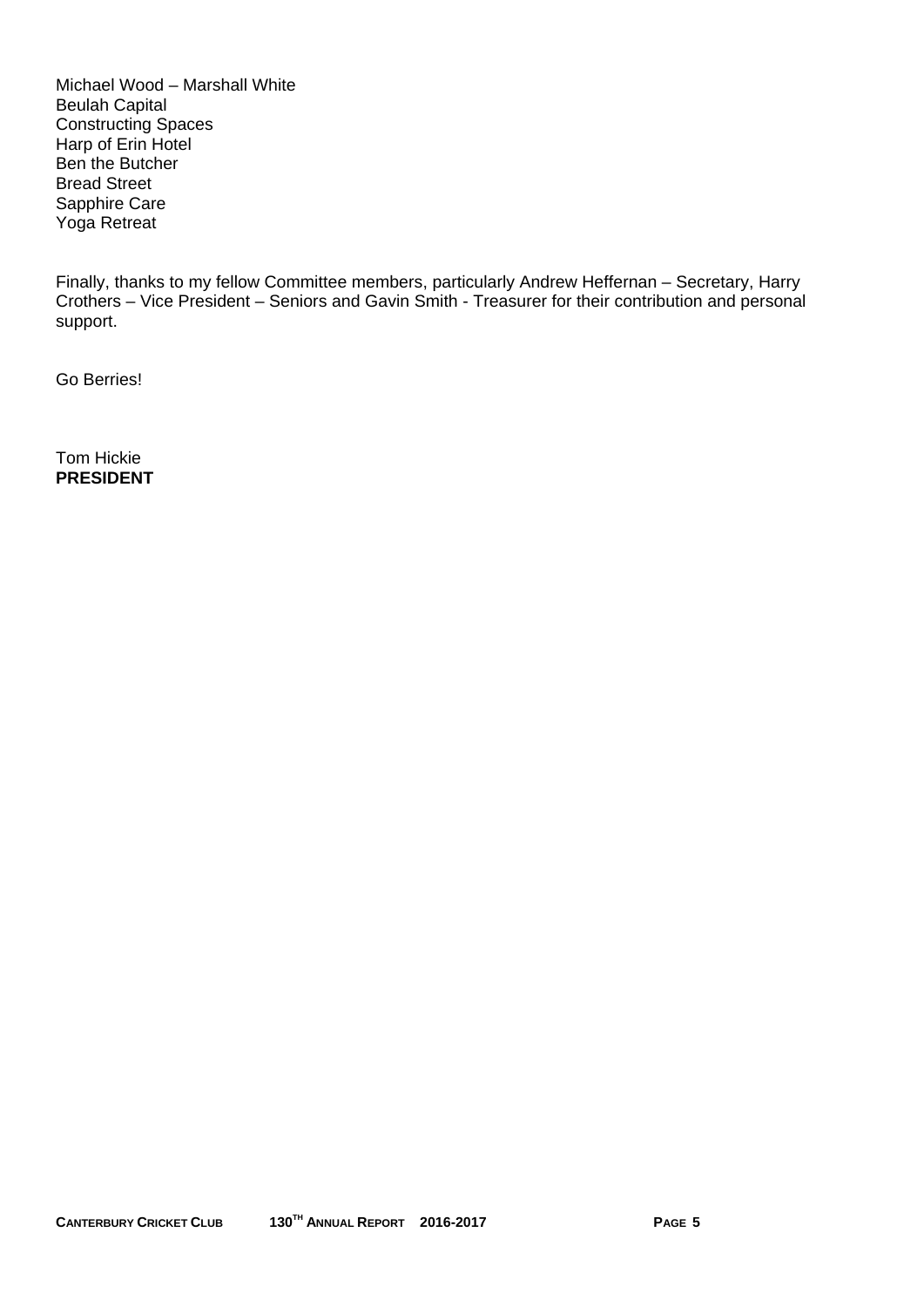### **VICE PRESIDENTS REPORT – JUNIORS**

### **DAVID MEAGHER**

### **Annual Report Canterbury Cricket Club – Juniors 2016/2017**

Once again it has been a very big year for the Canterbury Cricket Club Juniors. Some of our achievements included:

- 17 Junior Teams with over 200 registered players plus 92 registered for Milo and T20 Blast
- More than doubling our registered girl players to 25.
- The introduction of a documented Club Philosophy and a written consistent approach to selection and player involvement
- A ramped up grading process conducted at Xavier College in August and September of at least two sessions for 16s, 14s and 12As
- The launch of the John Bate Academy led by Adam Mayhood.
- The re-introduction of a 5ths XI allowing juniors to play senior cricket with six of our junior players playng in the  $5<sup>th</sup>$ s semi final.
- Numerous players (15 in total) selected for various representative teams. These included: Angus Streat, Angus Hume, Paul Lindsay, Michael Forwood, Will Townsend, Will Mayhood, Max Yakabowski, Will Stamper, Ollie Will, James Horsey, Bill Angley, Harriet Smolarek, Heidi Pearce, Lucy Shuttleworth, and Kate Roskam
- Sadly no premierships in 2017 but we managed to get to 3 semi-finals. The losses by the 12As, 14As confirmed to all of us that cricket can be a very cruel game after both teams finished the season on top of the ladder.
- It was exciting however to have our first girls finalists (CCC Smooth) played off in the semi-finals in the Under 15 Anna Lanning Shield. Most of these girls were only 11 or 12 thus making the effort especially pleasing.

### **Awards - Rising Star (Boys – Under 12)**

The winner of the Canterbury Cricket Club Rising Star award for Under 12 Boys was Ollie Will.

Ollie was a new player to the club this year and has made an immediate impact.

- He played in the 12As and 14Cs and also represented the ECA in the Mitchell Shield during the summer carnival
- In the Under 12s he has batted superbly and aggressively for 325 runs @ 81.25 average with a high score of 51 retired
- He has been one of two regular keepers with 11 catches (3 described as 'blinders') and 1 stumping
- He is also a leg spinner with great potential and has taken 4 wickets
- In under 14s he has also scored 267 runs has so scored 592 runs for the season
- Ollie also scored a further 113 runs represented the ECA in the Mitchell Shield

### **Awards - Rising Star (Girls)**

The winner of the Canterbury Cricket Club Rising Star award for girls was Heidi Pearce.

Heidi scored 231 runs (the highest in the competition). She also took 5 wickets and bowls left arm quick as well as leggies and was a key part in getting CCC Smooth into the semi finals. In rep cricket she represented the Scorpians and broke the record for most wickets taken in the Under 14 summer competition.

### **Awards - Junior Canterbury Medal**

The winner of this year's Canterbury Medal was Angus Streat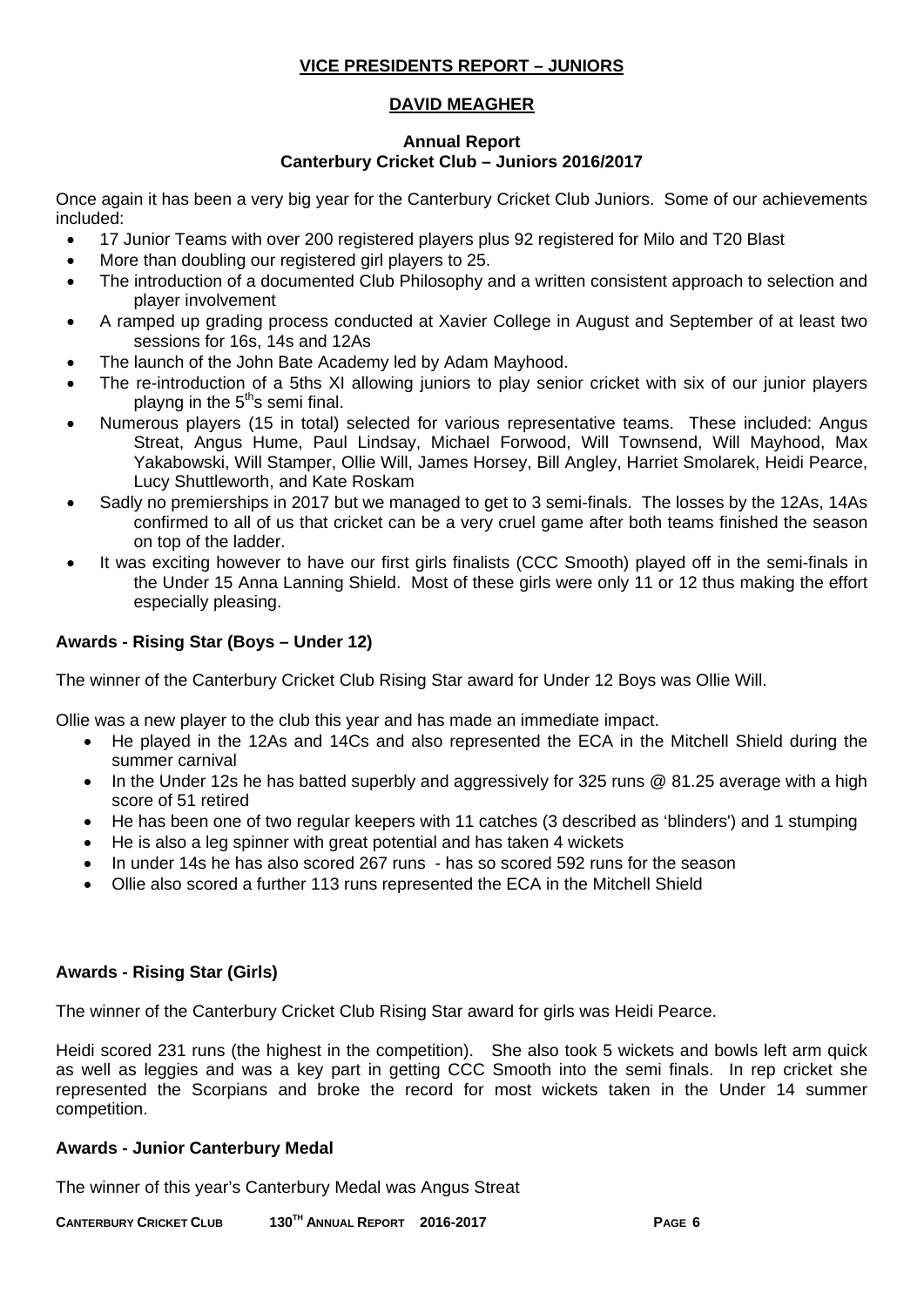Angus is admired at the club for his true dedication to Canterbury in either his role as captain of the 16As, his involvement in the 5ths senior team (where he came agonisingly close to scoring his maiden century when he was 99 not out against Carnegie) or assisting the firsts in any capacity including scoring. Angus is seen as an outstanding future leader of the club. In the words of our Head of Coaching: "Angus is just an all- round great young man. He loves his cricket and CCC. He is always enthusiastic and positive about not only his own cricket but those around him. He is mature and this is reflected on how plays his cricket and his relationship with those in the club."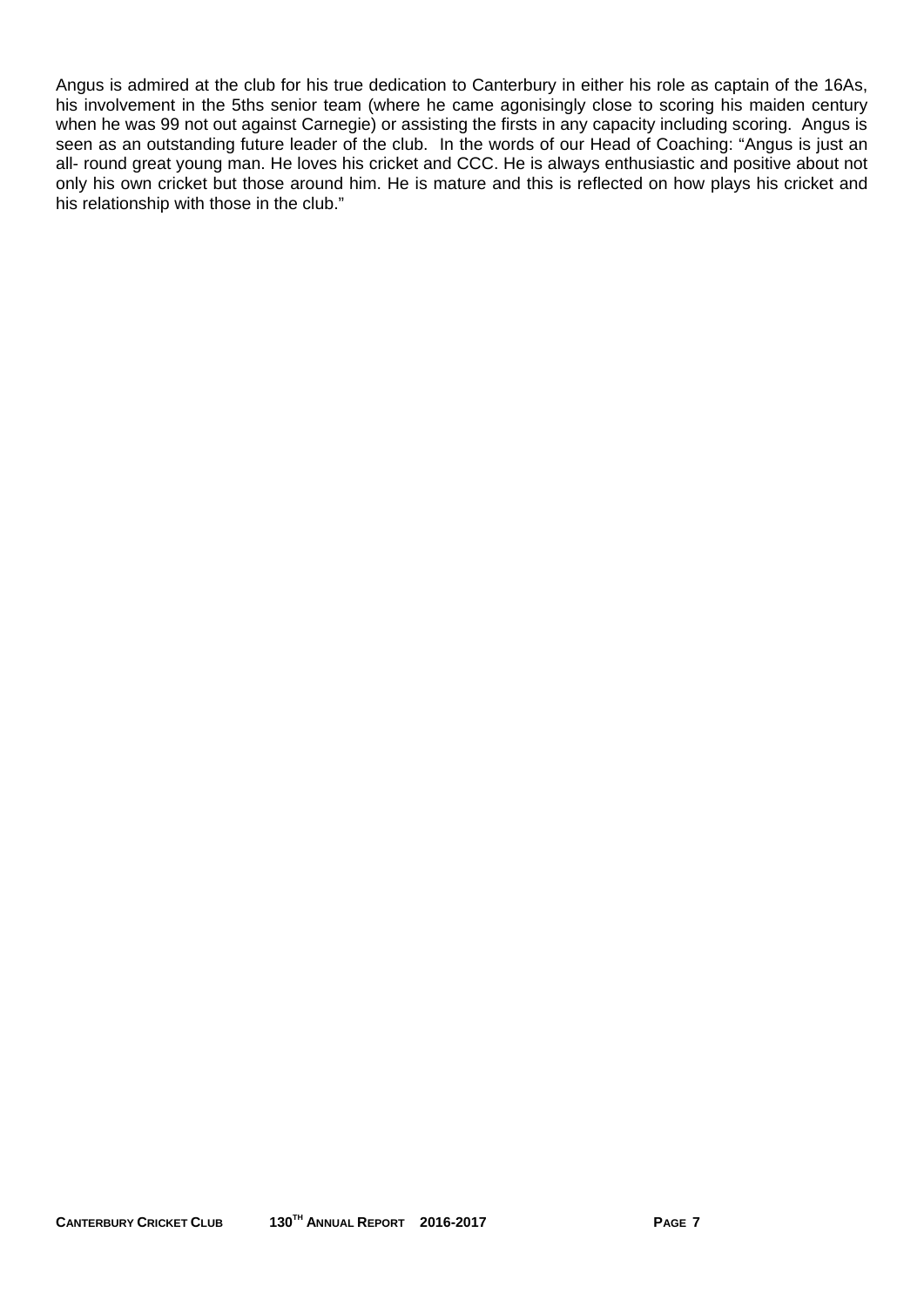# **Canterbury Cricket Club**

### **ABN 60 294 926 932**

Financial Statements For the year ended 30 April 2017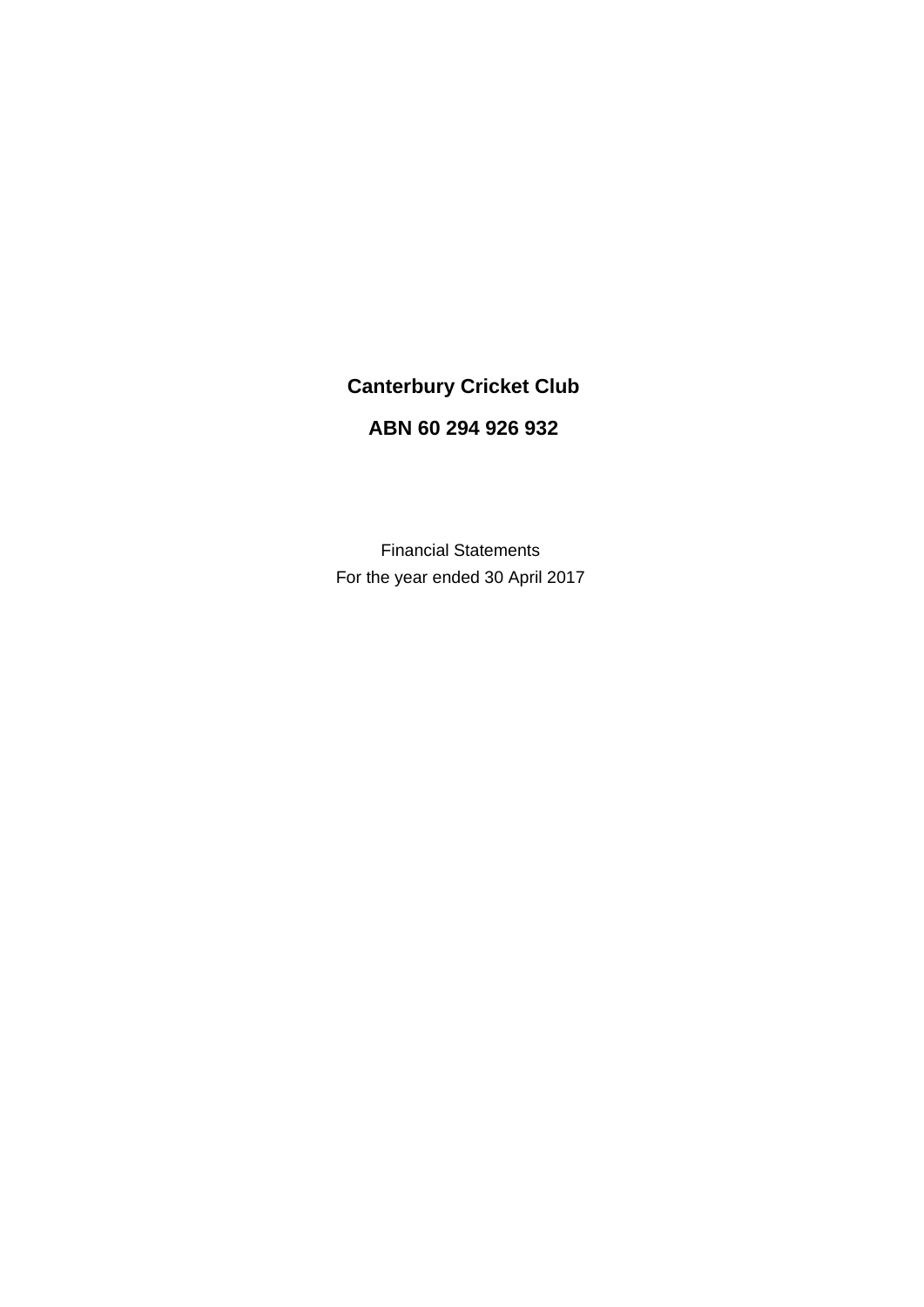### **Contents**

Committee's Report Trading Account Income and Expenditure Statement Detailed Balance Sheet Notes to the Financial Statements Statement by Members of the Committee Certificate by Member of the Committee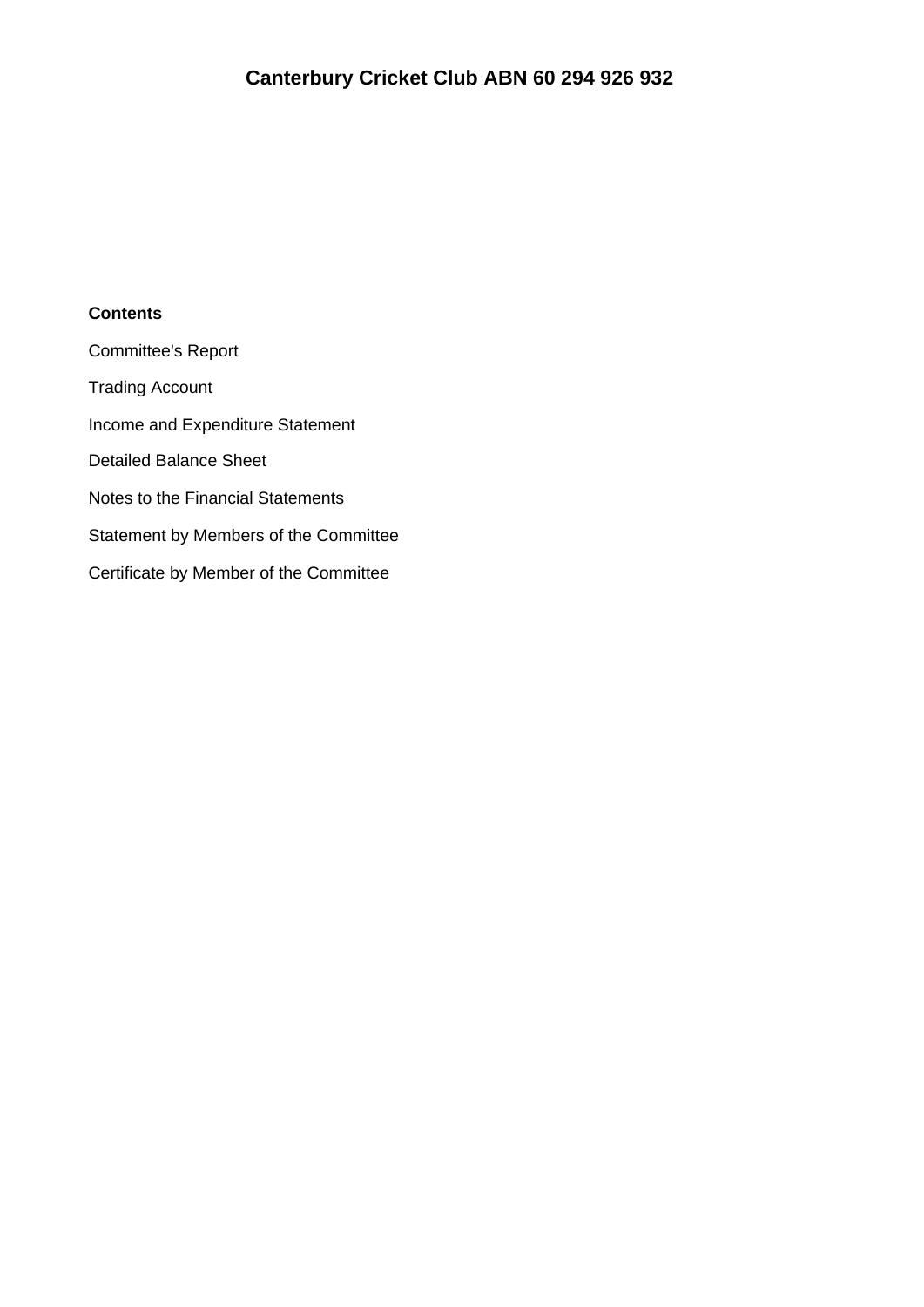Your committee members submit the financial accounts of the Canterbury Cricket Club for the financial year ended 30 April 2017.

### **Committee Members**

The names of committee members at the date of this report are:

Tom Hickie Gavin Smith Michael Angwin Sue Bach Harry Crothers Campbell Gowers Andrew Heffernan Olivia Heffernan Shane Heffernan David Meagher Paul O'Grady Mark Thomas Alex Townsend

### **Principal Activities**

The principal activities of the association during the financial year were: to promote and further the game of Cricket and social acivities in the interest of its members.

#### **Significant Changes**

No significant change in the nature of these activities occurred during the year.

### **Operating Result**

The deficit from ordinary activities after providing for income tax amounted to

| Year ended    | Year ended    |
|---------------|---------------|
| 30 April 2016 | 30 April 2017 |
| \$            | \$.           |
| 3,090         | (6, 543)      |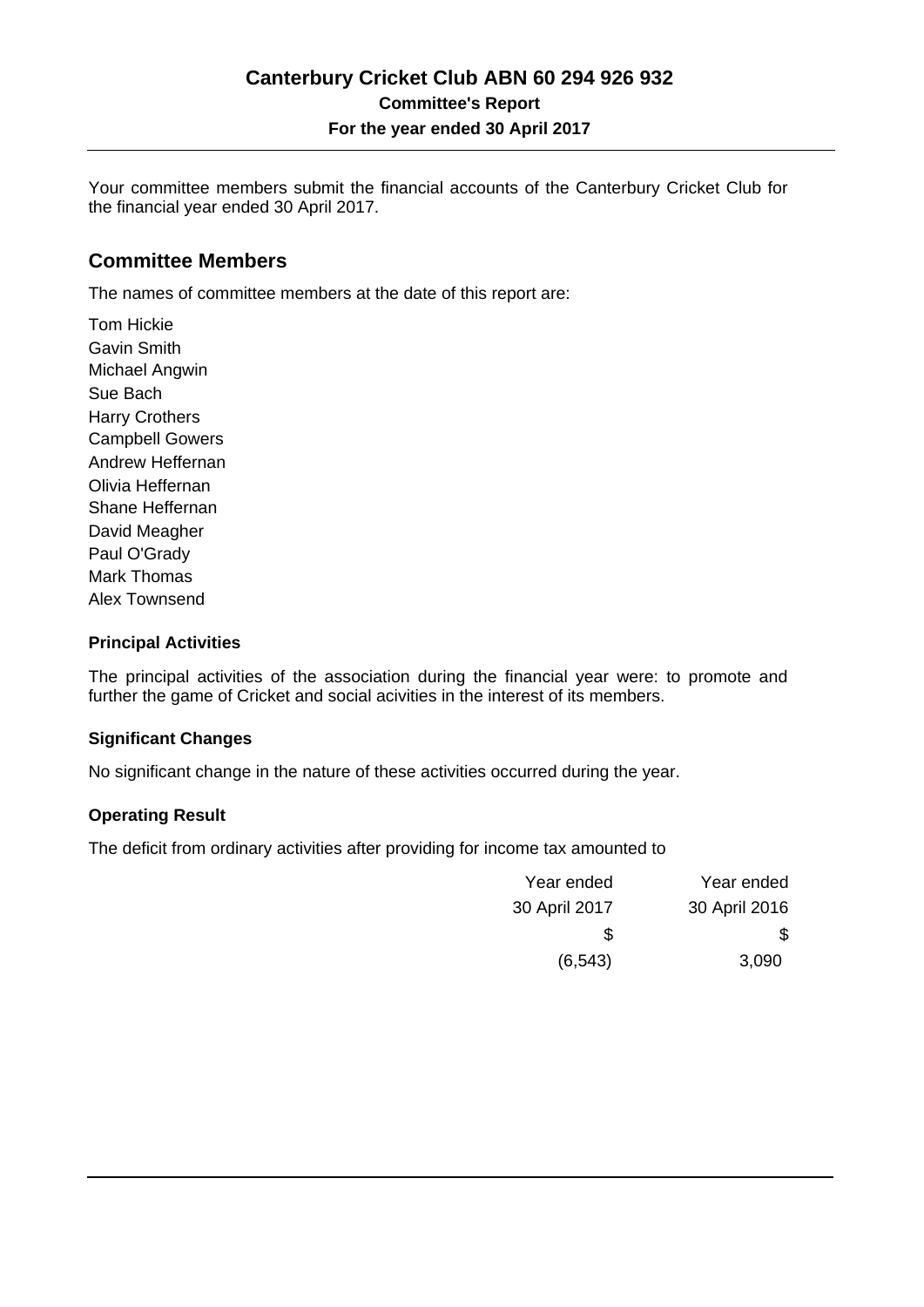### **Canterbury Cricket Club ABN 60 294 926 932 Committee's Report For the year ended 30 April 2017**

Signed in accordance with a resolution of the Members of the Committee on 14 August 2017

\_\_\_\_\_\_\_\_\_\_\_\_\_\_\_\_\_\_\_\_\_\_\_\_\_\_\_\_\_\_\_\_\_\_\_\_\_\_\_\_\_\_\_\_\_\_\_\_\_

\_\_\_\_\_\_\_\_\_\_\_\_\_\_\_\_\_\_\_\_\_\_\_\_\_\_\_\_\_\_\_\_\_\_\_\_\_\_\_\_\_\_\_\_\_\_\_\_\_

Tom Hickie

Gavin Smith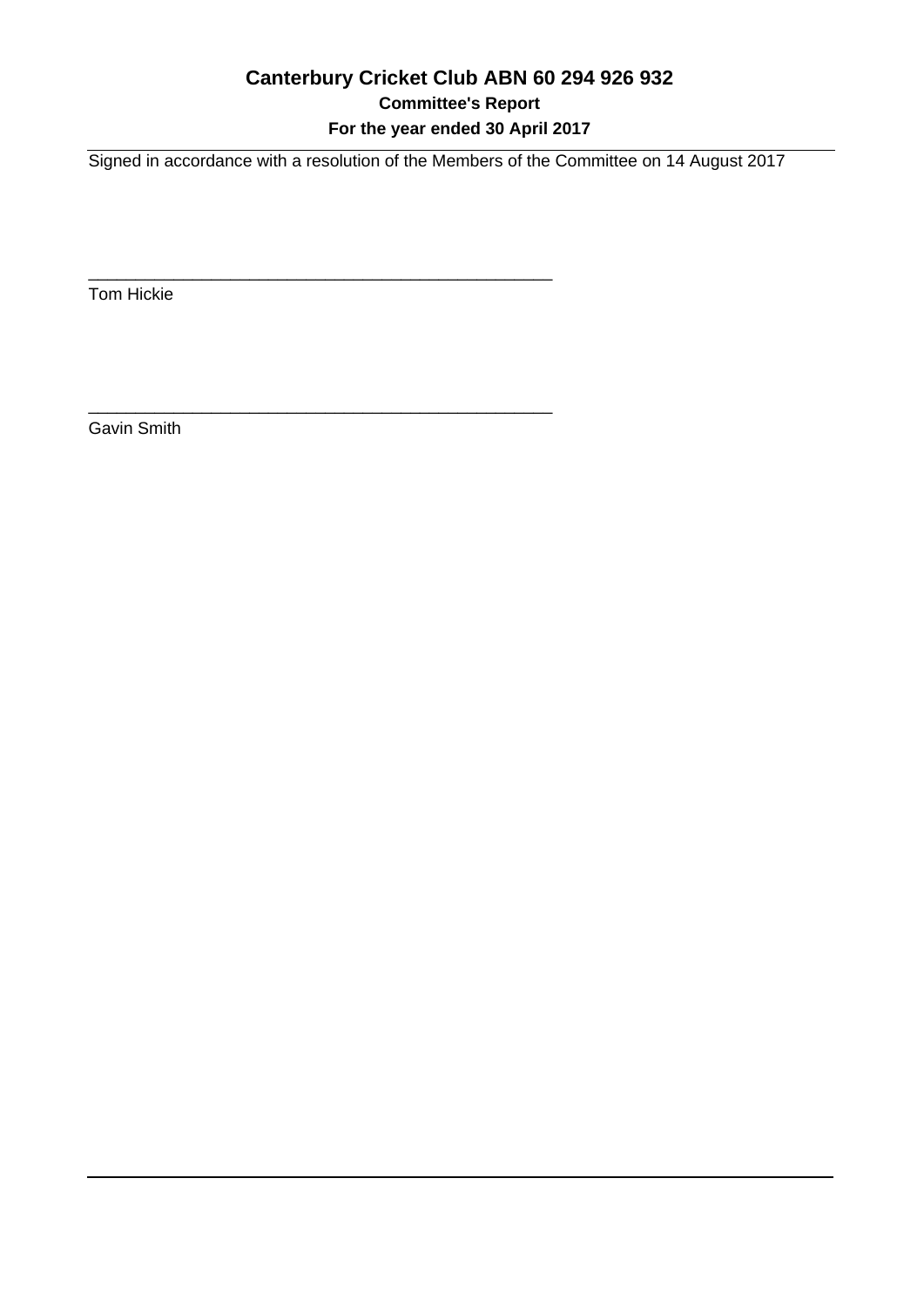# **Canterbury Cricket Club ABN 60 294 926 932 Trading Account**

**For the year ended 30 April 2017**

|                                  | 2017   | 2016   |
|----------------------------------|--------|--------|
|                                  | \$     | \$     |
| <b>Trading Income</b>            |        |        |
| <b>Bar and Canteen Sales</b>     | 45,029 | 54,769 |
| <b>Total Trading Income</b>      | 45,029 | 54,769 |
| <b>Cost of Sales</b>             |        |        |
| Add:                             |        |        |
| Purchases - Bar                  | 22,076 | 32,419 |
|                                  | 22,076 | 32,419 |
| <b>Cost of Sales</b>             | 22,076 | 32,419 |
| <b>Gross Profit from Trading</b> | 22,953 | 22,350 |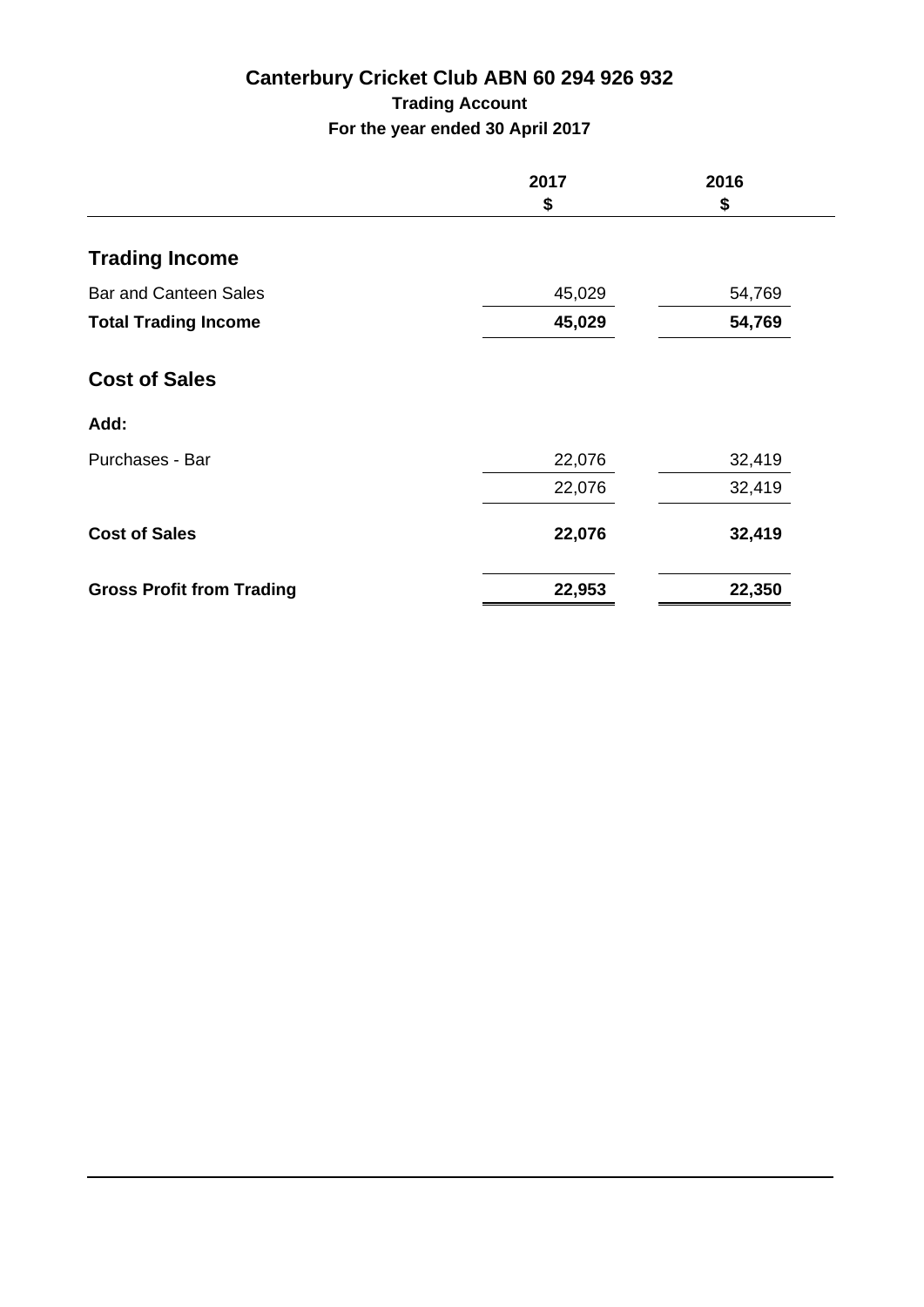# **Income and Expenditure Statement**

**For the year ended 30 April 2017**

|                                    | 2017<br>\$ | 2016<br>\$ |
|------------------------------------|------------|------------|
| <b>Income</b>                      |            |            |
| <b>Trading profit</b>              | 22,953     | 22,350     |
| Subscriptions - Juniors            | 42,830     | 43,634     |
| <b>Subscriptions - Seniors</b>     | 14,220     | 12,854     |
| Subscriptions - Veterans           | 5,004      | 4,780      |
| <b>Subscriptions - Social</b>      | 460        | 650        |
| Insurance recoveries               |            | 7,821      |
| Sponsorship Revenue                | 19,776     | 13,249     |
| Fundraising                        | 12,702     | 10,089     |
| Total income                       | 117,945    | 115,428    |
| <b>Expenses</b>                    |            |            |
| Administration                     | 1,735      | 564        |
| <b>Association Fees</b>            | 2,354      | 1,565      |
| <b>Apparel Costs</b>               | 20,772     | 24,461     |
| <b>Bank Fees And Charges</b>       | 766        | 790        |
| <b>Clubroom Amenities</b>          | 1,149      | 1,097      |
| Coaching and Prof Player Fees      | 39,097     | 27,800     |
| <b>Fines</b>                       | 270        | 170        |
| <b>Indoor Training Expenses</b>    | 1,636      | 712        |
| <b>Ground Rental</b>               | 11,439     | 18,110     |
| Insurance                          | 1,101      | 1,087      |
| Juniors - Affiliation fees         | 2,125      | 1,275      |
| Juniors - Balls                    | 6,793      | 3,217      |
| Juniors - Equipment                | 3,419      | 1,897      |
| Juniors - Insurance                | 2,400      | 2,400      |
| Juniors - Photos                   | 3,237      | 2,600      |
| Juniors - Other                    |            | 330        |
| Juniors - Training and Development | 900        | 1,360      |
| Juniors - Trophies                 | 2,250      | 1,900      |
| <b>Licences &amp; Permits</b>      | 2,060      | 942        |
| Purchases - BBQ                    | 1,369      | 894        |
| Senior match expenses              | 17,174     | 13,808     |
| <b>Trophies and Honour Boards</b>  | 2,442      | 5,359      |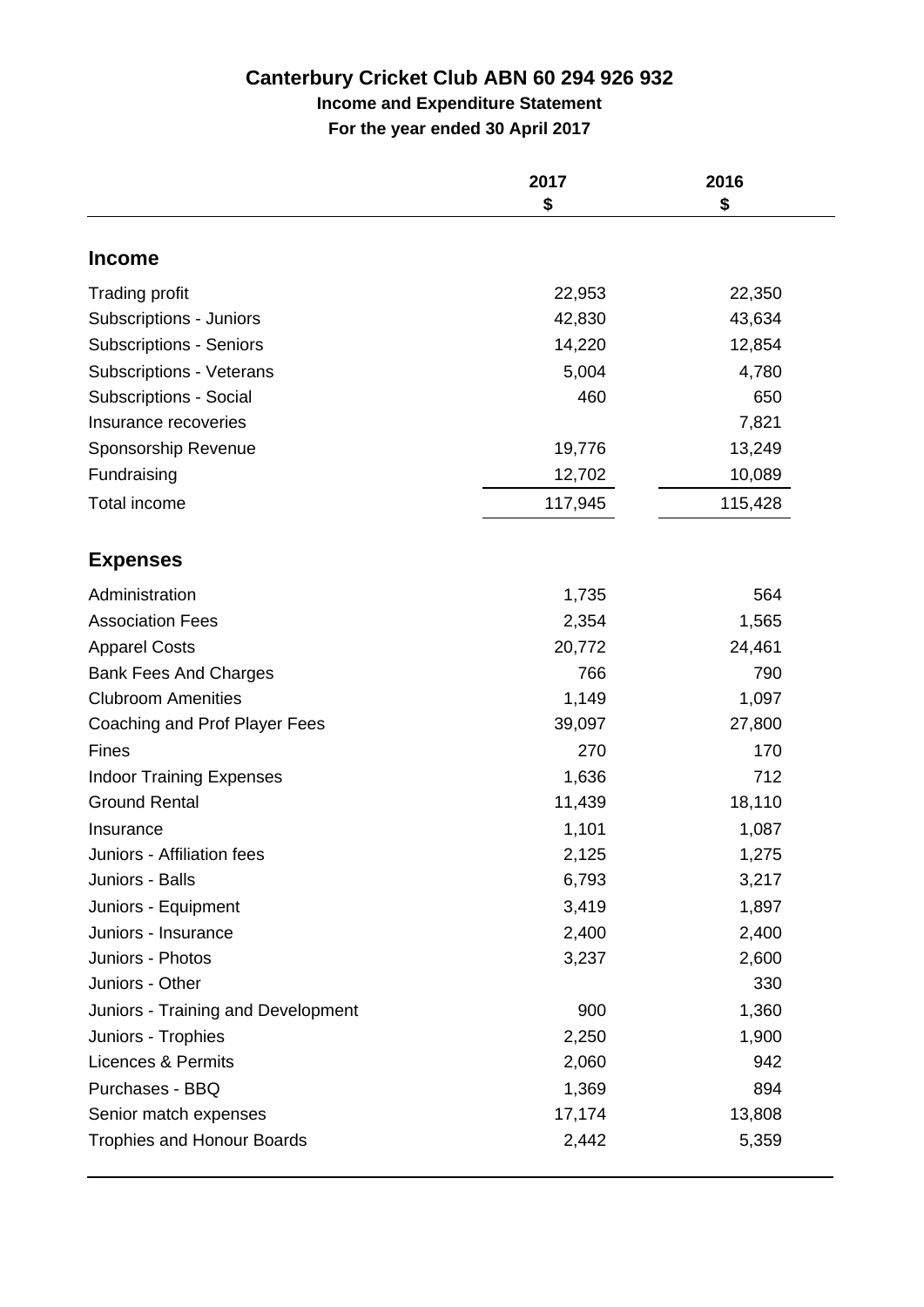# **Income and Expenditure Statement**

**For the year ended 30 April 2017**

|                                                             | 2017     | 2016    |
|-------------------------------------------------------------|----------|---------|
|                                                             | \$       | \$      |
| Total expenses                                              | 124,488  | 112,338 |
| Profit (loss) from ordinary activities<br>before income tax | (6, 543) | 3,090   |
| Income tax revenue relating to ordinary<br>activities       |          |         |
| Net profit (loss) attributable to the                       |          |         |
| association                                                 | (6, 543) | 3,090   |
| Total changes in equity of the association                  | (6, 543) | 3,090   |
| Opening retained profits                                    | 31,944   | 28,854  |
| Net profit (loss) attributable to the association           | (6, 543) | 3,090   |
| <b>Closing retained profits</b>                             | 25,401   | 31,944  |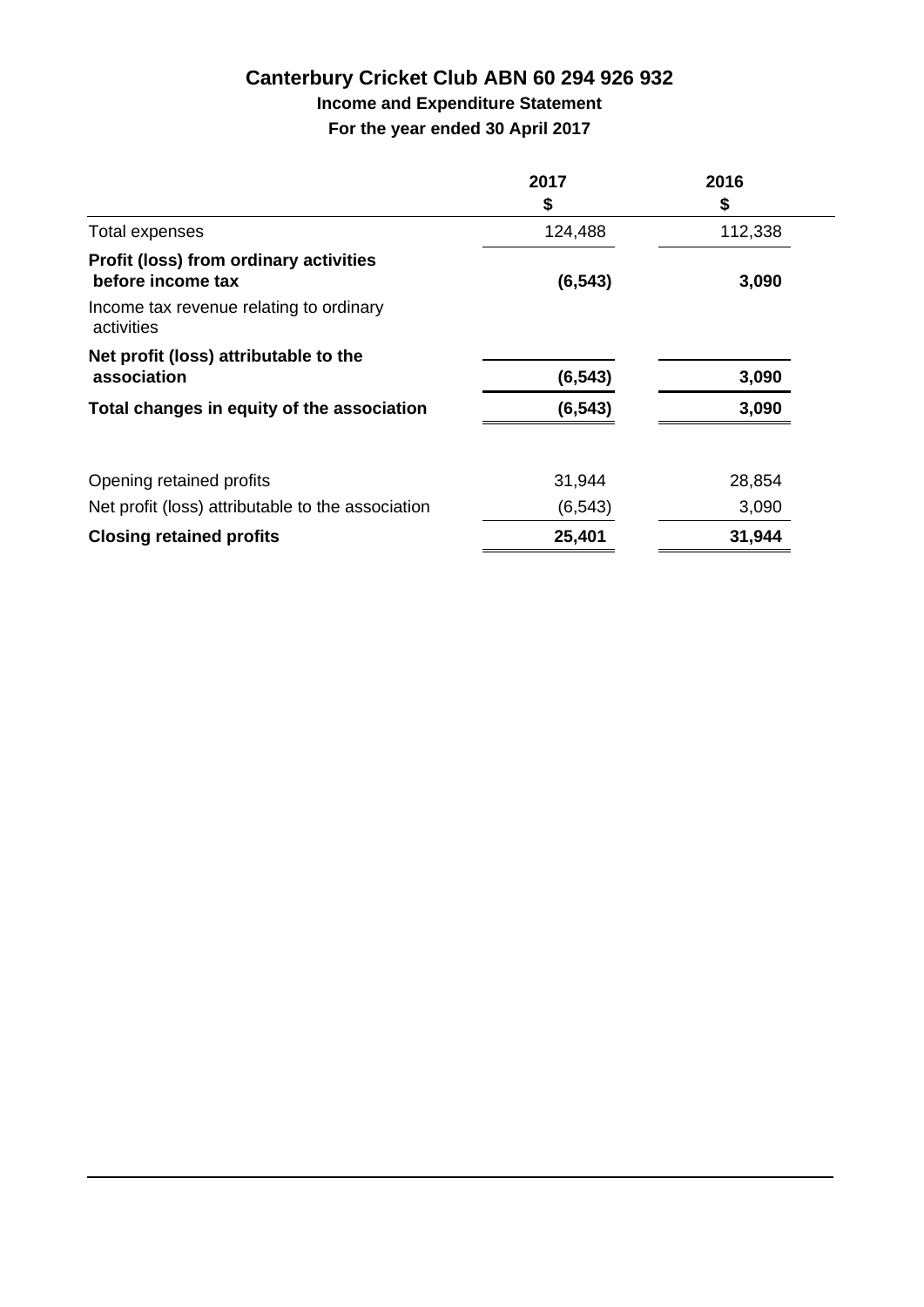**Detailed Balance Sheet as at 30 April 2017**

| <b>Current Assets</b>                |           |           |
|--------------------------------------|-----------|-----------|
|                                      |           |           |
| <b>Cash Assets</b>                   |           |           |
| Cash at Bank - Bendigo               | 20,365    | 31,270    |
|                                      | 20,365    | 31,270    |
| <b>Receivables</b>                   |           |           |
| <b>Debtors</b>                       |           | 1,015     |
|                                      |           | 1,015     |
| <b>Other</b>                         |           |           |
| <b>Bond</b>                          | 500       | 500       |
| Match Balls on Hand                  | 1,616     | 3,164     |
| Apparel on Hand                      | 3,798     | 4,670     |
|                                      | 5,914     | 8,334     |
| <b>Total Current Assets</b>          | 26,279    | 40,619    |
| <b>Non-Current Assets</b>            |           |           |
| <b>Property, Plant and Equipment</b> |           |           |
| Property & equipment - at cost       | 22,509    | 22,509    |
| Less: Accumulated depreciation       | (22, 509) | (22, 509) |
|                                      |           |           |
| <b>Total Non-Current Assets</b>      |           |           |
| <b>Total Assets</b>                  | 26,279    | 40,619    |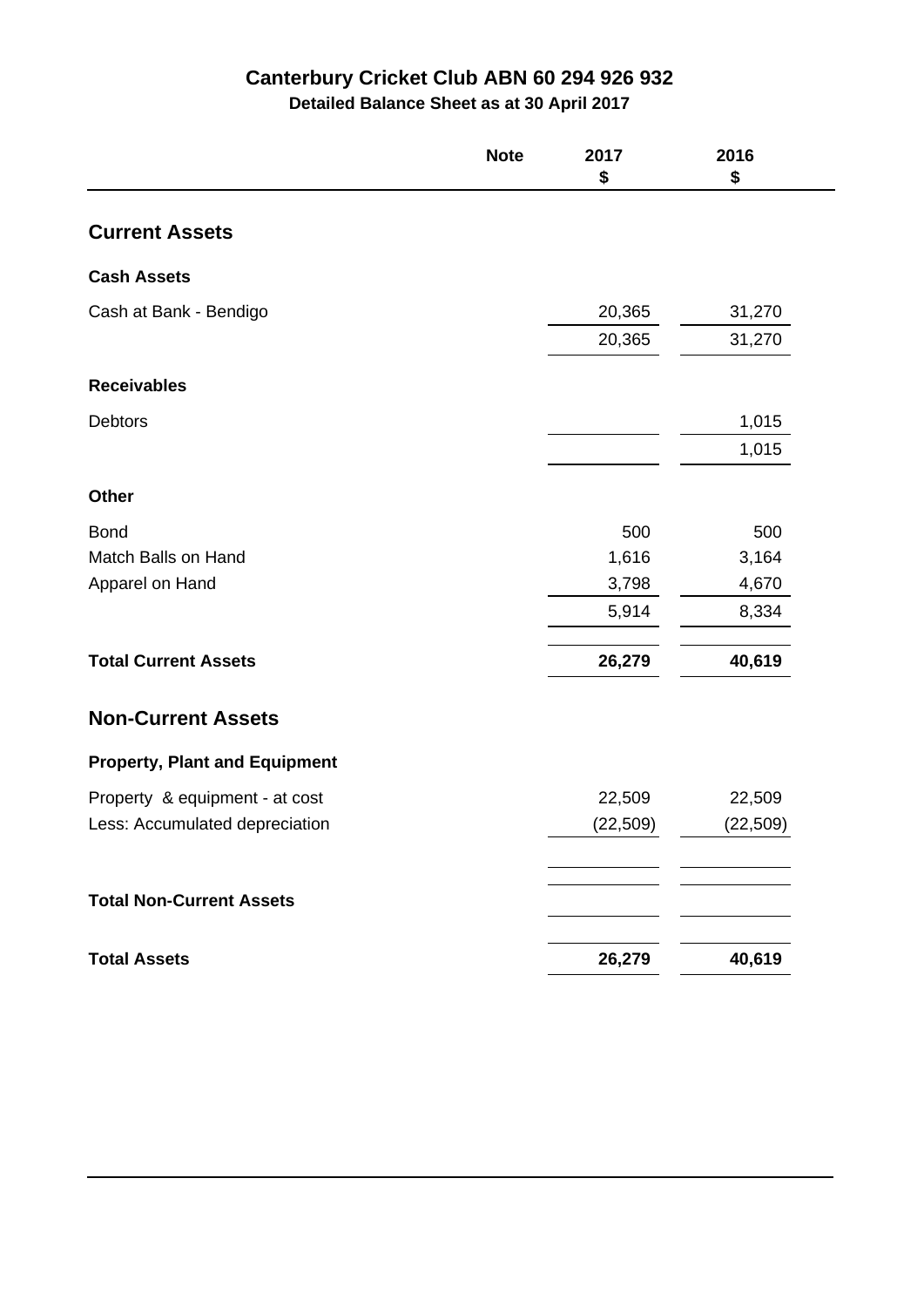**Detailed Balance Sheet as at 30 April 2017**

|                                  | <b>Note</b> | 2017<br>\$ | 2016<br>\$ |
|----------------------------------|-------------|------------|------------|
| <b>Current Liabilities</b>       |             |            |            |
| <b>Payables</b>                  |             |            |            |
| <b>Unsecured:</b>                |             |            |            |
| Trade creditors                  |             | 878        | 7,664      |
| Accruals                         |             |            | 1,011      |
|                                  |             | 878        | 8,675      |
| <b>Total Current Liabilities</b> |             | 878        | 8,675      |
| <b>Total Liabilities</b>         |             | 878        | 8,675      |
| <b>Net Assets</b>                |             | 25,401     | 31,944     |

## **Members' Funds**

| <b>Total Members' Funds</b>   | 25,401 | 31.944 |
|-------------------------------|--------|--------|
| Accumulated surplus (deficit) | 25,401 | 31,944 |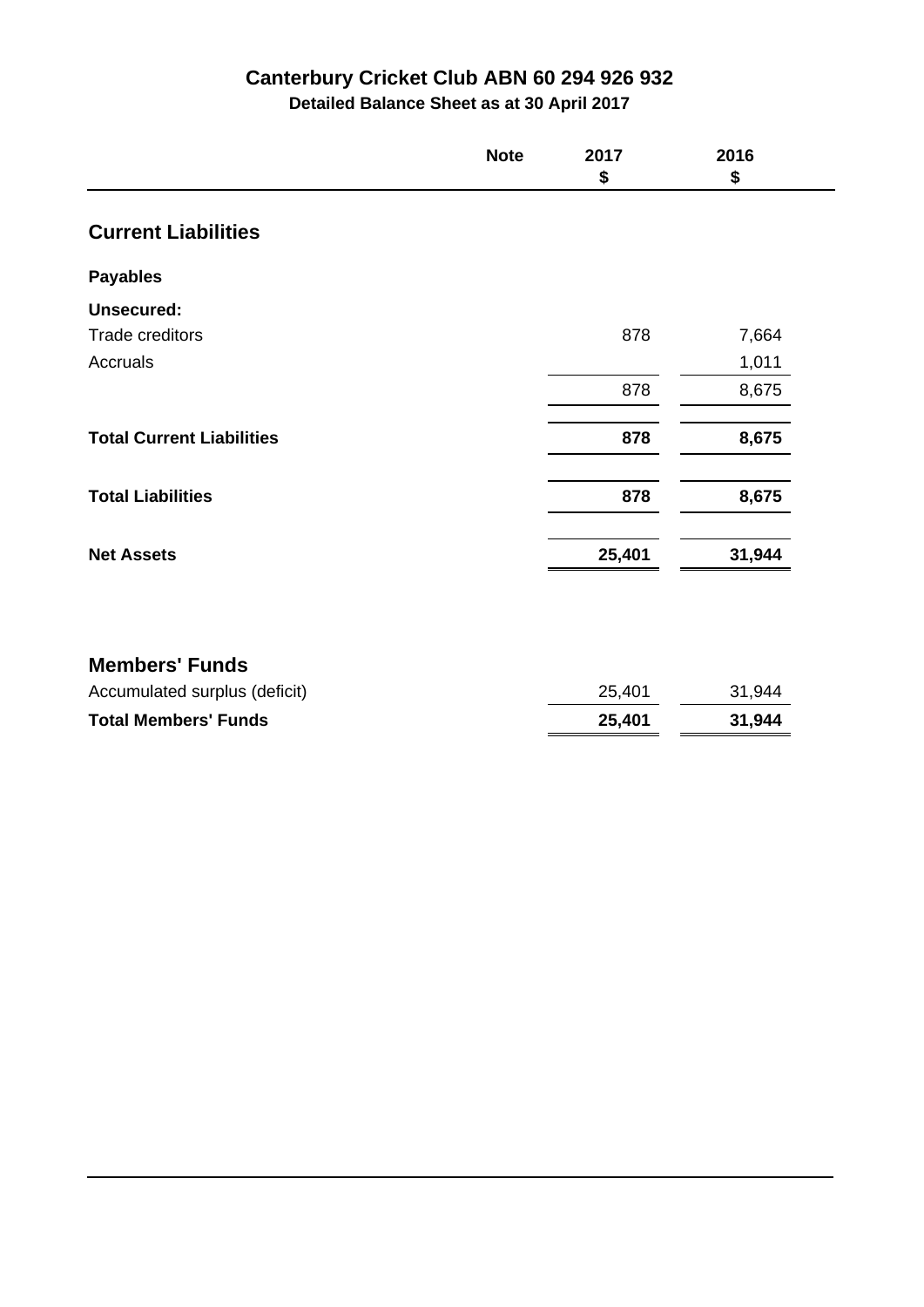### **Note 1: Summary of Significant Accounting Policies**

This financial report is a special purpose financial report prepared in order to satisfy the financial reporting requirements of the Associations Incorporations Act . The committee has determined that the association is not a reporting entity.

The financial report has been prepared on an accruals basis and is based on historical costs and does not take into account changing money values or, except where specifically stated, current valuations of non-current assets.

The following significant accounting policies, which are consistent with the previous period unless otherwise stated, have been adopted in the preparation of this financial report.

#### **(a) Cash and Cash Equivalents**

Cash and cash equivalents include cash on hand, deposits held at call with banks, and other short-term highly liquid investments with original maturities of three months or less.

#### **(b) Revenue and Other Income**

Revenue is measured at the fair value of the consideration received or receivable after taking into account any trade discounts and volume rebates allowed. For this purpose, deferred consideration is not discounted to present values when recognising revenue.

Interest revenue is recognised using the effective interest rate method, which for floating rate financial assets is the rate inherent in the instrument. Dividend revenue is recognised when the right to receive a dividend has been established.

Grant and donation income is recognised when the entity obtains control over the funds, which is generally at the time of receipt.

All revenue is stated net of the amount of goods and services tax (GST).

### **(c) Goods and Services Tax (GST)**

The Association is not required to be registered for GST. Revenue and receivables are net of GST while expenses and payables are GST inclusive.

### **(d) Trade and Other Payables**

.

Trade and other payables represent the liability outstanding at the end of the reporting period for goods and services received by the association during the reporting period, which remain unpaid. The balance is recognised as a current liability with the amounts normally paid within 30 days of recognition of the liability.

### **(e) Reinstatement of Income and Expense Categories**

There have been some chages in the categorization of some income and expense items and the prior year comparatives have been restated accordingly. The reported profit in the prior year remains unchanged.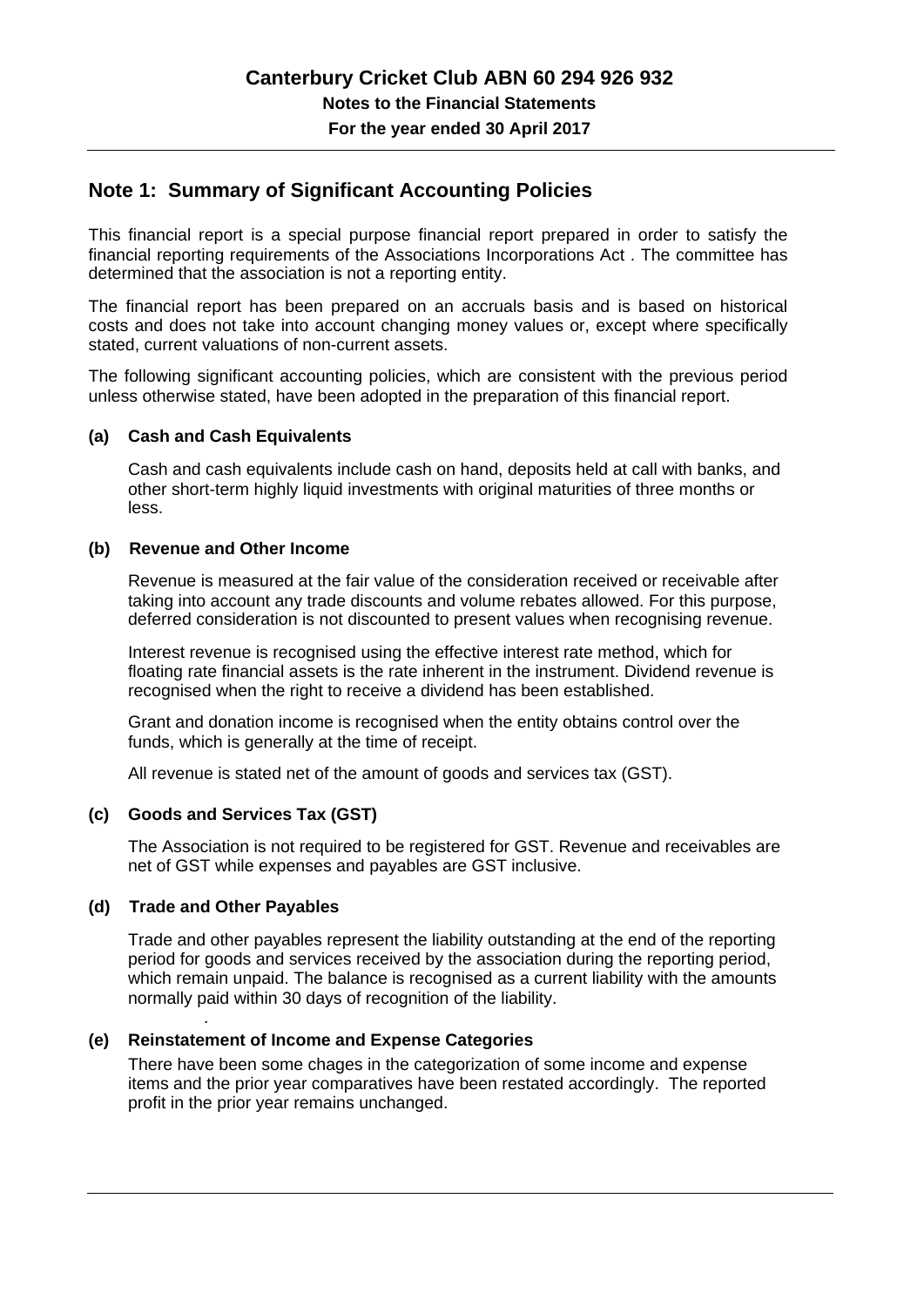# **Canterbury Cricket Club ABN 60 294 926 932 Statement by Members of the Committee**

**For the year ended 30 April 2017**

The Committee has determined that the association is not a reporting entity and that this special purpose financial report should be prepared in accordance with the accounting policies outlined in Note 1 to the financial statements.

In the opinion of the Committee the Income and Expenditure Statement, Statement of Financial Position, and Notes to the Financial Statements:

- 1. Presents fairly the financial position of Canterbury Cricket Club as at 30 April 2017 and its performance for the year ended on that date.
- 2. At the date of this statement, there are reasonable grounds to believe that the association will be able to pay its debts as and when they fall due.

\_\_\_\_\_\_\_\_\_\_\_\_\_\_\_\_\_\_\_\_\_\_\_\_\_\_\_\_\_\_\_\_\_\_\_\_\_\_\_\_\_\_\_\_\_\_\_\_\_

\_\_\_\_\_\_\_\_\_\_\_\_\_\_\_\_\_\_\_\_\_\_\_\_\_\_\_\_\_\_\_\_\_\_\_\_\_\_\_\_\_\_\_\_\_\_\_\_\_

This statement is made in accordance with a resolution of the Committee and is signed for and on behalf of the Committee by:

Tom Hickie President

Gavin Smith Treasurer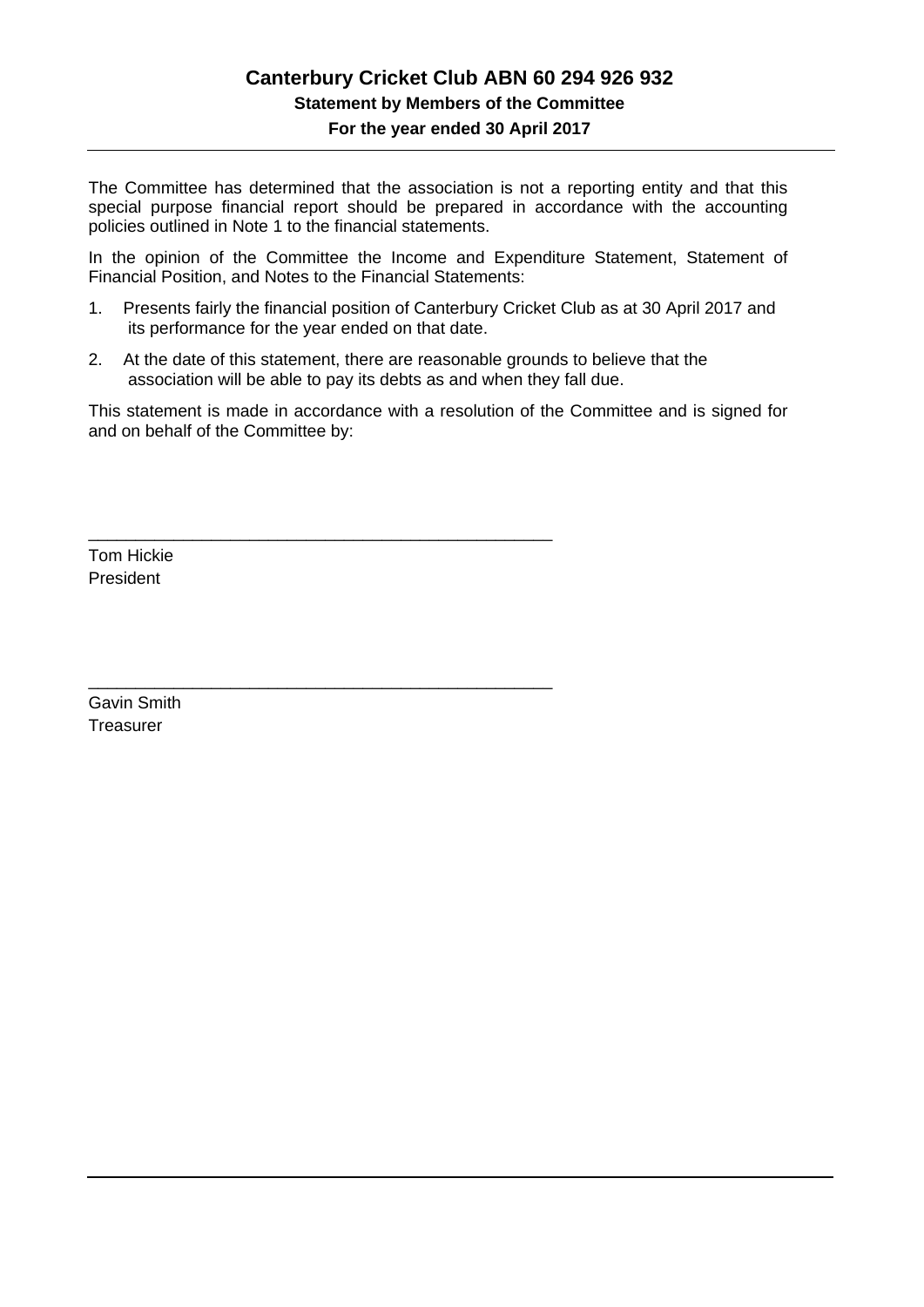I, Tom Hickie, and I, Gavin Smith certify that:

\_\_\_\_\_\_\_\_\_\_\_\_\_\_\_\_\_\_\_\_\_\_\_\_\_\_\_\_\_\_\_\_\_\_\_\_\_\_\_\_\_\_\_\_\_\_\_\_\_

\_\_\_\_\_\_\_\_\_\_\_\_\_\_\_\_\_\_\_\_\_\_\_\_\_\_\_\_\_\_\_\_\_\_\_\_\_\_\_\_\_\_\_\_\_\_\_\_\_

- a. We attended the annual general meeting of the association held on 14 August 2017
- b. The financial statements for the year ended 30 April 2017 were submitted to the members of the association at its annual general meeting.

Dated 14 August 2017

Tom Hickie President

Gavin Smith **Treasurer**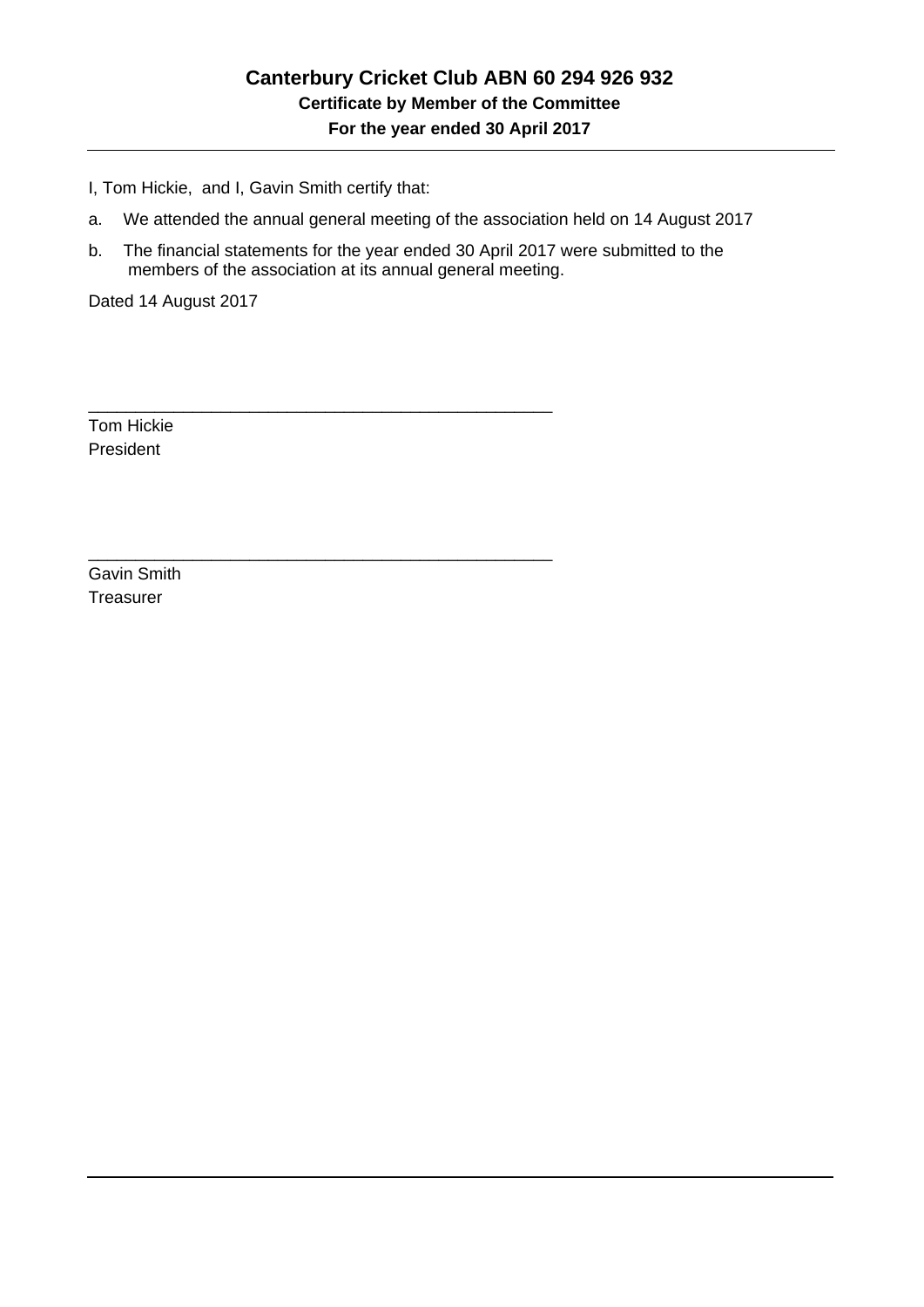# **CLUB ADMINISTRATION**

| <b>YEAR</b>                    | <b>PRESIDENT</b>    | <b>SECRETARY</b> | <b>TREASURER</b> |
|--------------------------------|---------------------|------------------|------------------|
|                                |                     |                  |                  |
| 1887-88                        | Read, A.            | O'Keefe          | No Record        |
| 1888-89                        | Read, A.            | No Record        | No Record        |
| 1889-90                        | Read, A.            | No Record        | No Record        |
| 1890-91                        | Read, A.            | Scott G.         | No Record        |
| 1891-92                        | Read, A.            | Walker J.        | Walker J.        |
| 1892-93                        | Read, A.            | Walker J.        | No Record        |
| 1893-94                        | Smith D.B.          | Walker J.        | No Record        |
| 1894-95                        | Smith D.B.          | Walker J.        | No Record        |
| 1895-96                        | Smith D.B.          | Walker J.        | No Record        |
| 1896-97                        | Smith D.B.          | Walker J.        | No Record        |
| 1897-98                        | Smith D.B.          | No Record        | No Record        |
| 1898-99                        | Smith D.B.          | No Record        | No Record        |
| 1899-00                        | Smith D.B.          | No Record        | No Record        |
| 1900-01                        | No Record           | No Record        | No Record        |
| 1901-02                        | No Record           | No Record        | No Record        |
| 1902-03                        | No Record           | No Record        | No Record        |
| 1903-04                        | No Record           | No Record        | No Record        |
| 1904-05                        | No Record           | No Record        | No Record        |
| 1905-06                        | No Record           | No Record        | No Record        |
| 1906-07                        | No Record           | No Record        | No Record        |
| 1907-08                        | No Record           | No Record        | No Record        |
| 1908-09                        | No Record           | No Record        | No Record        |
| 1909-10                        | No Record           | No Record        | No Record        |
| 1910-11                        | No Record           | No Record        | No Record        |
| 1911-12                        | Gittus T. (Snr)     | No Record        | No Record        |
| 1912-13                        | Gittus T. (Snr)     | Copas W.         | Silvers F.       |
| 1913-14                        | Gittus T. (Snr)     | Copas W.         | Silvers F.       |
| 1914-15                        | Gittus T. (Snr)     | Copas W.         | Silvers F.       |
| 1915-16                        | Gittus T. (Snr)     | Copas W.         | Silvers F.       |
| 1916-17                        | Gittus T. (Snr)     | Copas W.         | Silvers F.       |
| 1917-18                        | Gittus T. (Snr)     | Gittus T. (Jnr)  | Silvers F.       |
| 1918-19                        | Gittus T. (Snr)     | Gittus T. (Jnr)  | Silvers F.       |
| 1919-20                        | Gittus T. (Snr)     | Gittus T. (Jnr)  | Silvers F.       |
| 1920-21                        | Woodward F.W.       | Gittus T. (Jnr)  | Silvers F.       |
| 1921-22                        | Woodward F.W.       | Gittus T. (Jnr)  | No Record        |
| 1922-23                        | No Record           | Gittus T. (Jnr)  | No Record        |
| 1923-24                        | No Record           | Gittus T. (Jnr)  | No Record        |
| 1924-25                        | Guiver G. (Snr)     | Broadbent B.     | Webb A.          |
| 1925-26                        | Guiver G. (Snr)     | Broadbent B.     | Webb A.          |
| 1926-27                        | Guiver G. (Snr)     | Broadbent B.     | Webb A.          |
| 1927-28                        | Swan H.             | Warmbrum L.      | Webb A.          |
| 1928-29                        | Swan H.             | Warmbrum L.      | Webb A.          |
| 1929-30                        | Swan H.             | Warmbrum L.      | Webb A.          |
| 1930-31                        | Swan H              | Webb A           | Webb A           |
| 1931-32                        | Swan H              | Webb A           | Smyth W          |
| 1932-33                        | Swan H              | Webb A           | Smyth W          |
| 1933-34                        | Swan H              | Webb A           | Allen A          |
| 1934-35                        | Swan H              | Webb A           | Allen A          |
| 1935-36                        | Swan H              | Webb A           | Allen A          |
| <b>CANTERBURY CRICKET CLUB</b> | 130TH ANNUAL REPORT | 2016-2017        | PAGE 19          |
|                                |                     |                  |                  |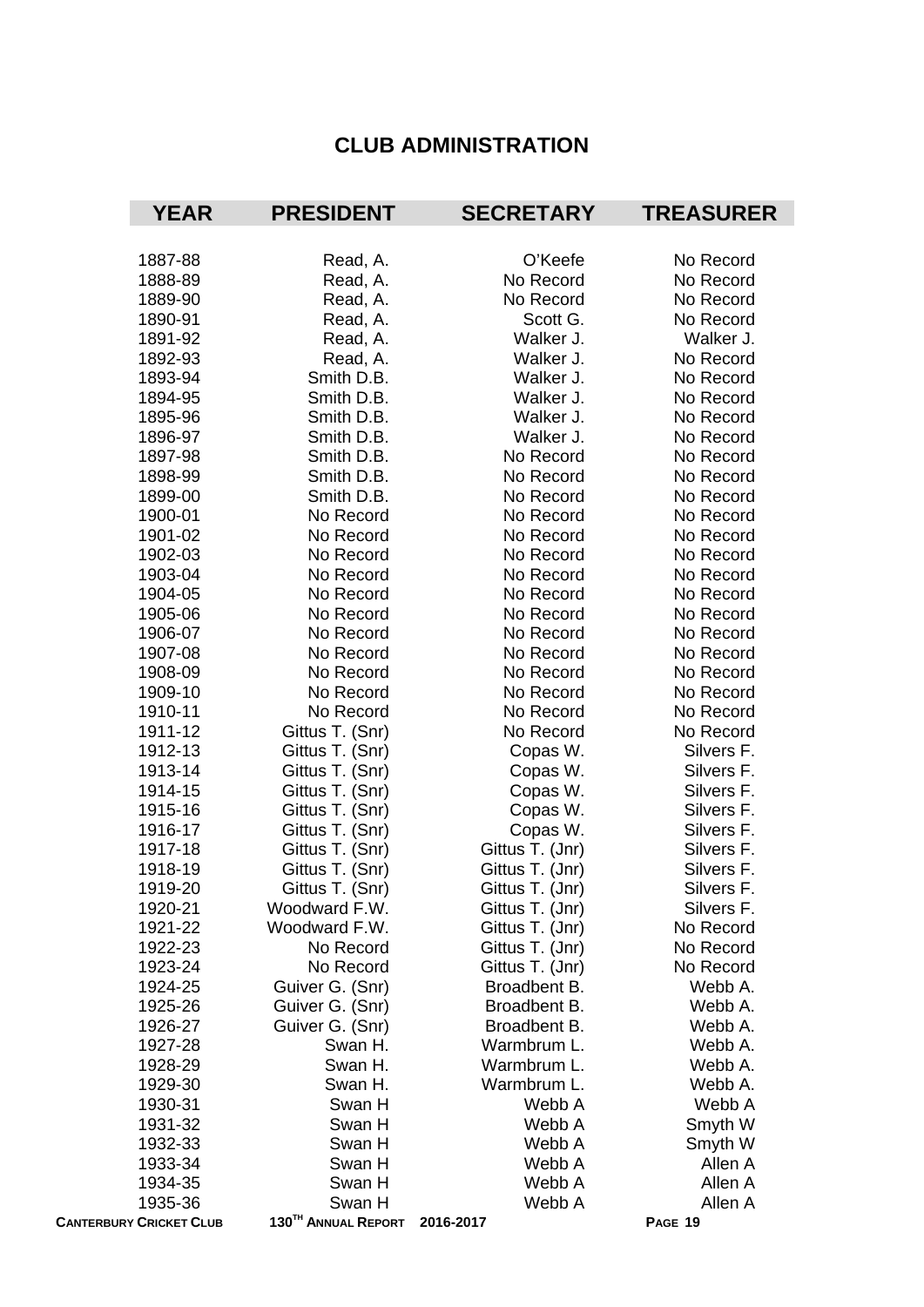| <b>YEAR</b>        | <b>PRESIDENT</b>                   | <b>SECRETARY</b>           | <b>TREASURER</b>           |
|--------------------|------------------------------------|----------------------------|----------------------------|
| 1936-37            | Cr. Dimmick W                      | Webb A                     | Allen A                    |
| 1937-38            | Cr. Dimmick W                      | Morris J                   | Allen A                    |
| 1938-39            | Cr. Dimmick W                      | No Record                  | Silvers K                  |
| 1939-40            | Cr. Dimmick W                      | No Record                  | Silvers K                  |
| 1940-41            | Cr. Dimmick W                      | <b>Collins H</b>           | Silvers K                  |
| 1941-42            | Cr. Dimmick W                      | No Record                  | Silvers K                  |
| 1942-43            | Cr. Dimmick W                      | No Record                  | Silvers K                  |
| 1943-44            | Cr. Dimmick W                      | No Record                  | Larkin L                   |
| 1944-45            | Cr. Dimmick W                      | <b>Matthews H</b>          | Larkin L                   |
| 1945-46            | Cr. Dimmick W                      | <b>Matthews G</b>          | Larkin L                   |
| 1946-47            | Cr. Dimmick W                      | No Record                  | Larkin L                   |
| 1947-48            | Cr. Dimmick W                      | No Record                  | Larkin L                   |
| 1948-49            | Cr. Dimmick W                      | No Record                  | Larkin L                   |
| 1949-50            | Cr. Dimmick W                      | Cox <sub>C</sub>           | Larkin L                   |
| 1950-51            | Cr. Dimmick W                      | Cox C                      | Larkin L                   |
| 1951-52            | Cr. Dimmick W                      | Cox C                      | Larkin L                   |
| 1952-53            | Cr. Dimmick W                      | Cox C                      | Bates W                    |
| 1953-54            | Larkin L                           | Cox <sub>C</sub>           | <b>Bates W</b>             |
| 1954-55            | Larkin L                           | Cox <sub>C</sub>           | <b>Bates W</b>             |
| 1955-56            | Scott, A                           | Cox <sub>C</sub>           | <b>Bates W</b>             |
| 1956-57            | Scott A                            | Cox C                      | Bates W                    |
| 1957-58            | Scott A                            | Cox <sub>C</sub>           | Bates W                    |
| 1958-59            | Scott A                            | Cox C                      | <b>Bates W</b>             |
| 1959-60            | Grace J                            | Grace G                    | <b>Bates W</b>             |
| 1960-61            | Shores <sub>N</sub>                | Kann A                     | Bates W                    |
| 1961-62            | Shores <sub>N</sub>                | Kann A                     | <b>Bates W</b>             |
| 1962-63            | <b>Shores N</b>                    | Kann A                     | <b>Bates W</b>             |
| 1963-64            | <b>Shores N</b>                    | Kann A                     | <b>Bates W</b>             |
| 1964-65            | <b>Shores N</b>                    | Kann A                     | <b>Bates W</b>             |
| 1965-66            | Shores <sub>N</sub>                | Kann A                     | Bates W                    |
| 1966-67            | Shores <sub>N</sub>                | Callaway A                 | <b>Trengrove R</b>         |
| 1967-68            | <b>Shores N</b>                    | McCarthy J                 | <b>Trengrove R</b>         |
| 1968-69            | Shores N                           | Ridgewell L                | <b>Trengrove R</b>         |
| 1969-70            | Shores <sub>N</sub>                | Ridgewell L                | <b>Trengrove R</b>         |
| 1970-71            | Shores <sub>N</sub>                | Ridgewell L                | <b>Trengrove R</b>         |
| 1971-72<br>1972-73 | <b>Shores N</b><br><b>Shores N</b> | Ridgewell L<br>Ridgewell L | Trengrove R<br>Trengrove R |
| 1973-74            | <b>Shores N</b>                    | Ridgewell L                | <b>Bates S</b>             |
| 1974-75            | <b>Trengrove R</b>                 | Ridgewell L                | <b>Bates S</b>             |
| 1975-76            | Trengrove R                        | Ridgewell L                | <b>Bates S</b>             |
| 1976-77            | Trengrove R                        | Ridgewell L                | <b>Bates S</b>             |
| 1977-78            | Trengrove R                        | Ridgewell L                | McCarthy E                 |
| 1978-79            | <b>Trengrove R</b>                 | Ridgewell L                | McCarthy E                 |
| 1979-80            | Trengrove R                        | Ridgewell L                | McCarthy E                 |
| 1980-81            | Trengrove R                        | Ridgewell L                | McCarthy E                 |
| 1981-82            | Trengrove R                        | Ridgewell L                | McCarthy E                 |
| 1982-83            | Trengrove R                        | Ridgewell L                | McCarthy E                 |
| 1983-84            | Trengrove R                        | Foskey D                   | McCarthy E                 |
| 1984-85            | Trengrove R                        | Foskey D                   | Dillon P                   |
| 1985-86            | <b>Trengrove R</b>                 | McKenzie I                 | Dillon P                   |
| 1986-87            | Trengrove R                        | McKenzie I                 | Mc Carthy E                |
| 1987-88            | Ridgewell L                        | McKenzie I                 | Mc Carthy E                |
| 1988-89            | Ridgewell L                        | McKenzie, I                | Zammit, P                  |
| 1989-90            | Ridgewell L                        | Bate, J                    | Zammit, P                  |
| 1990-91            | Ridgewell, L                       | Fittock, J                 | Zammit, P                  |
| 1991-92            | McCarthy, J                        | Fittock, J                 | Cumming, A                 |
| 1992-93            | McCarthy, J                        | Zammit, P                  | Cumming, A                 |
|                    |                                    |                            |                            |

**CANTERBURY CRICKET CLUB 130TH ANNUAL REPORT 2016-2017 PAGE 20**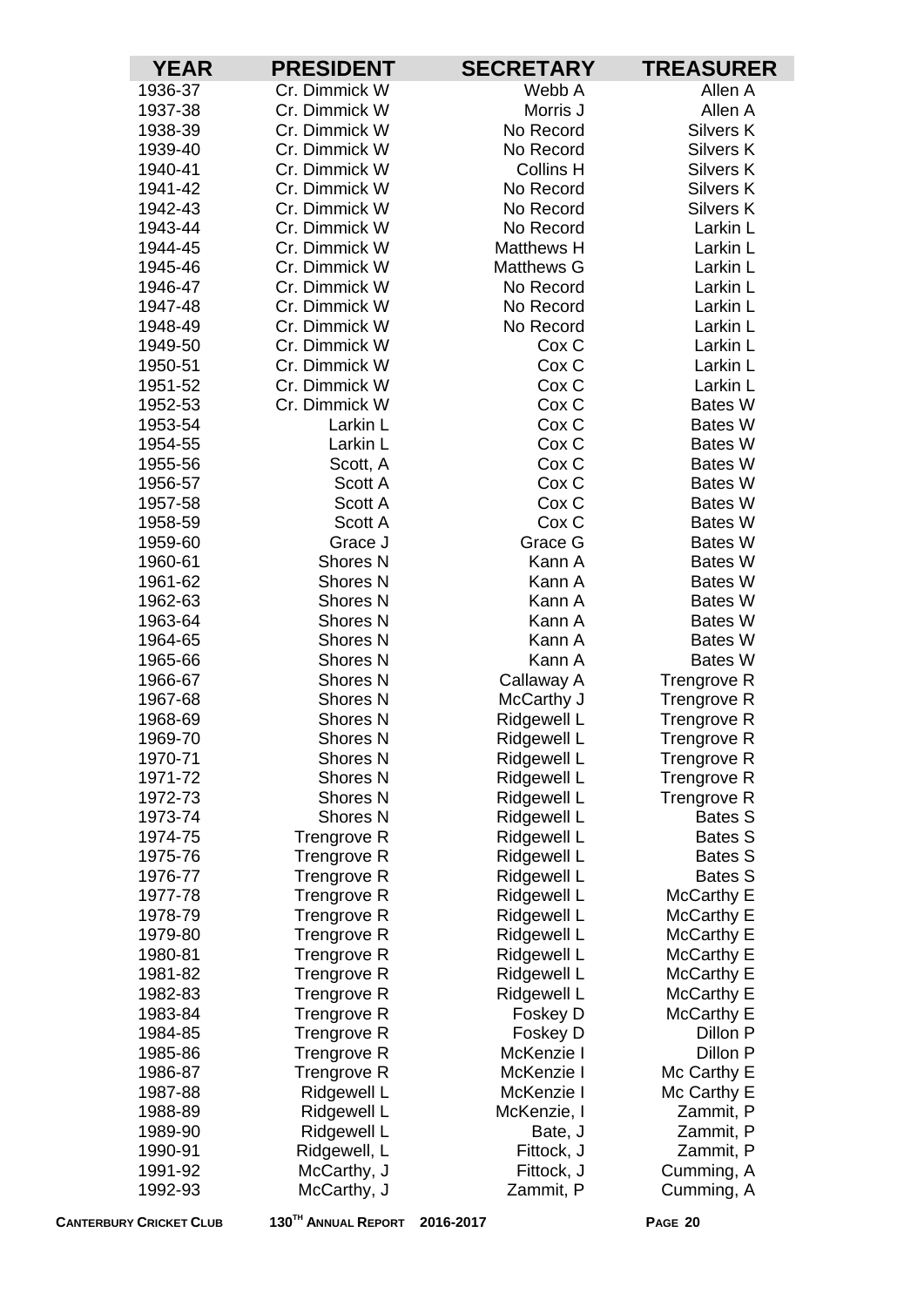| <b>YEAR</b> | <b>PRESIDENT</b> | <b>SECRETARY</b> | <b>TREASURER</b> |
|-------------|------------------|------------------|------------------|
| 1993-94     | Bollen, G        | Zammit, P        | Cumming, A       |
| 1994-95     | Bollen, G        | Ridgewell, L     | Cumming, A       |
| 1995-96     | Dillon, P        | Zammit, P        | Cumming, A       |
| 1996-97     | Retchford, D     | Zammit, P        | Cumming, A       |
| 1997-98     | Retchford, D     | Zammit, P        | Cumming, A       |
| 1998-99     | Retchford, D     | Zammit, P        | Cumming, A       |
| 1999-00     | Hickie, T        | Zammit, P        | Cumming, A       |
| 2000-01     | Hickie, T        | Zammit, P        | Cumming, A       |
| 2001-02     | Hickie, T        | Zammit, P        | Cumming, A       |
| 2002-03     | Zammit, P        | Hickie, T        | Boyd, J          |
| 2003-04     | Zammit, P        | Hickie, T        | Segar, J         |
| 2004-05     | Lister, G        | Hickie, T        | Segar, J         |
| 2005-06     | Lister, G        | Wegener, D       | Hickie, T        |
| 2006-07     | Segar, J         | Wegener, D       | Hickie, T        |
| 2007-08     | Segar, J         | Blake, A         | Hickie, T        |
| 2008-09     | Segar, J         | Maiyah, A        | Hawkins, A       |
| 2009-10     | McLaren, J       | Kennedy, K       | McLaren, J       |
| 2010-11     | Bourke, F        | Hickie, T        | Cumming, A       |
| 2011-12     | Bourke, F        | Hickie, T        | Cumming, A       |
| 2012-13     | Bourke, F        | Hickie, T        | Gates, L         |
| 2013-14     | Lister, G        | Hickie, T        | Gates,L          |
| 2014-15     | Hickie, T        | Heffernan, A     | Gates, L         |
| 2015-16     | Hickie, T        | Heffernan, A     | Gates, L         |
| 2016-17     | Hickie, T        | Heffernan, A     | Smith, G         |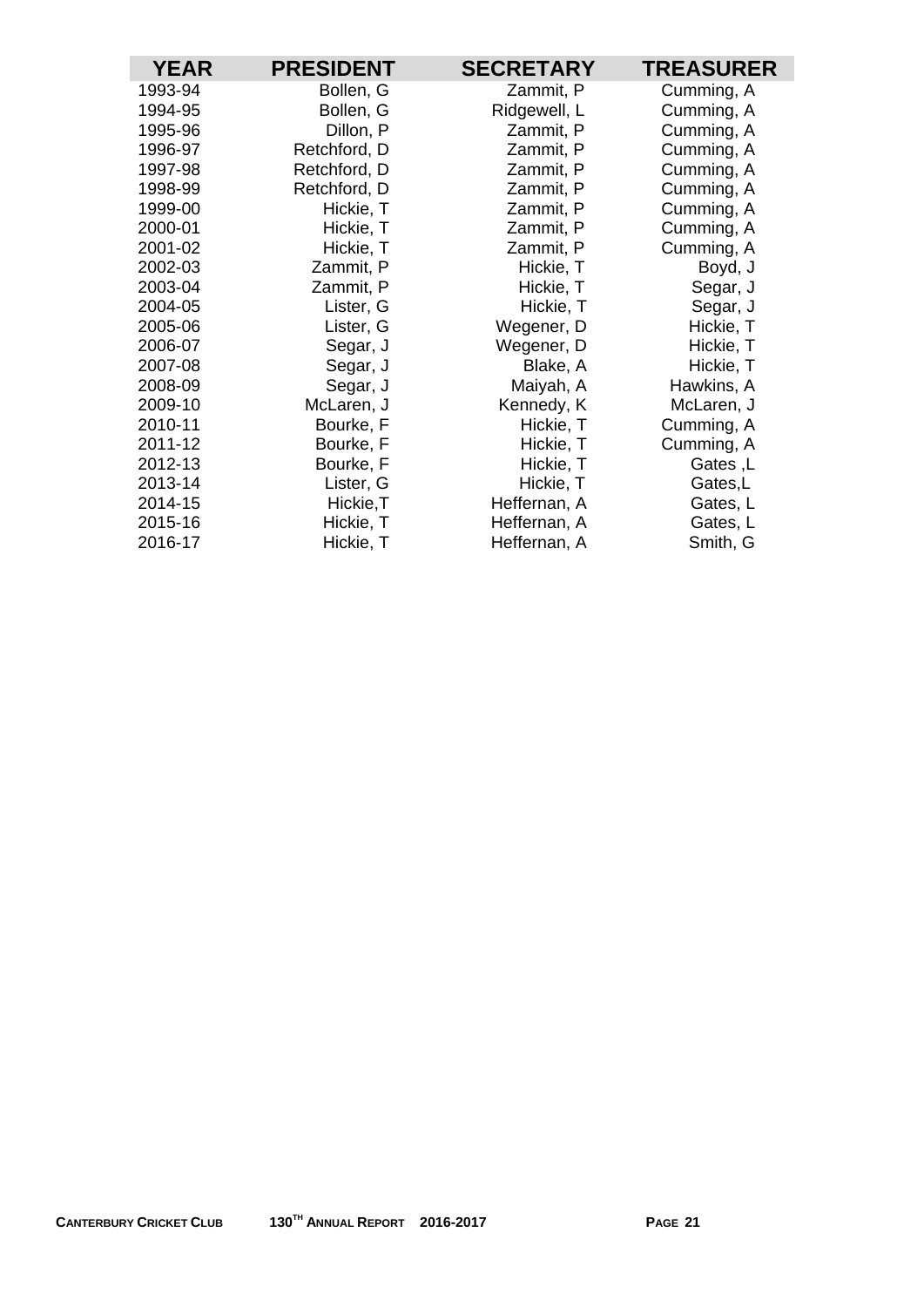# **LIFE MEMBERS**

The Constitution provides for the appointment of one life membership per year. To be appointed to this prestigious office, a member must have given at least ten years' special or meritorious service to the Club.

The appointment to Life Membership is made by the general body of members at the Annual General Meeting.

At the time of preparation of this report, those elevated to Life Membership are listed below:

**Mackie S\* Alway, T\* Webb, A\* Silvers, K\* Larkin, L\* Bates, W\* Kann A\* Goodear, G\* Shores, N\* Trengrove, R Ridgewell, L Matthews, G\* O'Brien,B McCarthy J# Maguire, M Gardiner, S McCarthy, E\* McDonell, A\* Foskey, D Bate, J McDonell,D\* Dillon, P Boyce,G Boyce, I Zammit, P Cumming ACR Mirkovic, P Lister, GN Hickie, TP^ Powick, G Bourke, F** 

\* Deceased

# Life Member Eastern Cricket Association

^ Life Member Mercantile Cricket Association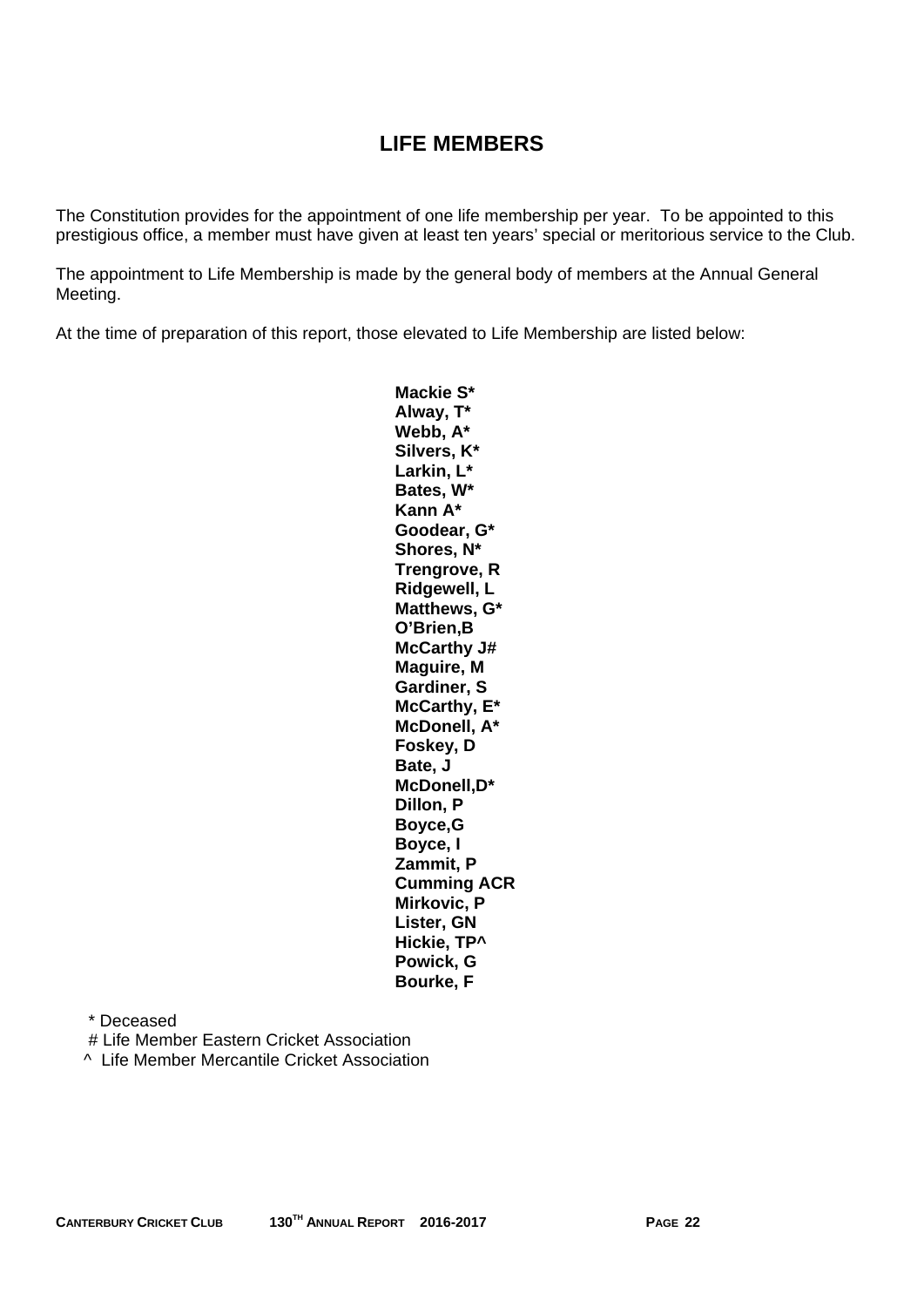### **OFFICIALS**

**Captains X1** X1 Name

.

- 1<sup>st</sup>  $2<sup>nd</sup>$  $\frac{3}{3}$ <sup>rd</sup><br>4<sup>th</sup><br>5<sup>th</sup> Veterans – C Grade Veterans – E South Grade Legends – A Division Legends – C Division U16 A Boys - A.G. Grace Shield Angus Streat U16 B Boys - T.R. Bellis Shield Rotating U16 C Boys - H. Wilkinson Shield Rotating U15 Girls - A. Lanning Shield Rotating U14 A Boys - C.L. Martin Shield Rotating U14 B Boys - F.J. Dobeli Shield Rotating U14 C Boys - J.D. Norman Shield Rotating U14 B Boys - J. Bate Shield Rotating U12 A Boys - R.J. Barker Shield Rotating U12 B Boys – E.R. Frampton Shield Rotating U12 C Boys – G Smith Rotating U12 C Boys - J. Kwasny Rotating U12 C Boys – R.K. Wilkins Rotating U10 Boys Blue Rotating U10 Boys Yellow Rotating U10 Boys Sunday Rotating
- Andy Mills Craig Brooks/Tim Alexander Sam Warner Paul Townsend Doug Stevens Rotating Rotating Rotating Rotating<br>Angus Streat

**Delegates ECA Senior ECA Senior Andrew Heffernan** ECA Junior **Paul O'Grady**<br>
MCA Paul Townsen Paul Townsend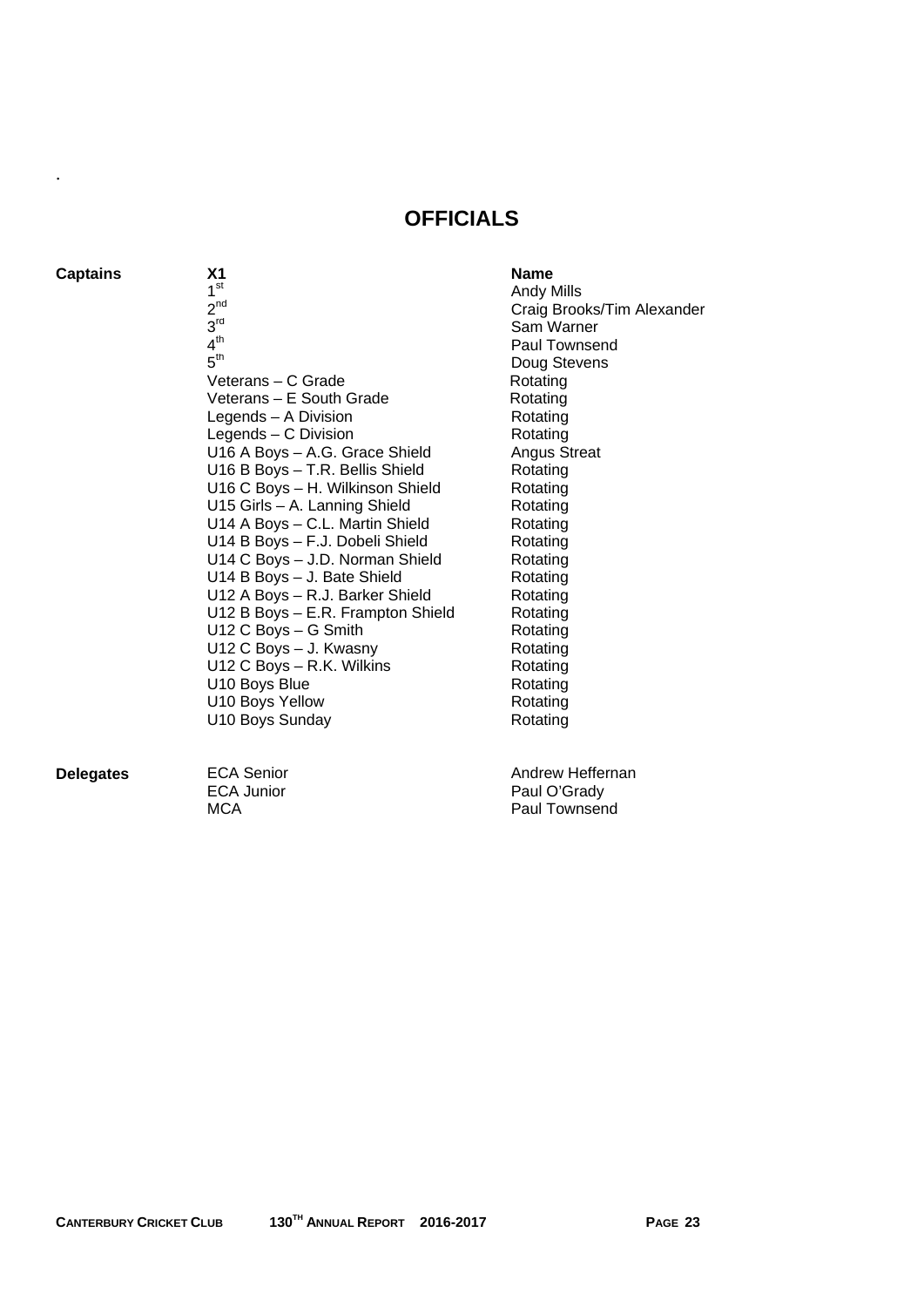#### **JUNIOR COACHES & TEAM MANAGERS**

| XI                     | <b>COMPETITION</b>   | <b>COACH</b>                                           | <b>TEAM MANAGER</b>                                  |
|------------------------|----------------------|--------------------------------------------------------|------------------------------------------------------|
| <b>U16 A</b>           | A.G. Grace Shield    | <b>Shahid Hussain</b><br>Alex Townsend                 | <b>Cathy Gilford</b>                                 |
| <b>U16 B</b>           | T.R. Bellis Shield   | John McCormick                                         | David Galbraith<br>Kristie Galbraith                 |
| <b>U16 C</b>           | H. Wilkinson Shield  | <b>Russell Brown</b>                                   | <b>Rachel Burke</b>                                  |
| U15 Girls - Hosken     | Anna Lanning Shield  | Suzette Hosken                                         | Carolyn Wood                                         |
| U15 Girls - Vlahos     | Anna Lanning Shield  | <b>Michael Vlahos</b><br>Malcolm King<br>David Meagher | Fiona Vlahos                                         |
| <b>U14 A</b>           | C.L. Martin Shield   | Adam Mayhood                                           | John Forwood                                         |
| <b>U14 B</b>           | F.J. Dobeli Shield   | <b>Tony Smith</b>                                      | Vicki McPherson                                      |
| <b>U14 C</b>           | J.D. Norman Shield   | <b>Stuart Will</b>                                     | <b>Chris Sharp</b><br>Kerry Byron                    |
| <b>U14 C</b>           | J. Bate Shield       | Matt Jordan                                            | Claude Von Arx                                       |
| <b>U12 A</b>           | R.J. Barker Shield   | <b>Bob Angley</b><br>Ken Grant<br><b>Stuart Will</b>   | <b>Shaun Stone</b>                                   |
| <b>U12 B</b>           | E.R. Frampton Shield | Damien Newman                                          | John Roskam                                          |
| <b>U12 B</b>           | G. Smith Shield      | <b>Andrew Blew</b>                                     | Paul Vause                                           |
| <b>U12 C</b>           | J. Kwasny Shield     | Steven Lynch<br>Tony Ingpen                            | <b>Tom Howard</b>                                    |
| <b>U12 C</b>           | R.K. Wilkins Shield  | <b>Glyn Yates</b><br><b>Greg Davidson</b>              | Frank Chen                                           |
| U10 Blue               |                      | <b>Grant Appleton</b><br><b>Steve Dewaele</b>          | <b>Catherine Kenny</b><br><b>Catherine McCorkell</b> |
| <b>U10 Yellow</b>      |                      | Rod Devlin<br>Dayalan Gunasegaram                      | Karyn Murray                                         |
| <b>U10 Sunday</b>      |                      | Jeff Azzopardi                                         | Robyn Gould                                          |
| <b>MILO IN2CRICKET</b> |                      | Matt Jordan                                            |                                                      |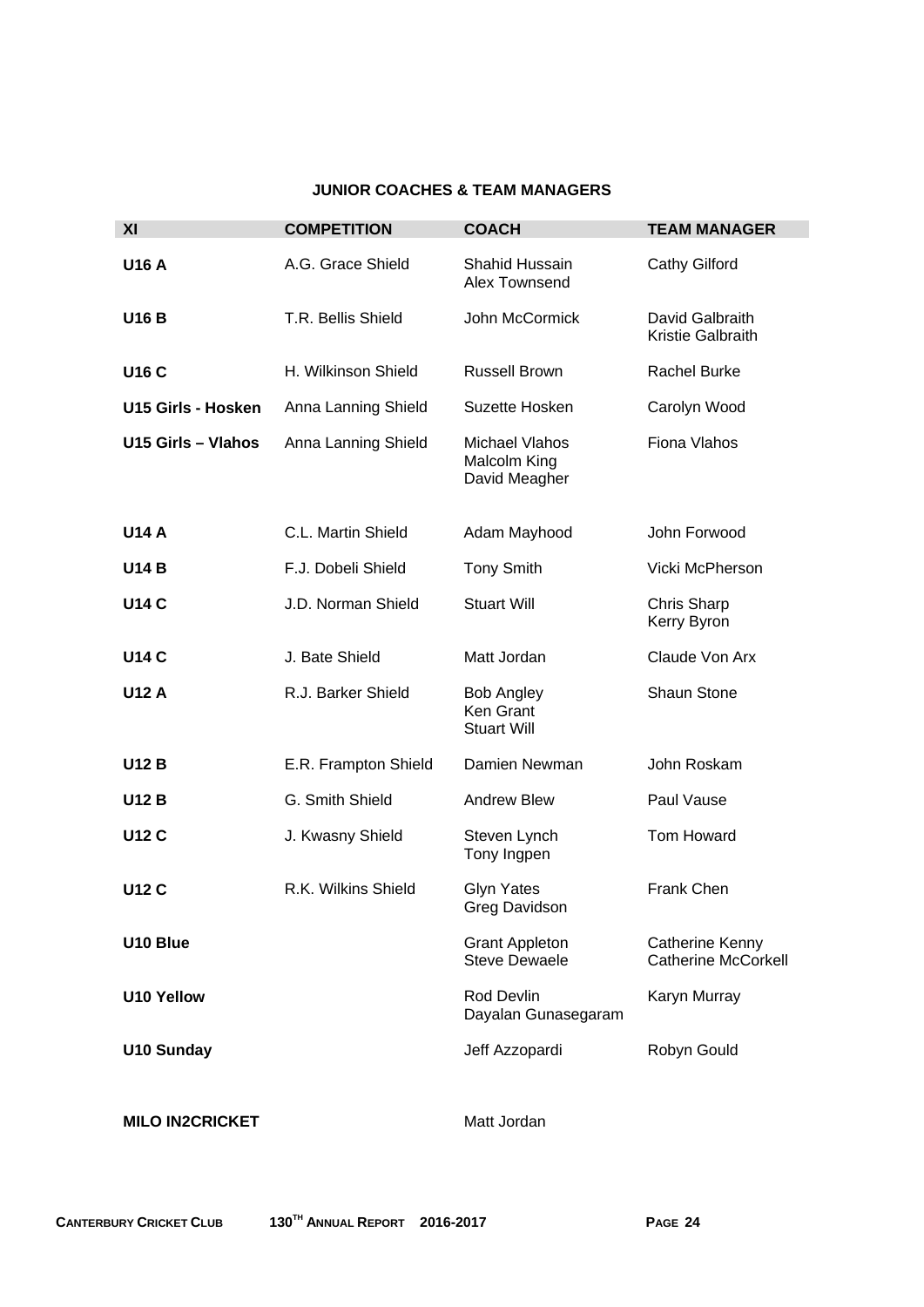# **SENIOR AWARDS**

| <b>Norm Shores Medal</b>                                    | Himesh Sandaradura |
|-------------------------------------------------------------|--------------------|
| <b>Club Championship</b><br>(McDonell Family Award)         | Himesh Sandaradura |
| <b>Most Promising Player U21 (Bate Award)</b>               | Sam Townsend       |
| <b>Best Club Person</b>                                     | <b>Toby Crook</b>  |
| <b>Coaches Award</b><br>(Doug and Allison Retchford Trophy) | <b>Tom Streat</b>  |
| <b>James White Perpetual Trophy</b>                         | Ryan O'Grady       |

# **SENIOR BATTING AND BOWLING AVERAGES**

| XI                | <b>BATTING</b>          | <b>AVERAGE</b> | <b>BOWLING</b>        | <b>AVERAGE</b> |
|-------------------|-------------------------|----------------|-----------------------|----------------|
|                   |                         |                |                       |                |
| $\overline{4}$ ST | Chrishna Graham         | 60.86          | Himesh Sandaradura    | 13.08          |
|                   |                         |                |                       |                |
| 2 <sub>nd</sub>   | <b>Harry Crothers</b>   | 33.00          | <b>Tim Alexander</b>  | 12.64          |
|                   |                         |                |                       |                |
| 3 <sup>rd</sup>   | <b>Matthew McIntosh</b> | 30.50          | <b>Josh Martin</b>    | 14.46          |
|                   |                         |                |                       |                |
| $4^{\text{th}}$   | Paul Townsend           | 23.13          | Ben James             | 15.13          |
|                   |                         |                |                       |                |
| 5 <sup>th</sup>   | <b>Angus Streat</b>     | 28.22          | Ryan O'Grady          | 13.93          |
|                   |                         |                |                       |                |
| <b>Legends A</b>  | Paul O'Grady            | 63.50          | John Kent             | 15.75          |
|                   |                         |                |                       |                |
| Legends C         | Michael Tiffin          | 77.50          | Michael Angwin        | 11.18          |
|                   |                         |                |                       |                |
| <b>Veterans C</b> | <b>Richard Taylor</b>   | 221.00         | <b>Richard Taylor</b> | 10.00          |
|                   |                         |                |                       |                |
| <b>Veterans E</b> | <b>Andrew Dawkins</b>   | 77.33          | Paul Vause            | 13.78          |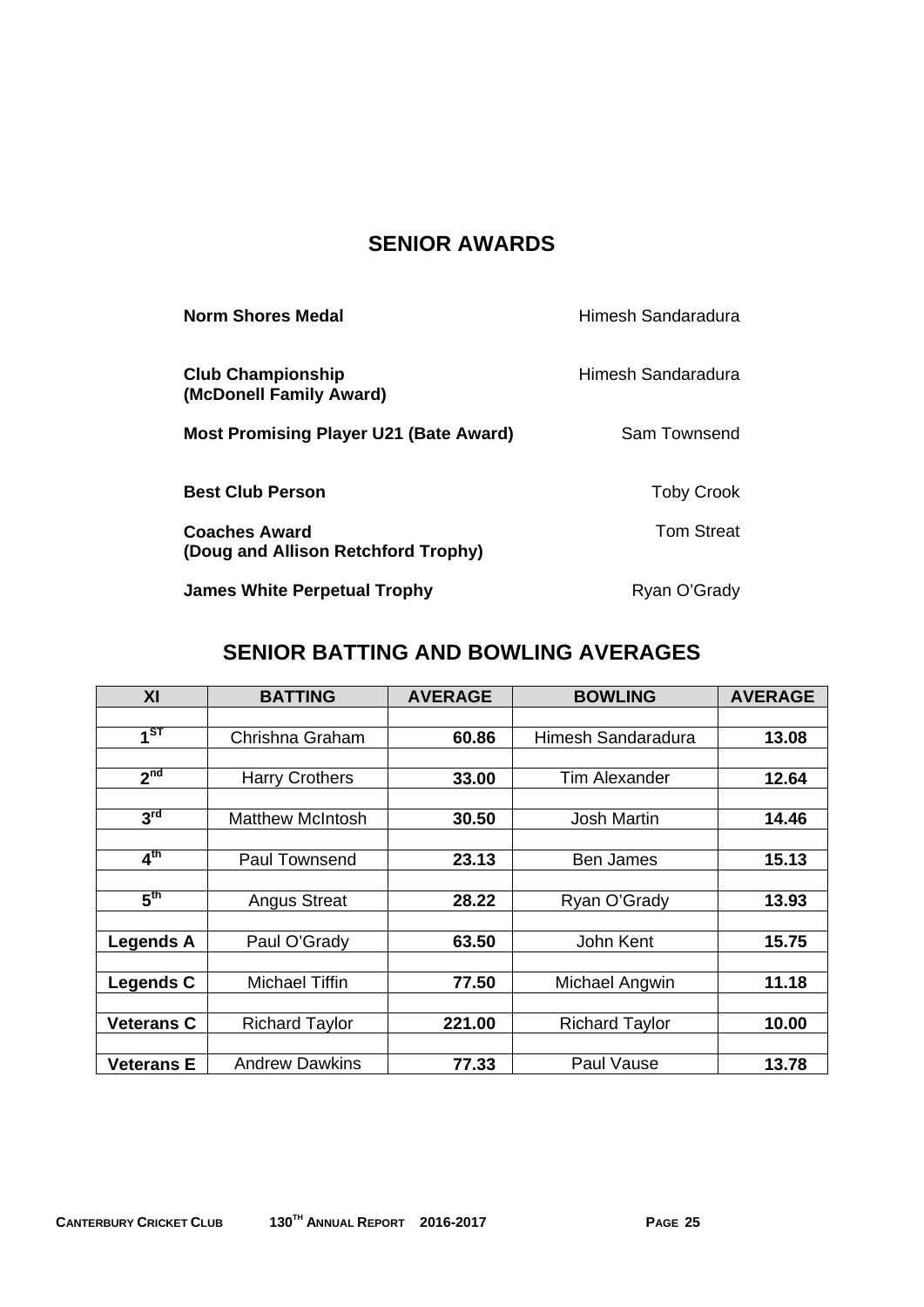## **NORM SHORES MEDAL**

The Norm Shores Medal was first struck in 1999-2000 and up to 2008-09 it was known as the Canterbury Medal. It's objective is to reward the outstanding team player as determined by the opposition captains in Senior XIs and the Junior Coaches/Managers in the Junior XIs. Votes are awarded for each game on a 3-2- 1 basis to recognise effort and endeavour rather than statistical achievements.

This season's winner is Himesh Sandaradura. Himesh had another fine season in the 1st XI by winning the bowling average.

The votes of the leading players are shown below

| Himesh Sandaradura | 20 |
|--------------------|----|
| Ben Waterman       | 14 |
| Ryan O'Grady       | 14 |
| Michael Forwood    | 13 |
| Adam Mayhood       | 12 |

### **PREVIOUS WINNERS**

| <b>SEASON</b> | <b>SENIORS</b>        | <b>JUNIORS</b>           |
|---------------|-----------------------|--------------------------|
|               |                       |                          |
| 1999-2000     | <b>Stuart Findlay</b> |                          |
|               | <b>Peter Mirkovic</b> |                          |
| 2000-01       | <b>Peter Mirkovic</b> | <b>Felix Nelson</b>      |
|               | Ash Waterford         |                          |
| 2001-02       | George Mihailidis     | Will O'Sullivan          |
| 2002-03       | <b>Peter Mirkovic</b> | <b>James Strauss</b>     |
| 2003-04       | Ash Maiyah            | <b>Vinay Parikh</b>      |
|               |                       | Tom Hickey               |
|               |                       | William Ryan             |
| 2004-05       | <b>Peter Mirkovic</b> | Patrick O'Sullivan       |
| 2005-06       | <b>Justin Sammut</b>  | <b>Jesse Greenwood</b>   |
| 2006-07       | Jonathan Wilson       | <b>Andrew Heffernan</b>  |
| 2007-08       | Jonathan Wilson       | Andrew Heffernan         |
| 2008-09       | Ash Maiyah            | <b>Matthew Roberts</b>   |
|               | Darren Kimberley      |                          |
|               | Sam Warner            |                          |
| 2009-10       | Jonathan Wilson       | <b>Reuben Williams</b>   |
| 2010-11       | <b>Allister Gore</b>  | <b>Tom Vanderslik</b>    |
| 2011-12       | Jack Quartermain      | <b>Jackson Morris</b>    |
| 2012-13       | Himesh Sandaradura    | Sam Townsend             |
| 2013-14       | <b>Bruce Anderson</b> | <b>Lachlan Streat</b>    |
|               | Louis Holmes          |                          |
| 2014-15       | Himesh Sandaradura    | Dylan Jones              |
| 2015-16       | Himesh Sandaradura    | <b>Patrick McCormick</b> |
| 2016-17       | Himesh Sandaradura    | <b>Angus Streat</b>      |

**CANTERBURY CRICKET CLUB 130TH ANNUAL REPORT 2016-2017 PAGE 26**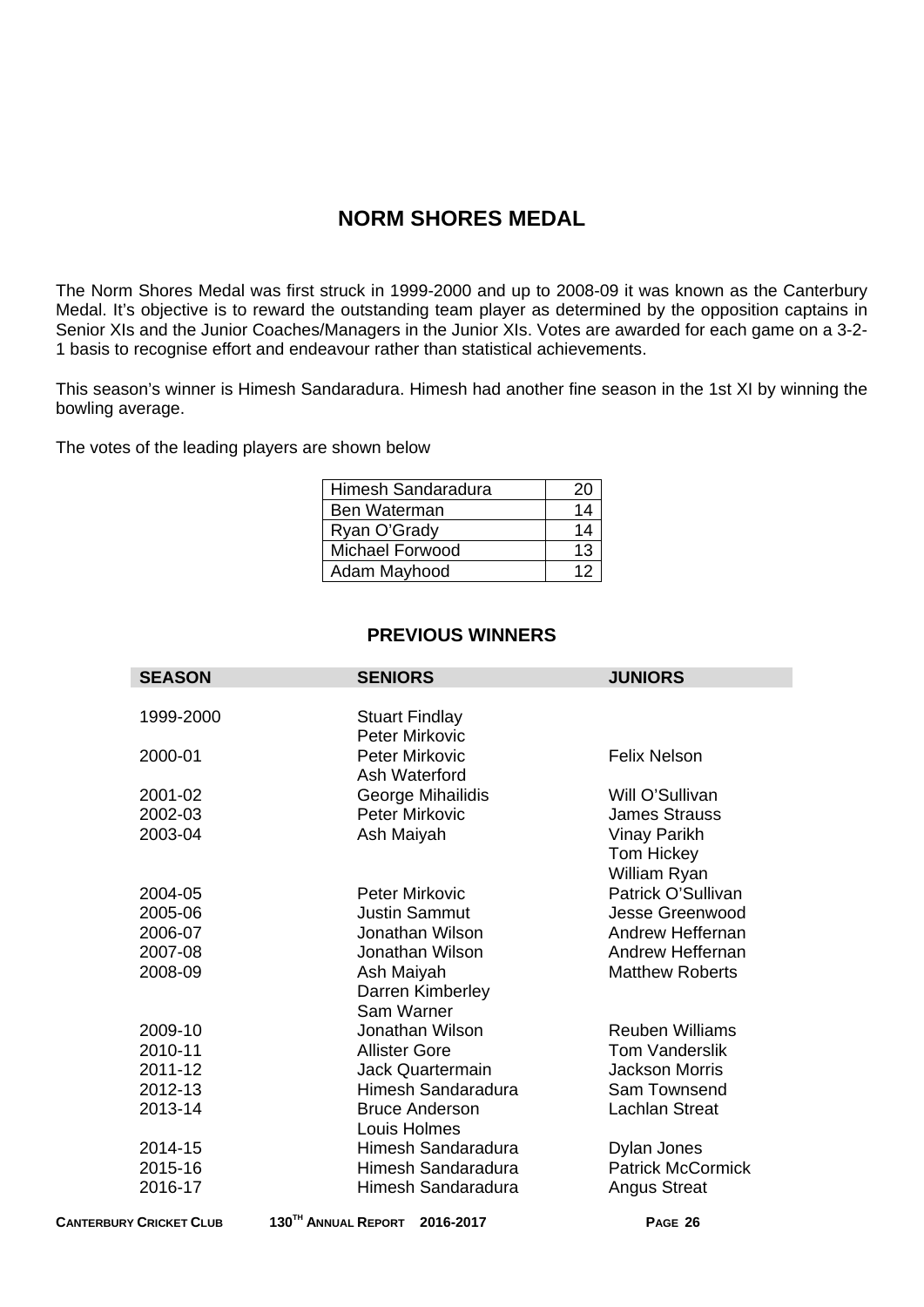# **CLUB CHAMPIONSHIP**

### **THE McDONELL FAMILY AWARD**

This award is sponsored by the McDonell family whose contribution to club sport in Canterbury is legendary. Allan McDonell came to the Canterbury Cricket Club during the early 1970's when he was in his later playing years. Allan was a magnificent wicketkeeper whose keeping up at the stumps to the quicks was deadly and his leg side stumpings were like lightening.

He was instrumental in the development of the 3<sup>rd</sup> XI in the early years at Hislop Park and in recognition of his contribution to cricket at Canterbury, was awarded the Australian Sports Medal as part of the Australian Honours System in 2000.

Allan shares Life Membership at Canterbury with his late son Dean whose efforts as scorer for the 1<sup>st</sup> XI for many years resulted in recognition at Association level.

Criteria for the award of points for the Club Championship are:

| Run                        | 1 point             |
|----------------------------|---------------------|
| Catch                      | 5 points            |
| Stumping                   | 5 points            |
| Wicket unassisted (b, lbw) | 15 points           |
| Wicket assisted            | 10 points           |
| Run Out - assisted         | 2 points per player |
| Run Out - unassisted       | 5 points            |

To reflect the difference in standard between the XI's, the points earned are discounted as follows:

| ΧI              | <b>Discount</b>   |  |
|-----------------|-------------------|--|
|                 |                   |  |
| 4 st            | <b>Full Value</b> |  |
| 2 <sub>nd</sub> | 10%               |  |
| 2rd             | 20%               |  |
|                 | 30%               |  |

This season's winner was Lloyd Mash

Leading players in the McDonell Family Award in the 2015-16 season were:

| <b>Player</b>              |  |
|----------------------------|--|
| l Himesh Sandaradura – 722 |  |
| I Chrishna Graham – 691    |  |
| Ben Waterman - 687         |  |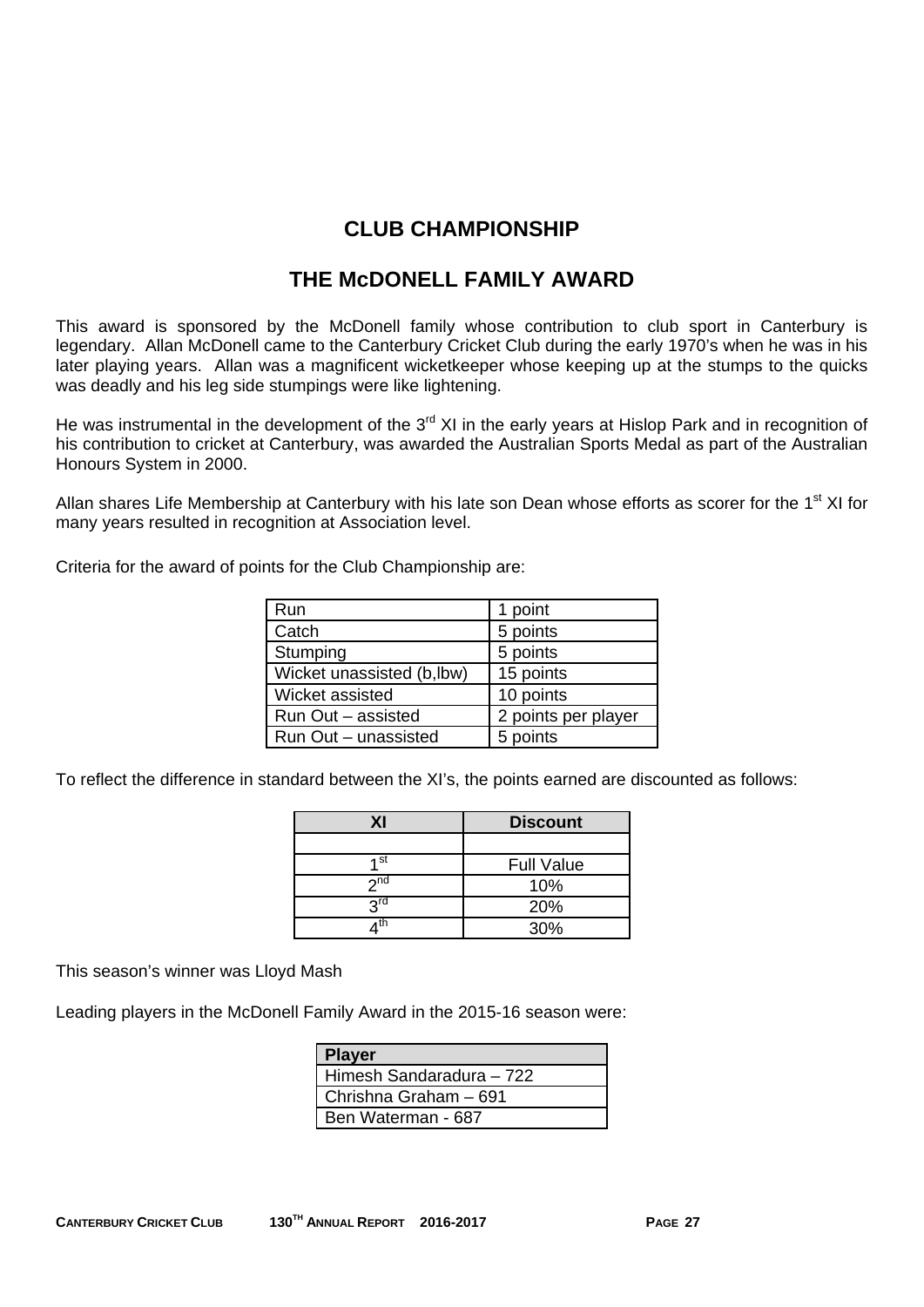### **Previous Winners**

| Year                                                                                                                                                                                                                                                      |                                                                                                                                                                                                                                                                                             |
|-----------------------------------------------------------------------------------------------------------------------------------------------------------------------------------------------------------------------------------------------------------|---------------------------------------------------------------------------------------------------------------------------------------------------------------------------------------------------------------------------------------------------------------------------------------------|
| 1977-78<br>1978-79<br>1979-80<br>1980-81<br>1981-82<br>1982-83<br>1983-84<br>1985-85<br>1985-86<br>1986-87<br>1987-88<br>1988-89<br>1989-90<br>1990-91<br>1991-92<br>1992-93<br>1993-94                                                                   | M.Maguire<br>M.Maguire<br>R.Emsley<br>M.Maguire<br>G. Russell<br>P.Dillon<br>M.Archibald<br>P.Dillon<br><b>B.</b> White<br>P.Dillon                                                                                                                                                         |
| 1994-95<br>1995-96<br>1996-97<br>1997-98<br>1998-99<br>1999-00<br>2000-01<br>2001-02<br>2002-03<br>2003-04<br>2004-05<br>2005-06<br>2006-07<br>2007-08<br>2008-09<br>2009-10<br>2010-11<br>2011-12<br>2012-13<br>2013-14<br>2014-15<br>2015-16<br>2016-17 | N. Owen<br>P.Mirkovic<br>A. Waite<br>P.Mirkovic<br>P.Mirkovic<br>P.Mirkovic<br>P.Mirkovic<br>P. Mirkovic<br>A. Maiyah<br>D. McBride<br>J. Wilson<br>J. Wilson<br>J. Wilson<br>W Lawton<br><b>G McCarthy</b><br>H Sandaradura<br>J Greenwood<br>H Sandaradura<br>Lloyd Mash<br>H Sandaradura |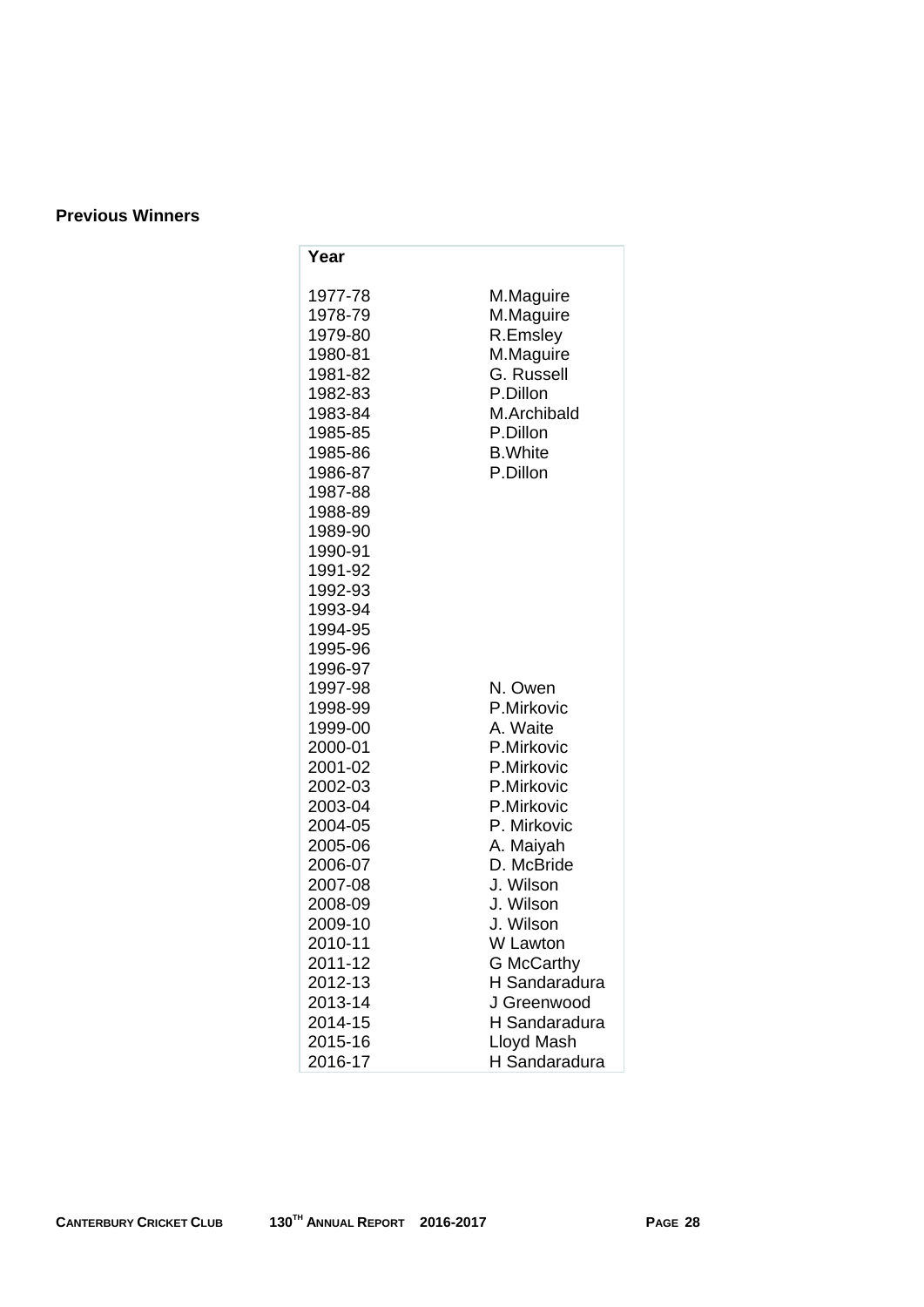# **OUTSTANDING PLAYER UNDER 21**

# **THE BATE AWARD**

This award acknowledges excellence in a player under 21 years of age and named in recognition of the contribution of the Bate Family to the development of young cricketers at Canterbury.

Arnold Bate was Vice President for many years and Chairman of Selectors during the most successful periods of the Club.

John Bate commenced his career with Canterbury as a junior in 1963-64 and has premiership success at both junior and Senior Turf level. John's dedication to the development of junior cricket at Canterbury now sees participation at unprecedented numbers and premiership success in the junior ranks. John has been recognised by both Cricket Victoria and the ECA for his commitment to junior cricket.

The Bate Award for 2015-16 is awarded to Sam Townsend.

### **Previous winners:**

| Year<br>(Geoff Sutton Trophy) |                 |
|-------------------------------|-----------------|
| 1973-74                       | D Gillard       |
| 1974-75                       | M. Gardiner     |
| 1975-76                       | J. Southall     |
| 1976-77                       | S.Day           |
| 1977-78                       | G. McQuiggan    |
| 1978-79                       | G. Maguire      |
| 1979-80                       | J. Vasiliou     |
| 1980-81                       | D. Frohlich     |
| 1981-82                       | J Gardiner      |
| 1982-83                       | J. McEwen       |
| 1983-84                       | J. Murphy       |
| 1984-85                       | G. Thompson     |
| 1985-86                       | G. Lister       |
| 1986-87                       | N. Spiliopoulis |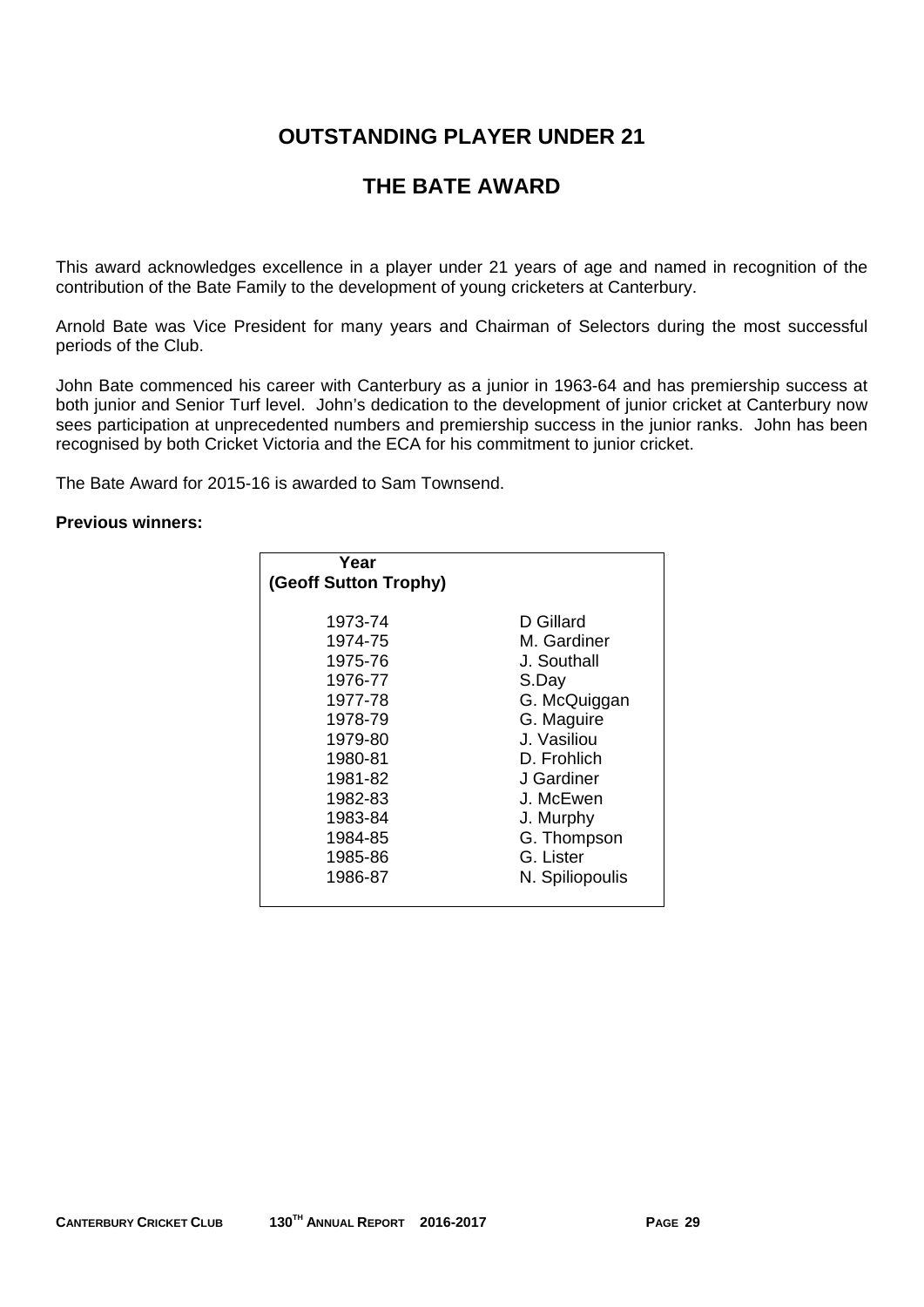| Year         |                    |
|--------------|--------------------|
| (Bate Award) |                    |
|              |                    |
| 1991-92      | P. Cooney`         |
| 1992-93      | J. McLaren         |
| 1993-94      | J. White           |
| 1994-95      | Not Awarded        |
| 1995-96      | A. Gore            |
| 1996-97      | S. Dillon          |
| 1997-98      | M. Watts           |
| 1998-99      | D. Womersley       |
| 1999-00      | D. Glover          |
| 2000-01      | T. Berenger        |
| 2001-02      | <b>B.</b> Stafford |
| 2002-03      | J. McNamara        |
| 2003-04      | A. Clarke          |
| 2004-05      | Not Awarded        |
| 2005-06      | Not Awarded        |
| 2006-07      | J.Crook            |
| 2007-08      | A. Heffernan       |
| 2008-09      | S. Warner          |
| 2009-10      | L.King             |
|              | L. Holmes          |
| 2010-11      | Not Awarded        |
| 2011-12      | L Holmes           |
| 2012-13      | A. Heffernan       |
| 2013-14      | A. Heffernan       |
| 2014-15      | A. Townsend        |
| 2015-16      | L. Streat          |
| 2016-17      | S.Townsend         |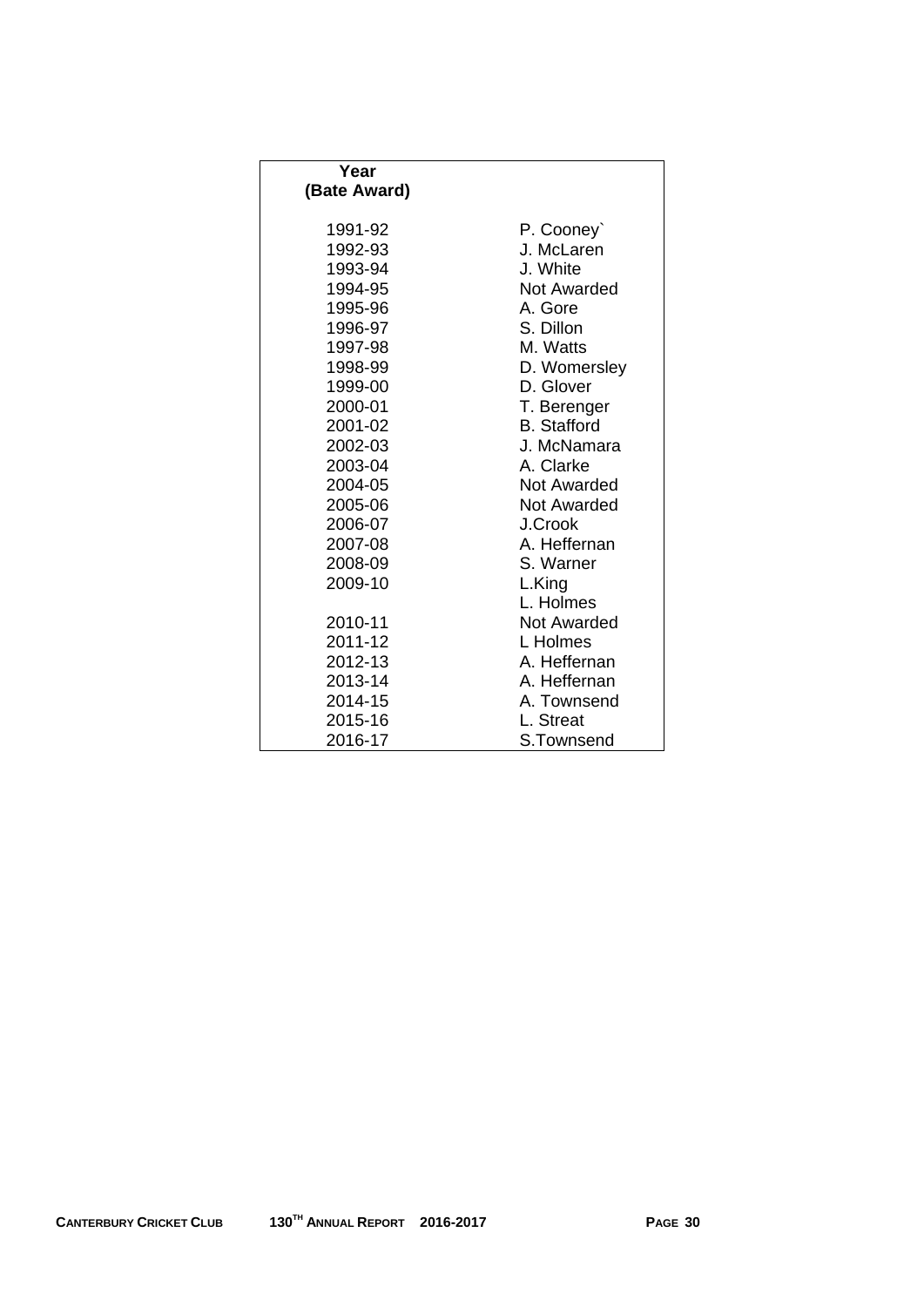## **COACHES AWARD**

### **THE DOUG AND ALLISON RETCHFORD PERPETUAL TROPHY**

This award acknowledges commitment to personal development and improvement in cricket and is determined by parameters established by the Club's senior coach.

Doug and Allison Retchford are stalwarts of Canterbury. Doug is a past President, committee member, junior coach and parent and past Chairman and Club representative on the Canterbury Sports Ground Special Committee. Allison is also a past committee member who was heavily involved in social and fundraising activities

The Doug and Allison Retchford Perpetual Trophy winner for the 2016-17 season is Angus Streat.

Previous Winners:

| 2006-07 | <b>Tom Hennessy</b>   |
|---------|-----------------------|
| 2007-08 | <b>Troy Finnin</b>    |
| 2008-09 | David Womersley       |
| 2009-10 | Joshua Crook          |
| 2010-11 | Levi King             |
| 2011-12 | <b>Tom Winter</b>     |
| 2012-13 | <b>Ryan Muir</b>      |
| 2013-14 | Dylan Jones           |
| 2014-15 | <b>Grant McCarthy</b> |
| 2015-16 | <b>Tom Streat</b>     |
| 2016-17 | <b>Angus Streat</b>   |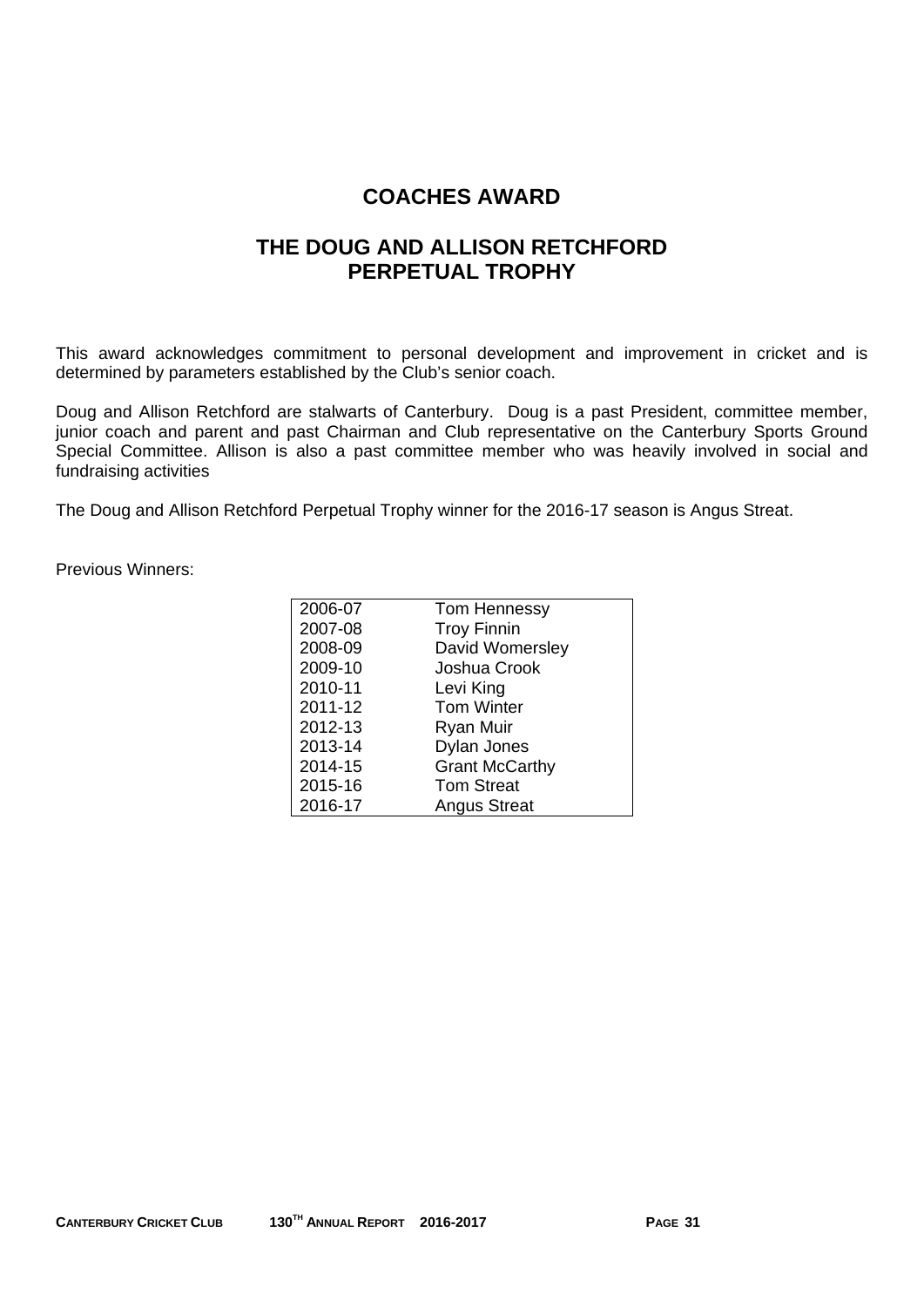# **THE JAMES WHITE PERPETUAL TROPHY**

This trophy is awarded to a player who has made an outstanding contribution to senior cricket in his first season after transitioning from junior cricket.

James "Jogger" White commenced his cricket career in the Canterbury U12's in 1991. He was selected for the ECA in representative XI's for the U12, U14 and U16 age groups. He also played VSDCA U14 Hatch Shield representing Balwyn CC and VCA Dowling Shield for Melbourne CC

James was awarded the Dave Dickie Memorial Trophy in the 1993/94 season as the most outstanding junior cricketer in the Association,

James commended his senior cricket career in the CCC 4<sup>th</sup> XI captained by Gary Bollen aged 13 and made his 1<sup>st</sup> XI debut aged 14 versus Mont Albert at Canterbury. On debut he faced MACC legendary quick Noel King with Canterbury in a spot of bother on a seaming wicket at 4/16.

His maiden 1<sup>st</sup> XI century was against Burwood at Canterbury in the 1996/97 season aged 16.

James was the captain of the Canterbury 1<sup>st</sup> XI A Grade premiership in 2001/02

The inaugural winner of the James White Perpetual Trophy for the 2016-17 season is **Ryan O'Grady**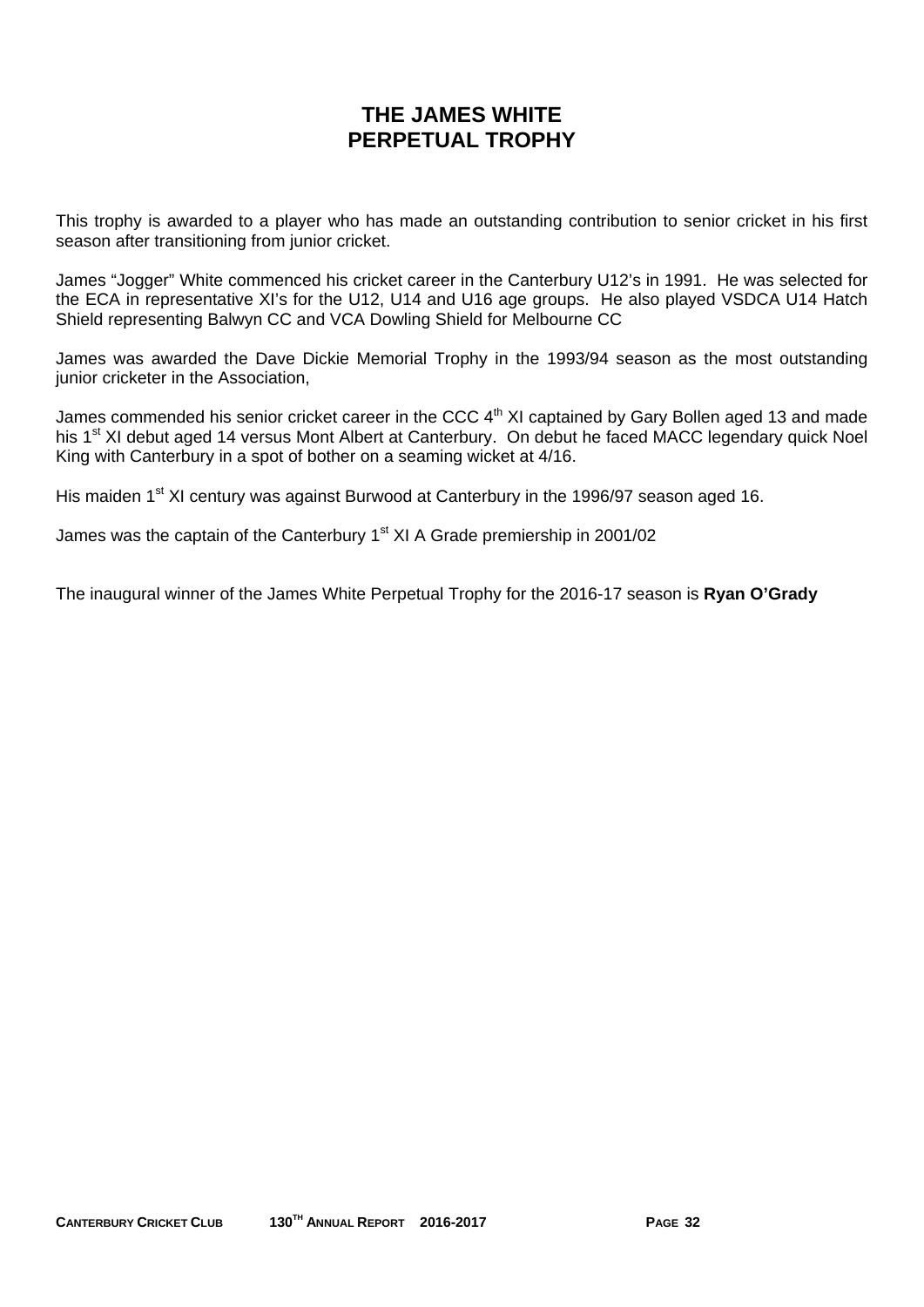# **SEASONAL PERFORMANCE RECORDS BATTING**

The following is a list of players who have won the Batting Average for the 1<sup>st</sup>, 2<sup>nd</sup> and 3<sup>rd</sup> XI for each year from the inception of the Club. Canterbury had a  $2^{nd}$  XI almost from its inception, but records commence in 1926-27. The 3<sup>rd</sup> XI first played in the 1970-71 season.

| <b>Season</b>      | $1st$ XI                 |                | $2^{nd}$ XI                 |                | $3^{\text{rd}}$ XI      |            |
|--------------------|--------------------------|----------------|-----------------------------|----------------|-------------------------|------------|
|                    | <b>Keith Silvers</b>     |                | <b>Gerald (Joe) Goodear</b> |                | <b>Mick Maguire</b>     |            |
|                    | <b>Perpetual Trophy</b>  |                | <b>Perpetual Trophy</b>     |                | <b>Perpetual Trophy</b> |            |
|                    | <b>Name</b>              | Ave            | <b>Name</b>                 | Ave            | <b>Name</b>             | <b>Ave</b> |
|                    |                          |                |                             |                |                         |            |
| 1887-88            | Fowler, E                | 11.60          |                             |                |                         |            |
| 1888-89            | No Record                |                |                             |                |                         |            |
| 1889-90            | Fowler, T                | 33.00          |                             |                |                         |            |
| 1890-91            | Sutherland, D            | 24.12          |                             |                |                         |            |
| 1891-92            | Sutherland, D            | 43.10          |                             |                |                         |            |
| 1892-93            | Finger, A                | 10.80          |                             |                |                         |            |
| 1893-94            | Dodds, J                 | 39.00          |                             |                |                         |            |
| 1894-95            | No Record                |                |                             |                |                         |            |
| 1895-96            | Dodds, J                 | N/A            |                             |                |                         |            |
| 1996-97            | Watsford, E              | 39.1           |                             |                |                         |            |
| 1897-98            | Falconer, D              | N/A            |                             |                |                         |            |
| 1898-99            | No Record                |                |                             |                |                         |            |
| 1899-00            | Leach, D                 | N/A            |                             |                |                         |            |
| 1900-01            | No Record                |                |                             |                |                         |            |
| 1901-02            | No Record                |                |                             |                |                         |            |
| 1902-03<br>1903-04 | No Record<br>No Record   |                |                             |                |                         |            |
| 1904-05            | No Record                |                |                             |                |                         |            |
| 1905-06            | Leach, H                 | N/A            |                             |                |                         |            |
| 1906-07            | No Record                |                |                             |                |                         |            |
| 1907-08            | No Record                |                |                             |                |                         |            |
| 1908-09            | No Record                |                |                             |                |                         |            |
| 1909-10            | No Record                |                |                             |                |                         |            |
| 1910-11            | No Record                |                |                             |                |                         |            |
| 1911-12            | No Record                |                |                             |                |                         |            |
| 1912-13            | Walker. P                | 35.60          |                             |                |                         |            |
| 1913-14            | Lachlan, W               | 43.00          |                             |                |                         |            |
| 1914-15            | Shepard, F               | 31.40          |                             |                |                         |            |
| 1915-16            | Shepard, F               | 22.00          |                             |                |                         |            |
| 1916-17            | Binet, S                 | 30.00          |                             |                |                         |            |
| 1917-18            | Lachlan, W               | 39.00          |                             |                |                         |            |
| 1918-19            | No Record<br>No Record   |                |                             |                |                         |            |
| 1919-20<br>1920-21 | Mackie, S                | 22.00          |                             |                |                         |            |
| 1921-22            | Mackie, S                | 54.40          |                             |                |                         |            |
| 1922-23            | Mackie, S                | 31.90          |                             |                |                         |            |
| 1923-24            | Lachlan, W               | 56.30          |                             |                |                         |            |
| 1924-25            | Mackie, S                | 43.40          |                             |                |                         |            |
| 1925-26            | Mackie, S                | 35.00          |                             |                |                         |            |
| 1926-27            | Mackie, S                | 34.00          | Chambers, H                 | 38.30          |                         |            |
| 1927-28            | Warmbrum,L               | 34.80          | Chambers, H                 | 42.60          |                         |            |
| 1928-29            | Denman, C                | 39.80          | Hosken, A                   | 27.50          |                         |            |
| 1929-30            | Denman, C                | 37.20          | Tickle, J                   | 31.00          |                         |            |
| 1930-31            | Warmbrum, L              | 39.00          | Always, T                   | 29.70          |                         |            |
| 1931-32            | Eyers, F                 | 46.16          | Gates, A                    | 23.80          |                         |            |
| 1932-33            | Silvers, K               | 24.00          | Carlson, J                  | 26.12          |                         |            |
| 1933-34            | Silvers, K               | 42.50          | Carlson, J                  | 29.71          |                         |            |
| 1934-35            | Smith, W                 | 44.11          | Curtis, E                   | 29.60          |                         |            |
| 1935-36<br>1936-37 | Silvers, K<br>Silvers, K | 41.20<br>36.60 | Webb, A<br>O'Connor, A      | 24.87<br>24.87 |                         |            |
|                    |                          |                |                             |                |                         |            |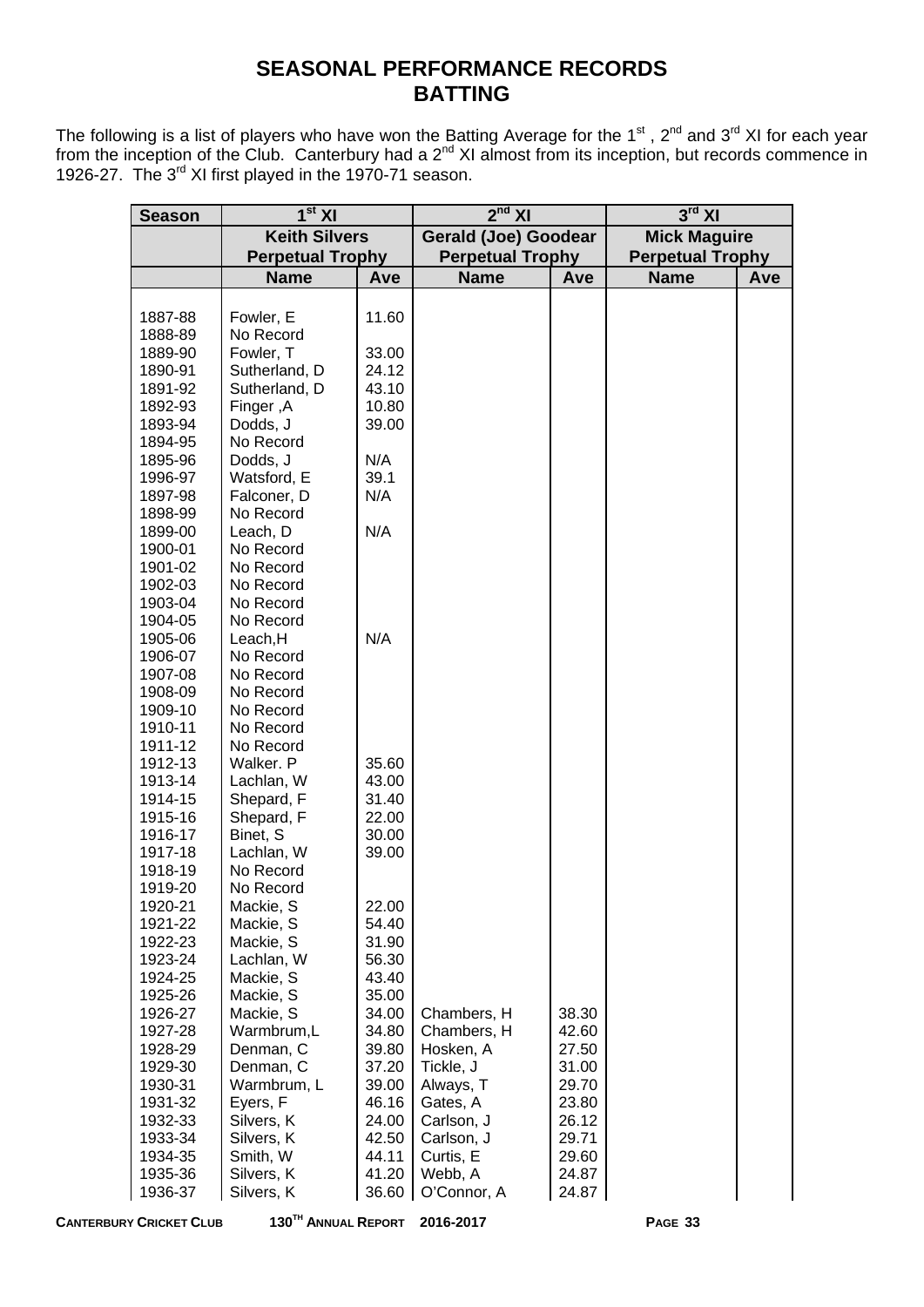| <b>Season</b>                  | 1 <sup>st</sup> XI              |                      | $2nd$ XI                  |                             | $3^{\text{rd}}$ XI        |                     |  |
|--------------------------------|---------------------------------|----------------------|---------------------------|-----------------------------|---------------------------|---------------------|--|
|                                |                                 | <b>Keith Silvers</b> |                           | <b>Gerald (Joe) Goodear</b> |                           | <b>Mick Maguire</b> |  |
|                                | <b>Perpetual Trophy</b>         |                      | <b>Perpetual Trophy</b>   |                             | <b>Perpetual Trophy</b>   |                     |  |
|                                | <b>Name</b>                     | Ave                  | <b>Name</b>               | Ave                         | <b>Name</b>               | Ave                 |  |
| 1937-38                        | Ingram, C                       | 36.85                | O'Connor, H.A             | 67.87                       |                           |                     |  |
| 1938-39                        | Silvers, K                      | 27.00                | Warmbrum, L               | 22.27                       |                           |                     |  |
| 1939-40                        | Ingram, C                       | 34.30                | Collins, H                | 23.88                       |                           |                     |  |
| 1940-41                        | Shores, N                       | 41.00                | Thrupp, A                 | 26.70                       |                           |                     |  |
| 1941-42                        | Shores, N                       | 36.20                | No Record                 |                             |                           |                     |  |
| 1942-43                        | Silvers, K                      | 30.60                | No Record                 |                             |                           |                     |  |
| 1943-44                        | Silvers, K                      | 53.00                | No Record                 |                             |                           |                     |  |
| 1944-45                        | Silvers, K                      | 27.40                | No Record                 |                             |                           |                     |  |
| 1945-46                        | Silvers. K                      | 44.64<br>33.66       | No Record<br>No Record    |                             |                           |                     |  |
| 1946-47<br>1947-48             | Sinclair, C<br>Neilson, K       | 51.14                | Miller, C                 | 39.58                       |                           |                     |  |
| 1948-49                        | Goodear, G                      | 35.33                | McDonald, D               | 26.45                       |                           |                     |  |
| 1949-50                        | Goodear, G                      | 30.00                | Bates, W                  | 36.90                       |                           |                     |  |
| 1950-51                        | Maguire, L                      | 20.20                | Kelly, J                  | 26.75                       |                           |                     |  |
| 1951-52                        | Goodear, G                      | 32.44                | Bates, W                  | 21.80                       |                           |                     |  |
| 1952-53                        | No Record                       |                      | Grace, J                  | 20.70                       |                           |                     |  |
| 1953-54                        | Goodear, G                      | 34.88                | Grace, J                  | 17.40                       |                           |                     |  |
| 1954-55                        | Shores, N                       | 22.21                | Bates, W                  | 22.30                       |                           |                     |  |
| 1955-56                        | Goodear, G                      | 24.20                | Cohen, G                  | 40.25                       |                           |                     |  |
| 1956-57                        | Goodear, G                      | 29.10                | Hicks, K                  | 15.60                       |                           |                     |  |
| 1957-58                        | Goodear, G                      | 41.42                | Kelly, J                  | 19.25                       |                           |                     |  |
| 1958-59                        | Goodear, G                      | 36.16                | Cohen, G                  | 21.18                       |                           |                     |  |
| 1959-60                        | Shores, N                       | 18.56                | Lowry, B                  | 20.50                       |                           |                     |  |
| 1960-61                        | Goodear. G                      | 38.66                | Not Played                |                             |                           |                     |  |
| 1961-62                        | Shores, N                       | 25.80                | Lowry, B                  | 20.50                       |                           |                     |  |
| 1962-63                        | Goodear, G                      | 39.08                | Hegarty, B                | 22.00                       |                           |                     |  |
| 1963-64                        | No Record                       |                      | McCarthy, V               | 13.40                       |                           |                     |  |
| 1964-65                        | Goodear, G                      | 24.57                | Davey, G                  | 25.62                       |                           |                     |  |
| 1965-66<br>1966-67             | Davey, G<br>Maguire. M          | 18.08<br>37.72       | Shores, N<br>Spendlove, N | 26.33<br>23.89              |                           |                     |  |
| 1967-68                        | Maguire, M                      | 29.10                | Trengrove, P              | 23.89                       |                           |                     |  |
| 1968-69                        | Maguire, M                      | 46.94                | McCarthy, V               | 24.07                       |                           |                     |  |
| 1969-70                        | Maguire, M                      | 49.61                | Shores, N                 | 18.40                       |                           |                     |  |
| 1970-71                        | Maguire. M                      | 41.00                | Bates, S                  | 29.40                       | Cottrell, T               | 19.70               |  |
| 1971-72                        | Dillon, D                       | 29.75                | Bethune, A                | 33.27                       | Gardiner, M               | 34.12               |  |
| 1972-73                        | Maguire, M                      | 49.28                | Gardiner, S               | 40.14                       | Gardiner, M               | 30.13               |  |
| 1973-74                        | Maguire, M                      | 33.60                | Cottrell, T               | 34.12                       | Gillard, G                | 42.80               |  |
| 1974-75                        | Maguire, M                      | 46.00                | Alexeff, M                | 43.83                       | Cottrell, T               | 27.20               |  |
| 1975-76                        | Maguire, M                      | 36.10                | Callaway, A               | 26.80                       | Pulleybank, S             | 31.10               |  |
| 1976-77                        | Maguire, M                      | 49.25                | Bate, J                   | 66.75                       | Hubbert, R                | 55.50               |  |
| 1977-78                        | Maguire, M                      | 68.22                | Alexeff, M                | 45.12                       | Archbald, M               | 36.57               |  |
| 1978-79                        | Maguire, M                      | 50.14                | Everard, D                | 51.16                       | Russell, P                | 38.13               |  |
| 1979-80                        | Dillon, P                       | 47.25                | McQuiggan, G              | 40.89                       | Calvert, I                | 36.57               |  |
| 1980-81<br>1981-82             | McCarthy, J                     | 38.40                | McCarthy, E               | 62.4                        | Morley, C                 | 50.40               |  |
| 1982-83                        | Bate, J<br>Everard, J           | 40.20<br>51.33       | Calvert, I<br>Van Dort, C | 32.70<br>31.55              | Foskey, D<br>Hopkinson, D | 45.50<br>30.80      |  |
| 1983-84                        | Dillon, P                       | 36.80                | Calvert, I                | 31.10                       | Archbald, M               | 20.80               |  |
| 1984-85                        | Dillon, P                       | 34.36                | McCarthy, E               | 21.27                       | Foskey, D                 | 36.10               |  |
| 1985-86                        | Dillon. P                       | 25.30                | McCarthy, J               | 31.33                       | Bertram, G                | 33.28               |  |
| 1986-87                        | Dillon, P                       | 36.75                | McCarthy, J               | 22.89                       | Cottrell, T               | 34.40               |  |
| 1987-88                        | Gardiner, M                     | 44.30                | McCarthy, E               | 27.00                       | Gillard, R                | 19.33               |  |
| 1988-89                        | Gore, C                         | 31.00                | McCarthy, E               | 17.55                       | Jeffrey, G                | 33.13               |  |
| 1989-90                        | Pearce, R                       | 29.80                | Gillard, R                | 25.20                       | Bonice, X                 | 25.50               |  |
| 1990-91                        | Powick, A                       | 48.00                | McCarthy, E               | 32.38                       | McLaren, J                | 41.10               |  |
| 1991-92                        | Yell. M                         | 42.83                | Zammit, P                 | 20.25                       | Davey, S                  | 31.09               |  |
| 1992-93                        | Powick, G                       | 55.16                | Holz, A                   | 22.13                       | Giblin, A                 | 26.16               |  |
| 1993-94                        | O'Brien, J                      | 26.33                | Hobkinson, D              | 17.86                       | Boyce, G                  | 16.12               |  |
| 1994-95                        | Dillon, P                       | 49.11                | Gore, C                   | 17.00                       | Sitlington, B             | 41.83               |  |
| 1995-96                        | Dillon, P                       | 24.90                | Kent. J                   | 30.92                       | Gore, C                   | 50.75               |  |
| 1996-97                        | White, J                        | 42.50                | Dillon, S                 | 23.13                       | Keshishian, H             | 35.67               |  |
| <b>CANTERBURY CRICKET CLUB</b> | 130 <sup>TH</sup> ANNUAL REPORT |                      | 2016-2017                 |                             | PAGE 34                   |                     |  |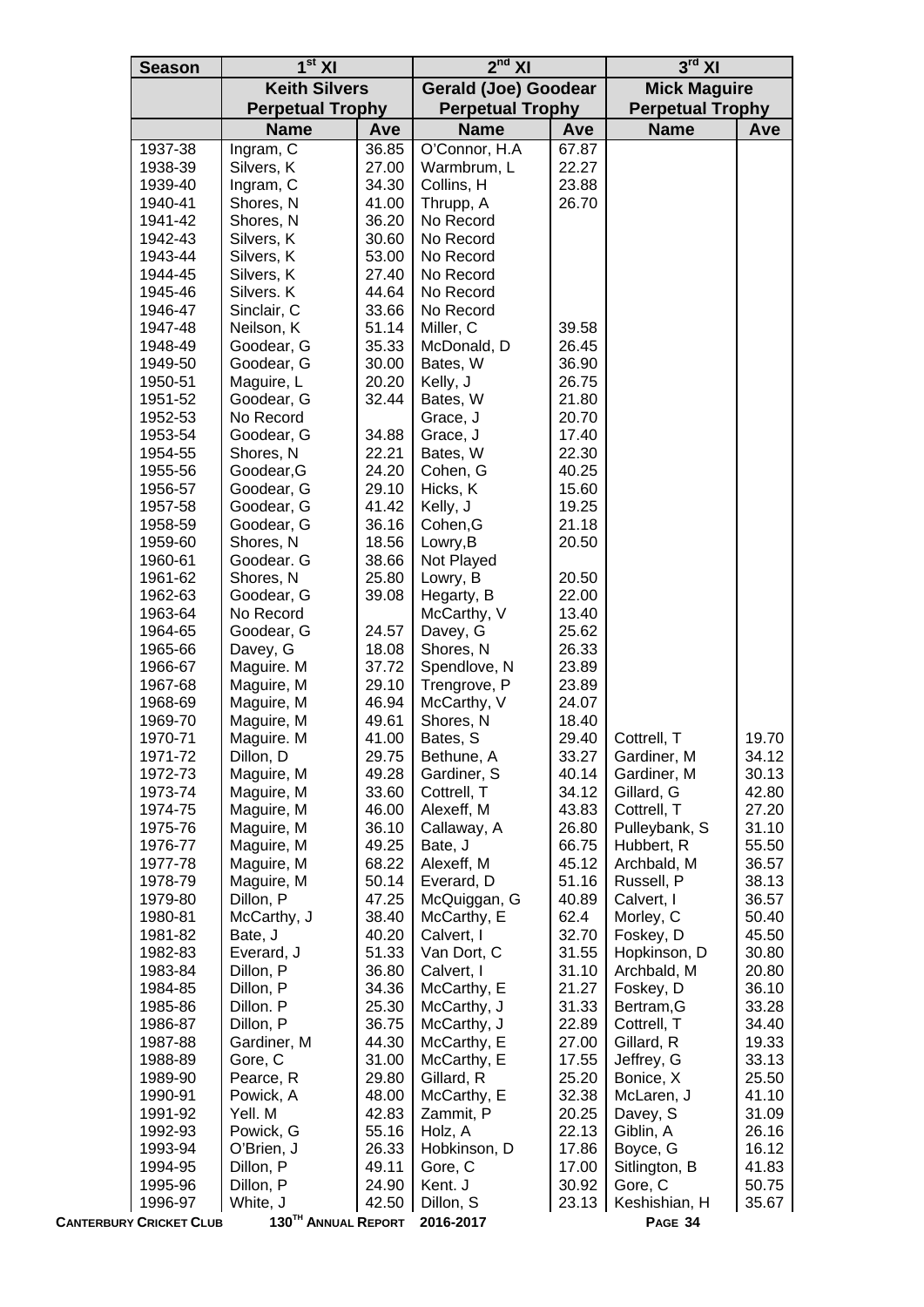| Season  | 1 <sup>st</sup> XI      |       | $2nd$ XI                    |       | $3rd$ XI                |       |  |
|---------|-------------------------|-------|-----------------------------|-------|-------------------------|-------|--|
|         | <b>Keith Silvers</b>    |       | <b>Gerald (Joe) Goodear</b> |       | <b>Mick Maguire</b>     |       |  |
|         | <b>Perpetual Trophy</b> |       | <b>Perpetual Trophy</b>     |       | <b>Perpetual Trophy</b> |       |  |
|         | <b>Name</b>             | Ave   | <b>Name</b>                 | Ave   | <b>Name</b>             | Ave   |  |
| 1997-98 | O'Brien, J              | 31.67 | Kent, J                     | 27.36 | Henderson, W            | 33.50 |  |
| 1998-99 | Powick, G               | 39.33 | Sitlington, B               | 52.37 | Waite, A                | 23.75 |  |
| 1999-00 | Powick, G               | 21.42 | Kent, J                     | 35.29 | Maiyah, A               | 33.25 |  |
| 2000-01 | Powick, G               | 32.55 | Boyle, P                    | 25.00 | Waterford, A            | 21.50 |  |
| 2001-02 | Powick, G               | 72.69 | Cumming, A                  | 28.14 | Glover, D               | 52.66 |  |
| 2002-03 | White, J                | 29.90 | Casey, R                    | 32.25 | Anderson, J             | 27.50 |  |
| 2003-04 | Powick, G               | 24.50 | Lamb, D                     | 41.00 | Whiting, J              | 20.17 |  |
| 2004-05 | Stafford, B             | 17.80 | Parikh, P                   | 41.50 | Kennedy, K              | 22.00 |  |
| 2005-06 | James, S                | 32.67 | Sanguinetti, G              | 35.50 | Mayiah, A               | 18.00 |  |
| 2006-07 | Wilson, J               | 49.60 | Brooks, C                   | 28.25 | McEwan, J               | 27.25 |  |
| 2007-08 | Wilson, J               | 55.67 | Sanguinetti, G              | 76.29 | Maiyah, A               | 33.25 |  |
| 2008-09 | Mills, A                | 44.20 | Dickins, R                  | 36.20 | Kennedy, K              | 34.00 |  |
| 2009-10 | Wilson, J               | 73.33 | James, S                    | 28.56 | Kennedy, K              | 31.50 |  |
| 2010-11 | Lawton, W               | 30.09 | Cumming, A                  | 53.20 | Kennedy, K              | 22.45 |  |
| 2011-12 | Powick, G               | 31.22 | Anderson, B                 | 30.50 | Kennedy, K              | 15.85 |  |
| 2012-13 | Powick, G               | 40.23 | Anderson, B                 | 64.17 | Warner, S               | 19.73 |  |
| 2013-14 | Powick, G               | 40.58 | Anderson, B                 | 37.22 | Warner, S               | 17.00 |  |
| 2014-15 | Mash, L                 | 60.44 | Prathap Kumar, R            | 66.17 | Winter, T               | 74.75 |  |
| 2015-16 | Mash, L                 | 81.00 | Wilson, J                   | 75.25 | Alexander, T            | 57.67 |  |
| 2016-17 | Graham, C               | 60.86 | Crothers, H                 | 33.00 | McIntosh, M             | 30.50 |  |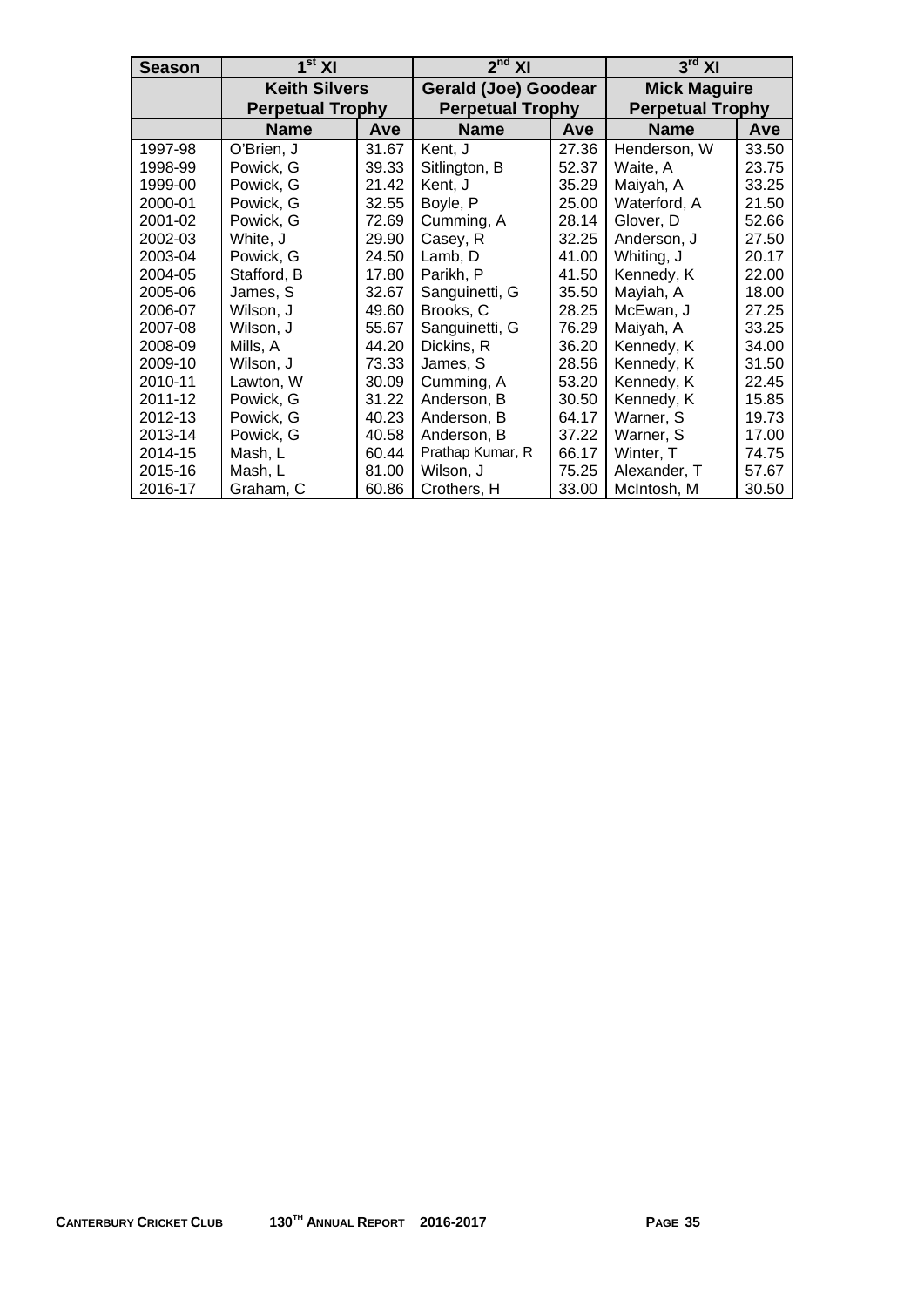# **SEASONAL PERFORMANCE RECORDS**

# **BATTING**

The following is a list of players who have won the Batting Average for the  $4^{\text{th}}$  and  $5^{\text{th}}$  XI. The  $4^{\text{th}}$  XI first played in the 1972-73 season and the  $5<sup>th</sup>$  XI commenced in 1997-98

| <b>Season</b> | $4th$ XI                |       | $\overline{5^{th}}$ XI           |       |  |  |  |
|---------------|-------------------------|-------|----------------------------------|-------|--|--|--|
|               | <b>Greg Powick</b>      |       | <b>Jonathon Wilson Perpetual</b> |       |  |  |  |
|               | <b>Perpetual Trophy</b> |       | <b>Trophy</b>                    |       |  |  |  |
|               | <b>Name</b>             | Ave   | <b>Name</b>                      | Ave   |  |  |  |
|               |                         |       |                                  |       |  |  |  |
| 1972-72       | Stals, M                | 30.00 |                                  |       |  |  |  |
| 1973-74       | Arana, A                | 36.70 |                                  |       |  |  |  |
| 1974-75       | Morley, C               | 36.00 |                                  |       |  |  |  |
| 1975-76       | Bartley, G              | 30.00 |                                  |       |  |  |  |
| 1976-77       | Day, S                  | 55.40 |                                  |       |  |  |  |
| 1977-78       | McKenzie, I             | 33.90 |                                  |       |  |  |  |
| 1978-79       | Russell, G              | 14.70 |                                  |       |  |  |  |
| 1979-80       | Vasilou, J              | 29.70 |                                  |       |  |  |  |
| 1980-81       | Quin, D                 | 24.10 |                                  |       |  |  |  |
| 1981-82       | Russell, G              | 38.80 |                                  |       |  |  |  |
| 1982-83       | French, R               | 23.20 |                                  |       |  |  |  |
| 1983-84       | French, R               | 15.65 |                                  |       |  |  |  |
| 1984-85       | Lee, A                  | 34.60 |                                  |       |  |  |  |
| 1985-86       | White, B                | 35.00 |                                  |       |  |  |  |
| 1986-87       | Dallesandro, D          | 20.50 |                                  |       |  |  |  |
| 1987-88       | Bollen, G               | 17.00 |                                  |       |  |  |  |
| 1988-89       | Ridgewell, L            | 12.80 |                                  |       |  |  |  |
| 1989-90       | Bollen, G               | 22.40 |                                  |       |  |  |  |
| 1990-91       | Bollen, G               | 22.40 |                                  |       |  |  |  |
| 1991-92       | Conway, D               | 24.00 |                                  |       |  |  |  |
| 1992-93       | Bollen, P               | 25.75 |                                  |       |  |  |  |
| 1993-94       | Moorhead, J             | 19.00 |                                  |       |  |  |  |
| 1994-95       | Not Played              |       |                                  |       |  |  |  |
| 1995-96       | Boyce, G                | 43.70 |                                  |       |  |  |  |
| 1996-97       | Boyce, G                | 47.00 |                                  |       |  |  |  |
| 1997-98       | Boyce, G                | 33.56 | White, A                         | 22.42 |  |  |  |
| 1998-99       | Hickie, TP              | 18.80 | White, A                         | 28.00 |  |  |  |
| 1999-00       | Mainsbridge, D          | 34.92 | Owen, N                          | 35.41 |  |  |  |
| 2000-01       | Blake, A                | 22.50 | Georgiou, A                      | 25.92 |  |  |  |
| 2001-02       | MacDermott, T           | 27.88 | Williams, D                      | 34.88 |  |  |  |
| 2002-03       | Bourke, FW              | 45.08 | Kinross, A                       | 27.75 |  |  |  |
| 2003-04       | Haggar, P               | 30.71 | Thomas, M                        | 24.25 |  |  |  |
| 2004-05       | Bourke, FW              | 29.64 | Bates, R                         | 31.80 |  |  |  |
| 2005-06       | Bourke, FW              | 57.75 |                                  |       |  |  |  |
| 2006-07       | McBride, D              | 38.21 |                                  |       |  |  |  |
| 2007-08       | Stafford, M             | 35.50 |                                  |       |  |  |  |
| 2008-09       | Reynolds, C             | 46.91 |                                  |       |  |  |  |
| 2009-10       | Gates, L                | 25.18 |                                  |       |  |  |  |
| 2010-11       | Pincus, M               | 18.86 |                                  |       |  |  |  |
| 2011-12       | Townsend, P             | 26.63 |                                  |       |  |  |  |
| 2012-13       | Williams, R             | 26.60 |                                  |       |  |  |  |
| 2013-14       | Townsend, P             | 27.55 |                                  |       |  |  |  |
| 2014-15       | Townsend, P             | 37.94 |                                  |       |  |  |  |
| 2015-16       | Townsend, P             | 24.13 |                                  |       |  |  |  |
| 2016-17       | Townsend, P             | 23.13 | Streat, A                        | 28.22 |  |  |  |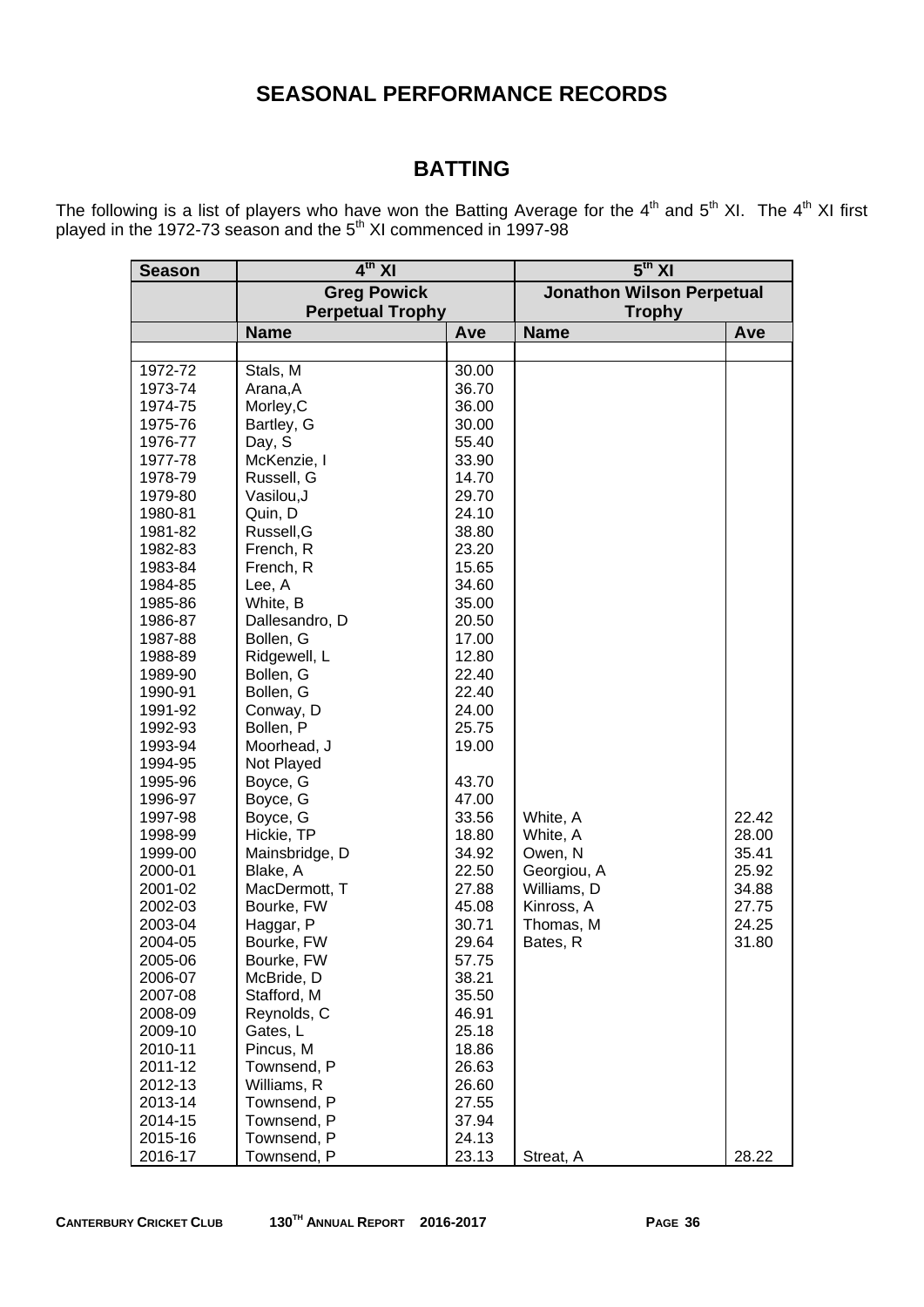# **SEASONAL PERFORMANCE RECORDS**

# **BOWLING**

The following is a list of players who have won the Bowling Average for the 1<sup>st</sup>, 2<sup>nd</sup> and 3<sup>rd</sup> XI for each year from the inception of the Club. Canterbury had a  $2^{nd}$  XI almost from its inception, but records commence in 1926-27. The 3<sup>rd</sup> XI first played in the 1970-71 season.

| <b>Season</b> | $1st$ XI                |       | $2nd$ XI                |              | $3^{\text{rd}}$ XI      |     |
|---------------|-------------------------|-------|-------------------------|--------------|-------------------------|-----|
|               | <b>Tom Mackie</b>       |       | <b>Harry Swan</b>       |              | <b>Paul Dillon</b>      |     |
|               | <b>Perpetual Trophy</b> |       | <b>Perpetual Trophy</b> |              | <b>Perpetual Trophy</b> |     |
|               | <b>Name</b>             | Ave   | <b>Name</b>             | Ave          | <b>Name</b>             | Ave |
|               |                         |       |                         |              |                         |     |
| 1887-88       | Fowler, T               | 4.74  |                         |              |                         |     |
| 1888-89       | No Records              |       |                         |              |                         |     |
| 1889-90       | Hadlam, D               | N/A   |                         |              |                         |     |
| 1890-91       | Hadlam, D               | N/A   |                         |              |                         |     |
| 1891-92       | Hadlam, D               | 6.50  |                         |              |                         |     |
| 1892-93       | Mackie, T               | 9.20  |                         |              |                         |     |
| 1893-94       | Mackie, T               | 6.58  |                         |              |                         |     |
| 1894-95       | No Records              |       |                         |              |                         |     |
| 1895-96       | Mackie, T               | 8.70  |                         |              |                         |     |
| 1896-97       | Mackie, T               | 5.90  |                         |              |                         |     |
| 1897-98       | Mackie, T               | N/A   |                         |              |                         |     |
| 1898-99       | No Records              |       |                         |              |                         |     |
| 1899-00       | Watsford, T             | N/A   |                         |              |                         |     |
| 1900-01       | No Records              |       |                         |              |                         |     |
| 1901-02       | No Records              |       |                         |              |                         |     |
| 1902-03       | No Records              |       |                         |              |                         |     |
| 1903-04       | No Records              |       |                         |              |                         |     |
| 1904-05       | No Records              |       |                         |              |                         |     |
| 1905-06       | Swan H                  | 14.00 |                         |              |                         |     |
| 1906-07       | Swan H                  | N/A   |                         |              |                         |     |
| 1907-08       | No Records              |       |                         |              |                         |     |
| 1908-09       | No Records              |       |                         |              |                         |     |
| 1909-10       | No Records              |       |                         |              |                         |     |
| 1910-11       | No Records              |       |                         |              |                         |     |
| 1911-12       | No Records              |       |                         |              |                         |     |
| 1912-13       | Alcorn, A               | 7.50  |                         |              |                         |     |
| 1913-14       | Mackie, T               | 11.00 |                         |              |                         |     |
| 1914-15       | Pocket, W               | 9.27  |                         |              |                         |     |
| 1915-16       | Mackie, T               | 9.00  |                         |              |                         |     |
| 1916-17       | Nesbit, M               | 8.00  |                         |              |                         |     |
| 1917-18       | Lachlan, W              | 9.50  |                         |              |                         |     |
| 1918-19       | No Records              |       |                         |              |                         |     |
| 1919-20       | No Records              |       |                         |              |                         |     |
| 1920-21       | Campbell, J             | 12.00 |                         |              |                         |     |
| 1921-22       | Campbell, J             | 10.30 |                         |              |                         |     |
| 1922-23       | Swan H                  | 11.10 |                         |              |                         |     |
| 1923-24       | Swan, H                 | 9.50  |                         |              |                         |     |
| 1924-25       | Gates, A                | 9.10  |                         |              |                         |     |
| 1925-26       | Always, T               | 12.80 |                         |              |                         |     |
| 1926-27       | Hosken E                | 14.10 | Wilkin, H               | 13.00        |                         |     |
| 1927-28       | Swan H                  | 8.90  | Jeffrey, R              | 8.09<br>7.40 |                         |     |
| 1928-29       | Swan H                  | 8.20  | Hosken, A<br>Webb, M    | 12.40        |                         |     |
| 1929-30       | Ingram C                | 9.36  | Carlson, J              |              |                         |     |
| 1930-31       | Ingram, C               | 6.00  |                         | 7.00         |                         |     |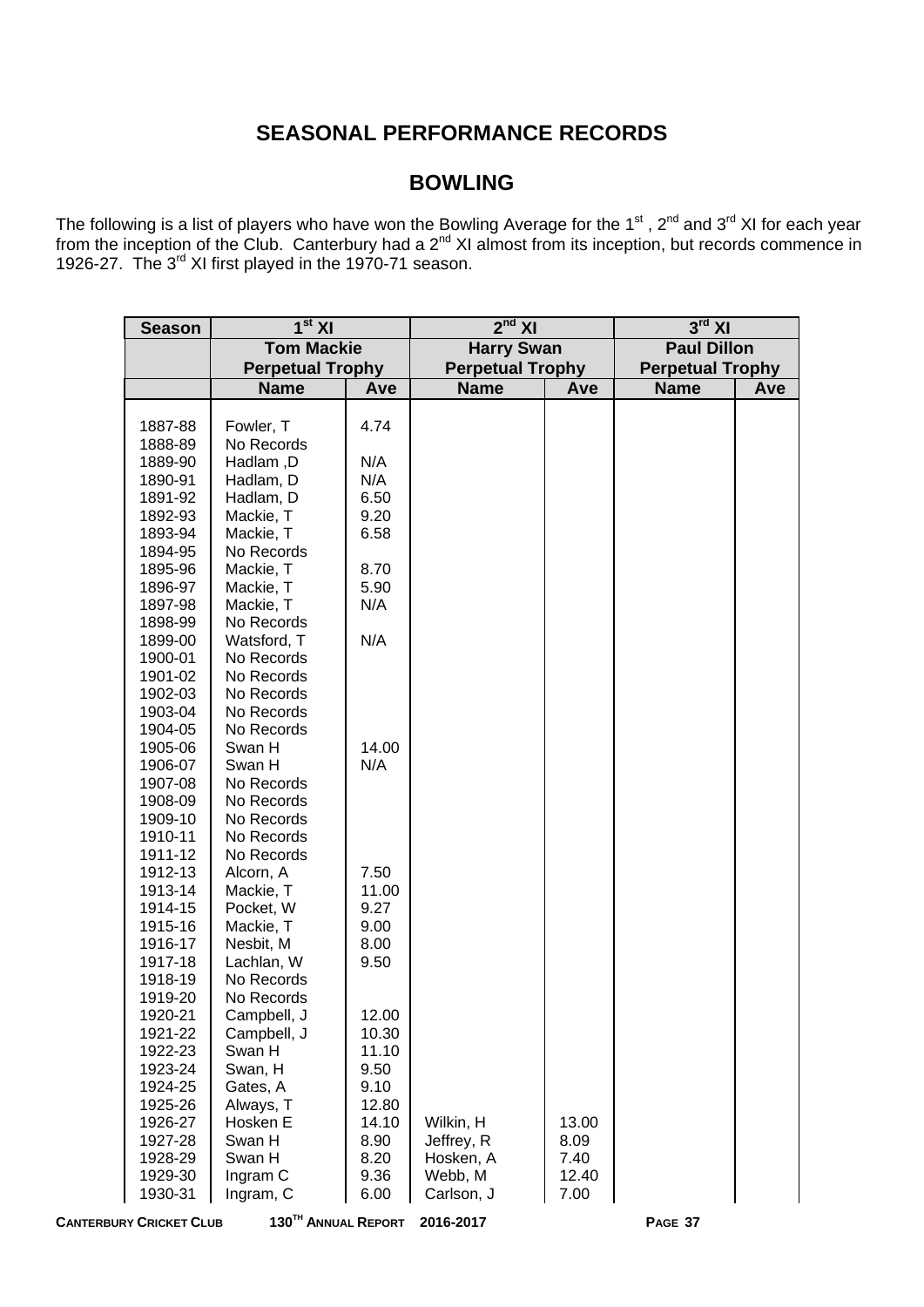| <b>Tom Mackie</b><br><b>Paul Dillon</b><br><b>Harry Swan</b><br><b>Perpetual Trophy</b><br><b>Perpetual Trophy</b><br><b>Perpetual Trophy</b><br><b>Name</b><br><b>Name</b><br><b>Name</b><br>Ave<br>Ave<br>Ave<br>Tucker, F<br>1931-32<br>Swan H<br>10.36<br>11.70<br>9.60<br>1932-33<br>Swan H<br>10.00<br>Webb, M<br>7.10<br>1933-34<br>Jeffrey, R<br>10.64<br>Tucker, F<br>1934-35<br>Ingram, C<br>7.68<br>Massey, G<br>12.60<br>9.23<br>1935-36<br>Self, S<br>Morris, J<br>10.90<br>1936-37<br>Shores, N<br>8.00<br>O'Connor, A<br>14.59<br>Ingram C<br>1937-38<br>10.21<br>O'Connor, H.A.<br>9.40<br>1938-39<br>Holton, L<br>10.02<br>Gion, F<br>9.27<br>11.24<br>9.82<br>1939-40<br>Shores, N<br>Gion, F<br>1940-41<br>Shores, N<br>9.02<br>Gion F<br>7.80<br>6.70<br>1941-42<br>Ingram C<br>No Records<br>5.16<br>1942-43<br>Gion, F<br>No Records<br>1943-44<br>7.70<br>Gion, F<br>No Records<br>8.00<br>1944-45<br>Larkin. L<br>No Records<br>7.15<br>1945-46<br>Gracie, A<br>No Records<br>13.04<br>9.20<br>1946-47<br>Larkin, L<br>Morris, J<br>8.27<br>1947-48<br>Maguire, L<br>10.48<br>Sharpe, H<br>1848-49<br>Maguire. L<br>10.70<br>Baker, L<br>8.82<br>Cox, C<br>8.36<br>7.12<br>1949-50<br>Ripper, B<br>5.78<br>12.30<br>1950-51<br>Baker, L<br>Smith, J<br>8.21<br>9.12<br>1951-52<br>Baker, L<br>Smith, J<br>1952-53<br>10.25<br>9.08<br>Goodear, G<br>Wain, G<br>9.61<br>4.88<br>1953-54<br>Goodear, G<br>Wain, G<br>8.30<br>1954-55<br>Goodear, G<br>7.93<br>Smith, J<br>1955-56<br>Shores, N<br>10.25<br>Cohen, G<br>6.46<br>Maguire. L<br>9.80<br>1956-57<br>10.80<br>Hicks, K<br>1957-58<br>Goodear, G<br>11.90<br>No Records<br>Shores, N<br>1958-59<br>8.33<br>Finnie, E<br>11.30<br>8.53<br>8.08<br>1959-60<br>Shores, N<br>Cohen G<br>1960-61<br>Goodear, G<br>9.00<br>Not Played<br>Shores, N<br>1961-62<br>16.30<br>Marchant, G<br>15.70<br>Smith, J<br>1962-63<br>Shores, N<br>15.50<br>11.80<br>1963-64<br>Goodear, J<br>13.06<br>Vermay, R<br>11.10<br>6.86<br>1964-65<br>Goodear, G<br>12.79<br>Shores, N<br>10.64<br>11.45<br>1965-66<br>Vermay, R<br>Goodear, G<br>14.47<br>1966-67<br>Goodear, G<br>Shores, N<br>6.66<br>Shores, N<br>1967-68<br>Maguire, M<br>14.94<br>11.00<br>1968-69<br>Maguire, B<br>13.65<br>Shores, N<br>9.96<br>Goodear, G<br>1969-70<br>13.15<br>Shores, N<br>10.80<br>1970-71<br>O'Brien, B<br>9.26<br>Shores, N<br>7.08<br>8.71<br>Marshall, B<br>9.35<br>1971-72<br>Dundas, W<br>10.33<br>Sambell, A<br>Jackson, K<br>12.80<br>1972-73<br>O'Brien, B<br>13.50<br>Shores, N<br>13.94<br>Marshall, B<br>13.04<br>1973-74<br>Maguire, M<br>9.05<br>Bradbury, S<br>14.40<br>Jackson, K<br>9.70<br>Maguire, M<br>9.81<br>Smith, N<br>1974-75<br>11.04<br>Clements, R<br>18.90<br>1975-76<br>Maguire, M<br>13.09<br>Clements, R<br>13.40<br>Southall, J<br>13.28<br>1976-77<br>Hawking, M<br>14.50<br>Southall, J<br>14.83<br>Ridgewell, L<br>22.40<br>Southall, J<br>9.61<br>1977-78<br>Maguire, M<br>12.26<br>9.78<br>Dundas, W<br>1978-79<br>Hawking, M<br>10.75<br>Maguire, G<br>14.30<br>Dundas, W<br>15.71<br>1979-80<br>Bates, S<br>17.10<br>Hubbert, R<br>Calvert, I<br>14.43<br>12.76<br>Maguire, M<br>McKenzie, I<br>1980-81<br>14.30<br>Gillard, G<br>20.60<br>14.80<br>1981-82<br>Dillon, P<br>12.04<br>McKenzie, I<br>14.50<br>12.33<br>Ridgewell, L<br>1982-83<br>Southall, J<br>22.00<br>McEwan, J<br>10.29<br>Ridgewell, L<br>16.70<br>Illingworth, E<br>1983-84<br>16.00<br>Burns, P<br>20.80<br>Ridgewell, L<br>21.60<br>Illingworth, E<br>Burns, P<br>15.53<br>Ridgewell, L<br>15.97<br>1984-85<br>14.88<br>1985-86<br>Murphy, J<br>11.46<br>McKenzie, I<br>16.92<br>Gillard, R<br>13.40<br>Illingworth, E<br>1986-87<br>14.12<br>Southall, J<br>13.14<br>Boyle, M<br>19.50<br>1987-88<br>Illingworth, E<br>16.44<br>Cumming, A<br>15.80<br>Boyle, M<br>20.28<br>Dillon, P<br>1988-89<br>15.05<br>Gillard, R<br>19.83<br>Boyle, M<br>13.83<br>Murphy, J<br>1989-90<br>17.60<br>Barker, M<br>18.50<br>Elliott, G<br>17.10<br>18.47<br>31.00<br>1990-91<br>Tatterson, P<br>Cook, M<br>Petty, M<br>16.29<br>130TH ANNUAL REPORT | <b>Season</b>                  | 1 <sup>st</sup> XI | $2nd$ XI  | $3rd$ XI |  |
|--------------------------------------------------------------------------------------------------------------------------------------------------------------------------------------------------------------------------------------------------------------------------------------------------------------------------------------------------------------------------------------------------------------------------------------------------------------------------------------------------------------------------------------------------------------------------------------------------------------------------------------------------------------------------------------------------------------------------------------------------------------------------------------------------------------------------------------------------------------------------------------------------------------------------------------------------------------------------------------------------------------------------------------------------------------------------------------------------------------------------------------------------------------------------------------------------------------------------------------------------------------------------------------------------------------------------------------------------------------------------------------------------------------------------------------------------------------------------------------------------------------------------------------------------------------------------------------------------------------------------------------------------------------------------------------------------------------------------------------------------------------------------------------------------------------------------------------------------------------------------------------------------------------------------------------------------------------------------------------------------------------------------------------------------------------------------------------------------------------------------------------------------------------------------------------------------------------------------------------------------------------------------------------------------------------------------------------------------------------------------------------------------------------------------------------------------------------------------------------------------------------------------------------------------------------------------------------------------------------------------------------------------------------------------------------------------------------------------------------------------------------------------------------------------------------------------------------------------------------------------------------------------------------------------------------------------------------------------------------------------------------------------------------------------------------------------------------------------------------------------------------------------------------------------------------------------------------------------------------------------------------------------------------------------------------------------------------------------------------------------------------------------------------------------------------------------------------------------------------------------------------------------------------------------------------------------------------------------------------------------------------------------------------------------------------------------------------------------------------------------------------------------------------------------------------------------------------------------------------------------------------------------------------------------------------------------------------------------------------------------------------------------------------------------------------------------------------------------------------|--------------------------------|--------------------|-----------|----------|--|
|                                                                                                                                                                                                                                                                                                                                                                                                                                                                                                                                                                                                                                                                                                                                                                                                                                                                                                                                                                                                                                                                                                                                                                                                                                                                                                                                                                                                                                                                                                                                                                                                                                                                                                                                                                                                                                                                                                                                                                                                                                                                                                                                                                                                                                                                                                                                                                                                                                                                                                                                                                                                                                                                                                                                                                                                                                                                                                                                                                                                                                                                                                                                                                                                                                                                                                                                                                                                                                                                                                                                                                                                                                                                                                                                                                                                                                                                                                                                                                                                                                                                                                              |                                |                    |           |          |  |
|                                                                                                                                                                                                                                                                                                                                                                                                                                                                                                                                                                                                                                                                                                                                                                                                                                                                                                                                                                                                                                                                                                                                                                                                                                                                                                                                                                                                                                                                                                                                                                                                                                                                                                                                                                                                                                                                                                                                                                                                                                                                                                                                                                                                                                                                                                                                                                                                                                                                                                                                                                                                                                                                                                                                                                                                                                                                                                                                                                                                                                                                                                                                                                                                                                                                                                                                                                                                                                                                                                                                                                                                                                                                                                                                                                                                                                                                                                                                                                                                                                                                                                              |                                |                    |           |          |  |
|                                                                                                                                                                                                                                                                                                                                                                                                                                                                                                                                                                                                                                                                                                                                                                                                                                                                                                                                                                                                                                                                                                                                                                                                                                                                                                                                                                                                                                                                                                                                                                                                                                                                                                                                                                                                                                                                                                                                                                                                                                                                                                                                                                                                                                                                                                                                                                                                                                                                                                                                                                                                                                                                                                                                                                                                                                                                                                                                                                                                                                                                                                                                                                                                                                                                                                                                                                                                                                                                                                                                                                                                                                                                                                                                                                                                                                                                                                                                                                                                                                                                                                              |                                |                    |           |          |  |
|                                                                                                                                                                                                                                                                                                                                                                                                                                                                                                                                                                                                                                                                                                                                                                                                                                                                                                                                                                                                                                                                                                                                                                                                                                                                                                                                                                                                                                                                                                                                                                                                                                                                                                                                                                                                                                                                                                                                                                                                                                                                                                                                                                                                                                                                                                                                                                                                                                                                                                                                                                                                                                                                                                                                                                                                                                                                                                                                                                                                                                                                                                                                                                                                                                                                                                                                                                                                                                                                                                                                                                                                                                                                                                                                                                                                                                                                                                                                                                                                                                                                                                              |                                |                    |           |          |  |
|                                                                                                                                                                                                                                                                                                                                                                                                                                                                                                                                                                                                                                                                                                                                                                                                                                                                                                                                                                                                                                                                                                                                                                                                                                                                                                                                                                                                                                                                                                                                                                                                                                                                                                                                                                                                                                                                                                                                                                                                                                                                                                                                                                                                                                                                                                                                                                                                                                                                                                                                                                                                                                                                                                                                                                                                                                                                                                                                                                                                                                                                                                                                                                                                                                                                                                                                                                                                                                                                                                                                                                                                                                                                                                                                                                                                                                                                                                                                                                                                                                                                                                              |                                |                    |           |          |  |
|                                                                                                                                                                                                                                                                                                                                                                                                                                                                                                                                                                                                                                                                                                                                                                                                                                                                                                                                                                                                                                                                                                                                                                                                                                                                                                                                                                                                                                                                                                                                                                                                                                                                                                                                                                                                                                                                                                                                                                                                                                                                                                                                                                                                                                                                                                                                                                                                                                                                                                                                                                                                                                                                                                                                                                                                                                                                                                                                                                                                                                                                                                                                                                                                                                                                                                                                                                                                                                                                                                                                                                                                                                                                                                                                                                                                                                                                                                                                                                                                                                                                                                              |                                |                    |           |          |  |
|                                                                                                                                                                                                                                                                                                                                                                                                                                                                                                                                                                                                                                                                                                                                                                                                                                                                                                                                                                                                                                                                                                                                                                                                                                                                                                                                                                                                                                                                                                                                                                                                                                                                                                                                                                                                                                                                                                                                                                                                                                                                                                                                                                                                                                                                                                                                                                                                                                                                                                                                                                                                                                                                                                                                                                                                                                                                                                                                                                                                                                                                                                                                                                                                                                                                                                                                                                                                                                                                                                                                                                                                                                                                                                                                                                                                                                                                                                                                                                                                                                                                                                              |                                |                    |           |          |  |
|                                                                                                                                                                                                                                                                                                                                                                                                                                                                                                                                                                                                                                                                                                                                                                                                                                                                                                                                                                                                                                                                                                                                                                                                                                                                                                                                                                                                                                                                                                                                                                                                                                                                                                                                                                                                                                                                                                                                                                                                                                                                                                                                                                                                                                                                                                                                                                                                                                                                                                                                                                                                                                                                                                                                                                                                                                                                                                                                                                                                                                                                                                                                                                                                                                                                                                                                                                                                                                                                                                                                                                                                                                                                                                                                                                                                                                                                                                                                                                                                                                                                                                              |                                |                    |           |          |  |
|                                                                                                                                                                                                                                                                                                                                                                                                                                                                                                                                                                                                                                                                                                                                                                                                                                                                                                                                                                                                                                                                                                                                                                                                                                                                                                                                                                                                                                                                                                                                                                                                                                                                                                                                                                                                                                                                                                                                                                                                                                                                                                                                                                                                                                                                                                                                                                                                                                                                                                                                                                                                                                                                                                                                                                                                                                                                                                                                                                                                                                                                                                                                                                                                                                                                                                                                                                                                                                                                                                                                                                                                                                                                                                                                                                                                                                                                                                                                                                                                                                                                                                              |                                |                    |           |          |  |
|                                                                                                                                                                                                                                                                                                                                                                                                                                                                                                                                                                                                                                                                                                                                                                                                                                                                                                                                                                                                                                                                                                                                                                                                                                                                                                                                                                                                                                                                                                                                                                                                                                                                                                                                                                                                                                                                                                                                                                                                                                                                                                                                                                                                                                                                                                                                                                                                                                                                                                                                                                                                                                                                                                                                                                                                                                                                                                                                                                                                                                                                                                                                                                                                                                                                                                                                                                                                                                                                                                                                                                                                                                                                                                                                                                                                                                                                                                                                                                                                                                                                                                              |                                |                    |           |          |  |
|                                                                                                                                                                                                                                                                                                                                                                                                                                                                                                                                                                                                                                                                                                                                                                                                                                                                                                                                                                                                                                                                                                                                                                                                                                                                                                                                                                                                                                                                                                                                                                                                                                                                                                                                                                                                                                                                                                                                                                                                                                                                                                                                                                                                                                                                                                                                                                                                                                                                                                                                                                                                                                                                                                                                                                                                                                                                                                                                                                                                                                                                                                                                                                                                                                                                                                                                                                                                                                                                                                                                                                                                                                                                                                                                                                                                                                                                                                                                                                                                                                                                                                              |                                |                    |           |          |  |
|                                                                                                                                                                                                                                                                                                                                                                                                                                                                                                                                                                                                                                                                                                                                                                                                                                                                                                                                                                                                                                                                                                                                                                                                                                                                                                                                                                                                                                                                                                                                                                                                                                                                                                                                                                                                                                                                                                                                                                                                                                                                                                                                                                                                                                                                                                                                                                                                                                                                                                                                                                                                                                                                                                                                                                                                                                                                                                                                                                                                                                                                                                                                                                                                                                                                                                                                                                                                                                                                                                                                                                                                                                                                                                                                                                                                                                                                                                                                                                                                                                                                                                              |                                |                    |           |          |  |
|                                                                                                                                                                                                                                                                                                                                                                                                                                                                                                                                                                                                                                                                                                                                                                                                                                                                                                                                                                                                                                                                                                                                                                                                                                                                                                                                                                                                                                                                                                                                                                                                                                                                                                                                                                                                                                                                                                                                                                                                                                                                                                                                                                                                                                                                                                                                                                                                                                                                                                                                                                                                                                                                                                                                                                                                                                                                                                                                                                                                                                                                                                                                                                                                                                                                                                                                                                                                                                                                                                                                                                                                                                                                                                                                                                                                                                                                                                                                                                                                                                                                                                              |                                |                    |           |          |  |
|                                                                                                                                                                                                                                                                                                                                                                                                                                                                                                                                                                                                                                                                                                                                                                                                                                                                                                                                                                                                                                                                                                                                                                                                                                                                                                                                                                                                                                                                                                                                                                                                                                                                                                                                                                                                                                                                                                                                                                                                                                                                                                                                                                                                                                                                                                                                                                                                                                                                                                                                                                                                                                                                                                                                                                                                                                                                                                                                                                                                                                                                                                                                                                                                                                                                                                                                                                                                                                                                                                                                                                                                                                                                                                                                                                                                                                                                                                                                                                                                                                                                                                              |                                |                    |           |          |  |
|                                                                                                                                                                                                                                                                                                                                                                                                                                                                                                                                                                                                                                                                                                                                                                                                                                                                                                                                                                                                                                                                                                                                                                                                                                                                                                                                                                                                                                                                                                                                                                                                                                                                                                                                                                                                                                                                                                                                                                                                                                                                                                                                                                                                                                                                                                                                                                                                                                                                                                                                                                                                                                                                                                                                                                                                                                                                                                                                                                                                                                                                                                                                                                                                                                                                                                                                                                                                                                                                                                                                                                                                                                                                                                                                                                                                                                                                                                                                                                                                                                                                                                              |                                |                    |           |          |  |
|                                                                                                                                                                                                                                                                                                                                                                                                                                                                                                                                                                                                                                                                                                                                                                                                                                                                                                                                                                                                                                                                                                                                                                                                                                                                                                                                                                                                                                                                                                                                                                                                                                                                                                                                                                                                                                                                                                                                                                                                                                                                                                                                                                                                                                                                                                                                                                                                                                                                                                                                                                                                                                                                                                                                                                                                                                                                                                                                                                                                                                                                                                                                                                                                                                                                                                                                                                                                                                                                                                                                                                                                                                                                                                                                                                                                                                                                                                                                                                                                                                                                                                              |                                |                    |           |          |  |
|                                                                                                                                                                                                                                                                                                                                                                                                                                                                                                                                                                                                                                                                                                                                                                                                                                                                                                                                                                                                                                                                                                                                                                                                                                                                                                                                                                                                                                                                                                                                                                                                                                                                                                                                                                                                                                                                                                                                                                                                                                                                                                                                                                                                                                                                                                                                                                                                                                                                                                                                                                                                                                                                                                                                                                                                                                                                                                                                                                                                                                                                                                                                                                                                                                                                                                                                                                                                                                                                                                                                                                                                                                                                                                                                                                                                                                                                                                                                                                                                                                                                                                              |                                |                    |           |          |  |
|                                                                                                                                                                                                                                                                                                                                                                                                                                                                                                                                                                                                                                                                                                                                                                                                                                                                                                                                                                                                                                                                                                                                                                                                                                                                                                                                                                                                                                                                                                                                                                                                                                                                                                                                                                                                                                                                                                                                                                                                                                                                                                                                                                                                                                                                                                                                                                                                                                                                                                                                                                                                                                                                                                                                                                                                                                                                                                                                                                                                                                                                                                                                                                                                                                                                                                                                                                                                                                                                                                                                                                                                                                                                                                                                                                                                                                                                                                                                                                                                                                                                                                              |                                |                    |           |          |  |
|                                                                                                                                                                                                                                                                                                                                                                                                                                                                                                                                                                                                                                                                                                                                                                                                                                                                                                                                                                                                                                                                                                                                                                                                                                                                                                                                                                                                                                                                                                                                                                                                                                                                                                                                                                                                                                                                                                                                                                                                                                                                                                                                                                                                                                                                                                                                                                                                                                                                                                                                                                                                                                                                                                                                                                                                                                                                                                                                                                                                                                                                                                                                                                                                                                                                                                                                                                                                                                                                                                                                                                                                                                                                                                                                                                                                                                                                                                                                                                                                                                                                                                              |                                |                    |           |          |  |
|                                                                                                                                                                                                                                                                                                                                                                                                                                                                                                                                                                                                                                                                                                                                                                                                                                                                                                                                                                                                                                                                                                                                                                                                                                                                                                                                                                                                                                                                                                                                                                                                                                                                                                                                                                                                                                                                                                                                                                                                                                                                                                                                                                                                                                                                                                                                                                                                                                                                                                                                                                                                                                                                                                                                                                                                                                                                                                                                                                                                                                                                                                                                                                                                                                                                                                                                                                                                                                                                                                                                                                                                                                                                                                                                                                                                                                                                                                                                                                                                                                                                                                              |                                |                    |           |          |  |
|                                                                                                                                                                                                                                                                                                                                                                                                                                                                                                                                                                                                                                                                                                                                                                                                                                                                                                                                                                                                                                                                                                                                                                                                                                                                                                                                                                                                                                                                                                                                                                                                                                                                                                                                                                                                                                                                                                                                                                                                                                                                                                                                                                                                                                                                                                                                                                                                                                                                                                                                                                                                                                                                                                                                                                                                                                                                                                                                                                                                                                                                                                                                                                                                                                                                                                                                                                                                                                                                                                                                                                                                                                                                                                                                                                                                                                                                                                                                                                                                                                                                                                              |                                |                    |           |          |  |
|                                                                                                                                                                                                                                                                                                                                                                                                                                                                                                                                                                                                                                                                                                                                                                                                                                                                                                                                                                                                                                                                                                                                                                                                                                                                                                                                                                                                                                                                                                                                                                                                                                                                                                                                                                                                                                                                                                                                                                                                                                                                                                                                                                                                                                                                                                                                                                                                                                                                                                                                                                                                                                                                                                                                                                                                                                                                                                                                                                                                                                                                                                                                                                                                                                                                                                                                                                                                                                                                                                                                                                                                                                                                                                                                                                                                                                                                                                                                                                                                                                                                                                              |                                |                    |           |          |  |
|                                                                                                                                                                                                                                                                                                                                                                                                                                                                                                                                                                                                                                                                                                                                                                                                                                                                                                                                                                                                                                                                                                                                                                                                                                                                                                                                                                                                                                                                                                                                                                                                                                                                                                                                                                                                                                                                                                                                                                                                                                                                                                                                                                                                                                                                                                                                                                                                                                                                                                                                                                                                                                                                                                                                                                                                                                                                                                                                                                                                                                                                                                                                                                                                                                                                                                                                                                                                                                                                                                                                                                                                                                                                                                                                                                                                                                                                                                                                                                                                                                                                                                              |                                |                    |           |          |  |
|                                                                                                                                                                                                                                                                                                                                                                                                                                                                                                                                                                                                                                                                                                                                                                                                                                                                                                                                                                                                                                                                                                                                                                                                                                                                                                                                                                                                                                                                                                                                                                                                                                                                                                                                                                                                                                                                                                                                                                                                                                                                                                                                                                                                                                                                                                                                                                                                                                                                                                                                                                                                                                                                                                                                                                                                                                                                                                                                                                                                                                                                                                                                                                                                                                                                                                                                                                                                                                                                                                                                                                                                                                                                                                                                                                                                                                                                                                                                                                                                                                                                                                              |                                |                    |           |          |  |
|                                                                                                                                                                                                                                                                                                                                                                                                                                                                                                                                                                                                                                                                                                                                                                                                                                                                                                                                                                                                                                                                                                                                                                                                                                                                                                                                                                                                                                                                                                                                                                                                                                                                                                                                                                                                                                                                                                                                                                                                                                                                                                                                                                                                                                                                                                                                                                                                                                                                                                                                                                                                                                                                                                                                                                                                                                                                                                                                                                                                                                                                                                                                                                                                                                                                                                                                                                                                                                                                                                                                                                                                                                                                                                                                                                                                                                                                                                                                                                                                                                                                                                              |                                |                    |           |          |  |
|                                                                                                                                                                                                                                                                                                                                                                                                                                                                                                                                                                                                                                                                                                                                                                                                                                                                                                                                                                                                                                                                                                                                                                                                                                                                                                                                                                                                                                                                                                                                                                                                                                                                                                                                                                                                                                                                                                                                                                                                                                                                                                                                                                                                                                                                                                                                                                                                                                                                                                                                                                                                                                                                                                                                                                                                                                                                                                                                                                                                                                                                                                                                                                                                                                                                                                                                                                                                                                                                                                                                                                                                                                                                                                                                                                                                                                                                                                                                                                                                                                                                                                              |                                |                    |           |          |  |
|                                                                                                                                                                                                                                                                                                                                                                                                                                                                                                                                                                                                                                                                                                                                                                                                                                                                                                                                                                                                                                                                                                                                                                                                                                                                                                                                                                                                                                                                                                                                                                                                                                                                                                                                                                                                                                                                                                                                                                                                                                                                                                                                                                                                                                                                                                                                                                                                                                                                                                                                                                                                                                                                                                                                                                                                                                                                                                                                                                                                                                                                                                                                                                                                                                                                                                                                                                                                                                                                                                                                                                                                                                                                                                                                                                                                                                                                                                                                                                                                                                                                                                              |                                |                    |           |          |  |
|                                                                                                                                                                                                                                                                                                                                                                                                                                                                                                                                                                                                                                                                                                                                                                                                                                                                                                                                                                                                                                                                                                                                                                                                                                                                                                                                                                                                                                                                                                                                                                                                                                                                                                                                                                                                                                                                                                                                                                                                                                                                                                                                                                                                                                                                                                                                                                                                                                                                                                                                                                                                                                                                                                                                                                                                                                                                                                                                                                                                                                                                                                                                                                                                                                                                                                                                                                                                                                                                                                                                                                                                                                                                                                                                                                                                                                                                                                                                                                                                                                                                                                              |                                |                    |           |          |  |
|                                                                                                                                                                                                                                                                                                                                                                                                                                                                                                                                                                                                                                                                                                                                                                                                                                                                                                                                                                                                                                                                                                                                                                                                                                                                                                                                                                                                                                                                                                                                                                                                                                                                                                                                                                                                                                                                                                                                                                                                                                                                                                                                                                                                                                                                                                                                                                                                                                                                                                                                                                                                                                                                                                                                                                                                                                                                                                                                                                                                                                                                                                                                                                                                                                                                                                                                                                                                                                                                                                                                                                                                                                                                                                                                                                                                                                                                                                                                                                                                                                                                                                              |                                |                    |           |          |  |
|                                                                                                                                                                                                                                                                                                                                                                                                                                                                                                                                                                                                                                                                                                                                                                                                                                                                                                                                                                                                                                                                                                                                                                                                                                                                                                                                                                                                                                                                                                                                                                                                                                                                                                                                                                                                                                                                                                                                                                                                                                                                                                                                                                                                                                                                                                                                                                                                                                                                                                                                                                                                                                                                                                                                                                                                                                                                                                                                                                                                                                                                                                                                                                                                                                                                                                                                                                                                                                                                                                                                                                                                                                                                                                                                                                                                                                                                                                                                                                                                                                                                                                              |                                |                    |           |          |  |
|                                                                                                                                                                                                                                                                                                                                                                                                                                                                                                                                                                                                                                                                                                                                                                                                                                                                                                                                                                                                                                                                                                                                                                                                                                                                                                                                                                                                                                                                                                                                                                                                                                                                                                                                                                                                                                                                                                                                                                                                                                                                                                                                                                                                                                                                                                                                                                                                                                                                                                                                                                                                                                                                                                                                                                                                                                                                                                                                                                                                                                                                                                                                                                                                                                                                                                                                                                                                                                                                                                                                                                                                                                                                                                                                                                                                                                                                                                                                                                                                                                                                                                              |                                |                    |           |          |  |
|                                                                                                                                                                                                                                                                                                                                                                                                                                                                                                                                                                                                                                                                                                                                                                                                                                                                                                                                                                                                                                                                                                                                                                                                                                                                                                                                                                                                                                                                                                                                                                                                                                                                                                                                                                                                                                                                                                                                                                                                                                                                                                                                                                                                                                                                                                                                                                                                                                                                                                                                                                                                                                                                                                                                                                                                                                                                                                                                                                                                                                                                                                                                                                                                                                                                                                                                                                                                                                                                                                                                                                                                                                                                                                                                                                                                                                                                                                                                                                                                                                                                                                              |                                |                    |           |          |  |
|                                                                                                                                                                                                                                                                                                                                                                                                                                                                                                                                                                                                                                                                                                                                                                                                                                                                                                                                                                                                                                                                                                                                                                                                                                                                                                                                                                                                                                                                                                                                                                                                                                                                                                                                                                                                                                                                                                                                                                                                                                                                                                                                                                                                                                                                                                                                                                                                                                                                                                                                                                                                                                                                                                                                                                                                                                                                                                                                                                                                                                                                                                                                                                                                                                                                                                                                                                                                                                                                                                                                                                                                                                                                                                                                                                                                                                                                                                                                                                                                                                                                                                              |                                |                    |           |          |  |
|                                                                                                                                                                                                                                                                                                                                                                                                                                                                                                                                                                                                                                                                                                                                                                                                                                                                                                                                                                                                                                                                                                                                                                                                                                                                                                                                                                                                                                                                                                                                                                                                                                                                                                                                                                                                                                                                                                                                                                                                                                                                                                                                                                                                                                                                                                                                                                                                                                                                                                                                                                                                                                                                                                                                                                                                                                                                                                                                                                                                                                                                                                                                                                                                                                                                                                                                                                                                                                                                                                                                                                                                                                                                                                                                                                                                                                                                                                                                                                                                                                                                                                              |                                |                    |           |          |  |
|                                                                                                                                                                                                                                                                                                                                                                                                                                                                                                                                                                                                                                                                                                                                                                                                                                                                                                                                                                                                                                                                                                                                                                                                                                                                                                                                                                                                                                                                                                                                                                                                                                                                                                                                                                                                                                                                                                                                                                                                                                                                                                                                                                                                                                                                                                                                                                                                                                                                                                                                                                                                                                                                                                                                                                                                                                                                                                                                                                                                                                                                                                                                                                                                                                                                                                                                                                                                                                                                                                                                                                                                                                                                                                                                                                                                                                                                                                                                                                                                                                                                                                              |                                |                    |           |          |  |
|                                                                                                                                                                                                                                                                                                                                                                                                                                                                                                                                                                                                                                                                                                                                                                                                                                                                                                                                                                                                                                                                                                                                                                                                                                                                                                                                                                                                                                                                                                                                                                                                                                                                                                                                                                                                                                                                                                                                                                                                                                                                                                                                                                                                                                                                                                                                                                                                                                                                                                                                                                                                                                                                                                                                                                                                                                                                                                                                                                                                                                                                                                                                                                                                                                                                                                                                                                                                                                                                                                                                                                                                                                                                                                                                                                                                                                                                                                                                                                                                                                                                                                              |                                |                    |           |          |  |
|                                                                                                                                                                                                                                                                                                                                                                                                                                                                                                                                                                                                                                                                                                                                                                                                                                                                                                                                                                                                                                                                                                                                                                                                                                                                                                                                                                                                                                                                                                                                                                                                                                                                                                                                                                                                                                                                                                                                                                                                                                                                                                                                                                                                                                                                                                                                                                                                                                                                                                                                                                                                                                                                                                                                                                                                                                                                                                                                                                                                                                                                                                                                                                                                                                                                                                                                                                                                                                                                                                                                                                                                                                                                                                                                                                                                                                                                                                                                                                                                                                                                                                              |                                |                    |           |          |  |
|                                                                                                                                                                                                                                                                                                                                                                                                                                                                                                                                                                                                                                                                                                                                                                                                                                                                                                                                                                                                                                                                                                                                                                                                                                                                                                                                                                                                                                                                                                                                                                                                                                                                                                                                                                                                                                                                                                                                                                                                                                                                                                                                                                                                                                                                                                                                                                                                                                                                                                                                                                                                                                                                                                                                                                                                                                                                                                                                                                                                                                                                                                                                                                                                                                                                                                                                                                                                                                                                                                                                                                                                                                                                                                                                                                                                                                                                                                                                                                                                                                                                                                              |                                |                    |           |          |  |
|                                                                                                                                                                                                                                                                                                                                                                                                                                                                                                                                                                                                                                                                                                                                                                                                                                                                                                                                                                                                                                                                                                                                                                                                                                                                                                                                                                                                                                                                                                                                                                                                                                                                                                                                                                                                                                                                                                                                                                                                                                                                                                                                                                                                                                                                                                                                                                                                                                                                                                                                                                                                                                                                                                                                                                                                                                                                                                                                                                                                                                                                                                                                                                                                                                                                                                                                                                                                                                                                                                                                                                                                                                                                                                                                                                                                                                                                                                                                                                                                                                                                                                              |                                |                    |           |          |  |
|                                                                                                                                                                                                                                                                                                                                                                                                                                                                                                                                                                                                                                                                                                                                                                                                                                                                                                                                                                                                                                                                                                                                                                                                                                                                                                                                                                                                                                                                                                                                                                                                                                                                                                                                                                                                                                                                                                                                                                                                                                                                                                                                                                                                                                                                                                                                                                                                                                                                                                                                                                                                                                                                                                                                                                                                                                                                                                                                                                                                                                                                                                                                                                                                                                                                                                                                                                                                                                                                                                                                                                                                                                                                                                                                                                                                                                                                                                                                                                                                                                                                                                              |                                |                    |           |          |  |
|                                                                                                                                                                                                                                                                                                                                                                                                                                                                                                                                                                                                                                                                                                                                                                                                                                                                                                                                                                                                                                                                                                                                                                                                                                                                                                                                                                                                                                                                                                                                                                                                                                                                                                                                                                                                                                                                                                                                                                                                                                                                                                                                                                                                                                                                                                                                                                                                                                                                                                                                                                                                                                                                                                                                                                                                                                                                                                                                                                                                                                                                                                                                                                                                                                                                                                                                                                                                                                                                                                                                                                                                                                                                                                                                                                                                                                                                                                                                                                                                                                                                                                              |                                |                    |           |          |  |
|                                                                                                                                                                                                                                                                                                                                                                                                                                                                                                                                                                                                                                                                                                                                                                                                                                                                                                                                                                                                                                                                                                                                                                                                                                                                                                                                                                                                                                                                                                                                                                                                                                                                                                                                                                                                                                                                                                                                                                                                                                                                                                                                                                                                                                                                                                                                                                                                                                                                                                                                                                                                                                                                                                                                                                                                                                                                                                                                                                                                                                                                                                                                                                                                                                                                                                                                                                                                                                                                                                                                                                                                                                                                                                                                                                                                                                                                                                                                                                                                                                                                                                              |                                |                    |           |          |  |
|                                                                                                                                                                                                                                                                                                                                                                                                                                                                                                                                                                                                                                                                                                                                                                                                                                                                                                                                                                                                                                                                                                                                                                                                                                                                                                                                                                                                                                                                                                                                                                                                                                                                                                                                                                                                                                                                                                                                                                                                                                                                                                                                                                                                                                                                                                                                                                                                                                                                                                                                                                                                                                                                                                                                                                                                                                                                                                                                                                                                                                                                                                                                                                                                                                                                                                                                                                                                                                                                                                                                                                                                                                                                                                                                                                                                                                                                                                                                                                                                                                                                                                              |                                |                    |           |          |  |
|                                                                                                                                                                                                                                                                                                                                                                                                                                                                                                                                                                                                                                                                                                                                                                                                                                                                                                                                                                                                                                                                                                                                                                                                                                                                                                                                                                                                                                                                                                                                                                                                                                                                                                                                                                                                                                                                                                                                                                                                                                                                                                                                                                                                                                                                                                                                                                                                                                                                                                                                                                                                                                                                                                                                                                                                                                                                                                                                                                                                                                                                                                                                                                                                                                                                                                                                                                                                                                                                                                                                                                                                                                                                                                                                                                                                                                                                                                                                                                                                                                                                                                              |                                |                    |           |          |  |
|                                                                                                                                                                                                                                                                                                                                                                                                                                                                                                                                                                                                                                                                                                                                                                                                                                                                                                                                                                                                                                                                                                                                                                                                                                                                                                                                                                                                                                                                                                                                                                                                                                                                                                                                                                                                                                                                                                                                                                                                                                                                                                                                                                                                                                                                                                                                                                                                                                                                                                                                                                                                                                                                                                                                                                                                                                                                                                                                                                                                                                                                                                                                                                                                                                                                                                                                                                                                                                                                                                                                                                                                                                                                                                                                                                                                                                                                                                                                                                                                                                                                                                              |                                |                    |           |          |  |
|                                                                                                                                                                                                                                                                                                                                                                                                                                                                                                                                                                                                                                                                                                                                                                                                                                                                                                                                                                                                                                                                                                                                                                                                                                                                                                                                                                                                                                                                                                                                                                                                                                                                                                                                                                                                                                                                                                                                                                                                                                                                                                                                                                                                                                                                                                                                                                                                                                                                                                                                                                                                                                                                                                                                                                                                                                                                                                                                                                                                                                                                                                                                                                                                                                                                                                                                                                                                                                                                                                                                                                                                                                                                                                                                                                                                                                                                                                                                                                                                                                                                                                              |                                |                    |           |          |  |
|                                                                                                                                                                                                                                                                                                                                                                                                                                                                                                                                                                                                                                                                                                                                                                                                                                                                                                                                                                                                                                                                                                                                                                                                                                                                                                                                                                                                                                                                                                                                                                                                                                                                                                                                                                                                                                                                                                                                                                                                                                                                                                                                                                                                                                                                                                                                                                                                                                                                                                                                                                                                                                                                                                                                                                                                                                                                                                                                                                                                                                                                                                                                                                                                                                                                                                                                                                                                                                                                                                                                                                                                                                                                                                                                                                                                                                                                                                                                                                                                                                                                                                              |                                |                    |           |          |  |
|                                                                                                                                                                                                                                                                                                                                                                                                                                                                                                                                                                                                                                                                                                                                                                                                                                                                                                                                                                                                                                                                                                                                                                                                                                                                                                                                                                                                                                                                                                                                                                                                                                                                                                                                                                                                                                                                                                                                                                                                                                                                                                                                                                                                                                                                                                                                                                                                                                                                                                                                                                                                                                                                                                                                                                                                                                                                                                                                                                                                                                                                                                                                                                                                                                                                                                                                                                                                                                                                                                                                                                                                                                                                                                                                                                                                                                                                                                                                                                                                                                                                                                              |                                |                    |           |          |  |
|                                                                                                                                                                                                                                                                                                                                                                                                                                                                                                                                                                                                                                                                                                                                                                                                                                                                                                                                                                                                                                                                                                                                                                                                                                                                                                                                                                                                                                                                                                                                                                                                                                                                                                                                                                                                                                                                                                                                                                                                                                                                                                                                                                                                                                                                                                                                                                                                                                                                                                                                                                                                                                                                                                                                                                                                                                                                                                                                                                                                                                                                                                                                                                                                                                                                                                                                                                                                                                                                                                                                                                                                                                                                                                                                                                                                                                                                                                                                                                                                                                                                                                              |                                |                    |           |          |  |
|                                                                                                                                                                                                                                                                                                                                                                                                                                                                                                                                                                                                                                                                                                                                                                                                                                                                                                                                                                                                                                                                                                                                                                                                                                                                                                                                                                                                                                                                                                                                                                                                                                                                                                                                                                                                                                                                                                                                                                                                                                                                                                                                                                                                                                                                                                                                                                                                                                                                                                                                                                                                                                                                                                                                                                                                                                                                                                                                                                                                                                                                                                                                                                                                                                                                                                                                                                                                                                                                                                                                                                                                                                                                                                                                                                                                                                                                                                                                                                                                                                                                                                              |                                |                    |           |          |  |
|                                                                                                                                                                                                                                                                                                                                                                                                                                                                                                                                                                                                                                                                                                                                                                                                                                                                                                                                                                                                                                                                                                                                                                                                                                                                                                                                                                                                                                                                                                                                                                                                                                                                                                                                                                                                                                                                                                                                                                                                                                                                                                                                                                                                                                                                                                                                                                                                                                                                                                                                                                                                                                                                                                                                                                                                                                                                                                                                                                                                                                                                                                                                                                                                                                                                                                                                                                                                                                                                                                                                                                                                                                                                                                                                                                                                                                                                                                                                                                                                                                                                                                              |                                |                    |           |          |  |
|                                                                                                                                                                                                                                                                                                                                                                                                                                                                                                                                                                                                                                                                                                                                                                                                                                                                                                                                                                                                                                                                                                                                                                                                                                                                                                                                                                                                                                                                                                                                                                                                                                                                                                                                                                                                                                                                                                                                                                                                                                                                                                                                                                                                                                                                                                                                                                                                                                                                                                                                                                                                                                                                                                                                                                                                                                                                                                                                                                                                                                                                                                                                                                                                                                                                                                                                                                                                                                                                                                                                                                                                                                                                                                                                                                                                                                                                                                                                                                                                                                                                                                              |                                |                    |           |          |  |
|                                                                                                                                                                                                                                                                                                                                                                                                                                                                                                                                                                                                                                                                                                                                                                                                                                                                                                                                                                                                                                                                                                                                                                                                                                                                                                                                                                                                                                                                                                                                                                                                                                                                                                                                                                                                                                                                                                                                                                                                                                                                                                                                                                                                                                                                                                                                                                                                                                                                                                                                                                                                                                                                                                                                                                                                                                                                                                                                                                                                                                                                                                                                                                                                                                                                                                                                                                                                                                                                                                                                                                                                                                                                                                                                                                                                                                                                                                                                                                                                                                                                                                              |                                |                    |           |          |  |
|                                                                                                                                                                                                                                                                                                                                                                                                                                                                                                                                                                                                                                                                                                                                                                                                                                                                                                                                                                                                                                                                                                                                                                                                                                                                                                                                                                                                                                                                                                                                                                                                                                                                                                                                                                                                                                                                                                                                                                                                                                                                                                                                                                                                                                                                                                                                                                                                                                                                                                                                                                                                                                                                                                                                                                                                                                                                                                                                                                                                                                                                                                                                                                                                                                                                                                                                                                                                                                                                                                                                                                                                                                                                                                                                                                                                                                                                                                                                                                                                                                                                                                              |                                |                    |           |          |  |
|                                                                                                                                                                                                                                                                                                                                                                                                                                                                                                                                                                                                                                                                                                                                                                                                                                                                                                                                                                                                                                                                                                                                                                                                                                                                                                                                                                                                                                                                                                                                                                                                                                                                                                                                                                                                                                                                                                                                                                                                                                                                                                                                                                                                                                                                                                                                                                                                                                                                                                                                                                                                                                                                                                                                                                                                                                                                                                                                                                                                                                                                                                                                                                                                                                                                                                                                                                                                                                                                                                                                                                                                                                                                                                                                                                                                                                                                                                                                                                                                                                                                                                              |                                |                    |           |          |  |
|                                                                                                                                                                                                                                                                                                                                                                                                                                                                                                                                                                                                                                                                                                                                                                                                                                                                                                                                                                                                                                                                                                                                                                                                                                                                                                                                                                                                                                                                                                                                                                                                                                                                                                                                                                                                                                                                                                                                                                                                                                                                                                                                                                                                                                                                                                                                                                                                                                                                                                                                                                                                                                                                                                                                                                                                                                                                                                                                                                                                                                                                                                                                                                                                                                                                                                                                                                                                                                                                                                                                                                                                                                                                                                                                                                                                                                                                                                                                                                                                                                                                                                              |                                |                    |           |          |  |
|                                                                                                                                                                                                                                                                                                                                                                                                                                                                                                                                                                                                                                                                                                                                                                                                                                                                                                                                                                                                                                                                                                                                                                                                                                                                                                                                                                                                                                                                                                                                                                                                                                                                                                                                                                                                                                                                                                                                                                                                                                                                                                                                                                                                                                                                                                                                                                                                                                                                                                                                                                                                                                                                                                                                                                                                                                                                                                                                                                                                                                                                                                                                                                                                                                                                                                                                                                                                                                                                                                                                                                                                                                                                                                                                                                                                                                                                                                                                                                                                                                                                                                              |                                |                    |           |          |  |
|                                                                                                                                                                                                                                                                                                                                                                                                                                                                                                                                                                                                                                                                                                                                                                                                                                                                                                                                                                                                                                                                                                                                                                                                                                                                                                                                                                                                                                                                                                                                                                                                                                                                                                                                                                                                                                                                                                                                                                                                                                                                                                                                                                                                                                                                                                                                                                                                                                                                                                                                                                                                                                                                                                                                                                                                                                                                                                                                                                                                                                                                                                                                                                                                                                                                                                                                                                                                                                                                                                                                                                                                                                                                                                                                                                                                                                                                                                                                                                                                                                                                                                              |                                |                    |           |          |  |
|                                                                                                                                                                                                                                                                                                                                                                                                                                                                                                                                                                                                                                                                                                                                                                                                                                                                                                                                                                                                                                                                                                                                                                                                                                                                                                                                                                                                                                                                                                                                                                                                                                                                                                                                                                                                                                                                                                                                                                                                                                                                                                                                                                                                                                                                                                                                                                                                                                                                                                                                                                                                                                                                                                                                                                                                                                                                                                                                                                                                                                                                                                                                                                                                                                                                                                                                                                                                                                                                                                                                                                                                                                                                                                                                                                                                                                                                                                                                                                                                                                                                                                              |                                |                    |           |          |  |
|                                                                                                                                                                                                                                                                                                                                                                                                                                                                                                                                                                                                                                                                                                                                                                                                                                                                                                                                                                                                                                                                                                                                                                                                                                                                                                                                                                                                                                                                                                                                                                                                                                                                                                                                                                                                                                                                                                                                                                                                                                                                                                                                                                                                                                                                                                                                                                                                                                                                                                                                                                                                                                                                                                                                                                                                                                                                                                                                                                                                                                                                                                                                                                                                                                                                                                                                                                                                                                                                                                                                                                                                                                                                                                                                                                                                                                                                                                                                                                                                                                                                                                              | <b>CANTERBURY CRICKET CLUB</b> |                    | 2016-2017 | PAGE 38  |  |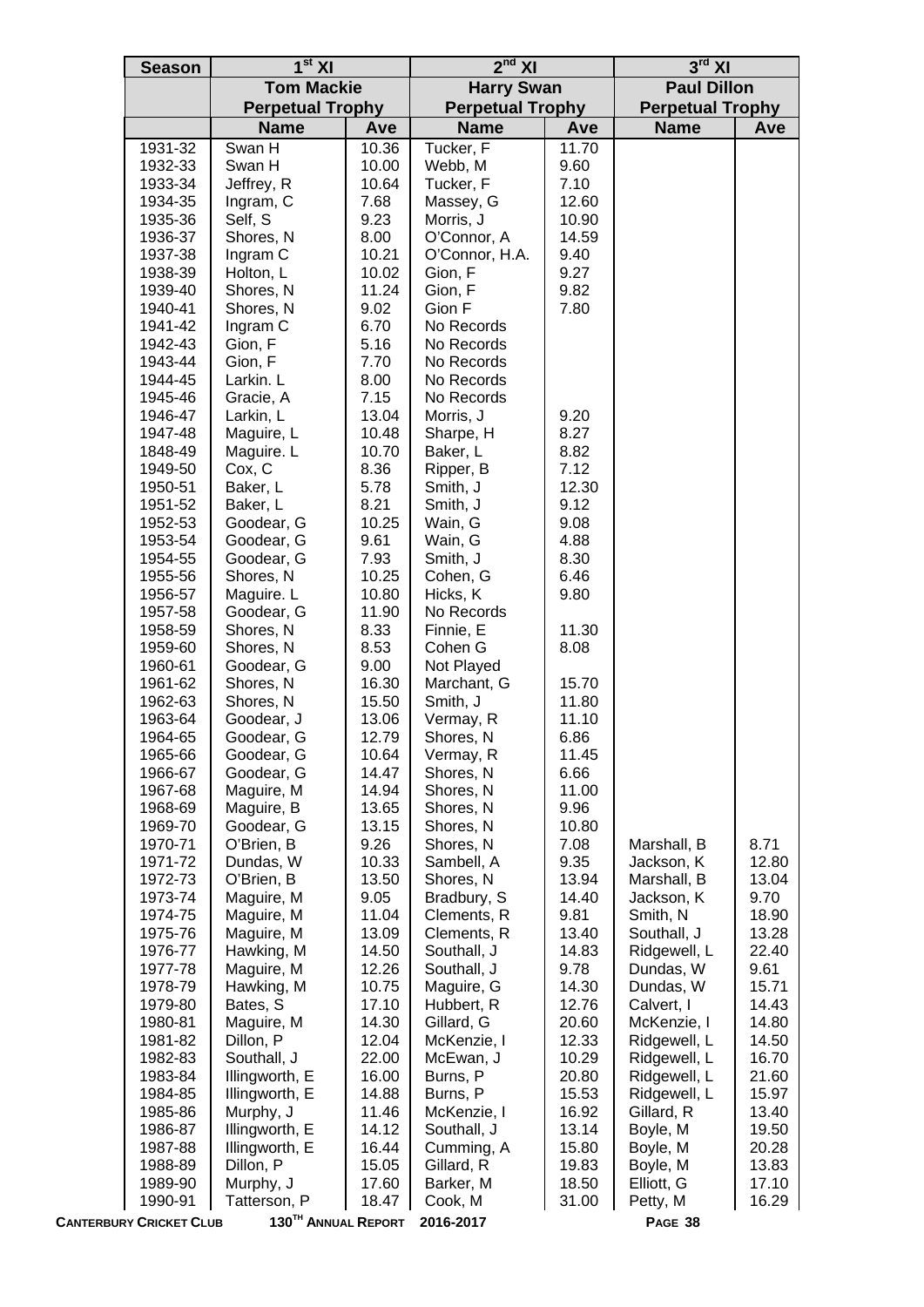| <b>Season</b> | 1 <sup>st</sup> XI      |       | $2nd$ XI                |       | $3rd$ XI                |       |  |
|---------------|-------------------------|-------|-------------------------|-------|-------------------------|-------|--|
|               | <b>Tom Mackie</b>       |       | <b>Harry Swan</b>       |       | <b>Paul Dillon</b>      |       |  |
|               | <b>Perpetual Trophy</b> |       | <b>Perpetual Trophy</b> |       | <b>Perpetual Trophy</b> |       |  |
|               | <b>Name</b>             | Ave   | <b>Name</b>             | Ave   | <b>Name</b>             | Ave   |  |
| 1991-92       | Powick, A               | 18.30 | Boyle, M                | 17.90 | Harrison, B             | 19.20 |  |
| 1992-93       | Dillon, P               | 11.90 | Hoffman, M              | 14.53 | Metcalfe, J             | 21.66 |  |
| 1993-94       | Mirkovic, P             | 14.27 | Boyle, M                | 18.19 | Gore, D                 | 17.45 |  |
| 1994-95       | Dilon, P                | 14.88 | Boyle, M                | 22.26 | Sitlington, B           | 21.00 |  |
| 1995-96       | Dillon, P               | 15.13 | Locke, P                | 8.26  | Owen, N                 | 11.18 |  |
| 1996-97       | Mirkovic, P             | 17.75 | Harrison, B             | 13.94 | McEwen, J               | 15.86 |  |
| 1997-98       | Mirkovic, P             | 18.48 | Kent, J                 | 20.75 | Donovan, T              | 17.91 |  |
| 1998-99       | Mirkovic, P             | 11.77 | Sitlington, B           | 9.75  | Locke, P                | 12.11 |  |
| 1999-00       | Mirkovic, P             | 15.45 | Glover, D               | 12.50 | Boyd, J                 | 10.42 |  |
| 2000-01       | Segar, J                | 12.04 | Chipindall, D           | 24.80 | Thomson, D              | 16.90 |  |
| 2001-02       | Mirkovic, P             | 11.39 | Boyle, P                | 12.66 | Gore, A                 | 12.73 |  |
| 2002-03       | Mirkovic, P             | 12.18 | Beckett, S              | 15.29 | Phillips, D             | 7.26  |  |
| 2003-04       | Mirkovic, P             | 11.58 | Lister, G               | 8.60  | Mayiah, A               | 17.58 |  |
| 2004-05       | Mirkovic, P             | 13.92 | Segar, J                | 9.33  | Locke, P                | 20.64 |  |
| 2005-06       | Mirkovic, P             | 35.71 | Segar, J                | 18.57 | Mayiah, A               | 16.55 |  |
| 2006-07       | Mirkovic, P             | 21.00 | Segar, J                | 19.18 | McEwen, J               | 14.11 |  |
| 2007-08       | Mirkovic, P             | 25.36 | Segar, J                | 13.00 | Maiyah, A               | 21.44 |  |
| 2008-09       | Kimberley, D            | 13.82 | Thomson, D              | 13.17 | Richmond, M             | 15.67 |  |
| 2009-10       | Pattinson, A            | 15.67 | Thomson, D              | 18.28 | Elton, J                | 12.53 |  |
| 2010-11       | Pattinson, A            | 30.00 | Holmes, L               | 23.30 | Gore, A                 | 16.00 |  |
| 2011-12       | Thomson, D              | 24.32 | James, B                | 18.67 | Winter, T               | 17.77 |  |
| 2012-13       | Sandaradura, H          | 9.90  | Muckian, G              | 23.90 | Johnson, T              | 24.40 |  |
| 2013-14       | Sandaradura, H          | 12.37 | Boyd, J                 | 16.48 | Lloyd, J                | 28.83 |  |
| 2014-15       | Sandaradura, H          | 9.33  | Smith, J                | 12.88 | Muckian, G              | 10.44 |  |
| 2015-16       | Sandaradura, H          | 10.21 | Pearce, R               | 15.76 | Kendall, P              | 10.45 |  |
| 2016-17       | Sandaradura, H          | 13.08 | Alexander, T            | 12.64 | Martin, J               | 14.46 |  |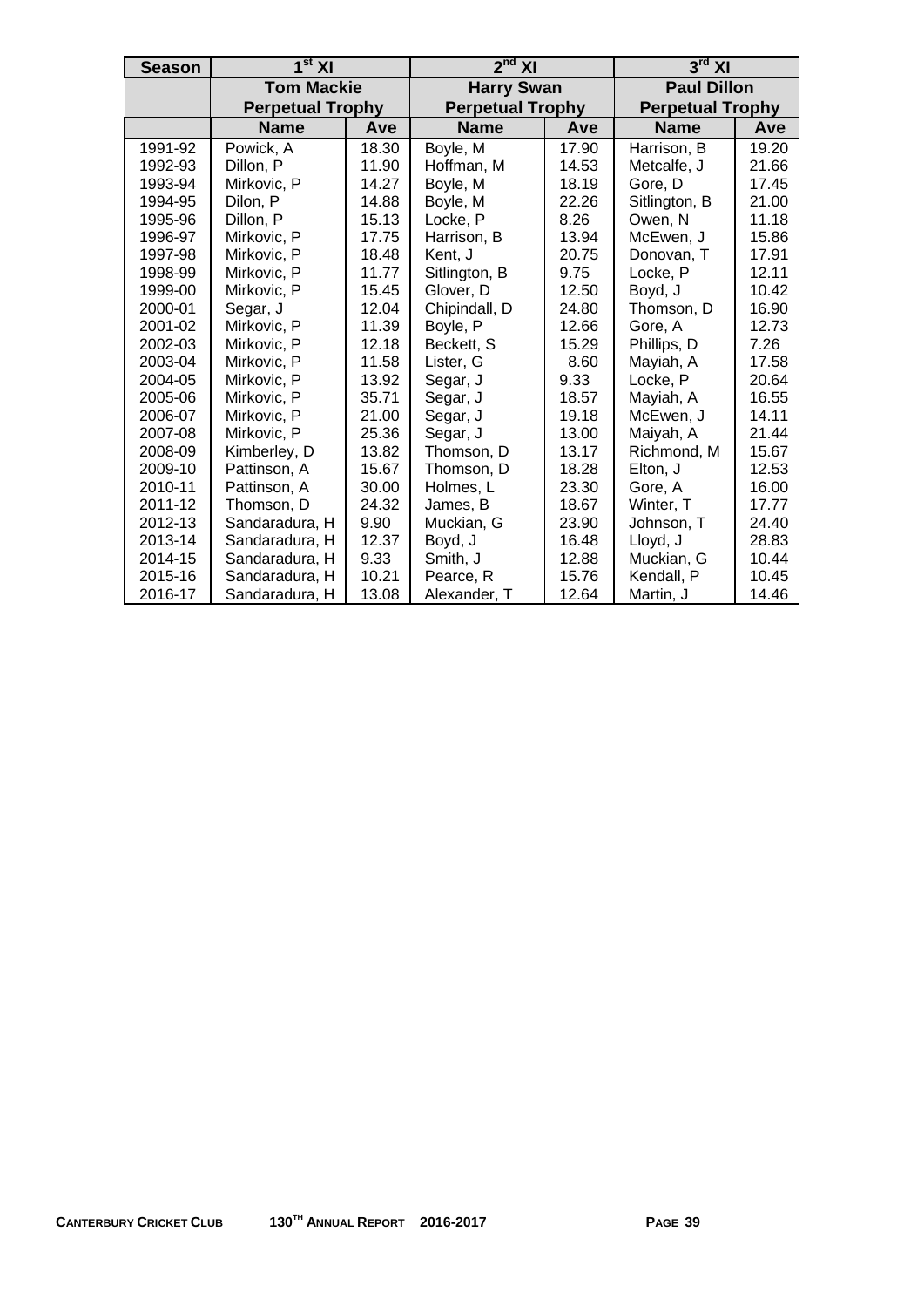# **SEASONAL PERFORMANCE RECORDS**

# **BOWLING**

The following is a list of players who have won the Bowling Average for the  $4<sup>th</sup>$  and  $5<sup>th</sup>$  XI. The  $4<sup>th</sup>$  XI first played in the 1972-73 season and the 5<sup>th</sup> XI commenced in 1997-98.

| <b>Season</b> |                 | $4^{th}$ XI             | $5th$ XI      |                                 |  |  |  |
|---------------|-----------------|-------------------------|---------------|---------------------------------|--|--|--|
|               |                 | <b>Perer Mirkovic</b>   |               | <b>Bernie O'Brien Perpetual</b> |  |  |  |
|               |                 | <b>Perpetual Trophy</b> | <b>Trophy</b> |                                 |  |  |  |
|               | <b>Name</b>     | Ave                     | <b>Name</b>   | Ave                             |  |  |  |
|               |                 |                         |               |                                 |  |  |  |
| 1972-73       | Stals, M        | 11.50                   |               |                                 |  |  |  |
| 1973-74       | Anstey, M       | 17.00                   |               |                                 |  |  |  |
| 1974-75       | Macartney, A    | 14.40                   |               |                                 |  |  |  |
| 1975-76       | Anstey, M       | 22.20                   |               |                                 |  |  |  |
| 1976-77       | Macartney, A    | 14.40                   |               |                                 |  |  |  |
| 1977-78       | McQuiggan, J    | 10.50                   |               |                                 |  |  |  |
| 1978-79       | Anstey, M       | 18.10                   |               |                                 |  |  |  |
| 1979-80       | Ridgewell, L    | 17.75                   |               |                                 |  |  |  |
| 1980-81       | Macartney, A    | 21.20                   |               |                                 |  |  |  |
| 1981-82       | White, B        | 22.20                   |               |                                 |  |  |  |
| 1982-83       | Boyce, I        | 23.10                   |               |                                 |  |  |  |
| 1983-84       | Trengrove, R    | 19.00                   |               |                                 |  |  |  |
| 1984-85       | Lee, A          | 28.20                   |               |                                 |  |  |  |
| 1985-86       | White, B        | 11.72                   |               |                                 |  |  |  |
| 1986-87       | Ridgewell, L    | 15.60                   |               |                                 |  |  |  |
| 1987-88       | <b>Bollen G</b> | 25.08                   |               |                                 |  |  |  |
| 1988-89       | Ridgewell, L    | 13.84                   |               |                                 |  |  |  |
| 1989-90       | Ridgewell, L    | 19.20                   |               |                                 |  |  |  |
| 1990-91       | Ridgewell, L    | 20.67                   |               |                                 |  |  |  |
| 1991-92       | Bollen, G       | 30.11                   |               |                                 |  |  |  |
| 1992-93       | Bollen, G       | 9.81                    |               |                                 |  |  |  |
| 1993-94       | Bollen, G       | 22.57                   |               |                                 |  |  |  |
| 1994-95       | Not Played      |                         |               |                                 |  |  |  |
| 1995-96       | Moorhead, J     | 15.38                   |               |                                 |  |  |  |
| 1996-97       | Moorhead, J     | 25.33                   |               |                                 |  |  |  |
| 1997-98       | Noakes, P       | 17.90                   | Barton A      | 27.50                           |  |  |  |
| 1998-99       | Barton, A       | 11.75                   | White, N      | 38.81                           |  |  |  |
| 1999-00       | James, B        | 11.76                   | Waite, A      | 11.50                           |  |  |  |
| 2000-01       | White, N        | 18.95                   | Johnson, G    | 22.05                           |  |  |  |
| 2001-02       | Burns, P        | 11.67                   | Williams, D   | 14.81                           |  |  |  |
| 2002-03       | James, B        | 6.63                    | Dholakia, R   | 14.85                           |  |  |  |
| 2003-04       | James, B        | 14.50                   | Burton, N     | 22.21                           |  |  |  |
| 2004-05       | Gore, A         | 13.41                   | Boyce, I      | 16.50                           |  |  |  |
| 2005-06       | Sammut, J       | 13.28                   |               |                                 |  |  |  |
| 2006-07       | McBride, D      | 14.89                   |               |                                 |  |  |  |
| 2007-08       | Smith, N        | 14.89                   |               |                                 |  |  |  |
| 2009-10       | Zeitsman, T     | 13.20                   |               |                                 |  |  |  |
| 2009-10       | Johnston, T     | 13.38                   |               |                                 |  |  |  |
| 2010-11       | Thomas, M       | 14.76                   |               |                                 |  |  |  |
| 2011-12       | Quartermain, J  | 9.90                    |               |                                 |  |  |  |
| 2012-13       | Webster, C      | 36.55                   |               |                                 |  |  |  |
| 2013-14       | Thomas, M       | 10.52                   |               |                                 |  |  |  |
| 2014-15       | Thomas, M       | 10.40                   |               |                                 |  |  |  |
| 2015-16       | Thomas, M       | 13.49                   |               |                                 |  |  |  |
| 2016-17       | James, B        | 15.13                   | O'Grady, R    | 13.93                           |  |  |  |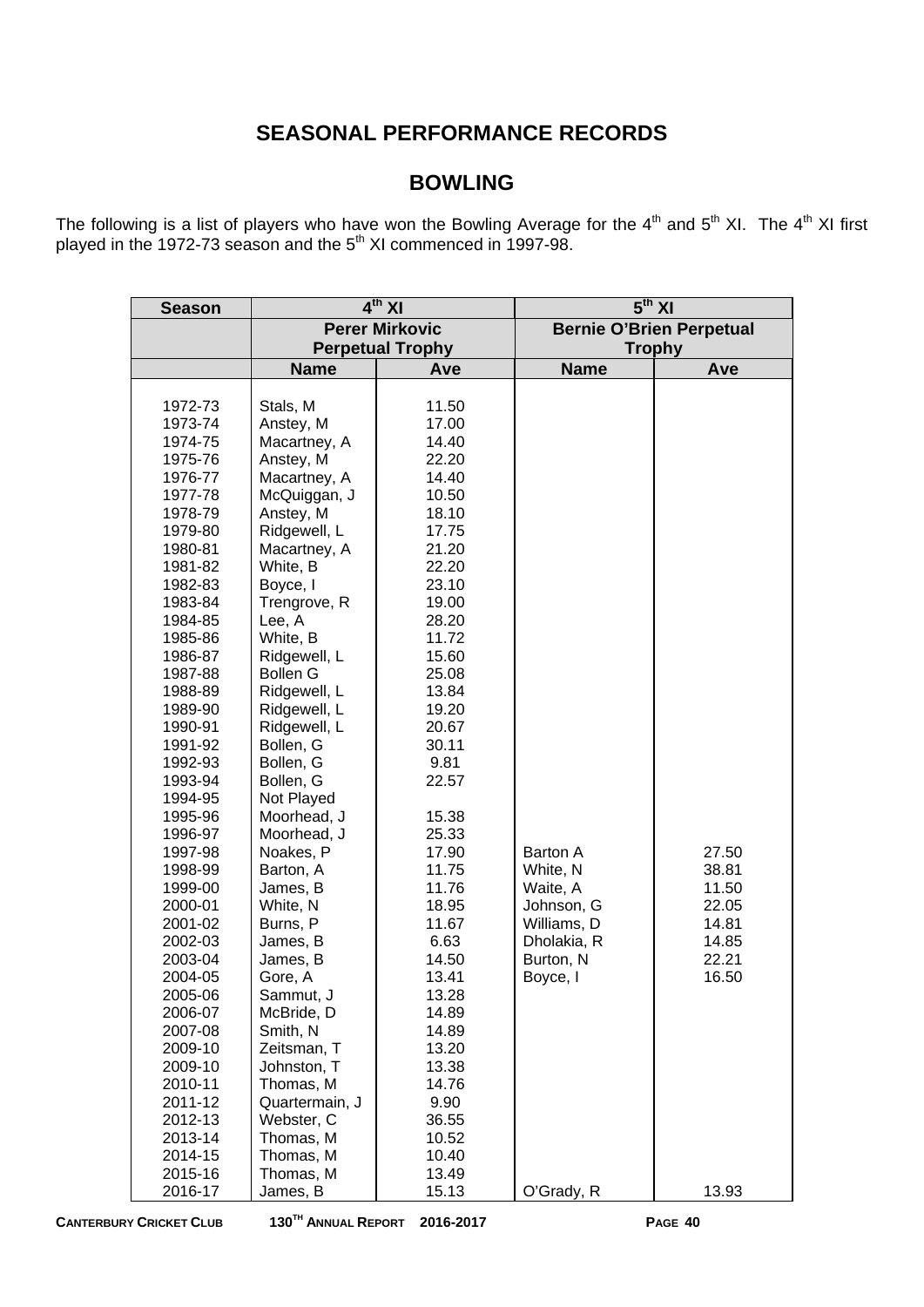#### **EASTERN CRICKET ASSOCIATION WRIGHT SHIELD 2016-2017**   $1^{\text{ST}}$  XI

## **SEASON FIXTURE**

| <b>RND</b>     | <b>Dates</b>  | <b>Home Team</b>                     |     | <b>Away Team</b>                                     | <b>Venue</b>    |
|----------------|---------------|--------------------------------------|-----|------------------------------------------------------|-----------------|
| $\overline{2}$ | 15 Oct        | Canterbury7/194(cc) A Mills          | def | Heathmont5/196 B Morris 49 J Cook                    | Canterbury      |
|                | 16            | 57 H Crothers 55                     | by  | 41 L Flynn 31* T Thirlwell                           | Sportsground    |
|                |               |                                      |     | 30 AP Townsend 3/33                                  |                 |
| 4              | 29 Oct        | Canterbury 64 AM Dallimore 4/15      | def | Marcellin OC8/140(cc) B Waterman                     | Canterbury      |
|                | 16            | D Briggs 3/9                         | by  | 3/28                                                 | Sportsground    |
| 5              | 5 Nov         | Canterbury147 AP Townsend            | def | Glen Iris5/150 A Baird 51* RM Wight                  | Canterbury      |
|                | 16            | 38 J Watson 29 ML Sofoulis 4/30      | by  | 31                                                   | Sportsground    |
| 6              | 12 Nov        | Marcellin OC202 S Marsh              | def | Canterbury137 B Waterman                             | Marcellin       |
|                | 1619          | 60 AM Dallimore 29 B Waterman        |     | 75* D Briggs 4/54                                    | College No 2    |
|                | Nov 16        | 3/47 S Hussain 3/48                  |     |                                                      | Oval            |
| $\mathbf{1}$   | 13 Nov        | Deepdene Bears95 P Walter            | def | Canterbury134 HM Sandaradura                         | Stradbroke Park |
|                | 16            | 36 DF O'Shea 29 S Hussain 3/16       | by  | 28 P Slingo 3/9 DF O'Shea 3/29                       | South           |
| $\overline{7}$ | 26 Nov        | Canterbury9/155 B Waterman           | def | Old Carey8/167(cc) S Salpigtidis                     | Canterbury      |
|                | 163 Dec       | 64 T Merry 4/14                      | by  | 50 T Merry 41 HM Sandaradura 3/31                    | Sportsground    |
|                | 16            |                                      |     |                                                      |                 |
| 8              | 10 Dec        | Glen Iris125 S Jubber 26 SJ Townsend | def | Canterbury183 HM Sandaradura                         | Eric Raven      |
|                | 1617          | 3/20 K Cowan 3/24                    | by  | 26 A Grubich 3/33                                    | Reserve         |
|                | <b>Dec 16</b> |                                      |     |                                                      |                 |
| 9              | 7 Jan 17      | Hawthorn7/191 R Ryan                 | def | Canterbury4/190(cc) J Watson                         | Rathmines       |
|                |               | 82 HM Sandaradura 3/38               |     | 89 G McCarthy 33                                     | Road Reserve    |
| 10             | 14 Jan        | Canterbury166 J Gardiner             | def | Deepdene Bears6/243(dec) P Walter                    | Canterbury      |
|                | 1721          | 27* AP Townsend 25 P Walter 4/38     | by  | 124* A Zaicos 55* HM Sandaradura                     | Sportsground    |
|                | Jan 17        |                                      |     | 3/48                                                 |                 |
| 11             | 22 Jan        | Old Carey8/169(cc) JD Devine         | def | Canterbury2/170 LJ Streat 81* A Mills                | Carey Grammar   |
|                | 17            | 30 HM Sandaradura 3/46               | by  | $62*$                                                | - Gramlick Oval |
|                |               |                                      |     |                                                      | $\overline{2}$  |
| 12             | 28 Jan        | Canterbury 235 CC Graham             | def | Hawthorn121 RC Tongue                                | Canterbury      |
|                | 174 Feb       | 107 J Watson 38 A Mills              |     | 43 HM Sandaradura 4/42                               | Sportsground    |
|                | 17            | 26 DJ Wilkinson 4/53                 |     | B Waterman 3/15                                      |                 |
| 3              | 5 Feb<br>17   | Canterbury6/211(cc) CC Graham        | def | Bulleen156 MG Berryman                               | Canterbury      |
|                |               | 84 J Watson 43 G McCarthy 26         |     | 45 SF Guruge 30 ME Andrews<br>29 HM Sandaradura 3/22 | Sportsground    |
| 13             | 11 Feb        | Bulleen219 SF Guruge                 | def | Canterbury188 CC Graham 48 A Mills                   | Koonung Park    |
|                | 1718          | 102 ME Andrews 27 B Waterman         |     | 32 B Waterman 31* SH Henry 3/26                      |                 |
|                | Feb 17        | 7/78                                 |     |                                                      |                 |
| 14             | 25 Feb        | Heathmont255 B Morris 82 M Gibson    | def | Canterbury8/319(cc) CC Graham                        | H E Parker No 1 |
|                | 174           | 34 HM Sandaradura 3/40               | by  | 135 GJ Powick 67 J Watson                            | Oval            |
|                | Mar 17        | AP Townsend 3/72                     |     | 25 B Morris 3/72                                     |                 |
| SF             | 11 Mar        | Marcellin OC79 HM Sandaradura        | def | Canterbury4/80 LJ Streat 29*                         | Marcellin       |
|                | 1712          | 4/21 AP Townsend 3/5                 | by  |                                                      | College No 2    |
|                | Mar 17        |                                      |     |                                                      | Oval            |
| GF             | 18 Mar        | Glen Iris106 RM Wight                | def | Canterbury 203 A Mills                               | Macleay Park D  |
|                | 1719          | 28 HM Sandaradura 5/37 (inc double   | by  | 42 AP Townsend 37* G McCarthy                        | S Bull Oval     |
|                | Mar 17        | hat-trick)                           |     | 32 S Jubber 3/37                                     |                 |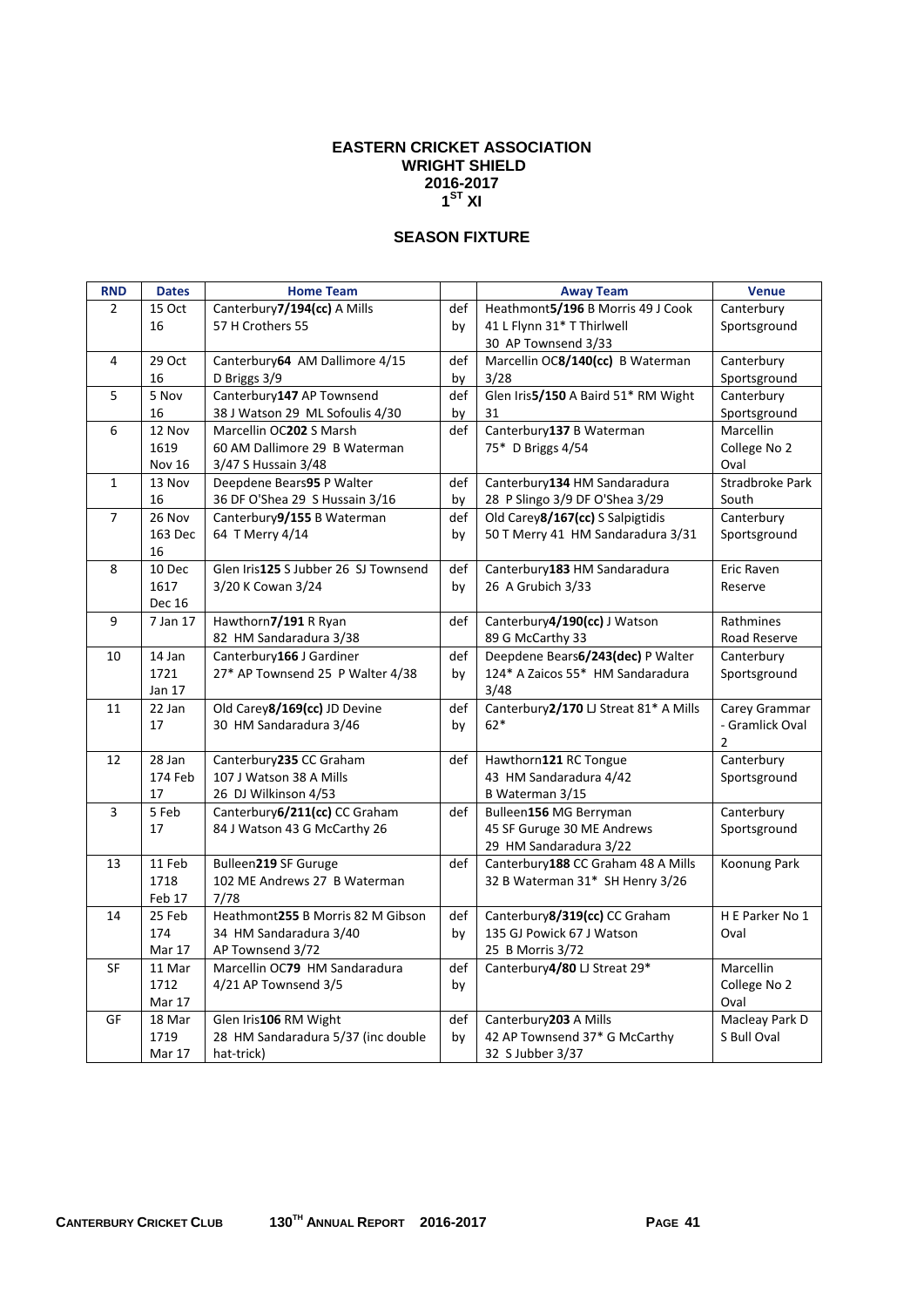#### **EASTERN CRICKET ASSOCIATION WRIGHT SHIELD 2016-2017**   $1^{\text{ST}}$  XI

## **LADDER**

|             |                  |    |    |    |   | <b>WKTS</b> | <b>RUNS</b> | <b>WKTS</b> | <b>RUNS</b> |            |       |
|-------------|------------------|----|----|----|---|-------------|-------------|-------------|-------------|------------|-------|
| <b>RANK</b> | <b>TEAM</b>      | P  | W  |    | D | <b>LOST</b> | <b>FOR</b>  | <b>TKN</b>  | <b>AGST</b> | <b>PTS</b> | %     |
| 1           | <b>Marcellin</b> | 14 | 11 | 3  | 0 | 109         | 2670        | 121         | 1965        | 66         | 1.508 |
| 2           | Heathmont        | 14 | 10 | 4  | 0 | 105         | 2418        | 118         | 2336        | 60         | 1.163 |
| 3           | Glen Iris        | 14 | 9  | 4  | 0 | 120         | 3768        | 127         | 2363        | 57         | 1.240 |
| 4           | Canterbury       | 14 | 6  | 8  | 0 | 116         | 2493        | 117         | 2429        | 36         | 1.035 |
| 5           | <b>Bulleen</b>   | 14 | 5  | 8  | 1 | 116         | 2385        | 107         | 2591        | 33         | 0.849 |
| 6           | Deepdene Bears   | 14 | 6  | 8  | 0 | 123         | 2134        | 108         | 2472        | 33         | 0.758 |
| 7           | Hawthorn         | 14 | 5  | 9  | 0 | 108         | 2270        | 115         | 2710        | 30         | 0.892 |
| 8           | Old Carey        | 14 | 3  | 10 | 1 | 115         | 2437        | 99          | 2709        | 21         | 0.774 |

## **PREMIERS - CANTERBURY**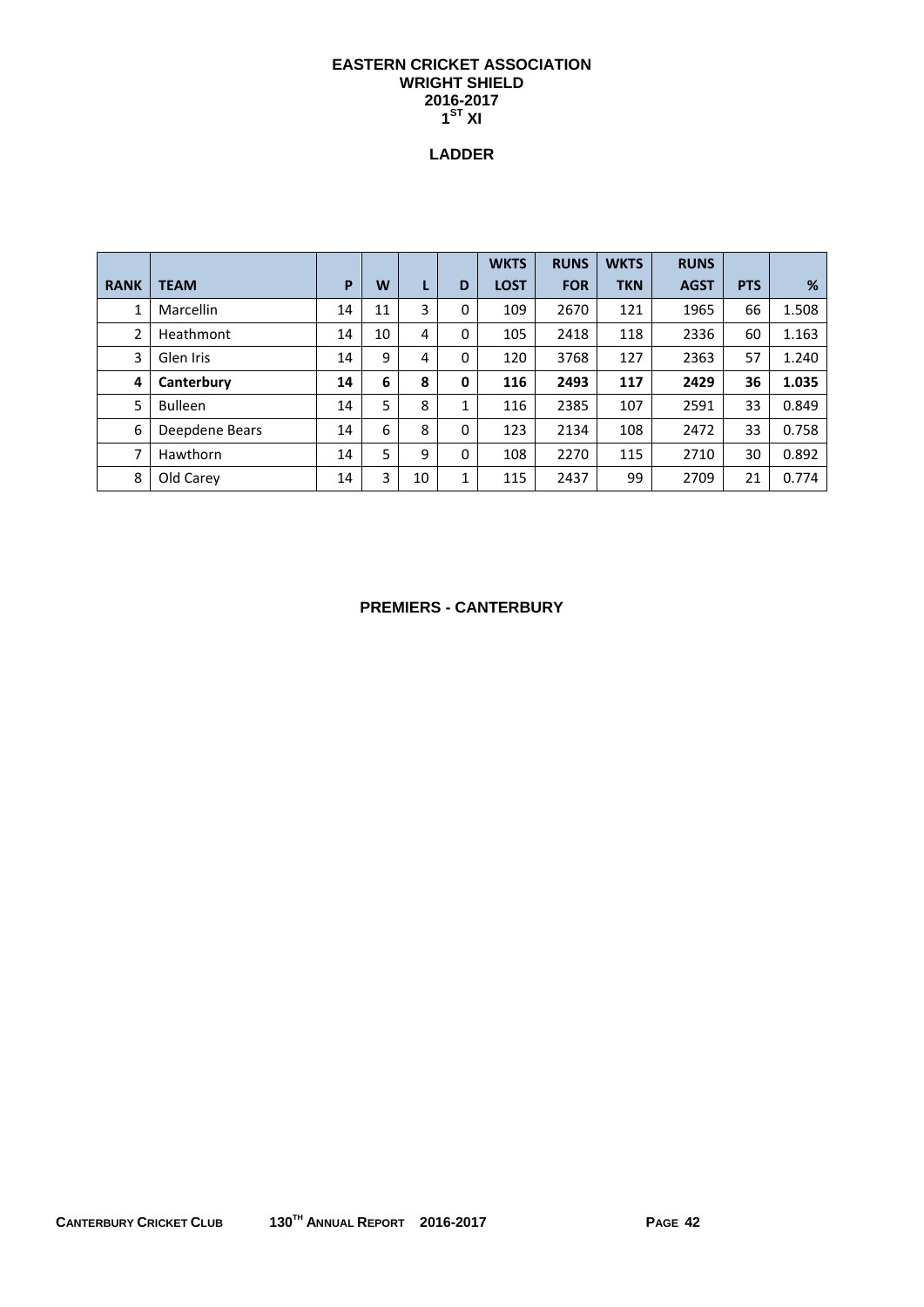#### **EASTERN CRICKET ASSOCIATION WRIGHT SHIELD 2016-2017**   $1^{\text{ST}}$  XI

## **BATTING**

| <b>Player</b>         | <b>MAT</b> | <b>INN</b>   | <b>NO</b>      | 100s           | <b>50s</b>  | <b>Os</b>      | <b>HS</b> | <b>RUNS</b> | AVE.      |
|-----------------------|------------|--------------|----------------|----------------|-------------|----------------|-----------|-------------|-----------|
| Graham, Chrishna C    | 7          | 7            | 0              | $\overline{2}$ | 1           | 0              | 135       | 426         | 60.86     |
| Watson, James         | 15         | 15           | 0              | 0              | 1           | 1              | 89        | 333         | 22.20     |
| Mills, Andy           | 16         | 15           | $\mathbf{1}$   | 0              | 2           | $\overline{2}$ | $62*$     | 290         | 20.71     |
| Waterman, Ben         | 15         | 13           | 5              | 0              | 2           | $\overline{2}$ | $75*$     | 287         | 35.88     |
| McCarthy, Grant       | 14         | 12           | $\mathbf{1}$   | 0              | 0           | 0              | 33        | 199         | 18.09     |
| Townsend, Alex P      | 16         | 12           | $\overline{2}$ | 0              | $\Omega$    | 0              | 38        | 181         | 18.10     |
| Sandaradura, Himesh M | 16         | 14           | 3              | 0              | $\Omega$    | 0              | 28        | 177         | 16.09     |
| Streat, Lachlan J     | 13         | 13           | $\overline{2}$ | 0              | $\mathbf 1$ | 4              | $81*$     | 166         | 15.09     |
| Heffernan, Andrew     | 8          | 8            | 0              | 0              | $\Omega$    | 0              | 24        | 106         | 13.25     |
| Powick, Gregory J     | 3          | 3            | 0              | 0              | 1           | 0              | 67        | 89          | 29.67     |
| Gardiner, James       | 9          | 8            | $\mathbf{1}$   | 0              | 0           | $\mathbf{1}$   | $27*$     | 74          | 10.57     |
| Crothers, Harry       | 7          | 6            | 0              | 0              | 1           | 1              | 55        | 62          | 10.33     |
| Townsend, Sam J       | 15         | 10           | 1              | 0              | 0           | 0              | 14        | 51          | 5.67      |
| Hussain, Shahid       | 10         | 8            | 5              | 0              | $\mathbf 0$ | $\overline{2}$ | $23*$     | 40          | 13.33     |
| Cowan, Kieran         | 7          | 3            | 0              | 0              | $\Omega$    | 0              | 18        | 27          | 9.00      |
| Wilson, Jonathon      | 3          | 3            | $\Omega$       | $\Omega$       | $\Omega$    | $\mathbf{1}$   | 14        | 15          | 5.00      |
| Pearce, Ryan T        | 1          | $\mathbf{1}$ | 0              | 0              | $\mathbf 0$ | 0              | 10        | 10          | 10.00     |
| Lloyd, Oliver         | 1          | $\mathbf{1}$ | 1              | 0              | 0           | 0              | $4*$      | 4           | <b>NA</b> |

| <b>Player</b>         | <b>MAT</b> | $\overline{\mathbf{o}}$ | M        | R   | $\underline{\mathsf{W}}$ | 5Wi          | <b>BBI</b> | AVE.      | STR.      |
|-----------------------|------------|-------------------------|----------|-----|--------------------------|--------------|------------|-----------|-----------|
| Sandaradura, Himesh M | 16         | 172.5                   | 47       | 497 | 38                       |              | 5/37       | 13.08     | 27.29     |
| Waterman, Ben         | 15         | 138.3                   | 23       | 496 | 25                       | 1            | 7/78       | 19.84     | 33.24     |
| Townsend, Alex P      | 16         | 102                     | 12       | 373 | 16                       | $\Omega$     | 3/5        | 23.31     | 38.25     |
| Townsend, Sam J       | 15         | 138                     | 30       | 438 | 16                       | $\Omega$     | 3/20       | 27.38     | 51.75     |
| Hussain, Shahid       | 10         | 99                      | 28       | 306 | 13                       | 0            | 3/16       | 23.54     | 45.69     |
| Graham, Chrishna C    | 7          | 67                      | 22       | 133 | 10                       | $\Omega$     | 2/7        | 13.30     | 40.20     |
| Cowan, Kieran         | 7          | 42.3                    | 7        | 176 | 8                        | $\mathbf{0}$ | 3/24       | 22.00     | 31.88     |
| Lloyd, Oliver         | 1          | 1.4                     | $\Omega$ | 7   | 1                        | $\Omega$     | 1/7        | 7.00      | 10.00     |
| Winter, Thomas        | 1          | 7                       | $\Omega$ | 27  | 1                        | $\Omega$     | 1/27       | 27.00     | 42.00     |
| Watson, James         | 15         | 1                       | $\Omega$ | 11  | 0                        | $\Omega$     |            | <b>NA</b> | NA.       |
| Streat, Lachlan J     | 13         | 6.1                     | 2        | 16  | 0                        | $\Omega$     |            | <b>NA</b> | NA.       |
| Pearce, Ryan T        | 1          | 3                       | $\Omega$ | 18  | 0                        | $\Omega$     |            | <b>NA</b> | <b>NA</b> |
| Wilson, Jonathon      | 3          | $\overline{2}$          | $\Omega$ | 18  | 0                        | $\Omega$     |            | <b>NA</b> | <b>NA</b> |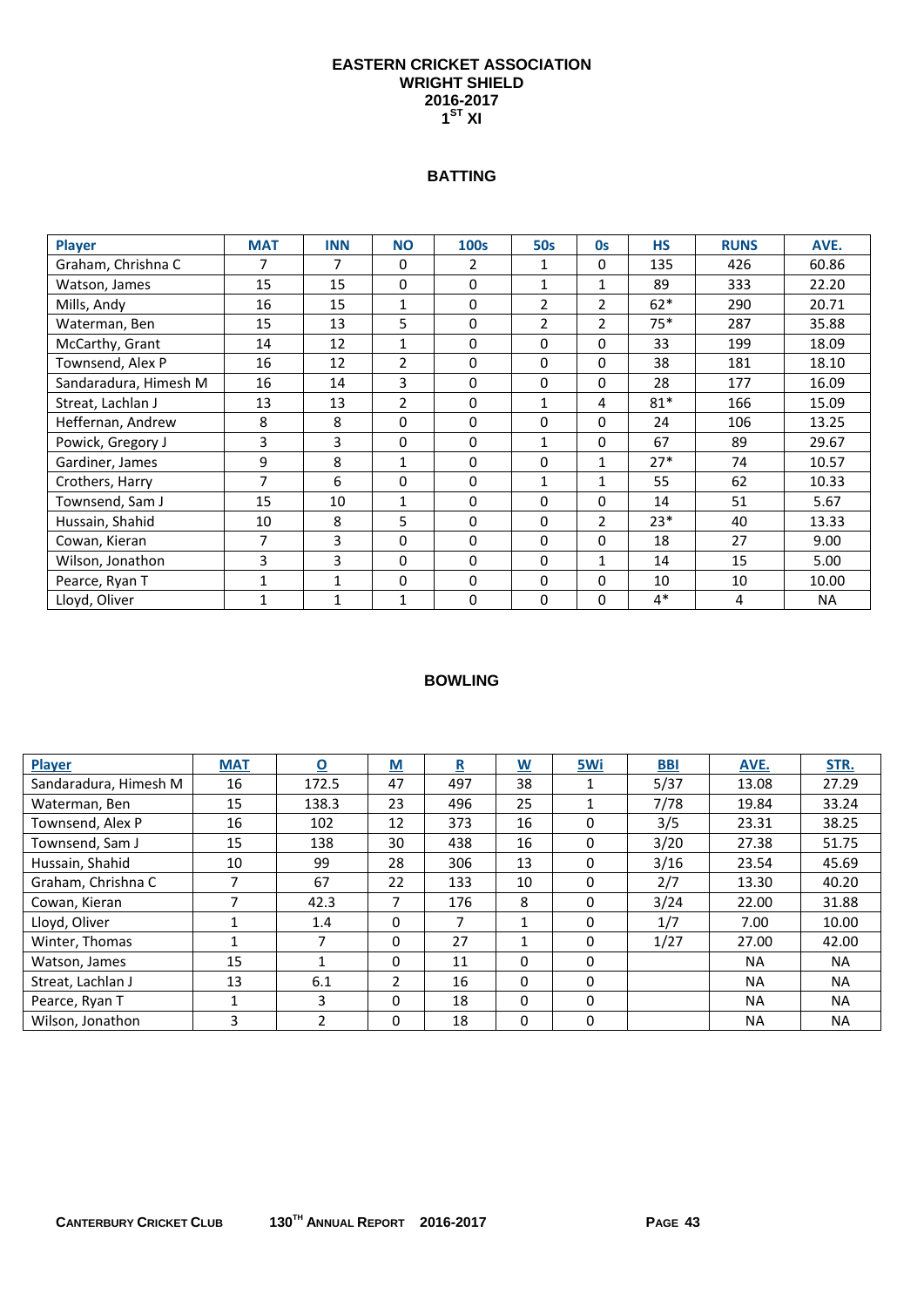#### **EASTERN CRICKET ASSOCIATION B TURF - ARMSTRONG SHIELD 2016-2017 2ND XI**

## **SEASON FIXTURE**

| <b>RND</b>     | <b>Dates</b>   | <b>Home Team</b>                                              |      | <b>Away Team</b>                  | <b>Venue</b>     |
|----------------|----------------|---------------------------------------------------------------|------|-----------------------------------|------------------|
| $\overline{2}$ | 15 Oct         | St Kevins OC9/98 N Wong                                       | def  | Canterbury9/152(cc) J Whiting     | Olney Oval       |
|                | 16             | 29 N Bosworth 27                                              | by   | 69 J Aanensen 4/13                |                  |
| 4              | 29 Oct         | North Balwyn1/86 D Bergamin 38*                               | def  | Canterbury85 J Thomas 4/11        | Macleay Park D   |
|                | 16             |                                                               |      |                                   | S Bull Oval      |
| 5              | 5 Nov          | Glen Iris6/217(cc) L Skelton                                  | def  | Canterbury154 J Wilson            | Eric Raven       |
|                | 16             | 113 JL Byrne 33                                               |      | 49 L Skelton 3/36                 | Reserve          |
| 6              | 12 Nov         | Canterbury165 J Wilson 47 T Winter                            | def  | North Balwyn219 J Cohen           | Canterbury       |
|                | 1619           | 40* D Gates 31 A O'Neill 6/90                                 | by   | 61 S Bateman 56 J Fawcett         | Sportsground     |
|                | <b>Nov 16</b>  |                                                               |      | 32 F MacLennan 29 T Winter 6/77   |                  |
|                |                |                                                               |      | J Smith 4/47                      |                  |
| $\mathbf{1}$   | 13 Nov         | Canterbury 6/213(cc) T Winter                                 | def  | Deepdene Bears143 S Stacey        | Canterbury       |
|                | 16             | 55 L Holmes 44 LJ Streat 35 C Brooks                          |      | 48 M Paterson 25* J Smith 3/31    | Sportsground     |
|                |                | 26 M Paterson 3/22                                            |      |                                   |                  |
| 7              | 26 Nov         | Surrey Hills97 A Hodgson                                      | def  | Canterbury2/103 GJ Powick         | Surrey Park No 1 |
|                | 163 Dec        | 37 T Alexander 3/7 K Cowan 3/22                               | by   | 47* G Mak 25                      | Oval             |
| 8              | 16<br>10 Dec   | Canterbury 5/295 G McCarthy                                   | def  | Glen Iris8/292(cc) L Jilla        | Canterbury       |
|                | 1617           | 113* J Watson 64 J Whiting                                    |      | 63* S Zaccari 51 D Ingleton       | Sportsground     |
|                | Dec 16         | 38 RT Arians 38* H Crothers 30                                |      | 36 R Thomas 32 ML Sofoulis 27     |                  |
| 9              | 7 Jan 17       | Canterbury                                                    | drew | East Doncaster                    | Canterbury       |
|                |                |                                                               |      |                                   | Sportsground     |
| 10             | 14 Jan         | Deepdene Bears197 A Lane                                      | def  | Canterbury167 G Mak 62 H Crothers | Stradbroke Park  |
|                | 1721           | 81 T Alexander 4/48                                           |      | 26 J Lindsay 3/18 J Watt 3/26     | South            |
|                | Jan 17         |                                                               |      |                                   |                  |
| 11             | 22 Jan         | Canterbury9/182(cc) J Whiting                                 | def  | Surrey Hills164 G Tsatas          | Canterbury       |
|                | 17             | 43 L Holmes 40 T Alexander                                    |      | 31 JS Esposito 30 M Klieber       | Sportsground     |
|                |                | 28 J Trotman 6/40 G Tsatas 3/30                               |      | 27 T Alexander 3/33               |                  |
| 12             | 28 Jan         | East Doncaster8/204 A Ewinger                                 | def  | Canterbury163 L Holmes            | Zerbes Reserve   |
|                | 174 Feb        | 77* RW Allen 44* RX Nayager                                   |      | 44 K Cowan 39 KB Hoath 4/49       |                  |
|                | 17             | 30 D Gates 5/44                                               |      | RX Nayager 3/9                    |                  |
| 3              | 5 Feb          | Burwood134 S Raikes 37 H Hundel                               | def  | Canterbury8/136 H Crothers        | Burwood          |
|                | 17             | 27 T Alexander 5/27                                           | by   | 44 Y Raut 3/22                    | Reserve          |
| 13             | 11 Feb         | Canterbury5/186(dec) J Whiting                                | def  | Burwood68 K Cowan 4/20 D Gates    | Canterbury       |
|                | 1718           | 96 H Crothers 50                                              |      | 3/24 and 5/194 T Lamb             | Sportsground     |
|                | Feb 17         |                                                               |      | 60* A Barcham 40 P Gunatilake     |                  |
|                |                |                                                               |      | 32 Y Raut 26 L Holmes 3/63        |                  |
| 14             | 25 Feb         | Canterbury9/201 H Crothers                                    | def  | St Kevins OC122 N Bosworth        | Canterbury       |
|                | 174            | 42 RT Arians 35 N Naik 3/35 J Willett                         |      | 58 T Alexander 3/19 L Holmes 3/36 | Sportsground     |
|                | Mar 17         | 3/61                                                          |      |                                   |                  |
| SF             | 11 Mar<br>1712 | North Balwyn217 D Bergamin                                    | def  | Canterbury92 T Alexander          | Myrtle Park No 1 |
|                |                | 51 J Syslo 50 M Rigoni<br>34 B McLaughlin 31 T Alexander 3/30 |      | 26 A De Silva 5/20 A O'Neill 3/49 | (West)           |
|                | Mar 17         | J Smith 3/49                                                  |      |                                   |                  |
|                |                |                                                               |      |                                   |                  |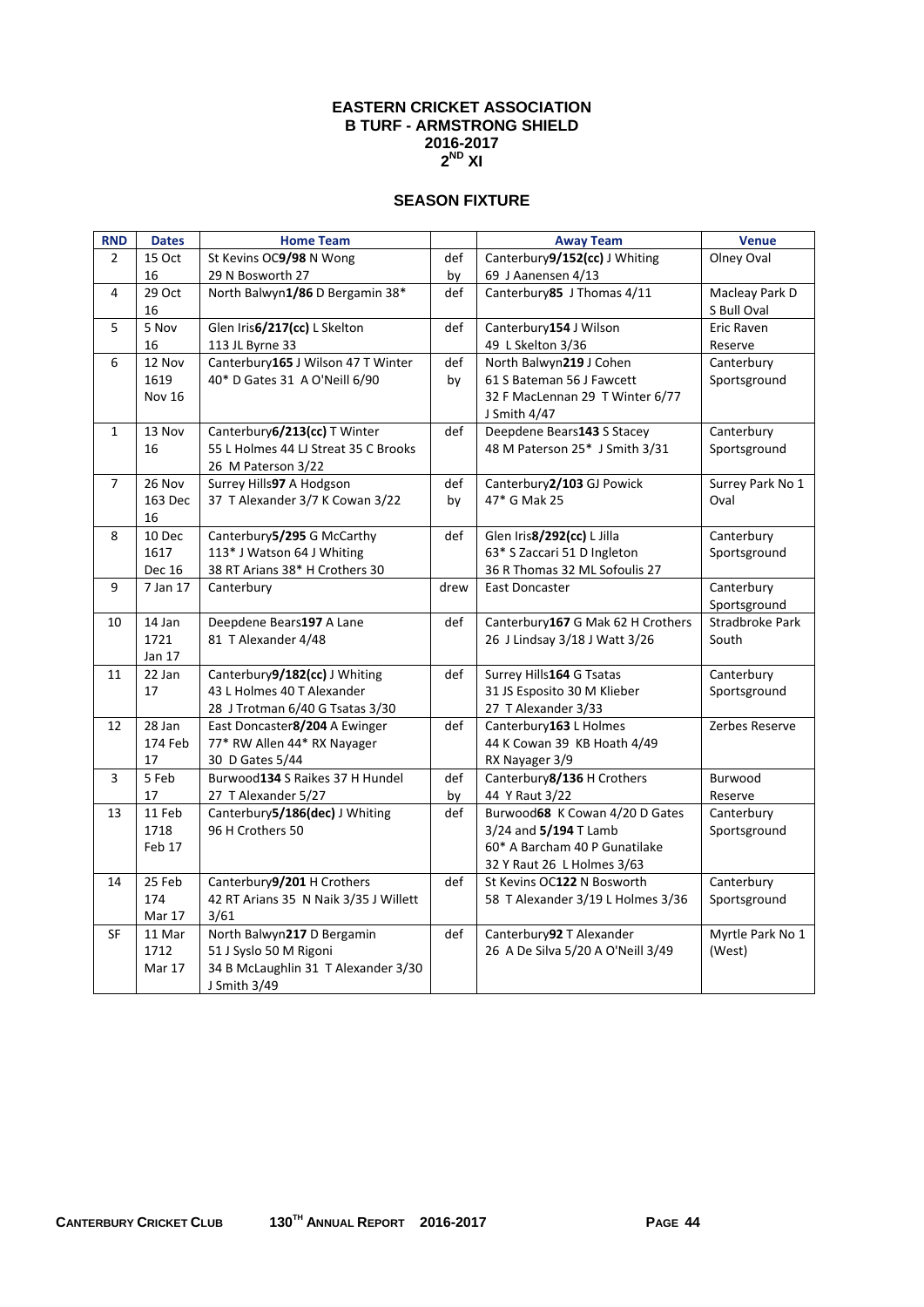#### **EASTERN CRICKET ASSOCIATION B TURF - ARMSTRONG SHIELD 2016-2017 2ND XI**

# **LADDER**

|             |                     |    |   |    |   | <b>WKTS</b> | <b>RUNS</b> | <b>WKTS</b> | <b>RUNS</b> |            |       |
|-------------|---------------------|----|---|----|---|-------------|-------------|-------------|-------------|------------|-------|
| <b>RANK</b> | <b>TEAM</b>         | P  | W |    | D | <b>LOST</b> | <b>FOR</b>  | <b>TKN</b>  | <b>AGST</b> | <b>PTS</b> | %     |
| 1           | Glen Iris           | 14 | 9 | 4  | 1 | 98          | 2916        | 110         | 2411        | 57         | 1.358 |
| 2           | North Balwyn        | 14 | 9 | 4  | 1 | 95          | 2257        | 113         | 2284        | 57         | 1.175 |
| 3           | Canterbury          | 14 | 8 | 5  | 1 | 103         | 2202        | 117         | 2235        | 51         | 1.119 |
| 4           | Burwood             | 14 | 7 | 6  | 1 | 110         | 2641        | 103         | 2623        | 45         | 0.942 |
| 5           | East Doncaster      | 14 | 6 | 7  | 1 | 103         | 2190        | 121         | 2374        | 39         | 1.084 |
| 6           | Deepdene Bears      | 14 | 6 | 7  | 1 | 108         | 2064        | 114         | 2127        | 39         | 1.024 |
| 7           | <b>Surrey Hills</b> | 14 | 4 | 9  | 1 | 116         | 2374        | 88          | 2458        | 27         | 0.733 |
| 8           | St Kevins OC        | 14 | 3 | 10 | 1 | 119         | 2502        | 86          | 2634        | 21         | 0.686 |

#### **PREMIERS – GLEN IRIS**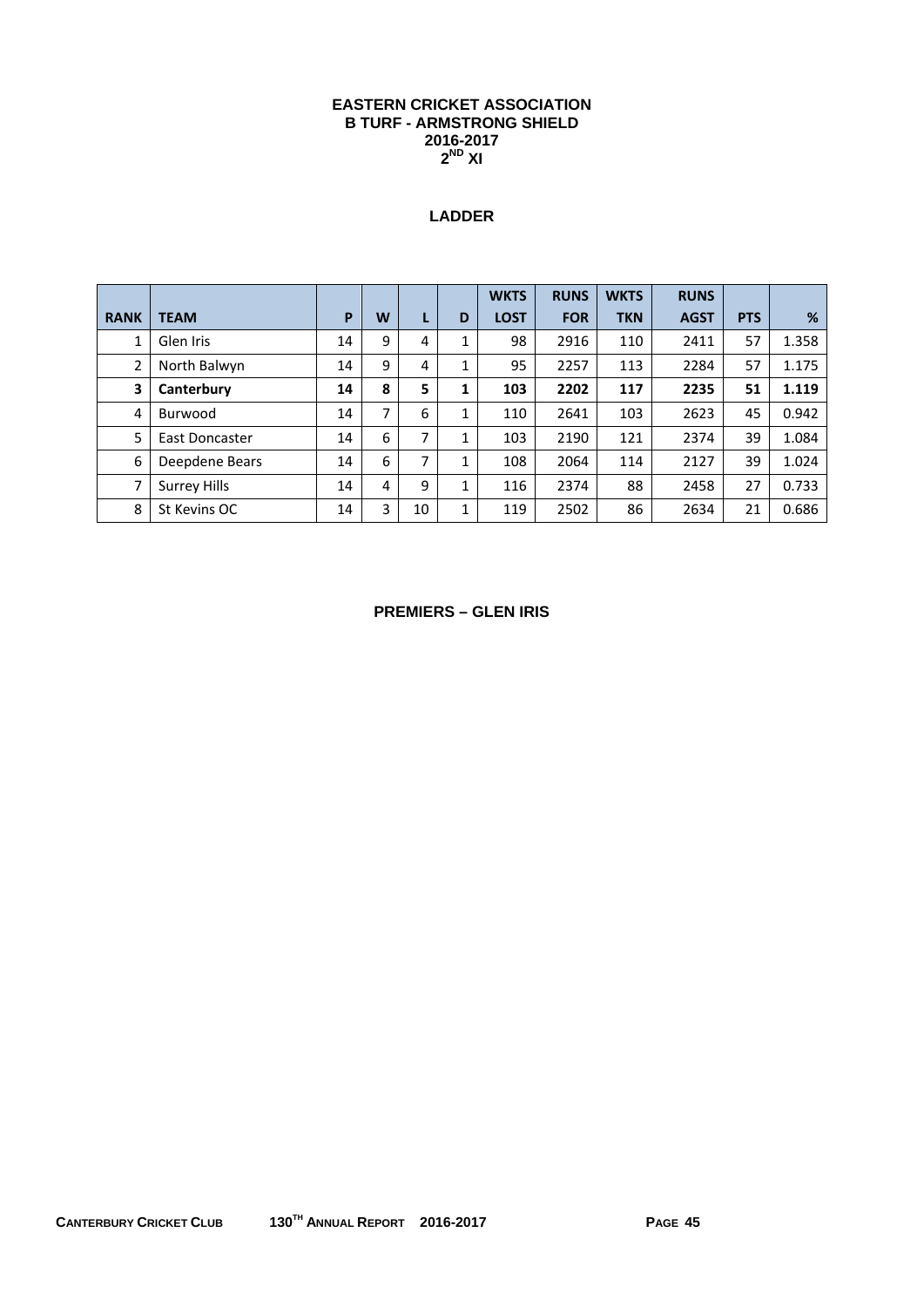#### **EASTERN CRICKET ASSOCIATION BURF - ARMSTRONG SHIELD 2016-2017 2ND XI**

## **BATTING**

| <b>Player</b>      | <b>MAT</b>     | <b>INN</b>     | <b>NO</b>      | <b>100s</b>  | <b>50s</b>   | <b>Os</b>      | <b>HS</b>      | <b>RUNS</b>    | AVE.      |
|--------------------|----------------|----------------|----------------|--------------|--------------|----------------|----------------|----------------|-----------|
| Whiting, Jim       | 13             | 13             | 0              | 0            | 2            | 2              | 96             | 311            | 23.92     |
| Crothers, Harry    | $\overline{7}$ | $\overline{7}$ | 0              | $\mathbf 0$  | $\mathbf{1}$ | 0              | 50             | 231            | 33.00     |
| Mak, Gavin         | 14             | 14             | 0              | $\mathbf 0$  | $\mathbf{1}$ | $\mathbf{1}$   | 62             | 193            | 13.79     |
| Wilson, Jonathon   | 9              | 9              | $\mathbf{1}$   | $\mathbf 0$  | 0            | 0              | 49             | 172            | 21.50     |
| Holmes, Louis      | 8              | $\overline{7}$ | 0              | $\Omega$     | $\Omega$     | $\mathbf{1}$   | 44             | 159            | 22.71     |
| Winter, Thomas     | 9              | 8              | $\overline{2}$ | $\mathbf 0$  | $\mathbf{1}$ | 0              | 55             | 138            | 23.00     |
| Arians, Ryan T     | 12             | 11             | $\overline{2}$ | $\mathbf 0$  | 0            | 3              | $38*$          | 137            | 15.22     |
| McCarthy, Grant    | $\mathbf{1}$   | 1              | $\mathbf{1}$   | $\mathbf{1}$ | 0            | 0              | $113*$         | 113            | <b>NA</b> |
| Cowan, Kieran      | $\overline{7}$ | 5              | 0              | $\mathbf 0$  | 0            | 1              | 39             | 97             | 19.40     |
| Alexander, Tim     | 9              | 6              | $\mathbf{1}$   | $\mathbf 0$  | 0            | 0              | 28             | 93             | 18.60     |
| Powick, Gregory J  | 4              | 4              | $\mathbf{1}$   | $\mathbf 0$  | $\Omega$     | 0              | $47*$          | 76             | 25.33     |
| Gates, David       | 12             | 8              | 1              | $\mathbf 0$  | 0            | 1              | 31             | 75             | 10.71     |
| Watson, James      | $\mathbf{1}$   | $\mathbf{1}$   | 0              | 0            | $\mathbf{1}$ | 0              | 64             | 64             | 64.00     |
| Gardiner, James    | 3              | 3              | 1              | $\mathbf 0$  | 0            | 0              | 23             | 60             | 30.00     |
| Brooks, Craig      | 5              | 5              | 0              | $\mathbf 0$  | 0            | 0              | 26             | 50             | 10.00     |
| Streat, Lachlan J  | $\mathbf{1}$   | $\mathbf{1}$   | 0              | $\Omega$     | 0            | $\Omega$       | 35             | 35             | 35.00     |
| Heffernan, Andrew  | $\overline{2}$ | $\overline{2}$ | 0              | $\mathbf{0}$ | 0            | 0              | 22             | 30             | 15.00     |
| Smith, James       | 13             | 9              | $\overline{7}$ | $\mathbf 0$  | 0            | 0              | $10*$          | 27             | 13.50     |
| Streat, Thomas D   | $\overline{2}$ | $\overline{2}$ | 0              | $\Omega$     | $\Omega$     | $\mathbf{1}$   | 21             | 21             | 10.50     |
| McBrien, Lachlan R | 6              | 5              | 1              | $\mathbf{0}$ | $\mathbf 0$  | $\overline{2}$ | $9*$           | 13             | 3.25      |
| Hansen, Andrew     | 6              | 5              | $\mathbf{1}$   | $\mathbf 0$  | 0            | $\mathbf{1}$   | 5              | 12             | 3.00      |
| Pearce, Ryan T     | 3              | 3              | 0              | $\mathbf 0$  | 0            | 0              | $\overline{4}$ | 9              | 3.00      |
| Townsend, Sam J    | $\mathbf{1}$   | $\mathbf{1}$   | 0              | $\mathbf 0$  | $\Omega$     | $\Omega$       | $6\,$          | 6              | 6.00      |
| Lloyd, Oliver      | $\overline{2}$ | $\mathbf{1}$   | 1              | $\mathbf 0$  | 0            | $\Omega$       | $5*$           | 5              | <b>NA</b> |
| James, Scott       | $\mathbf{1}$   | $\mathbf{1}$   | 0              | 0            | 0            | 0              | $\overline{2}$ | $\overline{2}$ | 2.00      |
| Townsend, James    | 3              | $\mathbf{1}$   | 1              | $\mathbf 0$  | 0            | 0              | $0*$           | $\mathbf 0$    | <b>NA</b> |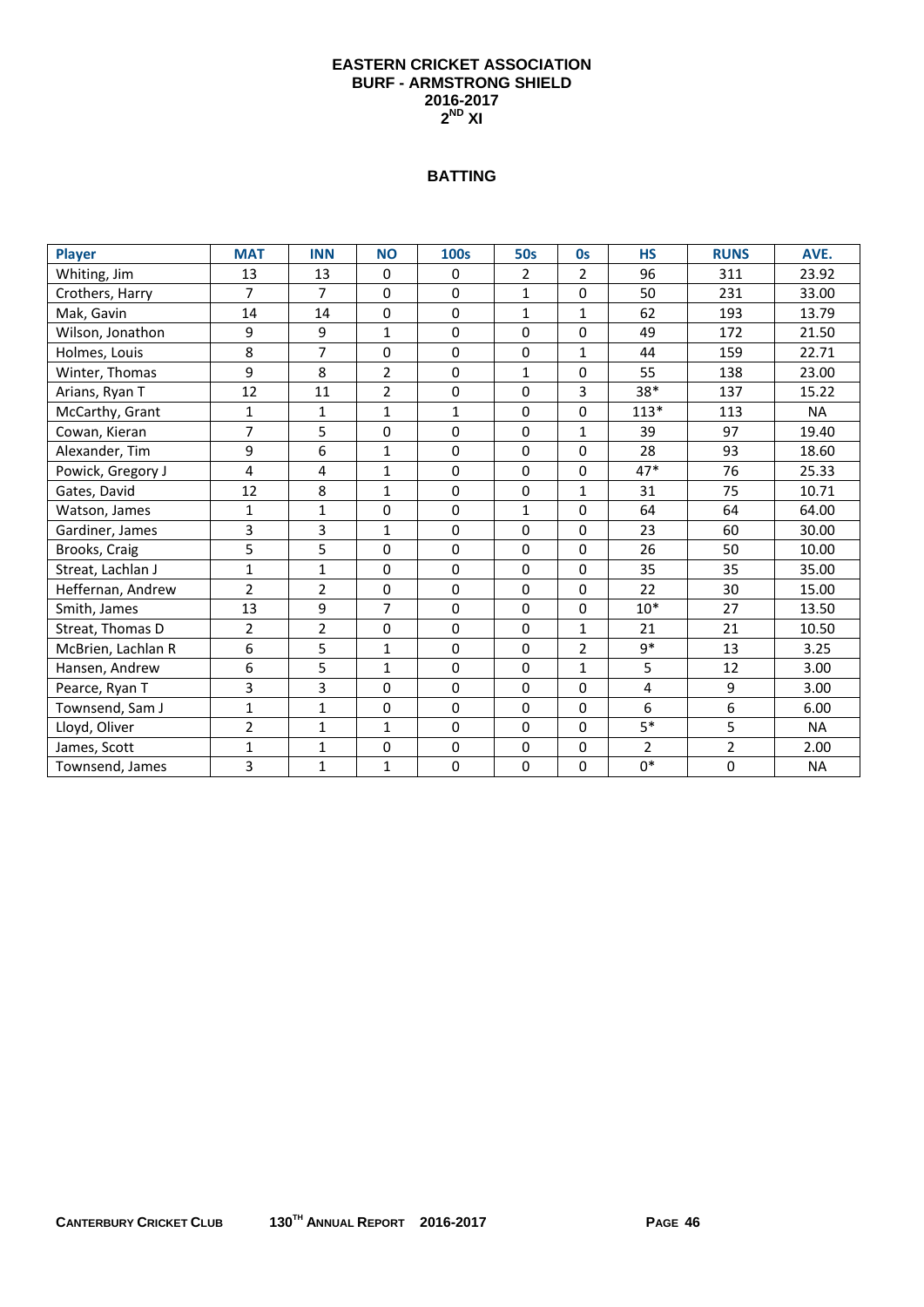#### **EASTERN CRICKET ASSOCIATION B TURF - ARMSTRONG SHIELD 2016-2017 2ND XI**

| <b>Player</b>      | <b>MAT</b>     | $\overline{\mathbf{o}}$ | M              | $\mathbf R$ | $\underline{\mathsf{w}}$ | 5Wi          | <b>BBI</b> | AVE.      | STR.      |
|--------------------|----------------|-------------------------|----------------|-------------|--------------------------|--------------|------------|-----------|-----------|
| Alexander, Tim     | 9              | 99                      | 20             | 278         | 22                       | 1            | 5/27       | 12.64     | 27.00     |
| Smith, James       | 13             | 140.1                   | 37             | 409         | 22                       | 0            | 4/47       | 18.59     | 38.23     |
| Winter, Thomas     | 9              | 104                     | 24             | 335         | 18                       | $\mathbf{1}$ | 6/77       | 18.61     | 34.67     |
| Gates, David       | 12             | 117.3                   | 28             | 417         | 15                       | $\mathbf{1}$ | 5/44       | 27.80     | 47.00     |
| Holmes, Louis      | 8              | 83                      | 14             | 278         | 14                       | 0            | 3/36       | 19.86     | 35.57     |
| Cowan, Kieran      | $\overline{7}$ | 29                      | 5              | 101         | 7                        | 0            | 4/20       | 14.43     | 24.86     |
| Townsend, James    | 3              | 30                      | 7              | 76          | 3                        | $\Omega$     | 2/41       | 25.33     | 60.00     |
| Wilson, Jonathon   | 9              | 20                      | 0              | 92          | 3                        | $\mathbf 0$  | 2/22       | 30.67     | 40.00     |
| Townsend, Sam J    | 1              | 7                       | 2              | 6           | 2                        | 0            | 2/6        | 3.00      | 21.00     |
| Revill, Ryan       | $\overline{2}$ | 17                      | $\overline{2}$ | 59          | 2                        | 0            | 1/19       | 29.50     | 51.00     |
| McCormick, Patrick | 1              | 3                       | $\overline{2}$ | 4           | 1                        | 0            | 1/4        | 4.00      | 18.00     |
| Streat, Lachlan J  | 1              | 7                       | 4              | 12          | 1                        | $\mathbf 0$  | 1/12       | 12.00     | 42.00     |
| Lloyd, Oliver      | $\overline{2}$ | 12                      | 6              | 20          | $\mathbf{1}$             | 0            | 1/13       | 20.00     | 72.00     |
| Pearce, Ryan T     | 3              | 16                      | 6              | 25          | $\mathbf 1$              | 0            | 1/8        | 25.00     | 96.00     |
| Crothers, Harry    | 7              | 14                      | $\mathbf{1}$   | 49          | $\mathbf 1$              | 0            | 1/18       | 49.00     | 84.00     |
| Hansen, Andrew     | 6              | 31                      | 9              | 120         | 1                        | 0            | 1/30       | 120.00    | 186.00    |
| Heffernan, Andrew  | $\overline{2}$ | 4                       | 1              | 16          | $\Omega$                 | $\Omega$     | 0/16       | <b>NA</b> | <b>NA</b> |
| Arians, Ryan T     | 12             | 4.3                     | 0              | 19          | $\mathbf{0}$             | 0            | 0/19       | <b>NA</b> | <b>NA</b> |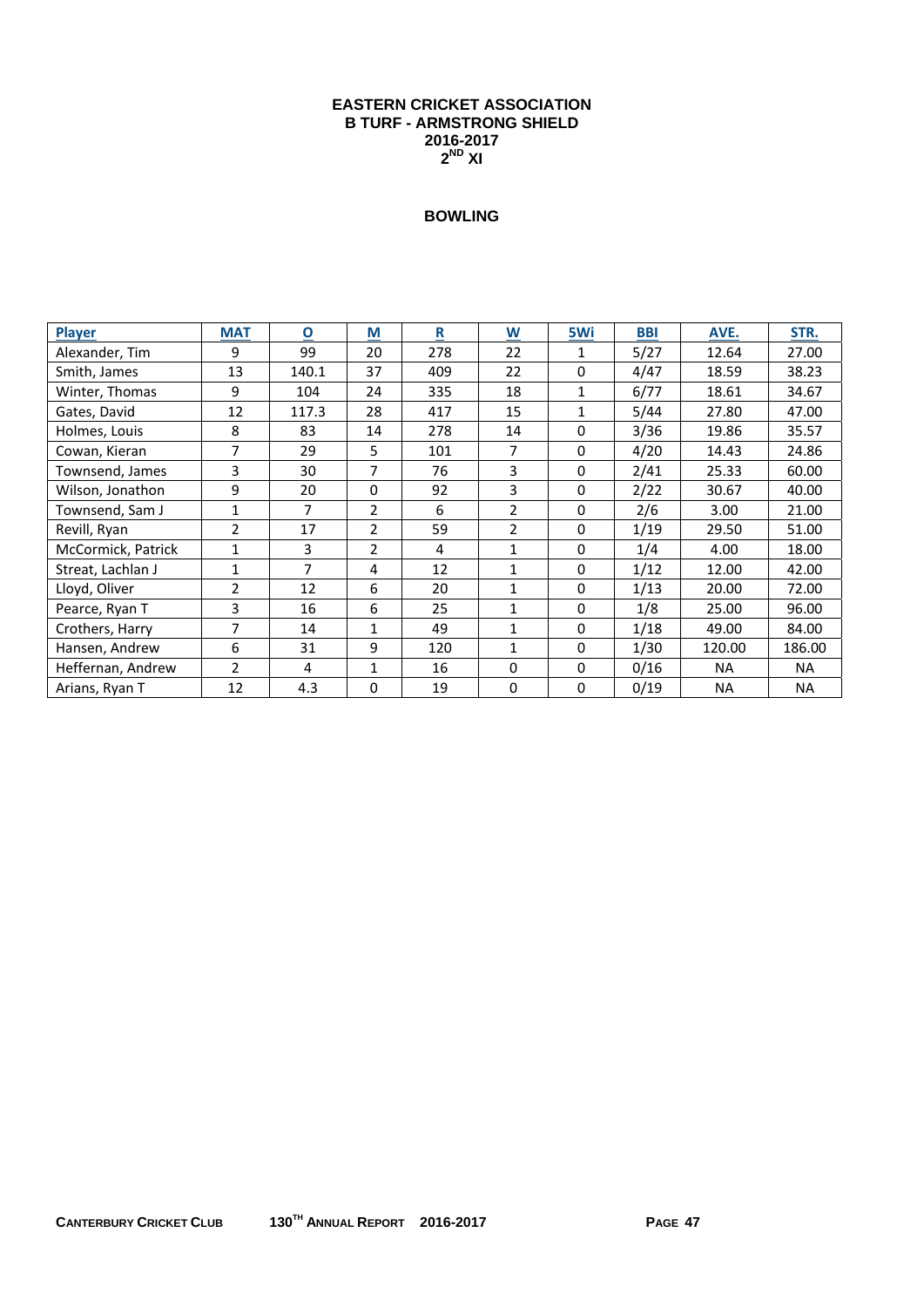## **SEASON FIXTURE**

| <b>RND</b>     | <b>Dates</b>  | <b>Home Team</b>                   |              | <b>Away Team</b>                     | <b>Venue</b>         |
|----------------|---------------|------------------------------------|--------------|--------------------------------------|----------------------|
| $\mathbf{1}$   | 9 Oct         | St Barnabas                        | drew         | Canterbury                           | Myrtle Park No       |
|                | 16            |                                    |              |                                      | 1 (West)             |
| $\overline{2}$ | <b>16 Oct</b> | Canterbury7/138 TD Streat          | def          | Boronia6/198(cc) M Harris 85 J Zmood | Canterbury           |
|                | 16            | 42 T Alexander 27                  | by           | 42 C Eccles 33 B Warner 3/43         | Sportsground         |
| 3              | 23 Oct        | Canterbury                         | drew         | <b>East Doncaster</b>                | Canterbury           |
|                | 16            |                                    |              |                                      | Sportsground         |
| 4              | 30 Oct        | Ashwood4/62                        | drew         | Canterbury118 J Fulton 3/12          | <b>Essex Heights</b> |
|                | 16            |                                    |              | M Fujihara 3/19                      | Reserve              |
| 5              | 6 Nov         | North Balwyn125 SP Bhardwaj        | def          | Canterbury8/170(cc) GJ Powick        | Macleay Park D       |
|                | 16            | 27 B Warner 3/22                   | by           | 45 TD Streat 43 R Streader 3/24      | S Bull Oval          |
| 6              | 20 Nov        | Canterbury9/163(cc) MC McIntosh    | def          | Ashwood5/165 M Fujihara              | Canterbury           |
|                | 1620          | 117* DJ Jones 25 DN MacFarlane     | by           | 83* J Fulton 35* TW Harding 3/15     | Sportsground         |
|                | <b>Nov 16</b> | 3/16                               |              |                                      |                      |
| $\overline{7}$ | 27 Nov        | Canterbury5/149(cc) A Hansen 39*   | def          | Heathmont8/150 A Rich 34 S Talekar   | Canterbury           |
|                | 164           |                                    | by           | 34* B Warner 3/20                    | Sportsground         |
|                | Dec 16        |                                    |              |                                      |                      |
| 8              | 11 Dec        | North Balwyn106 E Michelle         | def          | Canterbury9/109(dec) W Steventon     | Macleay Park D       |
|                | 1618          | 54 O Lloyd 3/28 and 7/61           | by           | 37 R Streader 4/17 J Norman 3/37     | S Bull Oval          |
|                | Dec 16        |                                    |              |                                      |                      |
| 9              | 8 Jan         | <b>Surrey Hills</b>                | drew         | Canterbury                           | Surrey Park No       |
|                | 17            |                                    |              |                                      | 1 Oval               |
| 10             | 15 Jan        | Canterbury                         | $\mathsf{v}$ | <b>BYE</b>                           |                      |
|                | 1722          |                                    |              |                                      |                      |
|                | Jan 17        |                                    |              |                                      |                      |
| 11             | 29 Jan        | Surrey Hills178 DC Bennett         | def          | Canterbury4/187 AE Hume              | <b>Wattle Park</b>   |
|                | 175           | 41 S Helmot 36* D Fodor 27 O Lloyd | by           | 53* TD Streat 49 S James             | Oval                 |
|                | Feb 17        | 4/42 JD Martin 3/8                 |              | 31 P McCormick 30*                   |                      |
| 12             | 12 Feb        | East Doncaster7/141 W Grabham      | def          | Canterbury137 A Hansen               | Zerbes Reserve       |
|                | 1719          | 35 DJ McLarty 26                   |              | 41 MC McIntosh 30 TD Streat          |                      |
|                | Feb 17        |                                    |              | 27 CS Corbally 3/16 HA Kannan 3/35   |                      |
| 13             | 26 Feb        | Boronia7/91(dec) A Hansen 4/13     | def          | Canterbury86 A Nithyanantham 4/24    | <b>Tormore Road</b>  |
|                | 175           |                                    |              | C Eccles 3/16 and 4/110 MC McIntosh  | Reserve              |
|                | Mar 17        |                                    |              | 30 W Steventon 29* S James 26        |                      |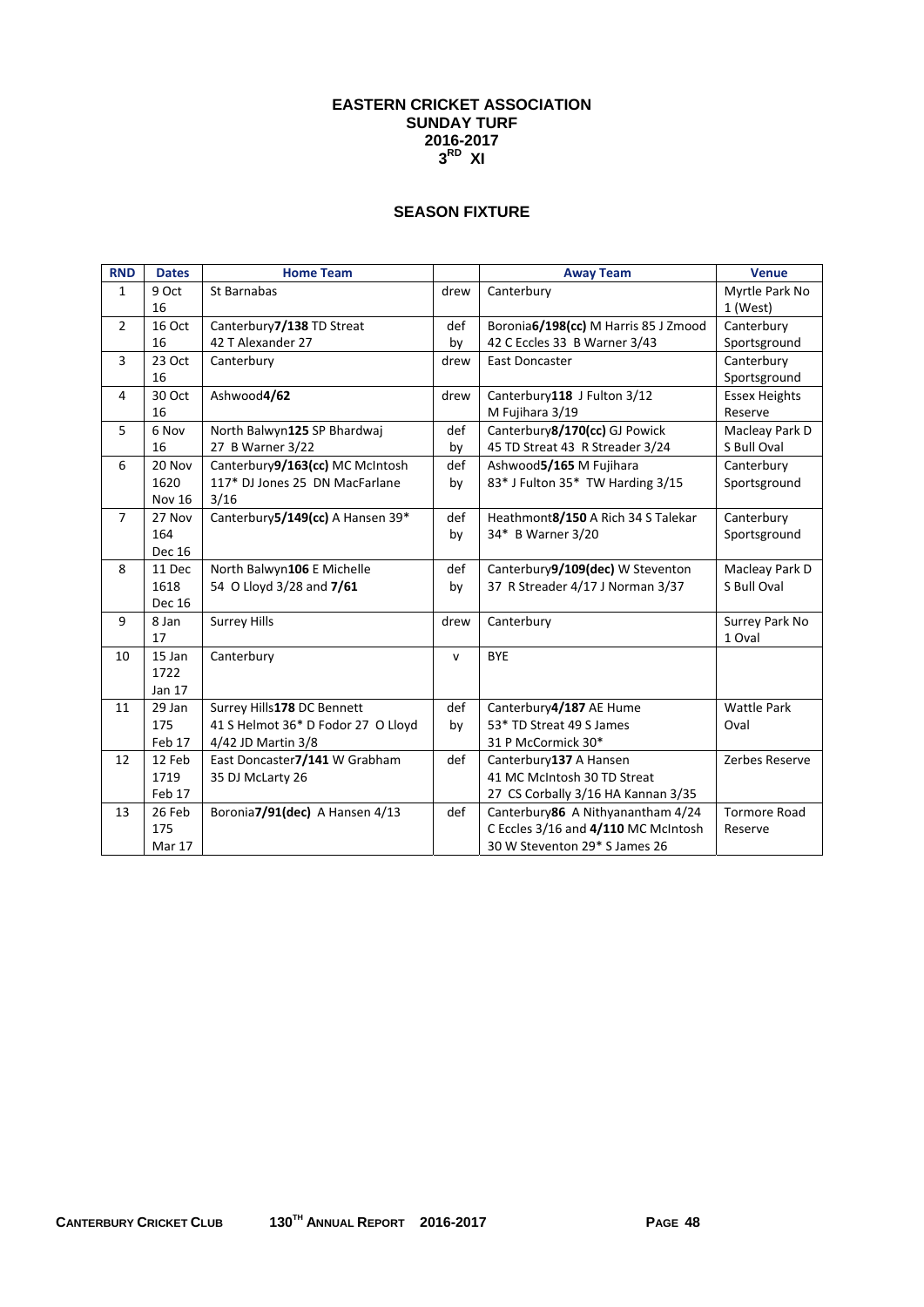## **LADDER**

|             |                     |    |   |   |   | <b>WKTS</b> | <b>RUNS</b> | <b>WKTS</b> | <b>RUNS</b> |            |       |
|-------------|---------------------|----|---|---|---|-------------|-------------|-------------|-------------|------------|-------|
| <b>RANK</b> | <b>TEAM</b>         | P  | W |   | D | <b>LOST</b> | <b>FOR</b>  | <b>TKN</b>  | <b>AGST</b> | <b>PTS</b> | %     |
| 1           | <b>Boronia</b>      | 13 | 9 |   | 3 | 78          | 1726        | 110         | 1417        | 67         | 1.718 |
| 2           | Heathmont           | 11 | 7 | 2 | 2 | 61          | 1184        | 91          | 1068        | 64         | 1.654 |
| 3           | Ashwood             | 12 | 6 | 3 | 3 | 70          | 1663        | 101         | 1273        | 55         | 1.885 |
| 4           | East Doncaster      | 13 | 5 | 5 | 3 | 81          | 1526        | 80          | 1369        | 43         | 1.101 |
| 5           | Canterbury          | 12 | 3 | 5 | 4 | 76          | 1367        | 74          | 1277        | 39         | 1.042 |
| 6           | North Balwyn        | 12 | 2 | ⇁ | 3 | 98          | 1219        | 67          | 1355        | 30         | 0.615 |
| 7           | <b>Surrey Hills</b> | 12 | 1 | ⇁ | 4 | 111         | 1176        | 66          | 1598        | 30         | 0.438 |

### **PREMIERS - HEATHMONT**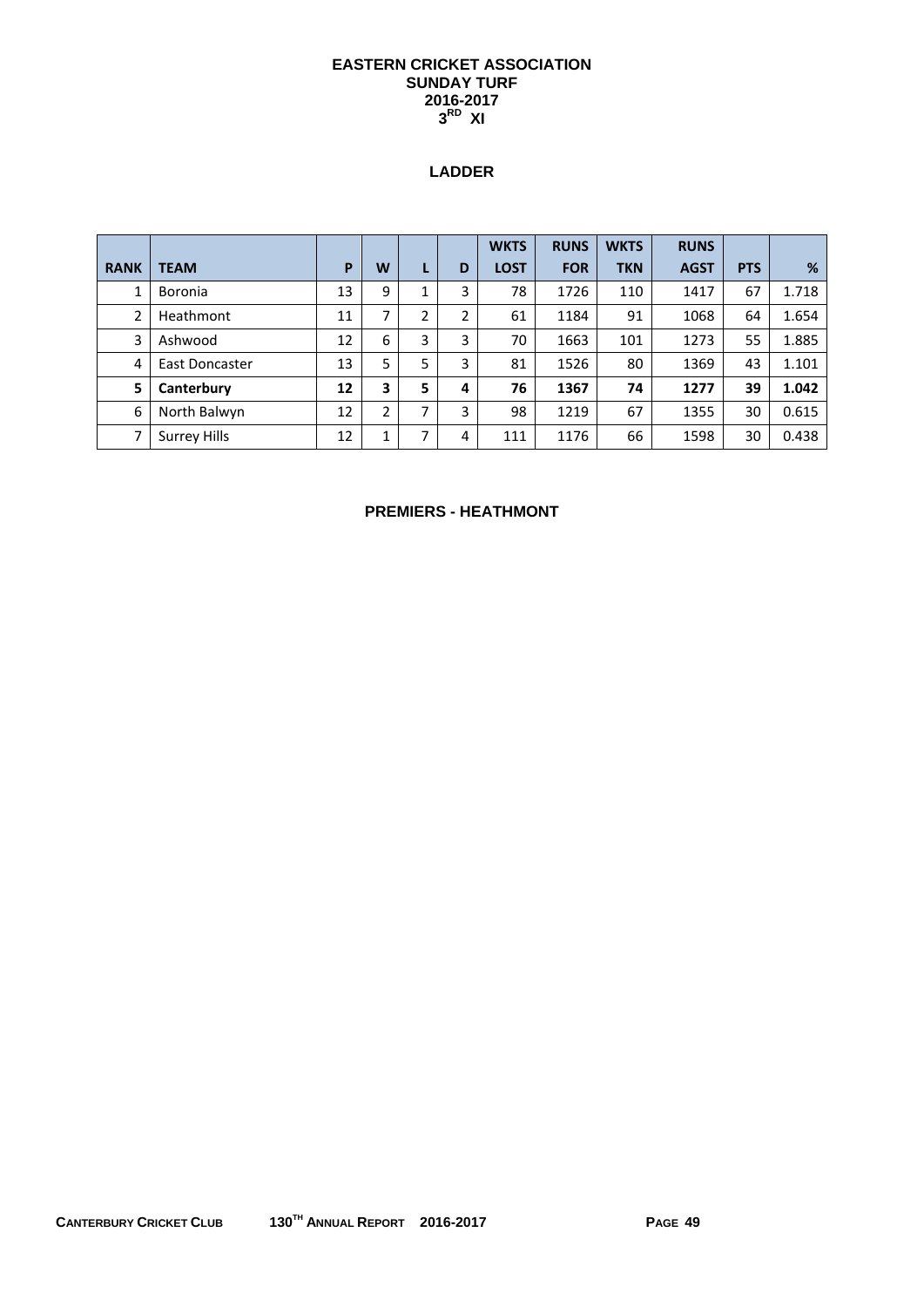#### **BATTING**

| Player              | <b>MAT</b>   | <b>INN</b>   | <b>NO</b>    | <b>100s</b>  | 50s         | <b>Os</b>    | <b>HS</b>      | <b>RUNS</b> | AVE.      |
|---------------------|--------------|--------------|--------------|--------------|-------------|--------------|----------------|-------------|-----------|
| McIntosh, Matthew C | 9            | 9            | $\mathbf{1}$ | $\mathbf{1}$ | $\mathbf 0$ | 0            | $117*$         | 244         | 30.50     |
| Streat, Thomas D    | 8            | 8            | 0            | 0            | $\mathbf 0$ | $\Omega$     | 49             | 205         | 25.63     |
| Steventon, Will     | 4            | 5            | $\mathbf{1}$ | $\Omega$     | $\mathbf 0$ | $\Omega$     | 37             | 100         | 25.00     |
| Hansen, Andrew      | 5            | 3            | $\mathbf{1}$ | 0            | 0           | 0            | 41             | 87          | 43.50     |
| McCormick, Patrick  | 8            | 9            | 3            | 0            | $\mathbf 0$ | $\mathbf{1}$ | $30*$          | 79          | 13.17     |
| Warner, Sam         | 11           | 8            | 0            | 0            | $\mathbf 0$ | 0            | 21             | 69          | 8.63      |
| James, Scott        | 5            | 5            | 0            | 0            | $\mathbf 0$ | $\mathbf{1}$ | 31             | 66          | 13.20     |
| Hume, Angus E       | $\mathbf{1}$ | $\mathbf{1}$ | $\mathbf{1}$ | $\Omega$     | 1           | $\Omega$     | 53*            | 53          | <b>NA</b> |
| Powick, Gregory J   | $\mathbf{1}$ | $\mathbf{1}$ | 0            | 0            | 0           | 0            | 45             | 45          | 45.00     |
| Alexander, Tim      | 5            | 4            | $\Omega$     | $\Omega$     | $\mathbf 0$ | 0            | 27             | 44          | 11.00     |
| Sharp, Oscar N      | 4            | 3            | 0            | $\Omega$     | $\mathbf 0$ | $\Omega$     | 20             | 35          | 11.67     |
| Warner, Benjamin    | 10           | 8            | $\mathbf{1}$ | 0            | $\mathbf 0$ | $\mathbf{1}$ | $\overline{7}$ | 32          | 4.57      |
| Jones, Dylan J      | 1            | 1            | 0            | 0            | 0           | 0            | 25             | 25          | 25.00     |
| Pandya, Pratyaksh   | 3            | 3            | $\Omega$     | $\Omega$     | $\Omega$    | 0            | 11             | 24          | 8.00      |
| McBrien, Lachlan R  | $\mathbf{1}$ | $\mathbf{1}$ | $\mathbf 0$  | 0            | $\mathbf 0$ | 0            | 18             | 18          | 18.00     |
| Revill, Ryan        | 5            | 3            | $\mathbf{1}$ | $\Omega$     | $\Omega$    | $\mathbf{1}$ | 16             | 17          | 8.50      |
| Lindsay, Paul C     | 3            | 3            | 0            | 0            | 0           | $\mathbf{1}$ | 14             | 16          | 5.33      |
| Shuttleworth, Max   | 4            | 3            | $\mathbf{1}$ | 0            | 0           | 0            | $10*$          | 16          | 8.00      |
| Townsend, James     | 3            | 3            | 0            | 0            | $\mathbf 0$ | $\mathbf{1}$ | 3              | 6           | 2.00      |
| Lister, Harrison    | $\mathbf{1}$ | $\mathbf{1}$ | 0            | $\Omega$     | $\mathbf 0$ | 0            | 4              | 4           | 4.00      |
| Martin, Joshua D    | 9            | 5            | 3            | 0            | $\mathbf 0$ | $\mathbf{1}$ | $\mathbf{1}$   | 1           | 0.50      |
| James, Ben          | 3            | $\mathbf{1}$ | $\mathbf{1}$ | $\Omega$     | 0           | 0            | $0*$           | $\mathbf 0$ | <b>NA</b> |
| Lloyd, Oliver       | 3            | $\mathbf{1}$ | $\mathbf{1}$ | 0            | $\mathbf 0$ | 0            | $0*$           | $\mathbf 0$ | <b>NA</b> |
| Muckian, Gavan G    | 6            | $\mathbf{1}$ | 0            | 0            | $\mathbf 0$ | $\mathbf{1}$ | $\Omega$       | 0           | 0.00      |
| Harding, Tristan W  | 3            | $\mathbf{1}$ | $\mathbf{1}$ | 0            | $\pmb{0}$   | 0            | $0*$           | $\mathbf 0$ | <b>NA</b> |
| Streat, Angus R     | $\mathbf{1}$ | $\mathbf{1}$ | 0            | 0            | $\mathbf 0$ | $\mathbf{1}$ | $\mathbf 0$    | $\mathbf 0$ | 0.00      |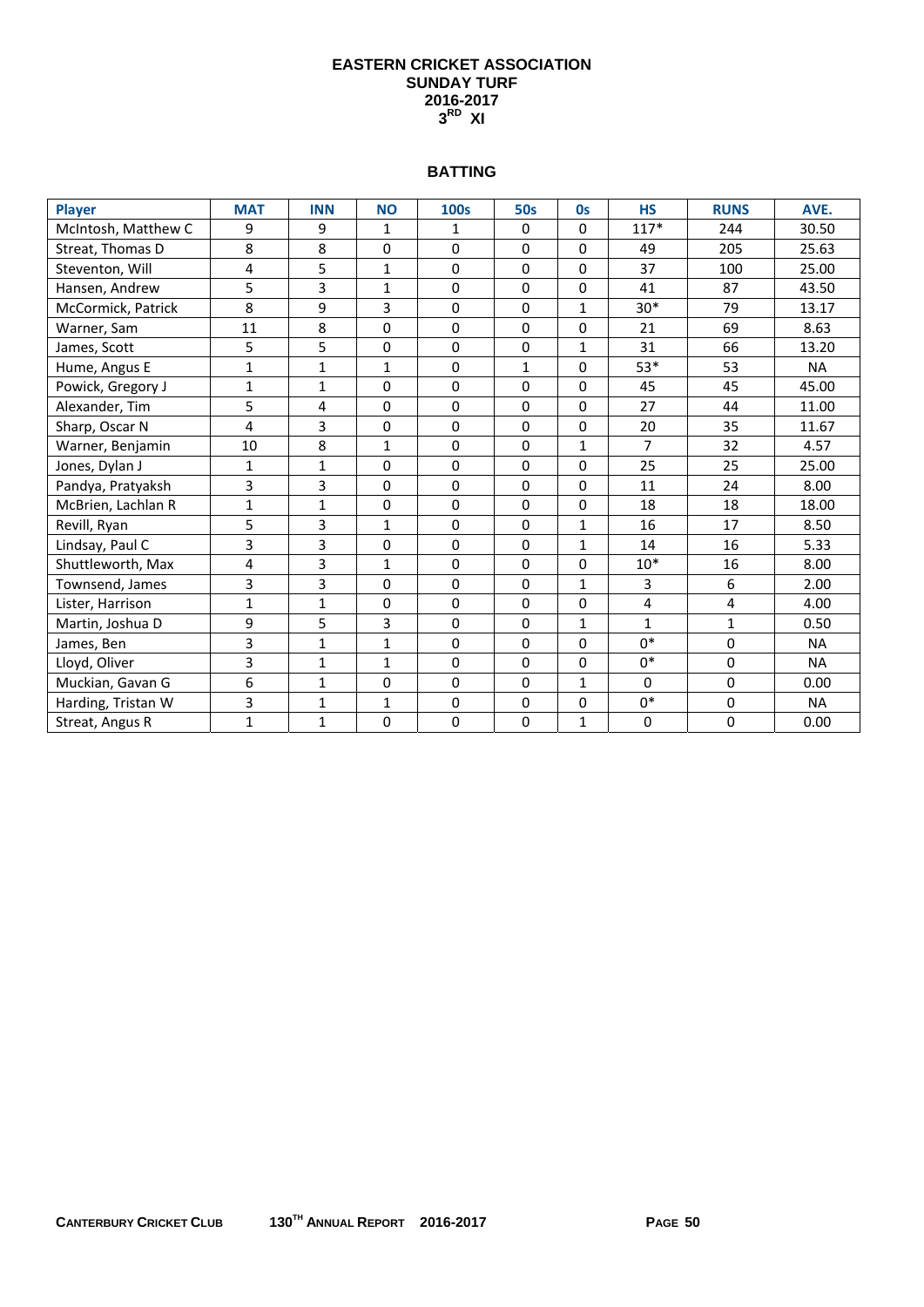| <b>Player</b>       | <b>MAT</b> | $\overline{\mathbf{o}}$ | $\underline{\mathsf{M}}$ | $\overline{\mathbf{R}}$ | <u>W</u>       | <b>BBI</b> | AVE.      | STR.      |
|---------------------|------------|-------------------------|--------------------------|-------------------------|----------------|------------|-----------|-----------|
| Martin, Joshua D    | 9          | 84                      | 27                       | 188                     | 13             | 3/8        | 14.46     | 38.77     |
| Warner, Benjamin    | 10         | 71                      | 18                       | 193                     | 13             | 3/20       | 14.85     | 32.77     |
| Lloyd, Oliver       | 3          | 53.1                    | 17                       | 120                     | 11             | 4/42       | 10.91     | 29.00     |
| Hansen, Andrew      | 5          | 28.2                    | 8                        | 78                      | 8              | 4/13       | 9.75      | 21.25     |
| Muckian, Gavan G    | 6          | 44                      | 12                       | 121                     | 7              | 2/19       | 17.29     | 37.71     |
| Townsend, James     | 3          | 15.5                    | 3                        | 59                      | 4              | 2/3        | 14.75     | 23.75     |
| Revill, Ryan        | 5          | 24                      | 4                        | 71                      | 4              | 2/27       | 17.75     | 36.00     |
| Harding, Tristan W  | 3          | 6                       | 2                        | 15                      | 3              | 3/15       | 5.00      | 12.00     |
| McCormick, Patrick  | 8          | 25.1                    | 4                        | 71                      | 2              | 1/6        | 35.50     | 75.50     |
| Alexander, Tim      | 5          | 16                      | 2                        | 92                      | $\overline{2}$ | 2/35       | 46.00     | 48.00     |
| Steventon, Will     | 4          | 5                       | 1                        | 9                       | $\mathbf{1}$   | 1/3        | 9.00      | 30.00     |
| Sharp, Oscar N      | 4          | 11                      | $\Omega$                 | 44                      | $\mathbf{1}$   | 1/30       | 44.00     | 66.00     |
| Warner, Sam         | 11         | $\mathbf{1}$            | $\Omega$                 | 4                       | 0              |            | <b>NA</b> | <b>NA</b> |
| Pandya, Pratyaksh   | 3          | $\overline{2}$          | $\Omega$                 | 8                       | 0              |            | <b>NA</b> | <b>NA</b> |
| McIntosh, Matthew C | 9          | 4.1                     | 1                        | 23                      | 0              |            | <b>NA</b> | NA.       |
| James, Ben          | 3          | 6                       | $\overline{2}$           | 32                      | $\Omega$       |            | <b>NA</b> | <b>NA</b> |
| Streat, Thomas D    | 8          | 16                      | 4                        | 49                      | 0              |            | <b>NA</b> | <b>NA</b> |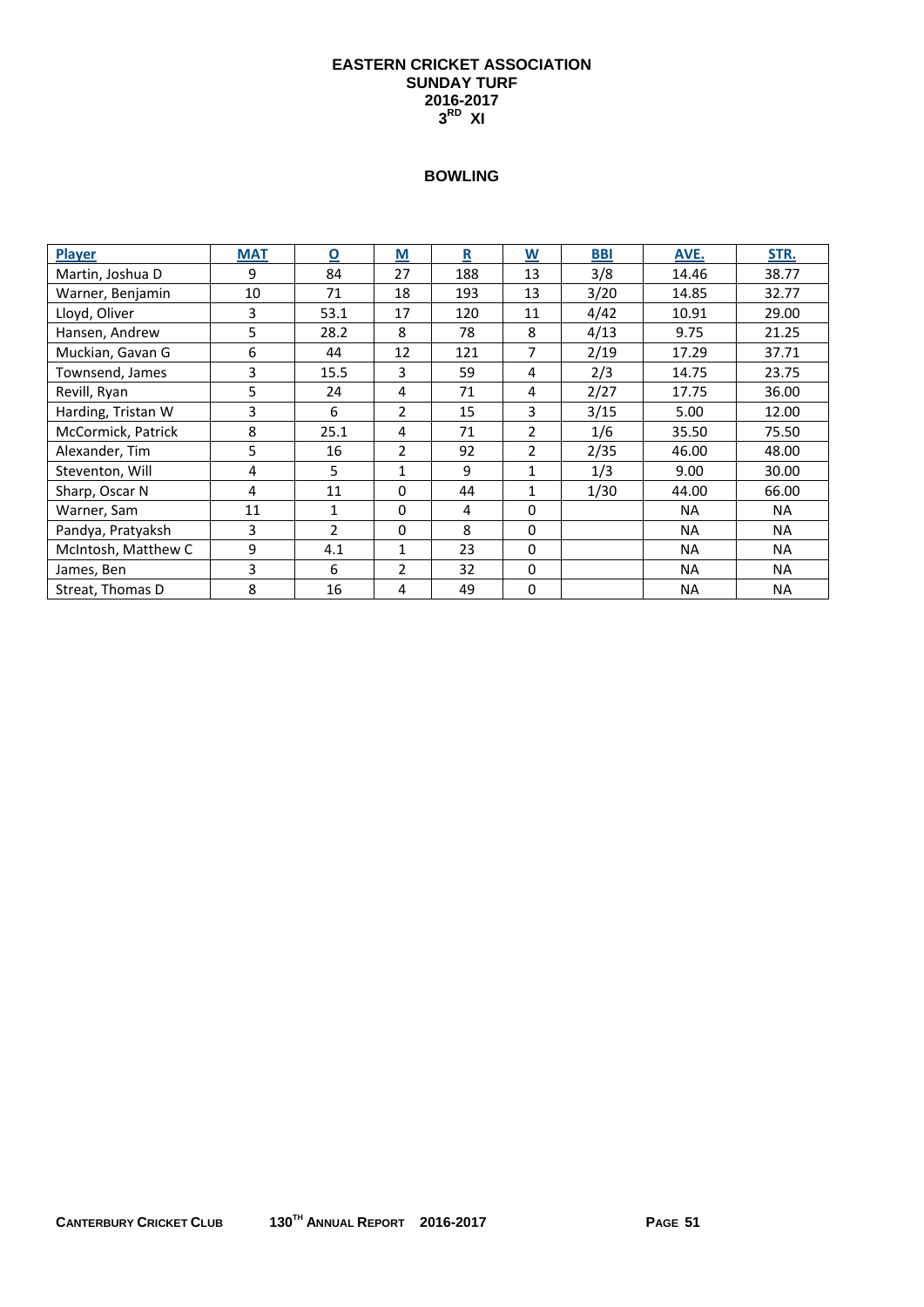#### **SEASON FIXTURE**

| <b>RND</b>     | <b>Dates</b> | <b>Home Team</b>                           |      | <b>Away Team</b>                                               | <b>Venue</b>        |
|----------------|--------------|--------------------------------------------|------|----------------------------------------------------------------|---------------------|
| 1              | 9 Oct        | Canterbury                                 | drew | Toorak-Prahran                                                 | Canterbury          |
|                | 16           |                                            |      |                                                                | Sports              |
|                |              |                                            |      |                                                                | Ground              |
| $\overline{2}$ | 16 Oct       | Parkville District5/88 M Alexander         | drew | Canterbury8/200(cc) P Townsend                                 | <b>Brens Oval</b>   |
|                | 16           | 3/28                                       |      | 42 t sanguinetti 36 GD Sanguinetti                             |                     |
|                |              |                                            |      | 27 W Townsend 25                                               |                     |
| 3              | 23 Oct       | Power House                                | drew | Canterbury                                                     | Fawkner Park        |
|                | 16           |                                            |      |                                                                | $4$ (ex 6)          |
| 4              | 30 Oct       | Canterbury165 A Mayhood                    | def  | Batman's Hill8/168 A Morton                                    | Canterbury          |
|                | 16           | 60 P Townsend 46 GD Cartledge 3/31         | by   | 48 N Arulanandam 32 TW Harding                                 | Sports              |
|                |              |                                            |      | 3/46                                                           | Ground              |
| 5              | 6 Nov        | Canterbury175 A Mayhood                    | def  | Melbourne Falcons154 V Jagdale                                 | Canterbury          |
|                | 16           | 56 t sanguinetti 46 G Singh 4/26           |      | 39 G Singh 34 A Mayhood 4/33                                   | Sports              |
|                |              |                                            |      |                                                                | Ground              |
| 6              | 13 Nov       | Parkville District131 D Dinh               | drew | Canterbury                                                     | <b>Brens Oval</b>   |
|                | 16           | 34 W Steventon 3/15                        |      |                                                                |                     |
| $\overline{7}$ | 20 Nov       | Batman's Hill7/192(cc) D Godfrey           | def  | Canterbury131 t sanguinetti                                    | Fawkner Park        |
|                | 16           | 120* B James 4/31 M Alexander 3/38         | def  | 45 D Bennett 3/7 A Morton 3/22<br>Canterbury9/139(cc) H Lister | 1                   |
| 8              | 27 Nov<br>16 | Maccabi AJAX8/82 B James 4/12              |      | 59* A Katz 3/25                                                | Albert Park 12      |
|                |              |                                            | by   |                                                                | Armstrong<br>Oval   |
| 9              | 4 Dec        | Melbourne Falcons137 S Madnure             | def  | Canterbury 6/139 P McCormick 44                                | Fawkner Park        |
|                | 16           | 35 CS Peiris 3/15                          | by   |                                                                | 2                   |
| 10             | 11 Dec       | Canterbury7/222(cc) P Townsend             | def  | Glen Iris7/209(cc) L Melsom                                    | Canterbury          |
|                | 16           | 64 CA Harding 53 GD Sanguinetti            |      | 79 T Webb 33                                                   | Sports              |
|                |              | 28 t sanguinetti 28 O Mason 4/36           |      |                                                                | Ground              |
| 11             | 18 Dec       | Canterbury7/262(cc) ON Sharp               | def  | Maccabi AJAX147 S Brygel                                       | Canterbury          |
|                | 16           | 99* A Mayhood 58 W Mayhood                 |      | 26 A Mayhood 3/32                                              | Sports              |
|                |              | 27* I Jones 4/55                           |      |                                                                | Ground              |
| 12             | 8 Jan        | Canterbury8/276(cc) M Alexander            | def  | Power House115 D Glenton                                       | Canterbury          |
|                | 17           | 62 PC Lindsay 61 GD Sanguinetti            |      | 41 A Mayhood 3/3                                               | Sports              |
|                |              | 54 P Townsend 32 B Szakiel 3/26            |      |                                                                | Ground              |
| 13             | 15 Jan       | Monash University (C Sth                   | def  | Canterbury73 S James 27 A Bagwe                                | Monash              |
|                | 17           | XI)124 N Patil 45 J Vij 25 JD Martin       |      | 3/27 G Karanjavkar 3/29 and 0/15                               | University          |
|                |              | 3/31                                       |      |                                                                | Oval 2              |
| 14             | 22 Jan       | Toorak-Prahran121 A James                  | def  | Canterbury136 P McCormick 30                                   | Fawkner Park        |
|                | 17           | 48 J Townsend 4/22                         | by   |                                                                | 2                   |
| 15             | 29 Jan       | Melbourne Strikers138 V Patel              | def  | Canterbury50 R Patankar                                        | Fawkner Park        |
|                | 17           | 37 W Townsend 3/3                          |      | 4/9 and 3/58(cc)                                               | 1                   |
| 16             | 5 Feb<br>17  | Glen Iris7/150 R Thomas<br>54* R Wilman 50 | drew | Canterbury5/183(cc) P Townsend<br>53 ON Sharp 33               | Myrtle Park<br>West |
| 17             | 12 Feb       | Canterbury 68 ON Sharp 30* GK Patel        | def  | Melbourne Falcons6/197 SK Patel                                | Canterbury          |
|                | 17           | 4/19                                       | by   | 76* S Madnure 47                                               | Sports              |
|                |              |                                            |      |                                                                | Ground              |
| 18             | 19 Feb       | Canterbury 8/91 ON Sharp 26 KF Patel       | drew | Melbourne                                                      | Canterbury          |
|                | 17           | 3/28                                       |      | Strikers8/151(cc) BY Khatri                                    | Sports              |
|                |              |                                            |      | 46 A Mayhood 3/37                                              | Ground              |
| 19             | 26 Feb       | Canterbury8/166(cc) CD Harper              | def  | Parkville District146 SJ Birkett                               | Canterbury          |
|                | 17           | 43 H Lister 36 LJ Streat 25*               |      | 30 B James 3/22                                                | Sports              |
|                |              |                                            |      |                                                                | Ground              |
| 20             | 5 Mar        | Canterbury3/214 M Forwood                  | def  | Barnawartha North (C Sth                                       | Canterbury          |
|                | 17           | 117* t sanguinetti 51*                     |      | XI)164 TW Harding 3/19                                         | Sports              |
|                |              |                                            |      |                                                                | Ground              |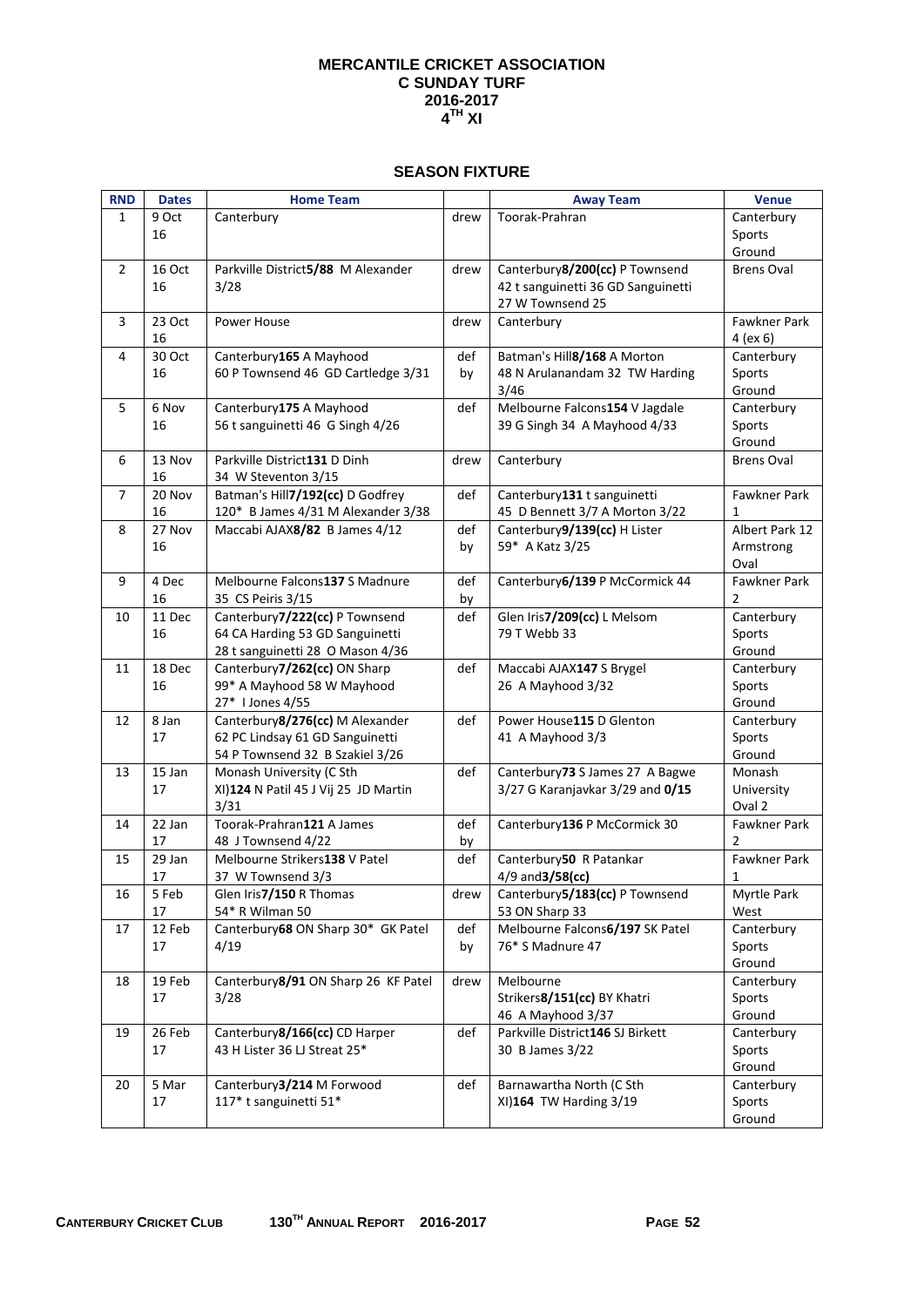## **LADDER**

|             |                           |    |    |   |    | <b>WKTS</b> | <b>RUNS</b> | <b>WKTS</b> | <b>RUNS</b> |            |        |
|-------------|---------------------------|----|----|---|----|-------------|-------------|-------------|-------------|------------|--------|
| <b>RANK</b> | <b>TEAM</b>               | P  | W  |   | D  | <b>LOST</b> | <b>FOR</b>  | <b>TKN</b>  | <b>AGST</b> | <b>PTS</b> | %      |
| 1           | Batman's Hill             | 20 | 13 | 3 | 4  | 120         | 2629        | 179         | 1996        | 58         | 1.9647 |
| 2           | Glen Iris                 | 20 | 10 | 5 | 5  | 134         | 2731        | 143         | 2465        | 50         | 1.1818 |
| 3           | <b>Melbourne Falcons</b>  | 20 | 10 | 4 | 6  | 157         | 1968        | 157         | 1968        | 48         | 1.4548 |
| 4           | <b>Melbourne Strikers</b> | 20 | 10 | 4 | 6  | 136         | 2301        | 155         | 1855        | 48         | 1.4393 |
| 5           | Canterbury                | 20 | 9  | 6 | 5  | 142         | 2763        | 156         | 2614        | 48         | 1.1612 |
| 6           | Toorak – Prahran          | 20 | 9  | 3 | 8  | 149         | 2233        | 137         | 2207        | 42         | 0.9303 |
| 7           | Power House               | 20 | 7  | 4 | 9  | 137         | 2006        | 115         | 2834        | 36         | 0.5942 |
| 8           | Parkville District        | 20 | 3  | 6 | 11 | 156         | 1943        | 131         | 2336        | 24         | 0.6985 |
| 9           | Maccabi AJAX              | 20 | 3  | 3 | 14 | 144         | 1716        | 122         | 2729        | 17         | 0.5327 |

## **PREMIERS – BATMAN'S HILL**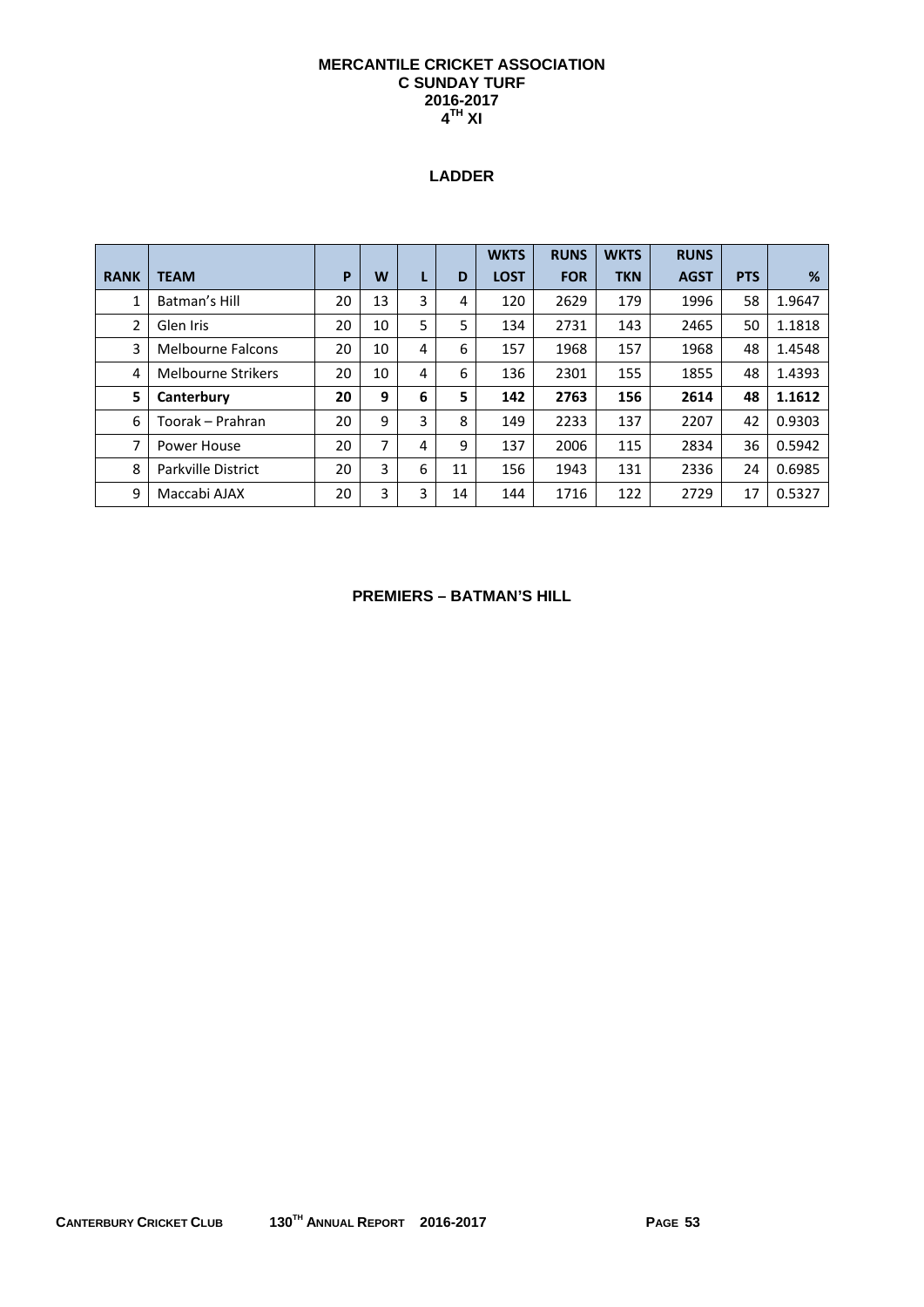## **BATTING**

| <b>Player</b>          | <b>MAT</b>     | <b>INN</b>     | <b>NO</b>        | <b>100s</b>  | <b>50s</b>       | Os             | <b>HS</b>      | <b>RUNS</b>      | AVE.      |
|------------------------|----------------|----------------|------------------|--------------|------------------|----------------|----------------|------------------|-----------|
| Townsend, Paul         | 16             | 16             | $\mathbf 0$      | 0            | 2                | 0              | 64             | 370              | 23.13     |
| sanguinetti, trent     | 15             | 15             | $\mathbf{1}$     | 0            | 1                | $\overline{2}$ | $51*$          | 296              | 21.14     |
| Mayhood, Adam          | 13             | 12             | $\overline{2}$   | 0            | 3                | $\overline{2}$ | 60             | 238              | 23.80     |
| Sharp, Oscar N         | 5              | 5              | $\overline{2}$   | 0            | $\mathbf{1}$     | 0              | 99*            | 205              | 68.33     |
| Lister, Harrison       | 13             | 14             | $\mathbf{1}$     | 0            | $\mathbf 1$      | $\overline{2}$ | $59*$          | 198              | 15.23     |
| Sanguinetti, Glenn D   | 10             | 10             | $\pmb{0}$        | 0            | $\mathbf 1$      | 0              | 54             | 161              | 16.10     |
| Forwood, Michael       | $\overline{2}$ | 3              | $\mathbf{1}$     | $\mathbf{1}$ | 0                | 0              | $117*$         | 128              | 64.00     |
| Townsend, Will         | 10             | 11             | $\overline{2}$   | $\pmb{0}$    | 0                | $\overline{2}$ | 25             | 115              | 12.78     |
| Alexander, Mills       | 17             | 14             | 3                | $\pmb{0}$    | $\mathbf 1$      | 4              | 62             | 84               | 7.64      |
| Lindsay, Paul C        | 3              | 3              | $\mathbf 0$      | $\pmb{0}$    | $\mathbf 1$      | $\mathbf{1}$   | 61             | 81               | 27.00     |
| McCormick, Patrick     | $\overline{2}$ | $\overline{2}$ | $\boldsymbol{0}$ | 0            | $\mathbf 0$      | 0              | 44             | 74               | 37.00     |
| Harper, Charles D      | 3              | $\overline{2}$ | $\mathbf{1}$     | 0            | 0                | 0              | 43             | 56               | 56.00     |
| Harding, Christopher A | $\overline{2}$ | $\overline{2}$ | $\pmb{0}$        | $\pmb{0}$    | $\mathbf{1}$     | $\mathbf 1$    | 53             | 53               | 26.50     |
| Keshishian, Harry      | 6              | 6              | $\overline{2}$   | $\pmb{0}$    | 0                | $\mathbf 2$    | 23             | 49               | 12.25     |
| Peiris, Chamil S       | 4              | 4              | $\pmb{0}$        | $\pmb{0}$    | 0                | 0              | 20             | 38               | 9.50      |
| Mayhood, William       | 8              | 4              | 3                | $\pmb{0}$    | 0                | 0              | $27*$          | 36               | 36.00     |
| Townsend, James        | 3              | 3              | $\mathbf{1}$     | $\pmb{0}$    | 0                | 0              | $16*$          | 31               | 15.50     |
| James, Ben             | 13             | 6              | 3                | $\pmb{0}$    | 0                | 0              | 10             | 29               | 9.67      |
| James, Scott           | $\mathbf{1}$   | $\mathbf{1}$   | $\mathbf 0$      | 0            | 0                | 0              | 27             | 27               | 27.00     |
| Streat, Lachlan J      | $\mathbf 1$    | $\mathbf{1}$   | $\mathbf{1}$     | 0            | 0                | 0              | $25*$          | 25               | <b>NA</b> |
| McCormick, John        | $\mathbf{1}$   | $\mathbf{1}$   | $\pmb{0}$        | $\pmb{0}$    | 0                | 0              | 21             | 21               | 21.00     |
| Sestan, Oliver I       | $\overline{2}$ | $\overline{2}$ | $\pmb{0}$        | 0            | $\mathbf 0$      | $\mathbf 0$    | 10             | 19               | 9.50      |
| Galbraith, Nicholas B  | $\mathbf{1}$   | $\mathbf{1}$   | $\pmb{0}$        | $\pmb{0}$    | 0                | 0              | 18             | 18               | 18.00     |
| Winter, Thomas         | $\mathbf{1}$   | $\mathbf{1}$   | $\pmb{0}$        | $\pmb{0}$    | 0                | 0              | 18             | 18               | 18.00     |
| Jago, William          | $\mathbf{1}$   | $\mathbf{1}$   | $\mathbf{1}$     | $\pmb{0}$    | 0                | 0              | $17*$          | 17               | <b>NA</b> |
| Steventon, Will        | $\mathbf{1}$   | $\mathbf{1}$   | $\pmb{0}$        | 0            | 0                | 0              | 11             | 11               | 11.00     |
| Hume, Angus E          | $\overline{2}$ | $\overline{2}$ | $\boldsymbol{0}$ | 0            | 0                | 0              | 8              | 10               | 5.00      |
| Walling, Benjamin      | 3              | $\overline{2}$ | $\mathbf{1}$     | 0            | $\mathbf 0$      | $\mathbf 0$    | $\overline{7}$ | 9                | 9.00      |
| Wetherall, Shane H     | $\mathbf{1}$   | $\mathbf{1}$   | 0                | 0            | 0                | 0              | 6              | 6                | 6.00      |
| Shuttleworth, Max      | 3              | 3              | $\pmb{0}$        | $\pmb{0}$    | $\boldsymbol{0}$ | $\mathbf 1$    | 4              | 6                | 2.00      |
| Brooks, Shane          | $\mathbf{1}$   | $\mathbf{1}$   | $\pmb{0}$        | $\pmb{0}$    | 0                | $\mathbf 0$    | 5              | 5                | 5.00      |
| Mak, Gavin             | $\mathbf{1}$   | $\mathbf{1}$   | $\pmb{0}$        | $\pmb{0}$    | 0                | 0              | 4              | 4                | 4.00      |
| Gowers, Campbell       | 7              | 5              | $\overline{2}$   | $\pmb{0}$    | 0                | $\overline{2}$ | $1*$           | 3                | 1.00      |
| Hansen, Andrew         | $\mathbf{1}$   | $\mathbf{1}$   | $\pmb{0}$        | $\pmb{0}$    | $\boldsymbol{0}$ | 0              | 3              | 3                | 3.00      |
| Thomas, Mark M         | 7              | 3              | $\overline{2}$   | 0            | 0                | 1              | $2*$           | $\overline{2}$   | 2.00      |
| Warner, Benjamin       | $\mathbf{1}$   | $\mathbf{1}$   | $\mathbf 0$      | $\pmb{0}$    | 0                | 0              | $\overline{2}$ | $\overline{2}$   | 2.00      |
| Whiting, Conor         | 4              | $\overline{2}$ | $\mathbf 0$      | $\pmb{0}$    | 0                | $\mathbf{1}$   | $\overline{2}$ | $\overline{2}$   | 1.00      |
| Yakubowski, Max        | $\overline{2}$ | $\overline{2}$ | $\pmb{0}$        | $\pmb{0}$    | $\pmb{0}$        | $\mathbf 1$    | $\overline{2}$ | $\overline{2}$   | 1.00      |
| Sestan, John I         | $\mathbf 1$    | $\mathbf 1$    | $\pmb{0}$        | $\pmb{0}$    | 0                | $\pmb{0}$      | $\overline{2}$ | $\overline{2}$   | 2.00      |
| McCormick, Aedan       | $\mathbf 1$    | $\mathbf{1}$   | $\pmb{0}$        | $\pmb{0}$    | 0                | 0              | $\mathbf{1}$   | 1                | 1.00      |
| Harding, Tristan W     | 8              | $\overline{2}$ | 1                | 0            | 0                | $\mathbf{1}$   | $0*$           | $\pmb{0}$        | 0.00      |
| Streat, Angus R        | $\overline{2}$ | $\overline{2}$ | 0                | 0            | 0                | $\overline{2}$ | 0              | 0                | 0.00      |
| Walling, Gordon        | $\mathbf 1$    | $\mathbf 1$    | $\mathbf 1$      | $\pmb{0}$    | $\pmb{0}$        | 0              | $0*$           | $\boldsymbol{0}$ | <b>NA</b> |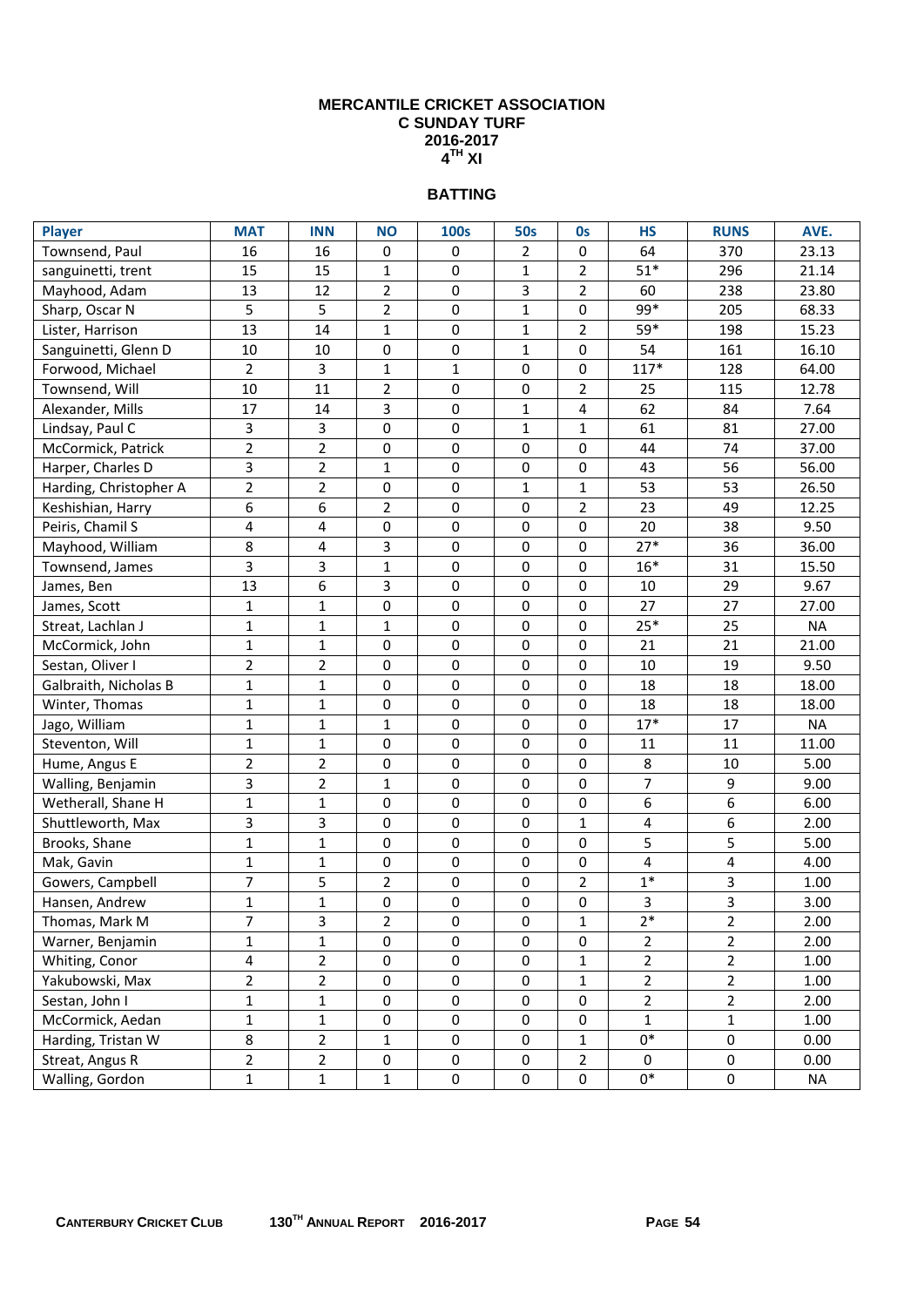| Player                | <b>MAT</b>     | $\mathbf 0$    | M                       | $\mathbf R$ | W              | <b>BBI</b> | AVE.      | STR.      | ECN. |
|-----------------------|----------------|----------------|-------------------------|-------------|----------------|------------|-----------|-----------|------|
| Alexander, Mills      | 17             | 130            | 14                      | 453         | 26             | 3/28       | 17.42     | 30.00     | 3.48 |
| James, Ben            | 13             | 105            | 21                      | 348         | 23             | 4/12       | 15.13     | 27.39     | 3.31 |
| Mayhood, Adam         | 13             | 101.2          | 20                      | 338         | 21             | 4/33       | 16.10     | 28.95     | 3.34 |
| Harding, Tristan W    | 8              | 58             | 14                      | 209         | 14             | 3/19       | 14.93     | 24.86     | 3.60 |
| Townsend, Will        | 10             | 30.1           | $\overline{7}$          | 82          | 11             | 3/3        | 7.45      | 16.45     | 2.72 |
| Mayhood, William      | 8              | 48             | 6                       | 151         | 11             | 2/12       | 13.73     | 26.18     | 3.15 |
| Townsend, James       | 3              | 23             | 3                       | 81          | 6              | 4/22       | 13.50     | 23.00     | 3.52 |
| Whiting, Conor        | 4              | 21.1           | $\overline{\mathbf{4}}$ | 63          | 5              | 2/9        | 12.60     | 25.40     | 2.98 |
| Sharp, Oscar N        | 5              | 28             | 5                       | 77          | 5              | 2/6        | 15.40     | 33.60     | 2.75 |
| Thomas, Mark M        | $\overline{7}$ | 45             | 4                       | 183         | 5              | 2/28       | 36.60     | 54.00     | 4.07 |
| Walling, Benjamin     | 3              | 17             | 4                       | 56          | 4              | 2/12       | 14.00     | 25.50     | 3.29 |
| Martin, Joshua D      | 1              | 8              | $\overline{2}$          | 31          | 3              | 3/31       | 10.33     | 16.00     | 3.88 |
| Peiris, Chamil S      | 4              | 10             | $\mathbf 0$             | 56          | 3              | 3/15       | 18.67     | 20.00     | 5.60 |
| Steventon, Will       | 1              | 15             | $\overline{2}$          | 64          | 3              | 3/15       | 21.33     | 30.00     | 4.27 |
| Townsend, Sam J       | $\mathbf{1}$   | 4              | $\mathbf{1}$            | 6           | $\overline{2}$ | 2/6        | 3.00      | 12.00     | 1.50 |
| Warner, Benjamin      | $\mathbf{1}$   | 6              | 0                       | 24          | $\overline{2}$ | 2/24       | 12.00     | 18.00     | 4.00 |
| Gowers, Campbell      | $\overline{7}$ | 4              | 0                       | 18          | $\mathbf{1}$   | 1/1        | 18.00     | 24.00     | 4.50 |
| sanguinetti, trent    | 15             | 3              | $\mathbf 0$             | 20          | $\mathbf{1}$   | 1/20       | 20.00     | 18.00     | 6.67 |
| Sanguinetti, Glenn D  | 10             | 5              | 0                       | 25          | $\mathbf{1}$   | 1/19       | 25.00     | 30.00     | 5.00 |
| Wetherall, Shane H    | $\mathbf{1}$   | $\mathbf{1}$   | $\mathbf 0$             | 5           | $\mathbf 0$    | 0/5        | <b>NA</b> | <b>NA</b> | 5.00 |
| Galbraith, Nicholas B | $\mathbf{1}$   | 8              | 5                       | 5           | $\Omega$       | 0/5        | <b>NA</b> | <b>NA</b> | 0.63 |
| Walling, Gordon       | $\mathbf{1}$   | $\overline{2}$ | $\mathbf{1}$            | 5           | $\mathbf 0$    | 0/5        | NA        | <b>NA</b> | 2.50 |
| Streat, Lachlan J     | $\mathbf{1}$   | 4              | $\mathbf{1}$            | 9           | $\mathbf 0$    | 0/9        | <b>NA</b> | <b>NA</b> | 2.25 |
| Winter, Thomas        | 1              | 4              | 0                       | 12          | $\mathbf 0$    | 0/12       | <b>NA</b> | <b>NA</b> | 3.00 |
| Sestan, Oliver I      | $\overline{2}$ | 8              | $\mathbf{1}$            | 24          | $\mathbf 0$    | 0/5        | NA        | <b>NA</b> | 3.00 |
| Hume, Angus E         | $\overline{2}$ | 5              | $\mathbf 0$             | 29          | $\mathbf 0$    | 0/29       | <b>NA</b> | <b>NA</b> | 5.80 |
| McCormick, Patrick    | $\overline{2}$ | 6              | $\mathbf 0$             | 41          | $\mathbf 0$    | 0/41       | <b>NA</b> | <b>NA</b> | 6.83 |
| Forwood, Michael      | $\overline{2}$ | 6              | 0                       | 57          | $\mathbf 0$    | 0/25       | <b>NA</b> | <b>NA</b> | 9.50 |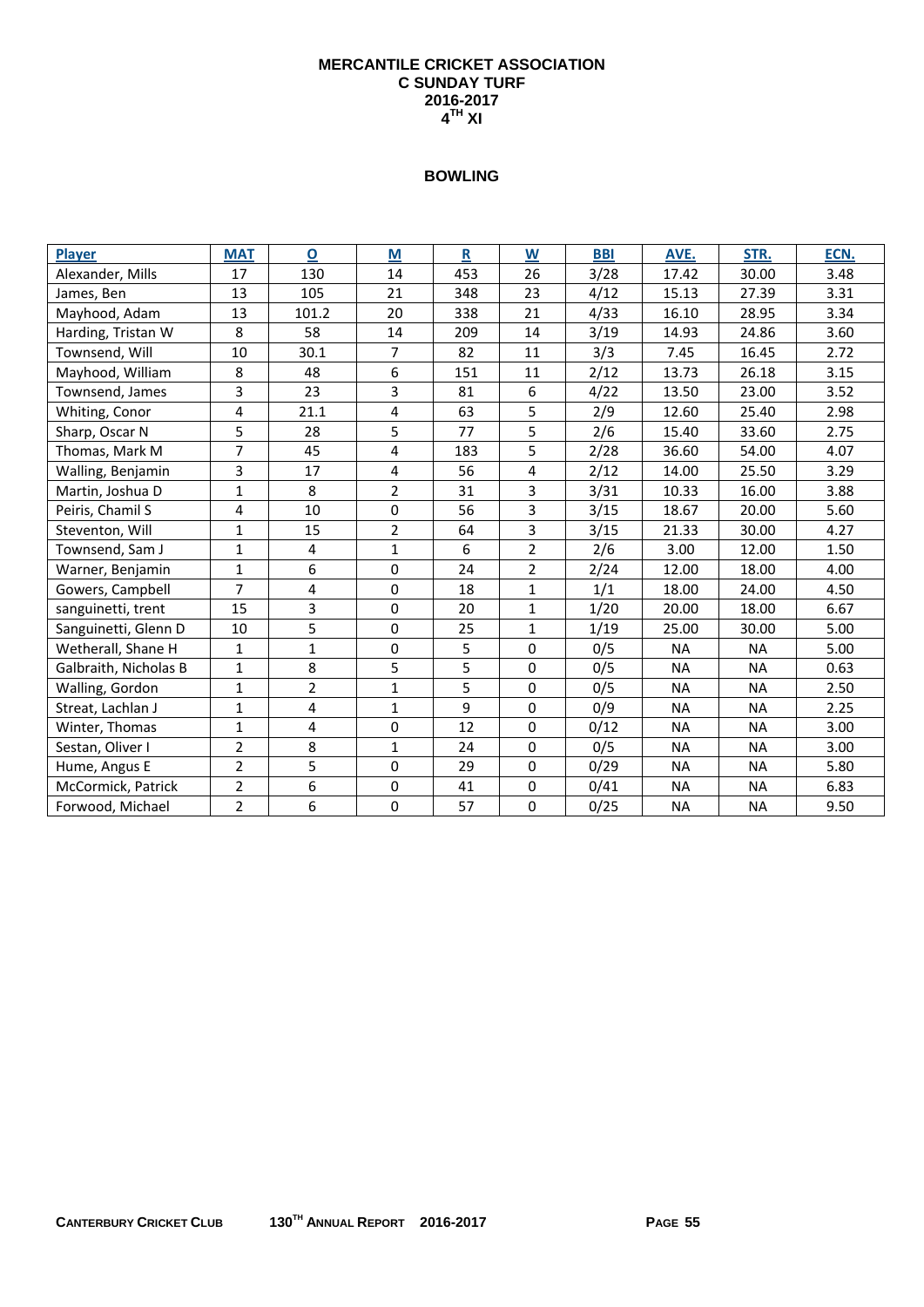#### **SEASON FIXTURE**

| <b>RND</b>     | <b>Dates</b> | <b>Home Team</b>                    |      | <b>Away Team</b>                         | <b>Venue</b>      |
|----------------|--------------|-------------------------------------|------|------------------------------------------|-------------------|
| 1              | 9 Oct        | Canterbury8/118(cc) TD Streat       | def  | Moonee Valley3/258(cc) L Raffaele        | Ormond            |
|                | 16           | 51   Coleman 3/2                    | by   | 145 S McDonald 54                        | Park              |
| $\overline{2}$ | 16 Oct       | Bentleigh3/199(cc) A Razzi          | drew | Canterbury7/53 D McNamara 3/11           | Bentleigh         |
|                | 16           | 85 A Grove 55* A Martin 29          |      | A Van Staden 3/17                        | Recreation        |
|                |              |                                     |      |                                          | Reserve           |
| 3              | 23 Oct       | East Malvern Tooronga               | drew | Canterbury                               | Treyvaud          |
|                | 16           |                                     |      |                                          | Park              |
| 4              | 30 Oct       | Canterbury7/207(cc) W Steventon     | def  | South Yarra71 AR Streat 3/11             | <b>Elgar Park</b> |
|                | 16           | 75 OT Hosken 56*                    |      |                                          | North West        |
| 5              | 6 Nov        | Canterbury 6/243(cc) W Steventon    | def  | Moonee Valley102 M Bannister             | <b>Elgar Park</b> |
|                | 16           | 50 M Forwood 47 AR Streat           |      | 56 OT Hosken 3/5 R O'Grady 3/23          | North West        |
|                |              | 40 D Stevens 40 D Streat 35         |      |                                          |                   |
| 6              | 13 Nov       | South Yarra9/103(cc) T Miller       | def  | Canterbury9/110 P Scott 47* W Jago       | Como Park         |
|                | 16           | 30 R O'Grady 3/22                   | by   | 25 N Molla 3/22                          | East              |
| 7              | 20 Nov       | Bentleigh100 M Singh 35 R O'Grady   | def  | Canterbury124 OT Hosken 42* LJ Streat    | Centenary         |
|                | 16           | 4/18                                | by   | 25* E Deliyannis 3/9                     | Park East         |
| 8              | 27 Nov       | Carnegie                            | drew | Canterbury                               | Lord Reserve      |
|                | 16           |                                     |      |                                          |                   |
| 9              | 4 Dec        | Brighton164 A Edmondson             | def  | Canterbury9/175(cc) NB Galbraith         | Brighton          |
|                | 16           | 38 L McCluskey 27                   | by   | 29 LJ Streat 27* D Streat                | Beach Oval        |
|                |              |                                     |      | 27 M WALSTAB 3/25                        |                   |
| 10             | 11 Dec       | Canterbury9/165(cc) S Meagher       | def  | Thornbury Turf Strokers2/176 MC Jones    | <b>Elgar Park</b> |
|                | 16           | 60* W Jago 25                       | by   | 47 PS Curran 47* D Hendry                | North West        |
|                |              |                                     |      | 36* CP Hazelman 26                       |                   |
| 11             | 18 Dec       | Canterbury8/138(cc) P Scott 44      | def  | Carnegie6/148 T Grandhi 51 K Srinivas    | <b>Elgar Park</b> |
|                | 16           |                                     | by   | 29 OT Hosken 3/28                        | North West        |
| 12             | 8 Jan        | Canterbury214 J Forwood             | def  | Brighton90 R O'Grady 5/21                | <b>Elgar Park</b> |
|                | 17           | 40 CS Peiris 33 H Keshishian        |      |                                          | North West        |
|                |              | 25 B Edmondson 3/34                 |      |                                          |                   |
| 13             | 15 Jan       | Moonee Valley7/168(cc) M Bannister  | def  | Canterbury108 AE Hume 43 S Singh         | Ormond            |
|                | 17           | 47 JA Davey 37* AE Hume 3/27        |      | 4/27                                     | Park              |
| 14             | 22 Jan       | East Malvern Tooronga60 OT Hosken   | def  | Canterbury3/65 W Jago 25*                | Waverley          |
|                | 17           | 3/11                                | by   |                                          | Oval              |
| 15             | 29 Jan       | <b>Thornbury Turf</b>               | def  | Canterbury 84 AR Streat                  | Corben Oval       |
|                | 17           | Strokers83 MM Thomas 3/24           | by   | 52 CP Hazelman 3/15                      |                   |
| 16             | 5 Feb        | Carnegie5/105 K Bhagat 30* R Revill | drew | Canterbury5/259(cc) AR Streat            | Lord Reserve      |
|                | 17           | 3/33                                |      | 99* D Stevens 71 CS Peiris 30            |                   |
| 17             | 12 Feb       | Canterbury114 JH Segar              | def  | Thornbury Turf Strokers58 MM Thomas      | Fawkner Park      |
|                | 17           | 45 CP Hazelman 3/15 S Wyatt 3/15    |      | 3/18                                     | 4 (ex 6)          |
| 18             | 19 Feb       | Canterbury9/140(cc) M Forwood       | def  | Brighton3/143 T Reddell 88 C Heath       | <b>Elgar Park</b> |
|                | 17           | 44 M Shuttleworth 26*               | by   | $25*$                                    | North West        |
| 19             | 26 Feb       | Canterbury4/289(cc) M Forwood       | def  | Bentleigh 8/270(cc) T Theodoropoulos     | Elgar Park        |
|                | 17           | 101 JH Segar 73 AE Hume             |      | 123 P Magafas 27 V Sridhar 27 K Tsioukis | North West        |
|                |              | 47* M Shuttleworth 36*              |      | 25                                       |                   |
| 20             | 5 Mar        | Canterbury136 W Jago 42             | def  | East Malvern                             | <b>Elgar Park</b> |
|                | 17           |                                     | by   | Tooronga5/143 JD Baumgarten              | North West        |
|                |              |                                     |      | 63* LJ Carter 27                         |                   |
| SF             | 12 Mar       | Canterbury93 R O'Grady              | def  | Moonee Valley9/189(cc) M Bannister       | Canterbury        |
|                | 17           | 26 J McDonald 3/10 S Singh 3/20     | by   | 73 D Lawson 32 AE Hume 3/37              | Sports<br>Ground  |
|                |              |                                     |      |                                          |                   |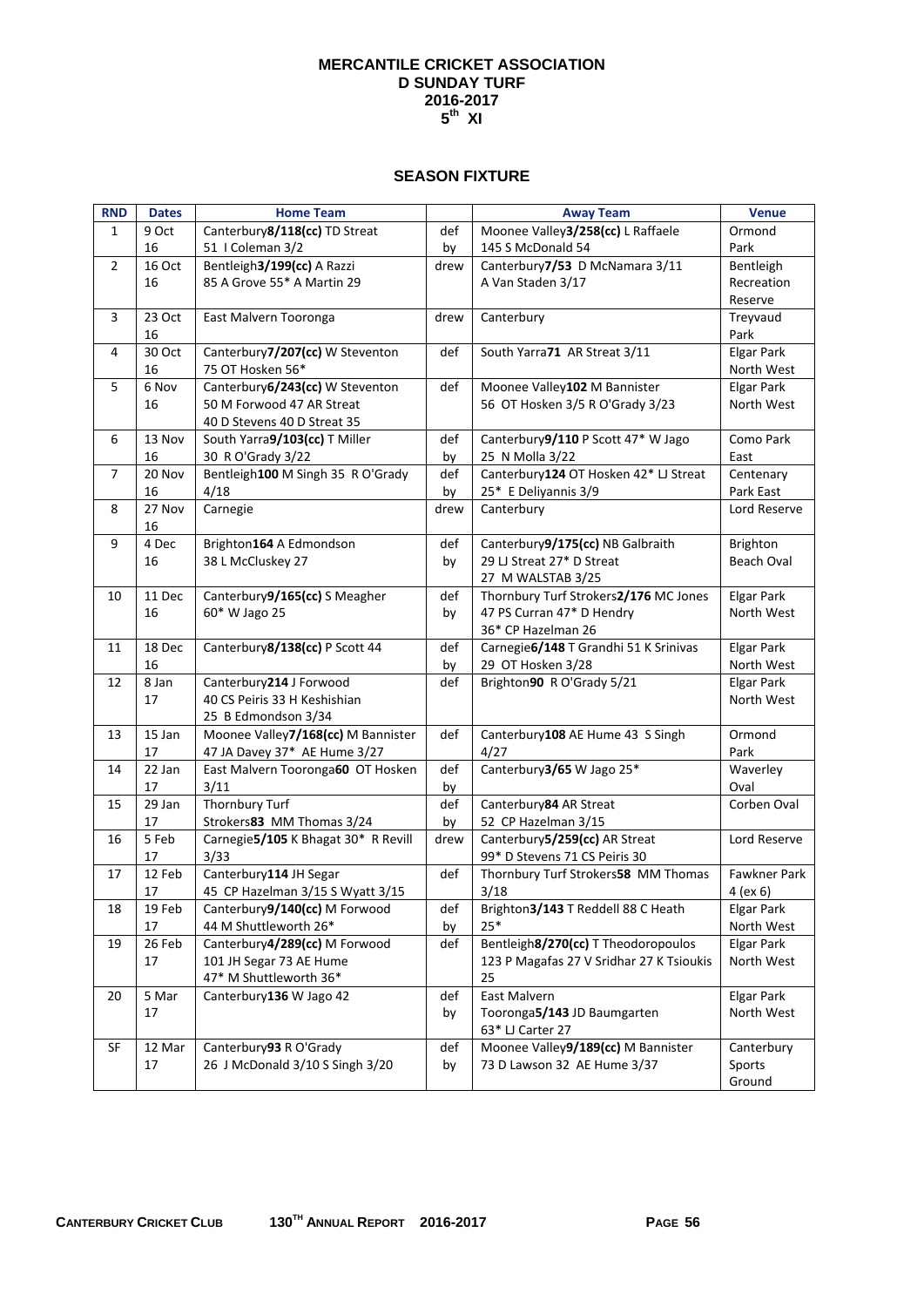### **LADDER**

|                |                         |    |    |   |    | <b>WKTS</b> | <b>RUNS</b> | <b>WKTS</b> | <b>RUNS</b> |            |        |
|----------------|-------------------------|----|----|---|----|-------------|-------------|-------------|-------------|------------|--------|
| <b>RANK</b>    | <b>TEAM</b>             | P  | W  | L | D  | <b>LOST</b> | <b>FOR</b>  | <b>TKN</b>  | <b>AGST</b> | <b>PTS</b> | %      |
|                | East Malvern Tooronga   | 20 | 11 | 6 | 3  | 100         | 2103        | 135         | 2157        | 54         | 1.3162 |
| $\overline{2}$ | Moonee Valley           | 20 | 11 | 3 | 6  | 133         | 2893        | 138         | 2877        | 50         | 1.0434 |
| 3              | Canterbury              | 20 | 10 | 4 | 6  | 142         | 2742        | 130         | 2441        | 48         | 1.0284 |
| 4              | Thornbury Turf Strokers | 20 | 9  | 3 | 8  | 149         | 2789        | 156         | 2607        | 42         | 1.1201 |
| 5              | <b>Brighton</b>         | 20 | 8  | 3 | 9  | 133         | 2424        | 148         | 2526        | 38         | 1.0678 |
| 6              | Bentleigh               | 20 | 6  | 4 | 10 | 147         | 3052        | 129         | 2663        | 34         | 1.0057 |
| 7              | South Yarra             | 20 | 6  | 2 | 12 | 155         | 2298        | 132         | 2561        | 28         | 0.7763 |
| 8              | Carnegie                | 20 | 4  | 5 | 11 | 145         | 2445        | 136         | 2954        | 26         | 0.7763 |

**PREMIERS – EAST MALVERN TOORONGA**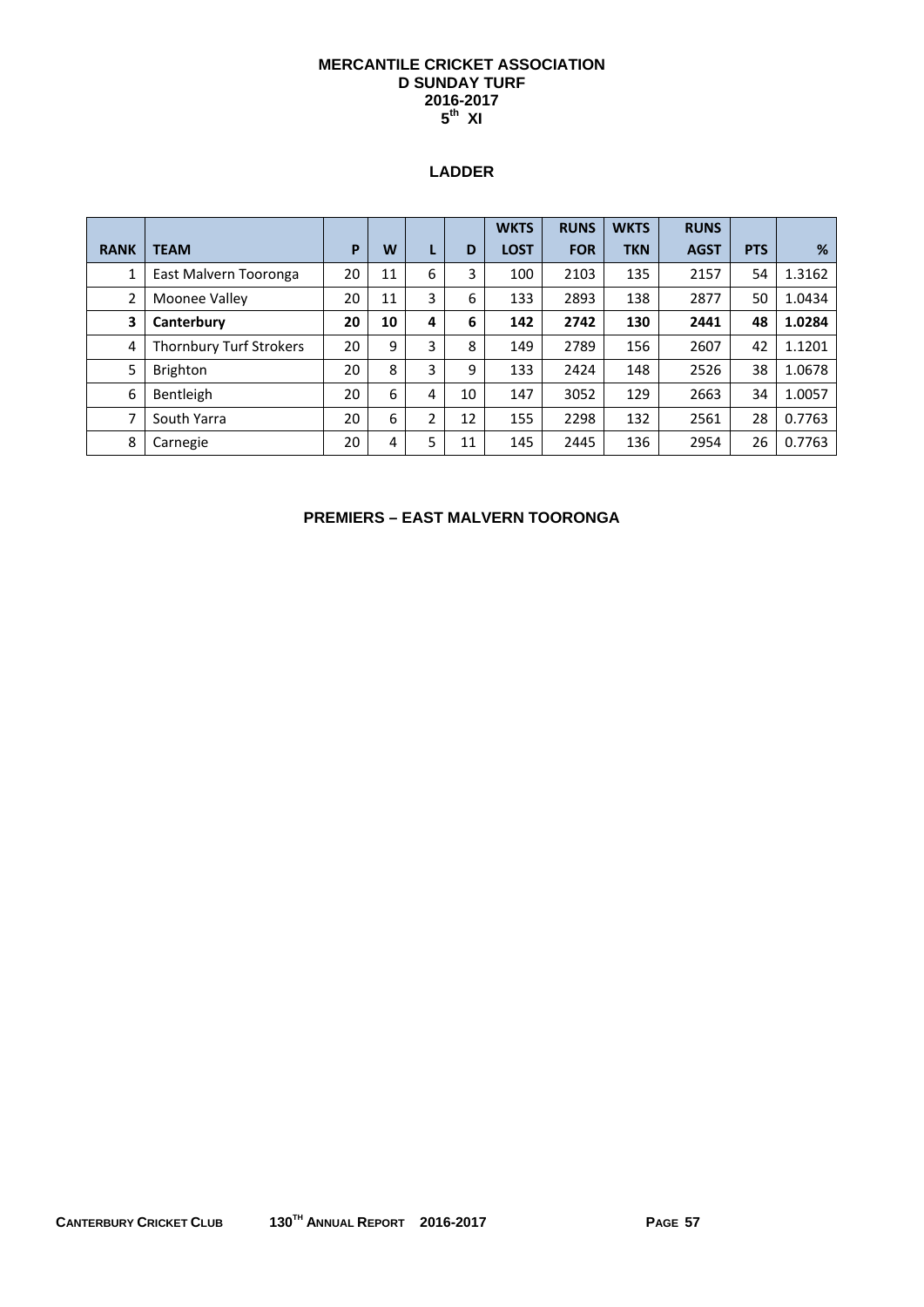### **BATTING**

| <b>Player</b>         | <b>MAT</b>     | <b>INN</b>     | <b>NO</b>        | <b>100s</b>      | <b>50s</b>       | <b>Os</b>      | <b>HS</b>      | <b>RUNS</b>      | AVE.      |
|-----------------------|----------------|----------------|------------------|------------------|------------------|----------------|----------------|------------------|-----------|
| Streat, Angus R       | 11             | 11             | $\overline{2}$   | 0                | $\overline{2}$   | 3              | $99*$          | 254              | 28.22     |
| Forwood, Michael      | 5              | 5              | $\mathbf 0$      | 1                | 0                | $\mathbf 0$    | 101            | 226              | 45.20     |
| Stevens, Doug         | 15             | 15             | $\mathbf 0$      | 0                | $\mathbf{1}$     | 3              | 71             | 183              | 12.20     |
| Jago, William         | 13             | 13             | $\overline{2}$   | $\mathbf 0$      | $\mathbf 0$      | $\mathbf 0$    | 42             | 165              | 15.00     |
| Scott, Peter          | 15             | 12             | $\mathbf 1$      | $\mathbf 0$      | 0                | $\overline{3}$ | $47*$          | 159              | 14.45     |
| Hosken, Oskar T       | 9              | $\overline{7}$ | 3                | $\mathbf 0$      | $\mathbf{1}$     | $\mathbf{1}$   | 56*            | 157              | 39.25     |
| O'Grady, Ryan         | 17             | 14             | 3                | $\mathbf 0$      | $\mathbf 0$      | $\mathbf{1}$   | 26             | 134              | 12.18     |
| Segar, John H         | 16             | 9              | 3                | $\overline{0}$   | $\mathbf 1$      | $\mathbf{1}$   | 73             | 129              | 21.50     |
| Steventon, Will       | 3              | 3              | $\mathbf 0$      | $\mathbf 0$      | $\overline{2}$   | $\mathbf 0$    | 75             | 128              | 42.67     |
| Hume, Angus E         | 6              | 6              | $\overline{2}$   | $\mathbf 0$      | $\mathbf 0$      | $\mathbf{1}$   | $47*$          | 118              | 29.50     |
| Peiris, Chamil S      | 10             | 10             | $\mathbf 0$      | $\mathbf 0$      | $\mathbf 0$      | $\mathbf{1}$   | 33             | 111              | 11.10     |
| Streat, David         | $\overline{7}$ | 7              | $\mathbf 0$      | $\mathbf 0$      | $\mathbf 0$      | $\mathbf{1}$   | 35             | 96               | 13.71     |
| Meagher, Scott        | 8              | $\overline{7}$ | $\overline{2}$   | $\pmb{0}$        | $\mathbf 1$      | $\overline{2}$ | 60*            | 92               | 18.40     |
| Shuttleworth, Max     | 4              | 4              | $\overline{2}$   | $\pmb{0}$        | $\pmb{0}$        | $\mathbf{1}$   | $36*$          | 66               | 33.00     |
| Streat, Thomas D      | $\overline{2}$ | $\overline{2}$ | 0                | $\mathbf 0$      | $\mathbf 1$      | $\mathbf 0$    | 51             | 64               | 32.00     |
| Scott, Angus L        | 16             | 13             | $\overline{2}$   | $\pmb{0}$        | $\pmb{0}$        | $\overline{2}$ | 22             | 61               | 5.55      |
| Streat, Lachlan J     | $\overline{2}$ | $\overline{2}$ | $\overline{2}$   | $\pmb{0}$        | $\pmb{0}$        | $\mathbf 0$    | $27*$          | 52               | <b>NA</b> |
| McCormick, Aedan      | 4              | 4              | 0                | $\mathbf 0$      | $\pmb{0}$        | $\mathbf 0$    | 19             | 52               | 13.00     |
| Keshishian, Harry     | $\overline{2}$ | $\overline{2}$ | 0                | $\mathbf 0$      | $\mathbf 0$      | $\mathbf 0$    | 25             | 40               | 20.00     |
| Forwood, John         | $\mathbf{1}$   | $\mathbf{1}$   | $\boldsymbol{0}$ | $\pmb{0}$        | $\pmb{0}$        | $\pmb{0}$      | 40             | 40               | 40.00     |
| Gowers, Campbell      | 6              | 6              | $\mathbf{1}$     | 0                | $\pmb{0}$        | $\mathbf{1}$   | 22             | 37               | 7.40      |
| Galbraith, Nicholas B | $\overline{2}$ | $\overline{2}$ | 0                | 0                | $\mathbf 0$      | $\mathbf{1}$   | 29             | 29               | 14.50     |
| Walling, Benjamin     | $\overline{2}$ | $\overline{2}$ | $\boldsymbol{0}$ | $\boldsymbol{0}$ | $\pmb{0}$        | $\mathbf 0$    | 13             | 18               | 9.00      |
| Whiting, Conor        | $\mathbf{1}$   | $\mathbf{1}$   | $\mathbf{1}$     | 0                | $\pmb{0}$        | $\mathbf 0$    | $16*$          | 16               | <b>NA</b> |
| Wetherall, Shane H    | 15             | 8              | 4                | $\mathbf 0$      | $\pmb{0}$        | $\overline{2}$ | 6              | 15               | 3.75      |
| O'Grady, Paul         | 4              | 4              | 0                | 0                | $\boldsymbol{0}$ | $\mathbf{1}$   | 9              | 12               | 3.00      |
| Revill, Ryan          | 8              | 4              | $\mathbf{1}$     | 0                | $\bf{0}$         | 0              | $8*$           | 11               | 3.67      |
| Lindsay, Paul C       | $\mathbf{1}$   | $\mathbf{1}$   | $\mathbf 0$      | 0                | $\mathbf 0$      | $\mathbf 0$    | 10             | 10               | 10.00     |
| Haigh, Jordan         | $\mathbf 1$    | $\mathbf{1}$   | $\mathbf 0$      | 0                | $\boldsymbol{0}$ | $\mathbf 0$    | 9              | $\boldsymbol{9}$ | 9.00      |
| Townsend, Paul        | $\mathbf{1}$   | $\overline{1}$ | $\mathbf 0$      | $\mathbf 0$      | $\mathbf 0$      | $\mathbf 0$    | 8              | 8                | 8.00      |
| Pandya, Pratyaksh     | $\mathbf{1}$   | $\mathbf{1}$   | 0                | 0                | $\bf{0}$         | $\mathbf 0$    | $\overline{4}$ | 4                | 4.00      |
| McCormick, Patrick    | $\mathbf 1$    | $\mathbf{1}$   | $\boldsymbol{0}$ | $\boldsymbol{0}$ | $\boldsymbol{0}$ | $\pmb{0}$      | $\overline{3}$ | 3                | 3.00      |
| Quartel, Jack         | $\overline{2}$ | $\overline{2}$ | $\boldsymbol{0}$ | $\pmb{0}$        | $\pmb{0}$        | $\mathbf{1}$   | $\overline{2}$ | $\overline{2}$   | 1.00      |
| Alexander, Mills      | $\mathbf{1}$   | $\mathbf{1}$   | $\mathbf{1}$     | $\mathbf 0$      | $\pmb{0}$        | $\mathbf 0$    | $2*$           | $\overline{2}$   | <b>NA</b> |
| Warner, Sam           | $\overline{2}$ | $\overline{1}$ | $\boldsymbol{0}$ | $\pmb{0}$        | $\pmb{0}$        | $\mathbf 1$    | $\pmb{0}$      | $\pmb{0}$        | 0.00      |
| Thomas, Mark M        | 6              | $\mathbf{1}$   | $\boldsymbol{0}$ | $\pmb{0}$        | $\mathbf 0$      | $\mathbf{1}$   | $\pmb{0}$      | $\pmb{0}$        | 0.00      |
| Forwood, James M      | $\overline{1}$ | $\overline{1}$ | 0                | $\mathbf 0$      | $\mathbf 0$      | $\mathbf{1}$   | $\mathbf 0$    | $\mathbf 0$      | 0.00      |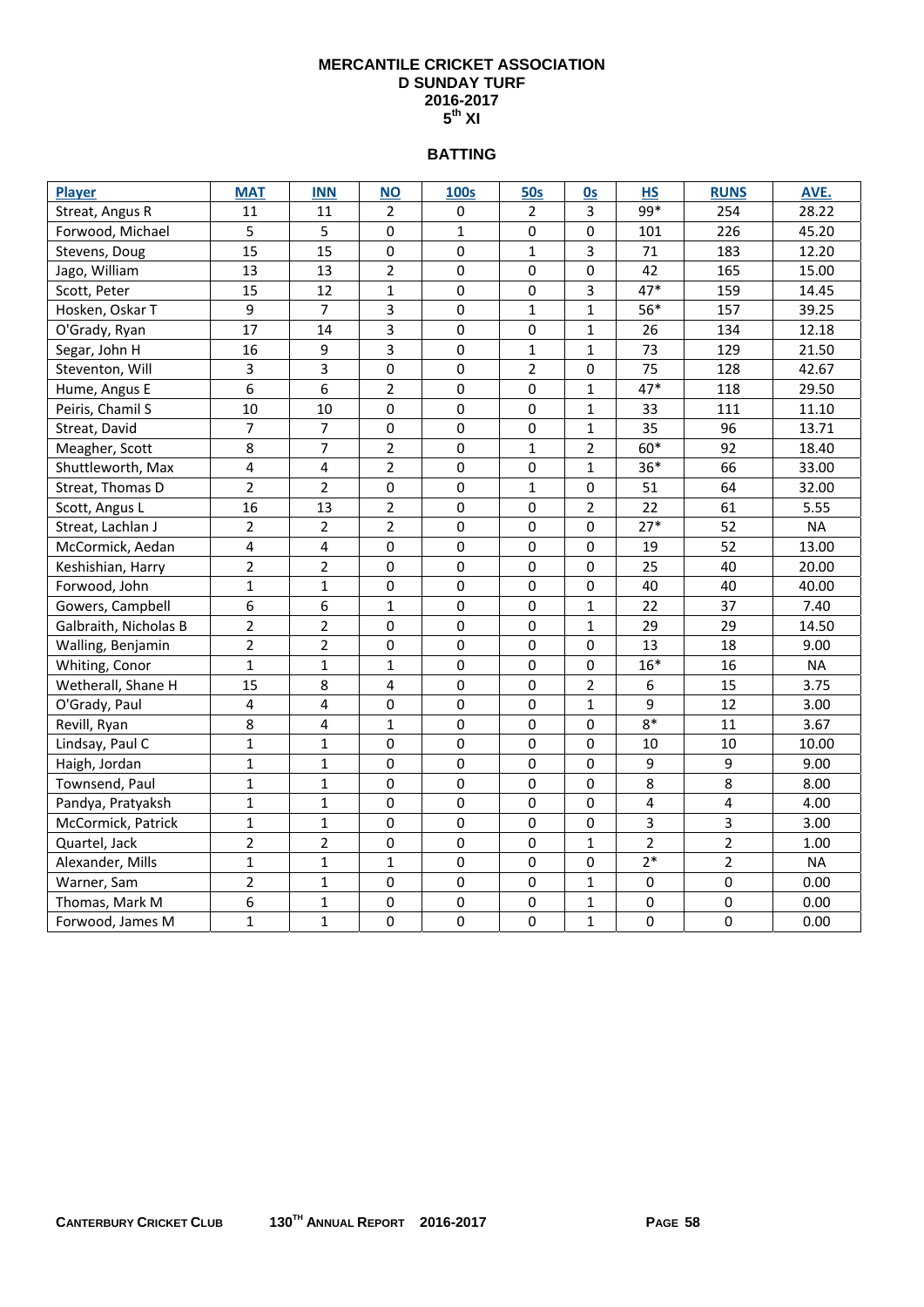| <b>Player</b>         | <b>MAT</b>     | $\mathbf 0$    | M              | $\mathbf R$    | W              | 5Wi         | <b>BBI</b> | AVE.      | STR.      |
|-----------------------|----------------|----------------|----------------|----------------|----------------|-------------|------------|-----------|-----------|
| O'Grady, Ryan         | 17             | 101.2          | 14             | 404            | 29             | 1           | 5/21       | 13.93     | 20.97     |
| Hosken, Oskar T       | 9              | 55.2           | 12             | 194            | 17             | $\Omega$    | 3/5        | 11.41     | 19.53     |
| Segar, John H         | 16             | 106            | 25             | 290            | 15             | $\mathbf 0$ | 2/8        | 19.33     | 42.40     |
| Thomas, Mark M        | 6              | 45             | 6              | 154            | 10             | $\Omega$    | 3/18       | 15.40     | 27.00     |
| Revill, Ryan          | 8              | 65             | 14             | 233            | 10             | $\Omega$    | 3/33       | 23.30     | 39.00     |
| Hume, Angus E         | 6              | 43             | 10             | 142            | 9              | $\Omega$    | 3/27       | 15.78     | 28.67     |
| Streat, Angus R       | 11             | 51             | 5              | 204            | 8              | $\Omega$    | 3/11       | 25.50     | 38.25     |
| Wetherall, Shane H    | 15             | 49             | 6              | 193            | $\overline{7}$ | $\Omega$    | 2/16       | 27.57     | 42.00     |
| Meagher, Scott        | 8              | 25             | $\overline{2}$ | 100            | 4              | $\mathbf 0$ | 2/12       | 25.00     | 37.50     |
| Steventon, Will       | 3              | 18             | $\overline{2}$ | 75             | 3              | $\Omega$    | 2/23       | 25.00     | 36.00     |
| Warner, Benjamin      | $\mathbf{1}$   | 5              | $\overline{2}$ | 6              | $\overline{2}$ | $\mathbf 0$ | 2/6        | 3.00      | 15.00     |
| Streat, Lachlan J     | $\overline{2}$ | 8              | $\Omega$       | 31             | $\overline{2}$ | $\Omega$    | 2/19       | 15.50     | 24.00     |
| Walling, Benjamin     | $\overline{2}$ | 13             | $\overline{2}$ | 46             | $\overline{2}$ | $\mathbf 0$ | 2/15       | 23.00     | 39.00     |
| Townsend, James       | $\mathbf{1}$   | $\overline{7}$ | 0              | 56             | $\overline{2}$ | $\mathbf 0$ | 2/56       | 28.00     | 21.00     |
| Martin, Joshua D      | $\overline{2}$ | 18             | 5              | 75             | $\overline{2}$ | $\Omega$    | 1/7        | 37.50     | 54.00     |
| Forwood, Michael      | 5              | $\overline{2}$ | $\Omega$       | $\overline{2}$ | $\mathbf{1}$   | $\Omega$    | 1/2        | 2.00      | 12.00     |
| Scott, Peter          | 15             | 2.4            | $\Omega$       | 21             | $\mathbf{1}$   | $\Omega$    | 1/3        | 21.00     | 16.00     |
| Whiting, Conor        | $\mathbf{1}$   | 9              | $\Omega$       | 39             | 1              | $\Omega$    | 1/39       | 39.00     | 54.00     |
| Galbraith, Nicholas B | $\overline{2}$ | 14             | 3              | 58             | $\mathbf{1}$   | $\Omega$    | 1/30       | 58.00     | 84.00     |
| McCormick, Aedan      | 4              | $\mathbf{1}$   | $\Omega$       | $\overline{7}$ | $\Omega$       | $\Omega$    | 0/7        | <b>NA</b> | <b>NA</b> |
| Streat, David         | $\overline{7}$ | $\overline{2}$ | $\Omega$       | 16             | 0              | 0           | 0/16       | <b>NA</b> | <b>NA</b> |
| O'Grady, Paul         | 4              | 6              | $\Omega$       | 24             | $\Omega$       | $\mathbf 0$ | 0/6        | <b>NA</b> | <b>NA</b> |
| Harding, Tristan W    | $\mathbf{1}$   | $\mathbf{1}$   | $\Omega$       | 25             | 0              | $\Omega$    | 0/25       | <b>NA</b> | <b>NA</b> |
| McCormick, Patrick    | $\mathbf{1}$   | $\overline{2}$ | $\Omega$       | 28             | 0              | $\mathbf 0$ | 0/28       | <b>NA</b> | <b>NA</b> |
| Alexander, Mills      | $\mathbf{1}$   | 5              | 0              | 37             | 0              | $\mathbf 0$ | 0/37       | <b>NA</b> | <b>NA</b> |
| Streat, Thomas D      | $\overline{2}$ | 8              | 0              | 41             | 0              | $\mathbf 0$ | 0/17       | <b>NA</b> | <b>NA</b> |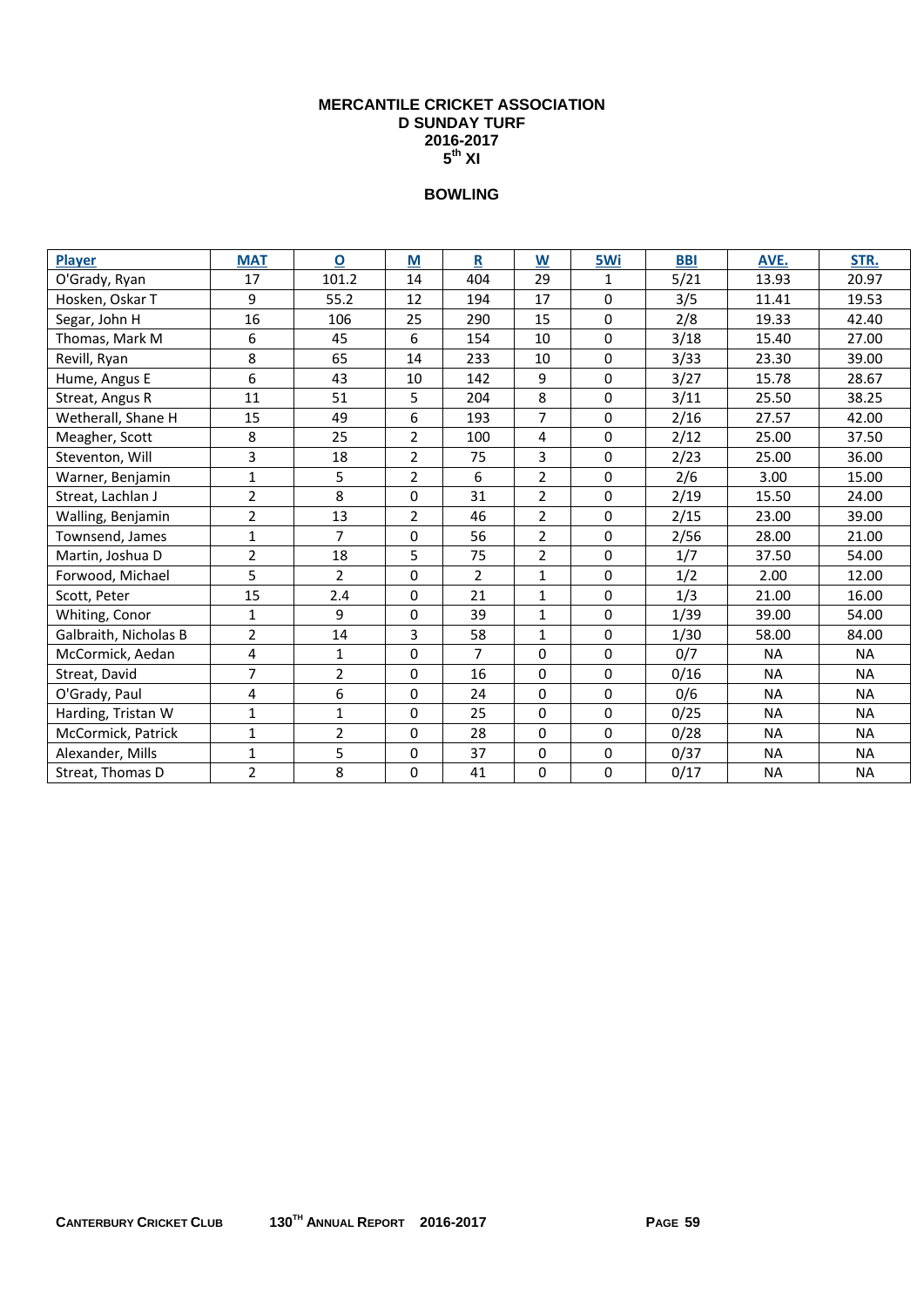#### **BOX HILL REPORTER DISTRICT CRICKET ASSOCIATION 2016-2017 C DIVISION VETERANS**

### **SEASON FIXTURE**

| <b>RND</b>     | <b>Dates</b>  | <b>Home Team</b>                    |     | <b>Away Team</b>                 | <b>Venue</b> |
|----------------|---------------|-------------------------------------|-----|----------------------------------|--------------|
| $\mathbf{1}$   | 9 Oct         | Canterbury9/143(cc) R Taylor        | def | Monash6/147 L Boles              | Hislop       |
|                | 16            | 40* A Anstee 3/20                   | by  | 40* P Benjamin 32                | Reserve No.  |
|                |               |                                     |     |                                  | 2 Oval       |
| $\overline{2}$ | 23 Oct        | Canterbury9/212 C Munn              | def | North Alphington9/159 S King     | Hislop       |
|                | 16            | 40* D Campbell 39 T Smith 38 S Will |     | $40*$                            | Reserve No.  |
|                |               | 25 N McGuinness 3/17                |     |                                  | 2 Oval       |
| 3              | 6 Nov         | Heathmont4/79 MD Baguley 29*        | def | Canterbury75 G Rose 4/4          | H.E. Parker  |
|                | 16            |                                     |     | M Vitiritti 3/11                 | Reserve No.  |
|                |               |                                     |     |                                  | 2 Oval       |
| 4              | 20 Nov        | Monash130 A Curteis 26 R Taylor     | def | Canterbury 5/134 M Burnett       | Tally Ho     |
|                | 16            | 3/17                                | by  | 40* SM Burns 38                  | Reserve      |
| 5              | 4 Dec         | West Ivanhoe United115              | def | Canterbury8/161(cc) SM Burns     | Seddon       |
|                | 16            |                                     | by  | 38 M Burnett 33 M Wood 25        | Reserve      |
| 6              | 22 Jan        | Mt Waverley178 W Thompson           | def | Canterbury 3/186 M Burnett       | Pinewood     |
|                | 17            | 40* S Walker 35 T Steele 26         | by  | 43* R Devlin 41* R Taylor 28*    | Reserve      |
| $\overline{7}$ | 5 Feb         | Canterbury201 D Campbell            | def | West Ivanhoe United185 C Ziebell | Hislop       |
|                | 17            | 42* R Devlin 42* R Taylor           |     | 41* D Honey 41* M Joyce 40*      | Reserve No.  |
|                |               | 42* M Burnett 36 J Blowfield 3/34   |     |                                  | 2 Oval       |
| <b>SF</b>      | 12 Feb        | Canterbury 5/219(cc) SM Burns       | def | Mt Waverley74 S Lynch 6/12       | Hislop       |
|                | 1719          | 40* R Taylor 40* M Wood 38 S Will   |     |                                  | Reserve No.  |
|                | Feb 17        | $32*$                               |     |                                  | 2 Oval       |
| GF             | 26 Feb        | Canterbury3/216(cc) D Campbell      | def | Monash9/107 D Hamilton           | Hislop       |
|                | 175           | 40* M Wood 40* R Taylor             |     | 42* R Devlin 3/9 R Grlj 3/23     | Reserve No.  |
|                | <b>Mar 17</b> | 40* S Will 40* SM Burns 26          |     |                                  | 2 Oval       |

## **LADDER**

|                |                  |   |   |   |             | <b>WKTS</b> | <b>RUNS</b> | <b>WKTS</b> | <b>RUNS</b> |            |       |
|----------------|------------------|---|---|---|-------------|-------------|-------------|-------------|-------------|------------|-------|
| <b>RANK</b>    | <b>TEAM</b>      | P | W | ш | D           | <b>LOST</b> | <b>FOR</b>  | <b>TKN</b>  | <b>AGST</b> | <b>PTS</b> | %     |
|                | Canterbury       |   | 5 | 2 | 0           | 54          | 1112        | 59          | 993         | 10         | 1.223 |
| $\overline{2}$ | Monash           | ⇁ | 5 | 2 | $\mathbf 0$ | 48          | 1124        | 51          | 1045        | 10         | 1.142 |
| 3              | North Alphington |   | 4 | 3 | 0           | 43          | 1275        | 51          | 1304        | 8          | 1.159 |
| 4              | Mt. Waverley     |   | 3 | 4 | 0           | 52          | 1091        | 43          | 1114        | 6          | 0.809 |
| 5              | Heathmont        | ⇁ | h | 5 | 0           | 51          | 952         | 60          | 1006        | 4          | 0.927 |
| 6              | West Ivanhoe     |   | າ | 5 | 0           | 58          | 1051        | 52          | 1143        | 4          | 0.824 |

## **PREMIERS - CANTERBURY**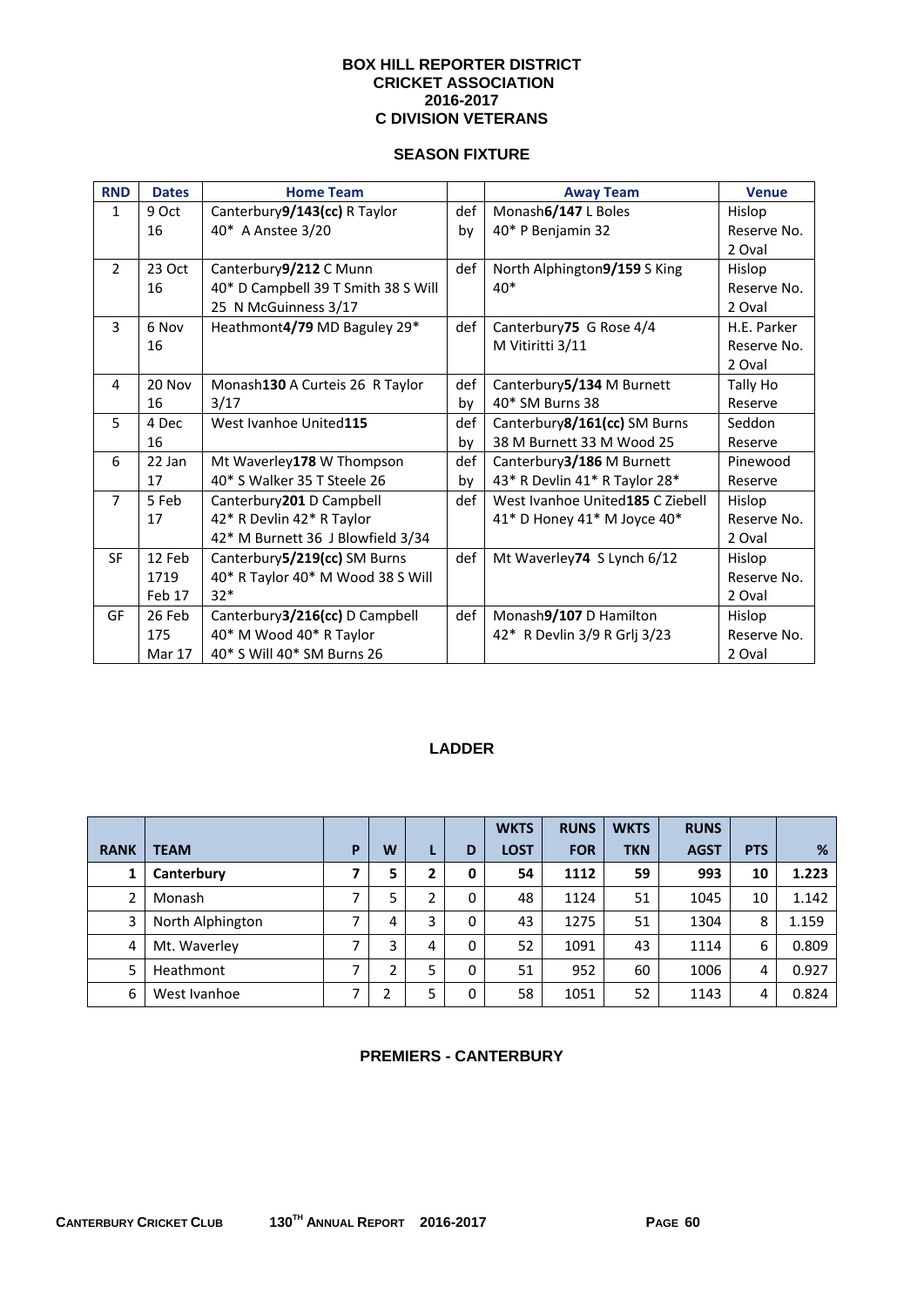#### **BOX HILL REPORTER DISTRICT CRICKET ASSOCIATION 2016-2017 C DIVISION VETERANS**

#### **BATTING**

| <b>Player</b>    | <b>MAT</b>     | <b>INN</b>     | <b>NO</b>      | 0s             | <b>HS</b>   | <b>RUNS</b>    | AVE.      |
|------------------|----------------|----------------|----------------|----------------|-------------|----------------|-----------|
| Taylor, Richard  | 7              | 7              | 6              | $\Omega$       | 42*         | 221            | 221.00    |
| Burnett, Michael | 8              | 8              | $\overline{2}$ | $\Omega$       | 43*         | 183            | 30.50     |
| Wood, Michael    | 9              | 8              | $\mathbf{1}$   | $\mathbf 0$    | 40*         | 179            | 25.57     |
| Burns, Scott M   | 9              | 9              | 1              | $\overline{2}$ | 40*         | 174            | 21.75     |
| Campbell, Darren | 6              | 5              | $\overline{2}$ | $\Omega$       | 42*         | 142            | 47.33     |
| Will, Stuart     | 6              | 6              | 3              | $\Omega$       | 40*         | 134            | 44.67     |
| Devlin, Rod      | 6              | 6              | $\overline{2}$ | $\Omega$       | 42*         | 126            | 31.50     |
| Munn, Cameron    | 8              | 8              | 3              | $\mathbf{1}$   | 40*         | 73             | 14.60     |
| Visser, Stacy    | 5              | 5              | $\Omega$       | $\Omega$       | 22          | 57             | 11.40     |
| Grlj, Rob        | 9              | 5              | $\Omega$       | $\Omega$       | 18          | 40             | 8.00      |
| Smith, Tony      | $\overline{2}$ | $\mathbf{1}$   | $\Omega$       | $\Omega$       | 38          | 38             | 38.00     |
| Newman, Damien   | 5              | 5              | $\overline{2}$ | $\Omega$       | 5           | 12             | 4.00      |
| Ingpen, Tony     | 6              | $\overline{2}$ | $\Omega$       | $\Omega$       | 6           | 11             | 5.50      |
| Quartel, Dirk    | 3              | $\overline{2}$ | $\Omega$       | $\Omega$       | 6           | 10             | 5.00      |
| Azzopardi, Jeff  | $\mathbf{1}$   | $\mathbf{1}$   | $\Omega$       | $\Omega$       | 8           | 8              | 8.00      |
| Masters, Joe     | $\mathbf{1}$   | $\mathbf{1}$   | $\mathbf{1}$   | $\Omega$       | $7*$        | $\overline{7}$ | NA        |
| Evans, Richard   | $\mathbf{1}$   | $\overline{1}$ | $\mathbf{1}$   | $\Omega$       | $6*$        | 6              | <b>NA</b> |
| Beer, Jason S    | $\mathbf{1}$   | $\mathbf{1}$   | $\Omega$       | $\Omega$       | 6           | 6              | 6.00      |
| DeWaele, Stephen | 5              | $\overline{2}$ | $\mathbf{1}$   | $\Omega$       | 3           | 3              | 3.00      |
| Lynch, Stephen   | 7              | $\overline{2}$ | 1              | $\mathbf{1}$   | $1*$        | $\mathbf{1}$   | 1.00      |
| Lawson, Scott    | $\mathbf{1}$   | $\overline{1}$ | 0              | $\mathbf{1}$   | $\mathbf 0$ | $\mathbf 0$    | 0.00      |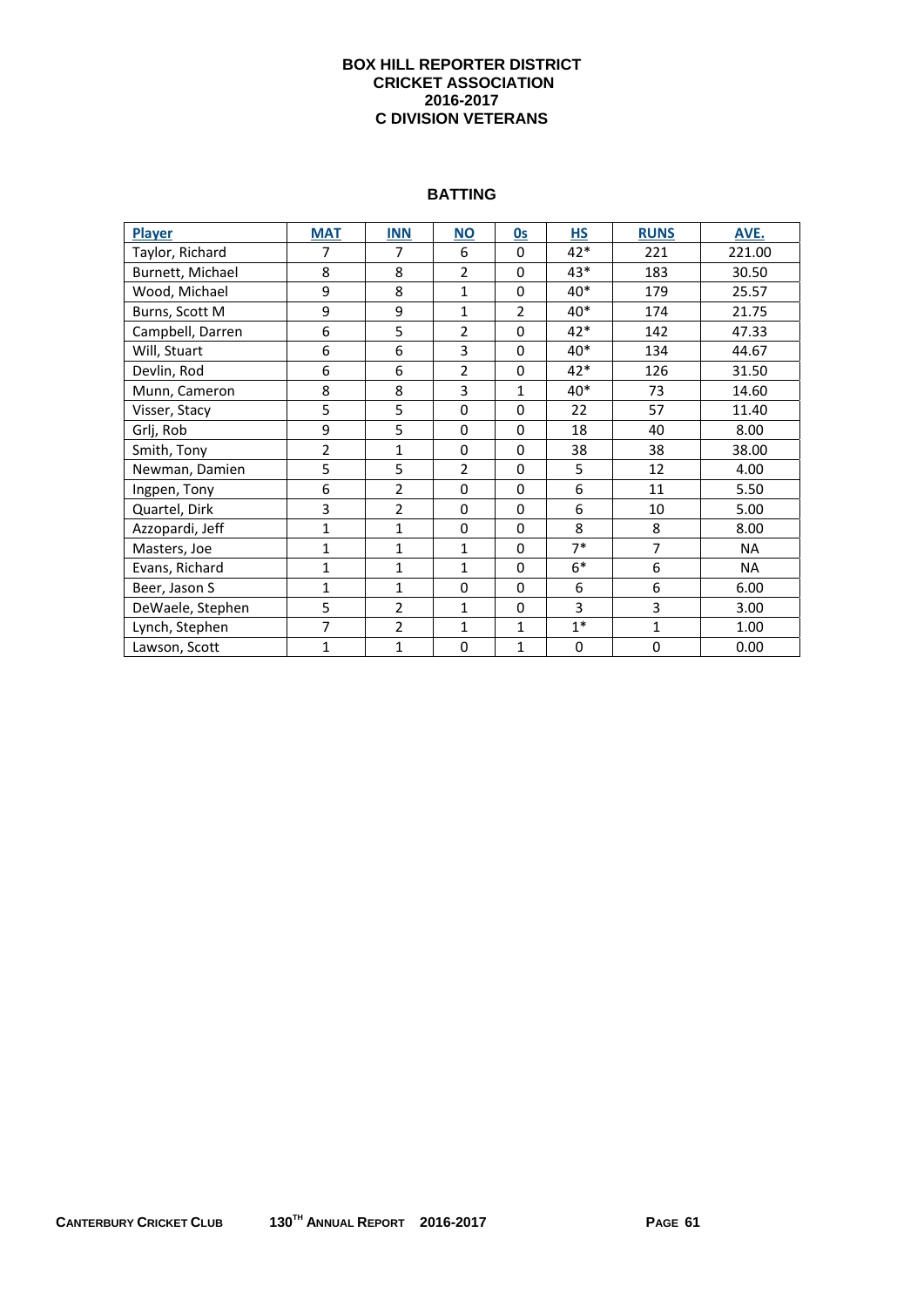#### **BOX HILL REPORTER DISTRICT CRICKET ASSOCIATION 2016-2017 C DIVISION VETERANS**

| <b>Player</b>    | <b>MAT</b>     | $\overline{\mathbf{o}}$ | M              | R   | W              | <b>BBI</b> | AVE.      | STR.      |
|------------------|----------------|-------------------------|----------------|-----|----------------|------------|-----------|-----------|
| Grlj, Rob        | 9              | 47.5                    | 2              | 221 | 13             | 3/23       | 17.00     | 22.08     |
| Taylor, Richard  | 7              | 31                      | 3              | 120 | 12             | 3/17       | 10.00     | 15.50     |
| Lynch, Stephen   | $\overline{7}$ | 30                      | 3              | 125 | 11             | 6/12       | 11.36     | 16.36     |
| Devlin, Rod      | 6              | 20.5                    | 4              | 64  | 7              | 3/9        | 9.14      | 17.86     |
| Visser, Stacy    | 5              | 27.3                    | 8              | 58  | 5              | 2/12       | 11.60     | 33.00     |
| Burns, Scott M   | 9              | 42.2                    | 5              | 132 | 4              | 1/10       | 33.00     | 63.50     |
| Will, Stuart     | 6              | 12                      | $\Omega$       | 79  | 3              | 1/9        | 26.33     | 24.00     |
| Smith, Tony      | $\overline{2}$ | 6                       | 1              | 19  | $\overline{2}$ | 2/19       | 9.50      | 18.00     |
| DeWaele, Stephen | 5              | 10                      | $\overline{2}$ | 43  | $\overline{2}$ | 2/17       | 21.50     | 30.00     |
| Newman, Damien   | 5              | 28                      | 9              | 73  | 2              | 1/4        | 36.50     | 84.00     |
| Burnett, Michael | 8              | 3                       | $\Omega$       | 16  | 1              | 1/6        | 16.00     | 18.00     |
| Lawson, Scott    | 1              | 6                       | $\Omega$       | 22  | 1              | 1/22       | 22.00     | 36.00     |
| Campbell, Darren | 6              | 6                       | 1              | 46  | 1              | 1/16       | 46.00     | 36.00     |
| Munn, Cameron    | 8              | 8                       | $\Omega$       | 62  | 1              | 1/32       | 62.00     | 48.00     |
| Evans, Richard   | 1              | 2                       | 0              | 10  | 0              | 0/10       | <b>NA</b> | NA.       |
| Ingpen, Tony     | 6              | $\overline{2}$          | $\Omega$       | 15  | 0              | 0/15       | <b>NA</b> | <b>NA</b> |
| Quartel, Dirk    | 3              | 6                       | 0              | 35  | 0              | 0/17       | <b>NA</b> | <b>NA</b> |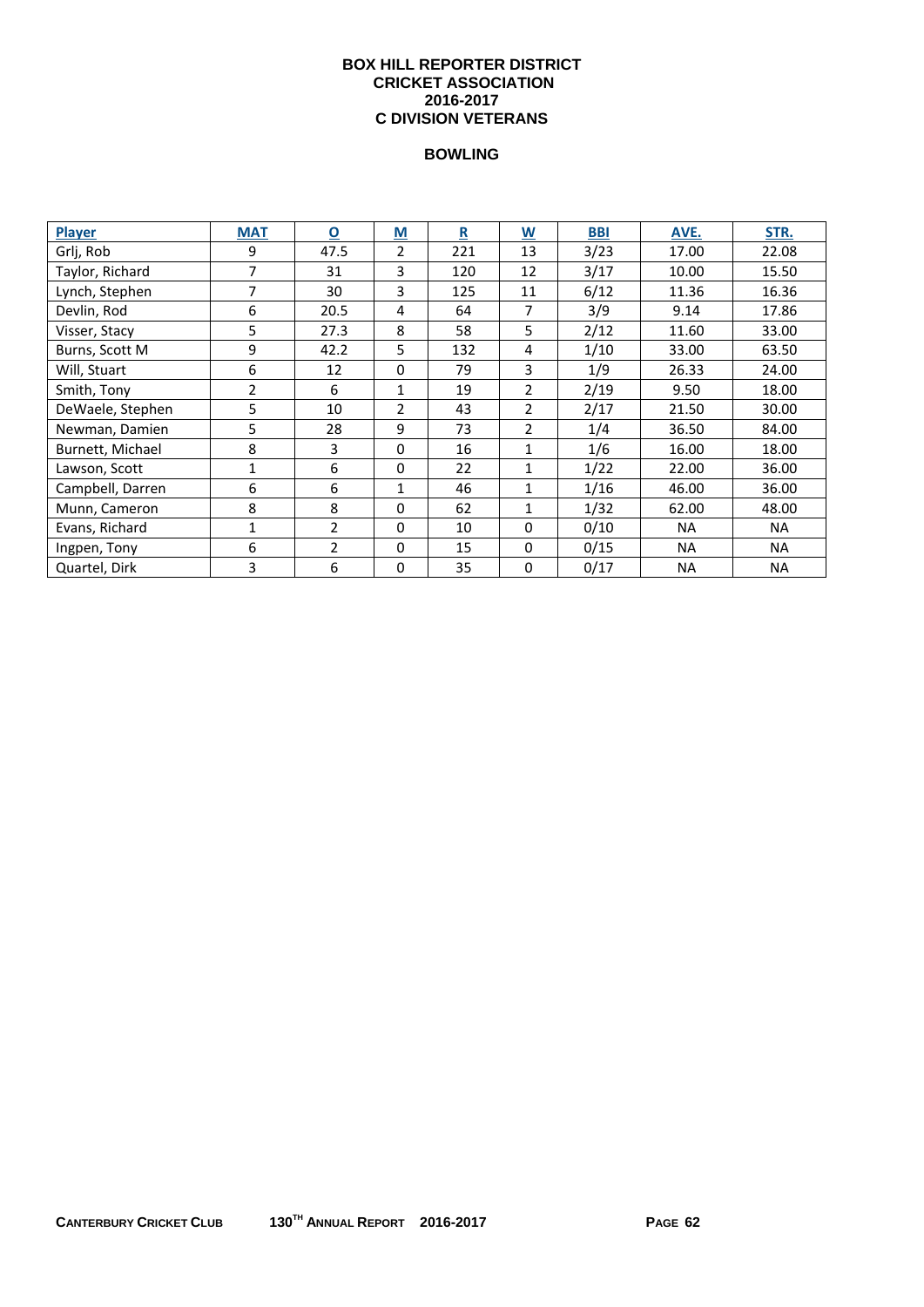#### **BOX HILL REPORTER DISTRICT CRICKET ASSOCIATION 2016-2017 E SOUTH DIVISION VETERANS**

## **SEASON FIXTURE**

| <b>RND</b>     | <b>Dates</b> | <b>Home Team</b>                      |              | <b>Away Team</b>                | <b>Venue</b>        |
|----------------|--------------|---------------------------------------|--------------|---------------------------------|---------------------|
| $\mathbf{1}$   | 9 Oct        | Canterbury                            | $\mathsf{v}$ | <b>BYE</b>                      |                     |
|                | 16           |                                       |              |                                 |                     |
| $\overline{2}$ | 23           | Canterbury 6/206(cc) S Wickremasinghe | def          | Mt Waverley9/135 T Boyce        | Hislop              |
|                | Oct          | 40* a dawkins 30 K Grant 27           |              | 40* G Van Doorn 28              | Reserve No.         |
|                | 16           |                                       |              |                                 | 3 Oval              |
| 3              | 6 Nov        | Templestowe8/194 P King               | def          | Canterbury4/204(cc) J Azzopardi | Templestowe         |
|                | 16           | 41* SJ Walker 41* R Passeri 25        | bv           | 40* G Yates 40* A Blew          | Reserve - No.       |
|                |              |                                       |              | 40* a dawkins 27 JS Beer 25*    | 2 Oval              |
| $\overline{4}$ | 20           | Canterbury 6/225(cc) JS Beer          | def          | St Davids8/154 NJ Fry           | Hislop              |
|                | Nov          | 40* G Maynier 40* A Blew              |              | 43* D Files 32* B Webb 4/15     | Reserve No.         |
|                | 16           | 35 J Azzopardi 31 D Fry 4/47          |              |                                 | 3 Oval              |
| 5              | 4 Dec        | North Alphington5/177(cc) R Heaton    | def          | Canterbury 6/206(cc) a dawkins  | Mayer Park          |
|                | 16           | 44* R Sands 25                        | by           | 40* A GANT 40* J Azzopardi 34   | East                |
| 6              | 22           | Blackburn6/151(cc) J Pantou           | def          | Canterbury88 B Webb             | <b>Morton Park-</b> |
|                | Jan          | 42* A De Leo 31*                      |              | 41* J Pantou 4/5                | East (No. 1         |
|                | 17           |                                       |              |                                 | Oval)               |
| $\overline{7}$ | 5 Feb        | Canterbury 5/236(cc) B Webb           | def          | Vermont170 D Ryan               | Hislop              |
|                | 17           | 45* a dawkins 43* J Azzopardi         |              | 43* J Van Zuylen 28             | Reserve No.         |
|                |              | 40* G Maynier 34 K Grant 25           |              |                                 | 3 Oval              |
| <b>SF</b>      | 12           | Canterbury171 a dawkins 40* A Blew    | def          | Blackburn143 A De Leo           | Hislop              |
|                | Feb          | 31 J Pantou 7/15                      |              | 40 J Pantou 38                  | Reserve No.         |
|                | 1719         |                                       |              |                                 | 3 Oval              |
|                | Feb          |                                       |              |                                 |                     |
|                | 17           |                                       |              |                                 |                     |
| GF             | 26           | Templestowe5/131(cc) G Cantwell       | def          | Canterbury2/133 a dawkins       | Templestowe         |
|                | Feb          | 35* SJ Walker 29                      | by           | 41* G Maynier 40*               | Reserve - No.       |
|                | 175          |                                       |              |                                 | 1 Oval              |
|                | Mar          |                                       |              |                                 |                     |
|                | 17           |                                       |              |                                 |                     |

### **LADDER**

|             |                  |   |   |   |   | <b>WKTS</b> | <b>RUNS</b> | <b>WKTS</b> | <b>RUNS</b> |            |       |
|-------------|------------------|---|---|---|---|-------------|-------------|-------------|-------------|------------|-------|
| <b>RANK</b> | <b>TEAM</b>      | P | W | L | D | <b>LOST</b> | <b>FOR</b>  | <b>TKN</b>  | <b>AGST</b> | <b>PTS</b> | %     |
| 1           | Templestowe      | 6 | 5 | 1 | 0 | 35          | 1107        | 52          | 926         | 12         | 1.776 |
| 2           | Canterbury       | 6 | 5 | 1 | 0 | 37          | 1165        | 46          | 981         | 12         | 1.476 |
| 3           | <b>Blackburn</b> | 6 | 3 | 3 | 0 | 37          | 763         | 42          | 769         | 8          | 1.126 |
| 4           | Vermont          | 6 | 3 | 3 | 0 | 50          | 1003        | 38          | 1014        | 8          | 0.752 |
| 5           | St. Davids       | 6 | 2 | 3 | 1 | 35          | 709         | 32          | 907         | 7          | 0.714 |
| 6           | North Alphington | 6 | 1 | 4 | 1 | 41          | 1055        | 32          | 1109        | 5          | 0.725 |
| 7           | Mt. Waverley     | 6 | 1 | 5 | 0 | 40          | 957         | 33          | 1053        | 4          | 0.749 |

## **PREMIERS - CANTERBURY**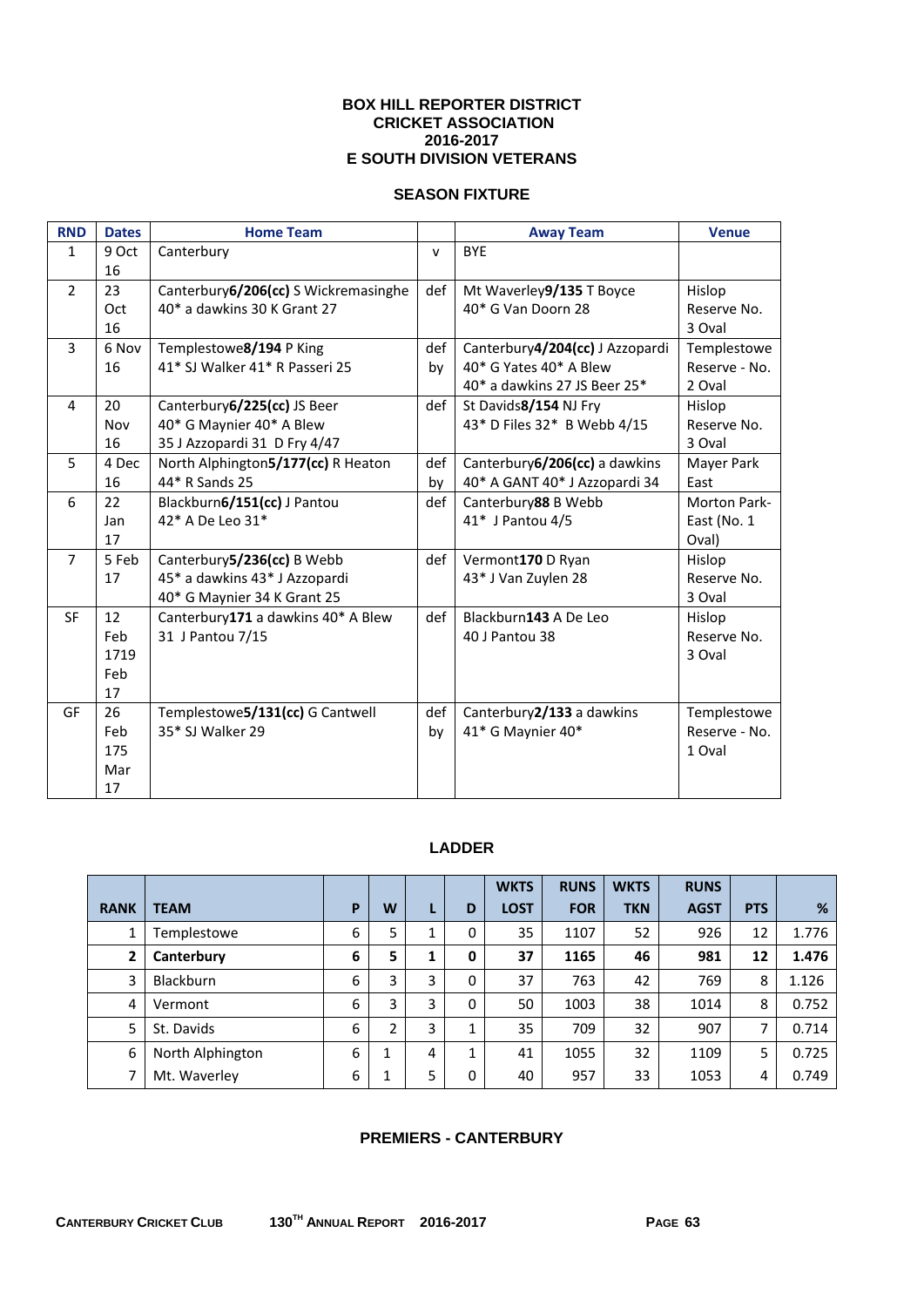## **BOX HILL REPORTER DISTRICT CRICKET ASSOCIATION 2016-2017 E SOUTH DIVISION VETERANS**

## **BATTING**

| Player               | <b>MAT</b>   | <b>INN</b>     | <b>NO</b>      | 100s        | <b>50s</b>   | <b>Os</b>      | <b>HS</b> | <b>RUNS</b> | AVE.      |
|----------------------|--------------|----------------|----------------|-------------|--------------|----------------|-----------|-------------|-----------|
| dawkins, andrew      | 7            | 7              | 4              | 0           | 0            | $\mathbf{0}$   | 43*       | 232         | 77.33     |
| Azzopardi, Jeff      | 8            | 8              | 3              | 0           | 0            | $\mathbf 0$    | 40*       | 203         | 40.60     |
| Blew, Andrew         | 8            | 8              | $\overline{2}$ | $\Omega$    | 0            | 1              | 40*       | 176         | 29.33     |
| Maynier, G           | 7            | 6              | $\overline{2}$ | $\Omega$    | 0            | $\mathbf{0}$   | $40*$     | 169         | 42.25     |
| Webb, Bill           | 8            | 7              | 3              | $\Omega$    | 0            | $\mathbf{1}$   | 45*       | 127         | 31.75     |
| Beer, Jason S        | 8            | 7              | 3              | $\Omega$    | 0            | $\mathbf{0}$   | 40*       | 120         | 30.00     |
| Grant, Ken           | 6            | 6              | $\mathbf{1}$   | 0           | 0            | $\mathbf 0$    | 27        | 83          | 16.60     |
| <b>GANT, AARON</b>   | 7            | 6              | 3              | $\Omega$    | 0            | $\mathbf{1}$   | 40*       | 65          | 21.67     |
| Wickremasinghe, Sanj | 7            | 4              | $\mathbf{1}$   | $\Omega$    | 0            | 1              | $40*$     | 49          | 16.33     |
| Vause, Paul          | 7            | 3              | $\mathbf{1}$   | $\Omega$    | $\Omega$     | $\mathbf{0}$   | $19*$     | 43          | 21.50     |
| Yates, Glyn          | 4            | $\overline{2}$ | $\mathbf{1}$   | $\Omega$    | 0            | 1              | $40*$     | 40          | 40.00     |
| Stone, Shaun         | 8            | 5              | 4              | $\mathbf 0$ | 0            | $\Omega$       | $20*$     | 25          | 25.00     |
| Azzopardi, Mark      | $\mathbf{1}$ | 1              | 0              | 0           | 0            | $\mathbf{0}$   | 13        | 13          | 13.00     |
| Beaton, Nick P       | 1            | $\mathbf{1}$   | 0              | $\Omega$    | 0            | $\Omega$       | 4         | 4           | 4.00      |
| Bellamy, Mark        | 7            | 3              | $\Omega$       | $\Omega$    | $\mathbf{0}$ | $\overline{2}$ | 4         | 4           | 1.33      |
| Mccorkell, Ross      | 1            | 1              | $\mathbf{1}$   | $\Omega$    | 0            | $\mathbf{0}$   | $4*$      | 4           | <b>NA</b> |

| <b>Player</b>        | <b>MAT</b> | <u>0</u>       | $\underline{\mathsf{M}}$ | R   | $\overline{\mathsf{w}}$ | <b>BBI</b> | AVE.      | STR.      |
|----------------------|------------|----------------|--------------------------|-----|-------------------------|------------|-----------|-----------|
| Vause, Paul          |            | 35.2           | 4                        | 124 | 9                       | 2/4        | 13.78     | 23.56     |
| Webb. Bill           | 8          | 34.2           | 3                        | 142 | 8                       | 4/15       | 17.75     | 25.75     |
| Wickremasinghe, Sanj | 7          | 42             | 8                        | 156 | 8                       | 2/27       | 19.50     | 31.50     |
| Blew, Andrew         | 8          | 46             | 4                        | 175 | 8                       | 2/15       | 21.88     | 34.50     |
| Azzopardi, Jeff      | 8          | 40.3           | 6                        | 150 | 6                       | 2/40       | 25.00     | 40.50     |
| dawkins, andrew      | 7          | 8              | 0                        | 53  | 5                       | 2/8        | 10.60     | 9.60      |
| Bellamy, Mark        |            | 8              | $\Omega$                 | 58  | 3                       | 2/11       | 19.33     | 16.00     |
| Grant, Ken           | 6          | 5.4            | 0                        | 37  | $\overline{2}$          | 1/12       | 18.50     | 17.00     |
| Azzopardi, Mark      | 1          | 6              | 0                        | 43  | $\overline{2}$          | 2/43       | 21.50     | 18.00     |
| <b>GANT, AARON</b>   | 7          | 22             | 0                        | 130 | $\overline{2}$          | 1/14       | 65.00     | 66.00     |
| Giles, Stephen       | 1          | $\overline{2}$ | $\Omega$                 | 14  | 1                       | 1/14       | 14.00     | 12.00     |
| Yates, Glyn          | 4          | 6              | 0                        | 35  | 1                       | 1/14       | 35.00     | 36.00     |
| Maynier, G           |            | 13             | 1                        | 77  | 1                       | 1/27       | 77.00     | 78.00     |
| Stone, Shaun         | 8          | 3              | 0                        | 41  | 0                       |            | <b>NA</b> | <b>NA</b> |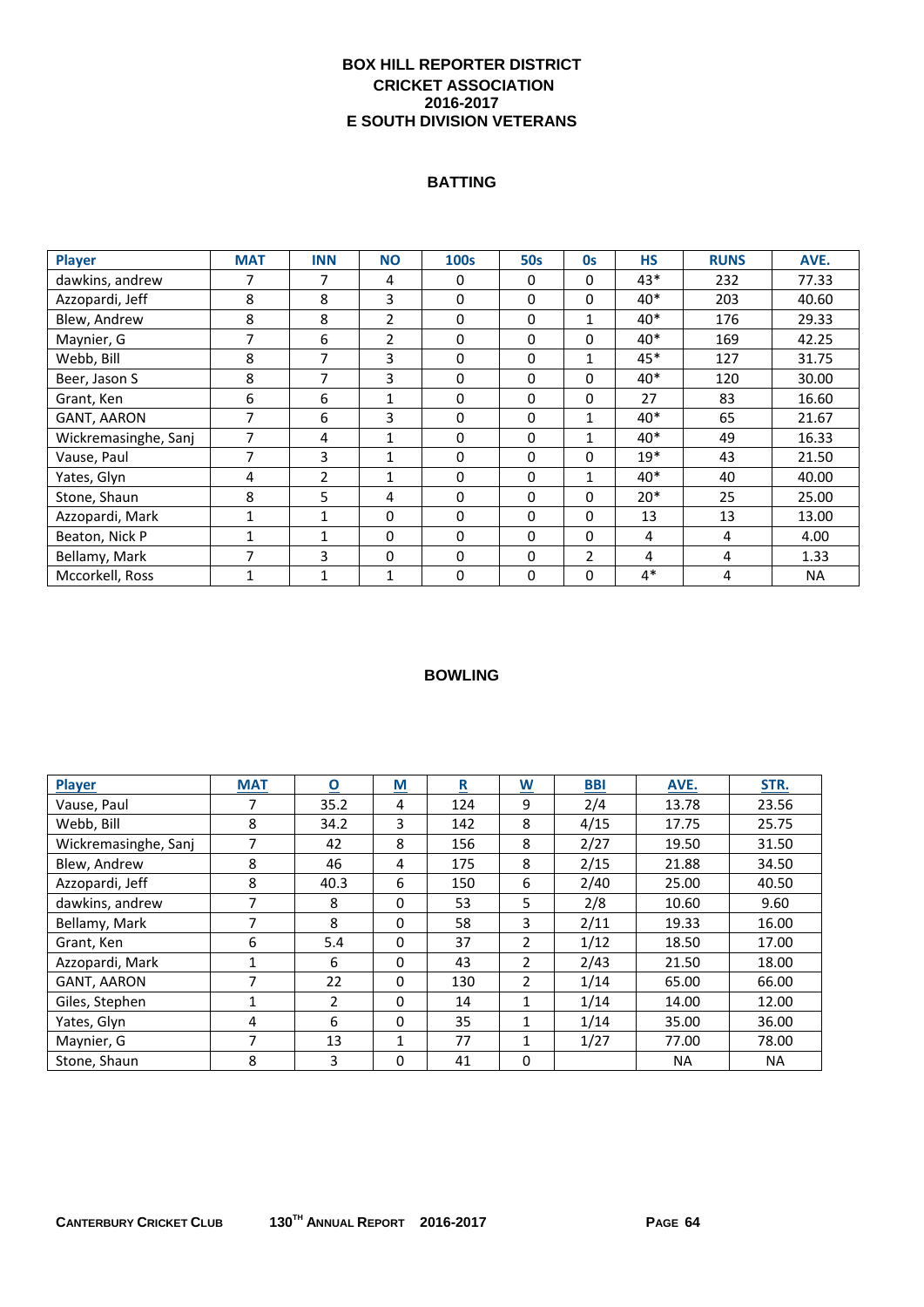#### **BOX HILL REPORTER DISTRICT CRICKET ASSOCIATION 2016-2017 A DIVISION LEGENDS**

## **SEASON FIXTURE**

| <b>RND</b>     | <b>Dates</b> | <b>Home Team</b>                  |     | <b>Away Team</b>                   | <b>Venue</b> |
|----------------|--------------|-----------------------------------|-----|------------------------------------|--------------|
| $\mathbf{1}$   | 9 Oct        | <b>Victorian Cavaliers Sports</b> | def | Canterbury7/204(cc) T Alexander    | Fregon       |
|                | 16           | Club142 S Sideek 34 JA Kent 3/9   | by  | 41* C Kent 40* G Gavin 34 S Mendis | Reserve      |
|                |              |                                   |     | 4/30                               |              |
| $\overline{2}$ | 23 Oct       | Wonga Park4/214(cc) P Clark       | def | Canterbury7/174(cc) B Anderson     | Wonga Park   |
|                | 16           | 41* P Wigney 41* W Hartley        |     | 43* P O'Grady 39 P Doevelaar 3/14  | Reserve No.  |
|                |              | 40* C Meadows 40* A Uhr-Henry     |     |                                    | 2 Oval       |
|                |              | $29*$                             |     |                                    |              |
| 3              | 6 Nov        | Canterbury9/162 P O'Grady         | def | East Ringwood6/169(cc) G Wright    | Hislop       |
|                | 16           | 42* P Grant 39                    | by  | 41* A Coster 36 M Mcdonald         | Reserve No.  |
|                |              |                                   |     | 33* P Grant 3/30                   | 2 Oval       |
| 4              | 20 Nov       | Koonung                           | def | Canterbury7/177(cc) B Anderson     | Greythorn    |
|                | 16           | Heights7/178 GA Howard            |     | 40* P O'Grady 40* MJ Whitehead     | Park         |
|                |              | 37 C Pelchen 31 M Osborne         |     | 3/23                               |              |
|                |              | 31 M Rattenbury 4/40              |     |                                    |              |
| 5              | 4 Dec        | Canterbury8/168(cc) M Kent        | def | Mitcham (Black)7/193(cc) G Mc Coll | Hislop       |
|                | 16           | 41* P O'Grady 36 R Collins 3/21   | bv  | 43* D Sutton 40* J Olver           | Reserve No.  |
|                |              |                                   |     | 32 R Howell 25*                    | 2 Oval       |
| 6              | 22 Jan       | Canterbury 0/195 P Kemp           | def | <b>Victorian Cavaliers Sports</b>  | Hislop       |
|                | 17           | 43* M Kent 41* A Powick           |     | Club7/190(cc) S Sideek             | Reserve No.  |
|                |              | 40* P O'Grady 40*                 |     | 43* S Mendis 42* N Curnow          | 2 Oval       |
|                |              |                                   |     | 32* O Perera 29                    |              |
| $\overline{7}$ | 5 Feb        | Koonung                           | def | Canterbury 0/189 P Kemp            | Greythorn    |
|                | 17           | Heights8/185(cc) GA Howard        | by  | 42* P O'Grady 40* JA Kent          | Park         |
|                |              | 43* G McGoldrick 37 P Goodman     |     | 34* B Anderson 34* M Kent 30*      |              |
|                |              | 26                                |     |                                    |              |
| <b>SF</b>      | 12 Feb       | Wonga Park5/111 A Uhr-Henry       | def | Canterbury9/106(cc) G Gavin        | Wonga Park   |
|                | 1719         | 35* W Dickson 27 JA Kent 3/19     |     | 32* P Clark 4/20                   | Reserve No.  |
|                | Feb 17       |                                   |     |                                    | 1 Oval       |

## **LADDER**

|                |                  |   |   |   |              | <b>WKTS</b> | <b>RUNS</b> | <b>WKTS</b> | <b>RUNS</b> |            |        |
|----------------|------------------|---|---|---|--------------|-------------|-------------|-------------|-------------|------------|--------|
| <b>RANK</b>    | <b>TEAM</b>      | P | W | Ы | D            | <b>LOST</b> | <b>FOR</b>  | <b>TKN</b>  | <b>AGST</b> | <b>PTS</b> | %      |
|                | Wonga Park       |   | 6 | ┻ | 0            | 41          | 1268        | 59          | 1139        | 12         | 1.602  |
| $\overline{2}$ | Koonung Keights  |   | 5 | 2 | $\Omega$     | 40          | 1068        | 36          | 1050        | 10         | 0.915  |
| 3              | East Ringwood    |   | 4 | 3 | $\Omega$     | 42          | 1085        | 48          | 995         | 8          | 1.246  |
| 4              | Canterbury       |   | 3 | 4 | $\mathbf{0}$ | 38          | 1268        | 49          | 1271        | 6          | 1.287  |
| 5              | Mitcham          |   | 2 | 5 | $\Omega$     | 54          | 1128        | 52          | 1245        | 4          | 0.8725 |
| 6              | <b>Cavaliers</b> |   |   | 6 | $\mathbf{0}$ | 56          | 1168        | 27          | 1286        |            | 0.4379 |

## **PREMIERS – WONGA PARK**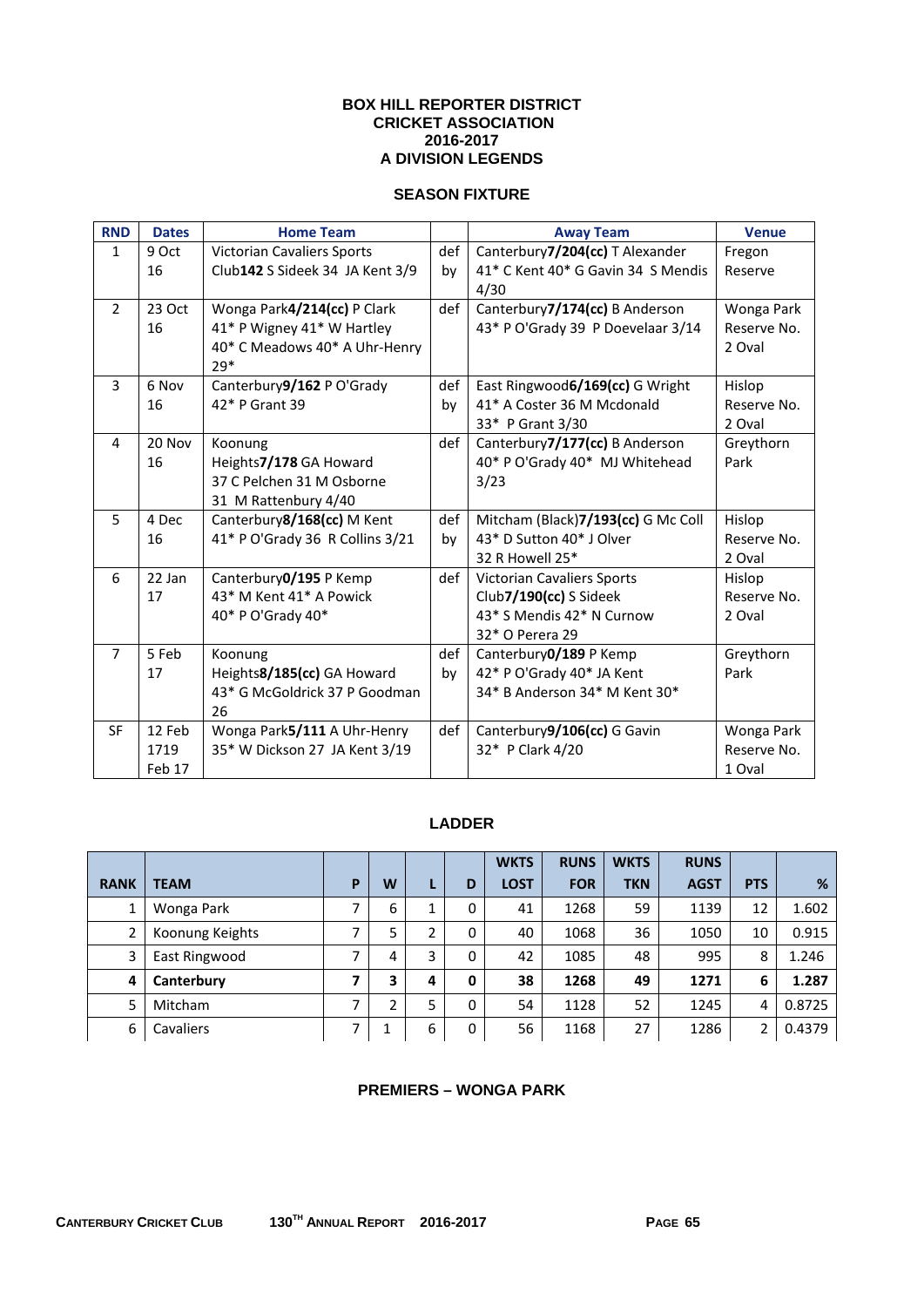#### **BOX HILL REPORTER DISTRICT CRICKET ASSOCIATION 2016-2017 A DIVISION LEGENDS**

## **BATTING**

| <b>Player</b>     | <b>MAT</b>     | <b>INN</b>     | <b>NO</b>      | <b>100s</b> | <b>50s</b>  | 0s           | <b>HS</b> | <b>RUNS</b> | AVE.      |
|-------------------|----------------|----------------|----------------|-------------|-------------|--------------|-----------|-------------|-----------|
| O'Grady, Paul     | 8              | 8              | 4              | 0           | 0           | $\mathbf{0}$ | 42*       | 254         | 63.50     |
| Kent, Michael     | 8              | 8              | 4              | 0           | $\mathbf 0$ | 0            | $41*$     | 165         | 41.25     |
| Kemp, Peter       | 8              | 8              | 3              | $\mathbf 0$ | $\mathbf 0$ | $\Omega$     | $43*$     | 157         | 31.40     |
| Anderson, Bruce   | 6              | 6              | 3              | 0           | $\mathbf 0$ | $\Omega$     | 43*       | 145         | 48.33     |
| Kent, John A      | 6              | 5              | $\mathbf{1}$   | $\mathbf 0$ | $\mathbf 0$ | 0            | $34*$     | 92          | 23.00     |
| Gavin, Gary       | 6              | 4              | 1              | 0           | $\mathbf 0$ | 0            | 34        | 89          | 29.67     |
| Kent, Craig       | 8              | 7              | $\overline{2}$ | $\mathbf 0$ | $\mathbf 0$ | 1            | $40*$     | 76          | 15.20     |
| Grant, Paul       | 5              | 3              | $\mathbf 0$    | $\mathbf 0$ | $\mathbf 0$ | 0            | 39        | 56          | 18.67     |
| Angley, Bob       | 8              | 6              | $\mathbf{1}$   | $\mathbf 0$ | $\mathbf 0$ | $\mathbf 0$  | 24        | 54          | 10.80     |
| Alexander, Tim    | 1              | 1              | 1              | $\pmb{0}$   | $\mathbf 0$ | $\mathbf{0}$ | $41*$     | 41          | <b>NA</b> |
| Powick, Adam      | 1              | $\mathbf{1}$   | $\mathbf{1}$   | 0           | $\Omega$    | 0            | 40*       | 40          | <b>NA</b> |
| Hall, Charles     | 4              | 3              | 0              | $\Omega$    | $\Omega$    | 1            | 15        | 28          | 9.33      |
| King, Barry       | $\overline{2}$ | $\mathbf{1}$   | $\Omega$       | $\Omega$    | $\Omega$    | 0            | 23        | 23          | 23.00     |
| Spencer, Jo       | 3              | 3              | $\mathbf{1}$   | $\Omega$    | $\Omega$    | $\mathbf{0}$ | 13        | 23          | 11.50     |
| Maynier, G        | $\mathbf{1}$   | $\mathbf{1}$   | $\mathbf 0$    | 0           | $\mathbf 0$ | 0            | 19        | 19          | 19.00     |
| Hansen, Bill      | 6              | 5              | $\overline{2}$ | $\mathbf 0$ | $\Omega$    | 1            | $5*$      | 11          | 3.67      |
| Hansen, Kurt A    | $\overline{2}$ | $\overline{2}$ | 1              | $\mathbf 0$ | $\mathbf 0$ | 1            | $10*$     | 10          | 10.00     |
| Cavill, Laurie    | 8              | $\overline{2}$ | $\overline{2}$ | $\mathbf 0$ | $\mathbf 0$ | $\mathbf 0$  | $3*$      | 4           | <b>NA</b> |
| Goldstein, Alan   | $\overline{2}$ | $\mathbf{1}$   | $\mathbf{1}$   | $\pmb{0}$   | $\mathbf 0$ | $\mathbf 0$  | $2*$      | 2           | <b>NA</b> |
| Bourke, Francis W | $\mathbf 1$    | $\mathbf{1}$   | $\mathbf{1}$   | 0           | 0           | 0            | $0*$      | 0           | <b>NA</b> |

| Player              | <b>MAT</b>   | $\overline{\mathbf{o}}$ | $\underline{\mathsf{M}}$ | $\overline{\mathbf{R}}$ | $\underline{\mathsf{w}}$ | <b>BBI</b> | AVE.      | STR.      |
|---------------------|--------------|-------------------------|--------------------------|-------------------------|--------------------------|------------|-----------|-----------|
| Kent, John A        | 6            | 21.2                    | 0                        | 126                     | 8                        | 3/9        | 15.75     | 16.00     |
| Grant, Paul         | 5.           | 22.1                    | 1                        | 143                     | 8                        | 3/30       | 17.88     | 16.63     |
| Cavill, Laurie      | 8            | 41                      | 4                        | 125                     | 5                        | 1/4        | 25.00     | 49.20     |
| Kemp, Peter         | 8            | 39                      | 1                        | 190                     | 5                        | 2/16       | 38.00     | 46.80     |
| Rattenbury, Michael | 1            | 6                       | 0                        | 40                      | 4                        | 4/40       | 10.00     | 9.00      |
| Kent, Michael       | 8            | 24.5                    | $\overline{2}$           | 153                     | 4                        | 2/18       | 38.25     | 37.25     |
| Hansen, Bill        | 6            | 34                      | $\overline{2}$           | 162                     | 4                        | 2/35       | 40.50     | 51.00     |
| O'Grady, Paul       | 8            | 16                      | $\mathbf{1}$             | 88                      | 3                        | 2/25       | 29.33     | 32.00     |
| Angley, Bob         | 8            | 8                       | $\Omega$                 | 36                      | 2                        | 1/6        | 18.00     | 24.00     |
| Anderson, Bruce     | 6            | 19                      | 1                        | 101                     | $\overline{2}$           | 2/24       | 50.50     | 57.00     |
| Kent, Craig         | 8            | $\overline{2}$          | $\Omega$                 | 20                      | 1                        | 1/6        | 20.00     | 12.00     |
| Gavin, Gary         | 6            | 8.5                     | $\Omega$                 | 63                      | $\mathbf{1}$             | 1/14       | 63.00     | 53.00     |
| Maynier, G          | $\mathbf{1}$ | 1                       | $\Omega$                 | 9                       | 0                        | 0/9        | <b>NA</b> | NA.       |
| Hansen, Kurt A      | 2            | 4                       | 0                        | 30                      | 0                        | 0/12       | <b>NA</b> | <b>NA</b> |
| Hall, Charles       | 4            | 12                      | $\Omega$                 | 80                      | 0                        | 0/10       | <b>NA</b> | <b>NA</b> |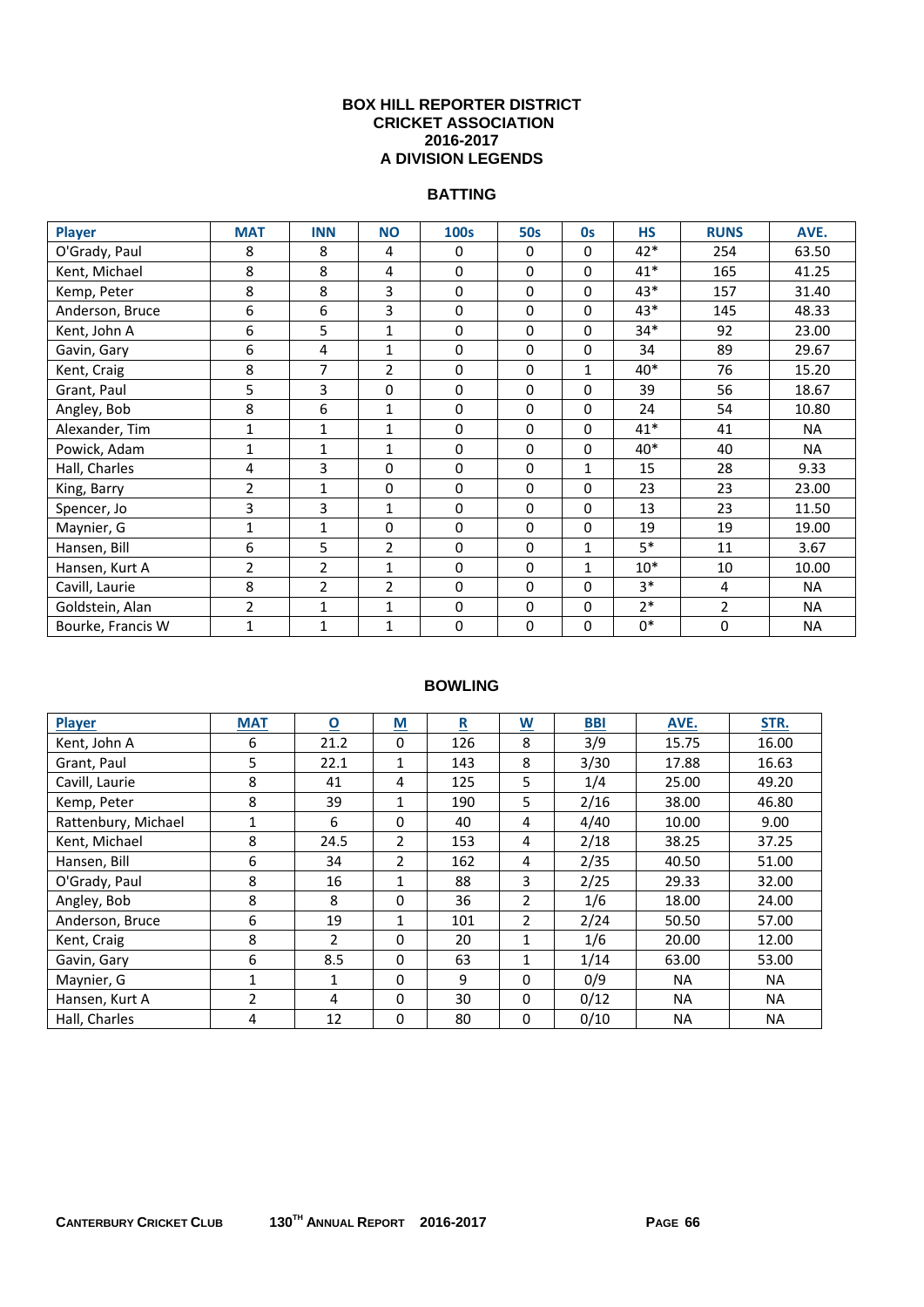#### **BOX HILL REPORTER DISTRICT CRICKET ASSOCIATION 2016-2017 C DIVISION LEGENDS**

## **SEASON FIXTURE**

| <b>RND</b>     | <b>Dates</b> | <b>Home Team</b>               |     | <b>Away Team</b>                  | <b>Venue</b>    |
|----------------|--------------|--------------------------------|-----|-----------------------------------|-----------------|
| $\mathbf{1}$   | 9 Oct        | Mitcham (Yellow)1/45           | def | Canterbury44 KN O'Meara 4/18      | Mullauna SC     |
|                | 16           |                                |     | D Mc Leod Darby 3/7               | - East Oval     |
| $\overline{2}$ | 23 Oct       | Yarra Valley4/126 J Long       | def | Canterbury7/121(cc) M Angwin      | Yarra           |
|                | 16           | 40* G Le Brocq 31*             |     | 40* R Taylor 3/16                 | <b>Junction</b> |
|                |              |                                |     |                                   | Oval            |
| 3              | 6 Nov        | Canterbury4/201 M Tiffin       | def | Forest Hill7/194(cc) M Van Zuyden | Hislop          |
|                | 16           | 41* G Scalzo 41* D Galvin 40*  |     | 40* SJ Welsh 31* GR Mace          | Reserve No.     |
|                |              |                                |     | 28 D Baker 26                     | 3 Oval          |
| 4              | 20 Nov       | North Balwyn7/181(cc) M Grace  | def | Canterbury 6/152 M Tiffin         | MacLeay         |
|                | 16           | 40* J Davatzis 40* T Thomson   |     | 40* D Galvin 34                   | Park No. 3      |
|                |              | 31 M Worsnop 26 M Angwin       |     |                                   | Oval            |
|                |              | 3/21                           |     |                                   |                 |
| 5              | 4 Dec        | Canterbury9/153 M Tiffin       | def | North Ringwood8/161 C Scott       | Hislop          |
|                | 16           | $41*$ G Scalzo 25              | bv  | 41* A Wright 40* M Angwin 3/4     | Reserve No.     |
|                |              |                                |     |                                   | 3 Oval          |
| 6              | 22 Jan       | Canterbury $6/161$ (cc) B King | def | Mitcham (Yellow)3/166 D Meredith  | Hislop          |
|                | 17           | 45* D Galvin 40* M Tiffin 26   | bv  | 41* M Mc Queeney 41* E Sinni      | Reserve No.     |
|                |              |                                |     | $25*$                             | 3 Oval          |
| $\overline{7}$ | 5 Feb        | North Balwyn8/167(cc) N Troy   | def | Canterbury114 M Loy 40* T Ingpen  | MacLeay         |
|                | 17           | 35 J Tyrrell 34* T Paterson    |     | 27 J Tyrrell 3/9 MJ Kerr 3/27     | Park No. 3      |
|                |              | 30 C Morris 3/35               |     |                                   | Oval            |

## **LADDER**

|             |                    |   |   |   |   | <b>WKTS</b> | <b>RUNS</b> | <b>WKTS</b> | <b>RUNS</b> |            |       |
|-------------|--------------------|---|---|---|---|-------------|-------------|-------------|-------------|------------|-------|
| <b>RANK</b> | <b>TEAM</b>        | P | W | L | D | <b>LOST</b> | <b>FOR</b>  | <b>TKN</b>  | <b>AGST</b> | <b>PTS</b> | %     |
|             | North Ringwood     |   | 6 |   | 0 | 41          | 958         | 49          | 891         | 12         | 1.285 |
|             | <b>Forest Hill</b> | ⇁ | 5 | 2 | 0 | 29          | 1071        | 35          | 1062        | 10         | 1.217 |
| 3           | Yarra Valley       | ┑ | 4 | 3 | 0 | 36          | 1021        | 52          | 964         | 8          | 1.529 |
| 4           | <b>Mitcham</b>     |   | 3 | 4 | 0 | 42          | 921         | 40          | 1022        | 6          | 0.858 |
| 5           | North Balwyn       | ⇁ | ำ | 5 | 0 | 50          | 1162        | 36          | 1100        | 4          | 0.760 |
| 6           | Canterbury         |   |   | 6 | 0 | 52          | 949         | 38          | 1040        | 2          | 0.664 |

## **PREMIERS – NORTH RINGWOOD**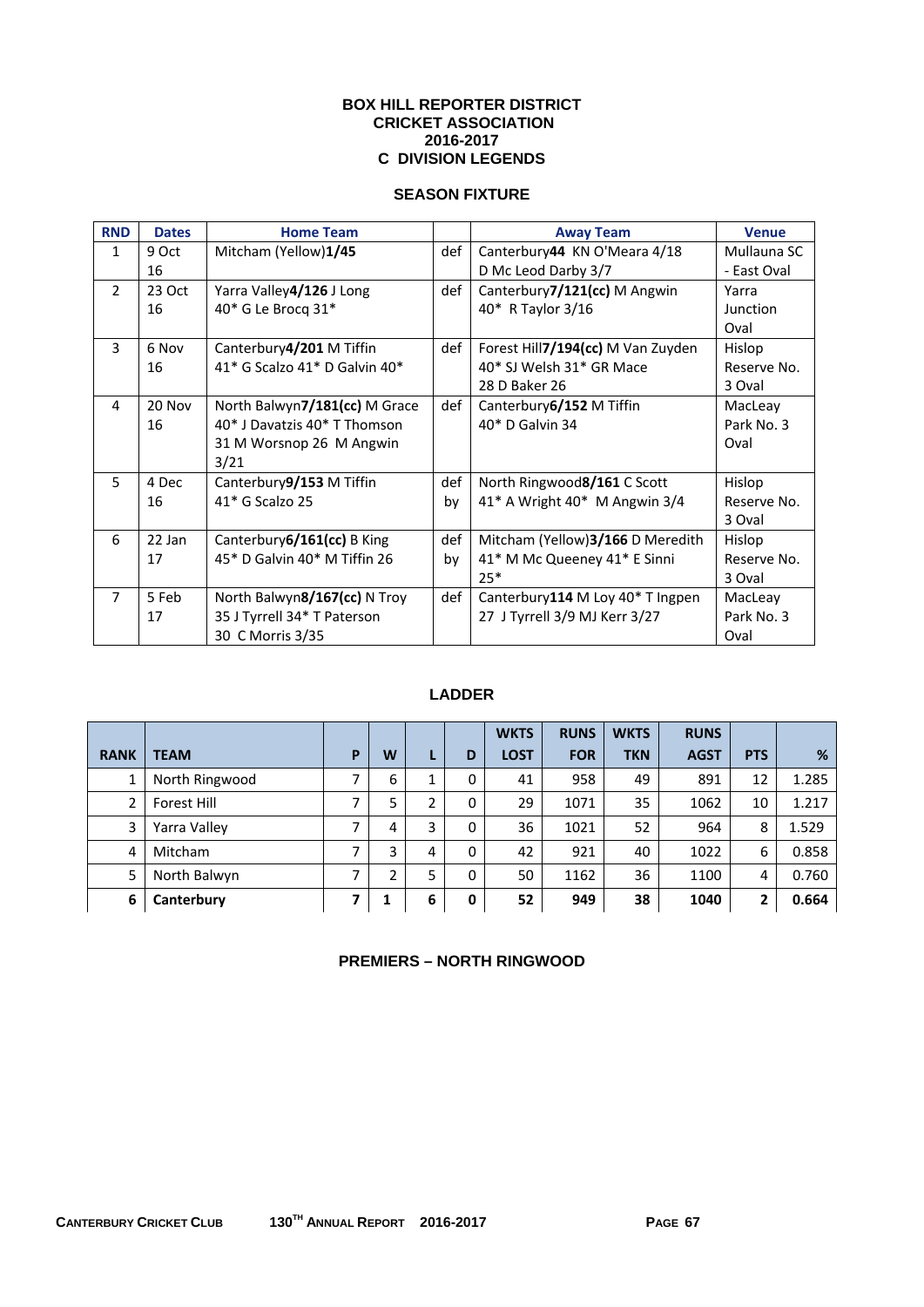#### **BOX HILL REPORTER DISTRICT CRICKET ASSOCIATION 2016-2017 C DIVISION LEGENDS**

### **BATTING**

| <b>Player</b>     | <b>MAT</b>     | <b>INN</b>     | <b>NO</b>      | 100s | <b>50s</b> | <b>Os</b>      | <b>HS</b> | <b>RUNS</b>    | AVE.  |
|-------------------|----------------|----------------|----------------|------|------------|----------------|-----------|----------------|-------|
| Tiffin, Michael   | 5              | 5              | 3              | 0    | $\Omega$   | 0              | $41*$     | 155            | 77.50 |
| Galvin, Dean      | 7              | 7              | $\overline{2}$ | 0    | 0          | $\Omega$       | $40*$     | 147            | 29.40 |
| Angwin, Michael   | 7              | 7              | $\overline{2}$ | 0    | 0          | $\mathbf 0$    | 40*       | 96             | 19.20 |
| Loy, Michael      | 7              | 7              | $\mathbf{1}$   | 0    | 0          | $\mathbf{1}$   | 40*       | 96             | 16.00 |
| Scalzo, Gerard    | 6              | 6              | $\mathbf{1}$   | 0    | 0          | $\overline{2}$ | $41*$     | 78             | 15.60 |
| Bryce, Roger      | 6              | 5              | $\mathbf{1}$   | 0    | 0          | $\mathbf{1}$   | 21        | 66             | 16.50 |
| King, Barry       | 1              | $\mathbf{1}$   | 1              | 0    | 0          | 0              | 45*       | 45             | NA    |
| Morris, Charles   | 7              | 5              | 2              | 0    | 0          | 0              | 22        | 42             | 14.00 |
| Hansen, Kurt A    | 4              | 4              | 0              | 0    | $\Omega$   | 0              | 16        | 37             | 9.25  |
| Watt, Steve       | 6              | 5              | $\mathbf{1}$   | 0    | $\Omega$   |                | 14        | 34             | 8.50  |
| Ingpen, Tony      | 1              | $\mathbf{1}$   | 0              | 0    | $\Omega$   | $\Omega$       | 27        | 27             | 27.00 |
| Djeng, Derek      | 7              | 6              | $\mathbf{1}$   | 0    | 0          | $\overline{2}$ | 19        | 27             | 5.40  |
| Watkinson, Mark   | 4              | 4              | $\overline{2}$ | 0    | 0          | $\Omega$       | $10*$     | 18             | 9.00  |
| Bourke, Francis W | $\overline{2}$ | $\overline{2}$ | $\mathbf{1}$   | 0    | $\Omega$   | $\Omega$       | 4         | 4              | 4.00  |
| Sheldon, Bradley  | 6              | 4              | $\overline{2}$ | 0    | $\Omega$   | $\overline{2}$ | $2*$      | $\overline{2}$ | 1.00  |
| Clarke, Brian     | $\overline{2}$ | $\mathbf{1}$   | $\Omega$       | 0    | $\Omega$   | 1              | $\Omega$  | 0              | 0.00  |
| Bellamy, Mark     | $\mathbf{1}$   | 1              | 0              | 0    | 0          | $\mathbf{1}$   | 0         | 0              | 0.00  |

| Player            | <b>MAT</b>     | $\overline{\mathbf{o}}$ | $\underline{\mathsf{M}}$ | $\overline{\mathbf{R}}$ | $\underline{\mathsf{W}}$ | <b>BBI</b> | AVE.      | STR.      |
|-------------------|----------------|-------------------------|--------------------------|-------------------------|--------------------------|------------|-----------|-----------|
| Angwin, Michael   | 7              | 19                      | $\overline{2}$           | 95                      | 8                        | 3/4        | 11.88     | 14.25     |
| Morris, Charles   | 7              | 36.1                    | 4                        | 135                     | 7                        | 3/35       | 19.29     | 31.00     |
| Tiffin, Michael   | 5.             | 18                      | $\mathcal{L}$            | 72                      | 3                        | 1/8        | 24.00     | 36.00     |
| Sheldon, Bradley  | 6              | 31                      | $\mathfrak{p}$           | 138                     | 3                        | 1/18       | 46.00     | 62.00     |
| Galvin, Dean      | 7              | 33                      | 0                        | 159                     | 3                        | 1/27       | 53.00     | 66.00     |
| Watkinson, Mark   | 4              | 16                      | 1                        | 78                      | $\overline{2}$           | 1/12       | 39.00     | 48.00     |
| Scalzo, Gerard    | 6              | 31                      | 0                        | 126                     | $\overline{2}$           | 1/31       | 63.00     | 93.00     |
| Bellamy, Mark     | 1              | 2                       | 1                        | 5                       | 1                        | 1/5        | 5.00      | 12.00     |
| Clarke, Brian     | $\overline{2}$ | 6                       | 0                        | 24                      | 1                        | 1/24       | 24.00     | 36.00     |
| Watt, Steve       | 6              | 4                       | 0                        | 37                      | 1                        | 1/18       | 37.00     | 24.00     |
| Hansen, Kurt A    | 4              | 8                       | 0                        | 77                      | 1                        | 1/17       | 77.00     | 48.00     |
| Grant, Paul       |                | 1                       | $\Omega$                 | $\mathbf{1}$            | 0                        |            | <b>NA</b> | NA.       |
| Bourke, Francis W | $\overline{2}$ | $\mathcal{L}$           | 0                        | 16                      | 0                        | 0/16       | <b>NA</b> | <b>NA</b> |
| Bryce, Roger      | 6              | 6                       | 0                        | 42                      | $\Omega$                 | 0/15       | <b>NA</b> | <b>NA</b> |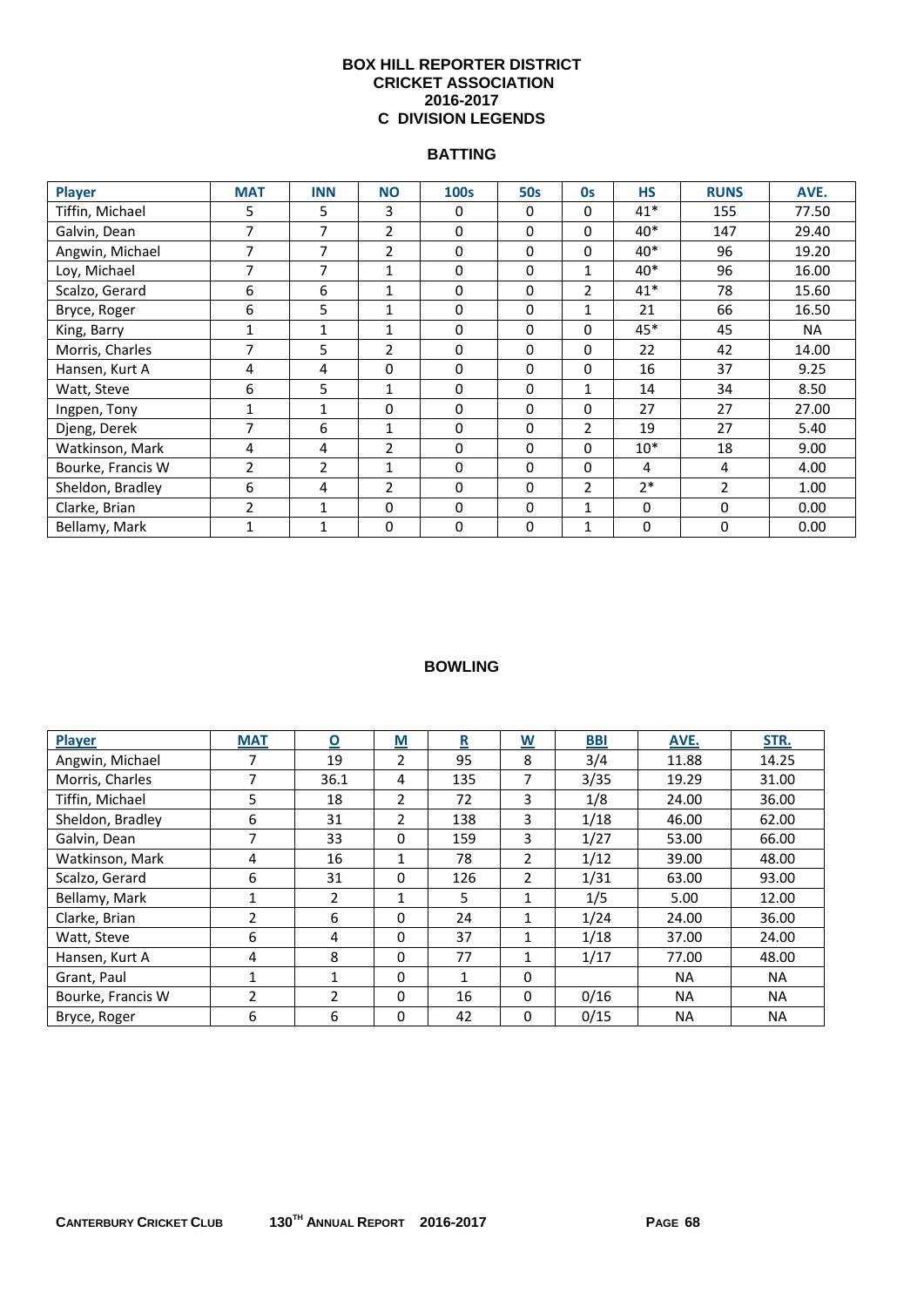## **JUNIOR AWARDS**

**Canterbury Medal Canter Angus Streat Angus Streat Angus Streat Angus Streat Angus Streat Angus Streat Angus Streat** Canterbury Rising Star – Boys **Canterbury Rising Star – Boys Canterbury Rising Star – Boys** Canterbury Rising Star – Girls **Canterbury Rising Star – Girls Heidi Pearce** 

|                       | <b>Batting Award</b>    | <b>Bowling Award</b>      | <b>All Rounder</b>      | <b>Fielding Award</b> | Coaches<br>Award     |
|-----------------------|-------------------------|---------------------------|-------------------------|-----------------------|----------------------|
| <b>U16A</b>           | <b>Angus Streat</b>     | Scott Meagher             | James Townsend          | Paul Lindsay          | Angus Hume           |
| <b>U16B</b>           | <b>Max Shuttleworth</b> | <b>Conor Whiting</b>      | <b>Hamish Galbraith</b> | Tom Carey             | Liam Gallagher       |
| <b>U16 C</b>          | <b>Ethan Browne</b>     | <b>Chet Maher</b>         | <b>Oliver Brown</b>     | <b>Andrew Head</b>    | Corey McCabe         |
| <b>U15 Girls (1)</b>  | Heidi Pearce            | <b>Ella Paice</b>         | Sophie Vlahos           | Georgia Whiting       | Lucy Meagher         |
| <b>U15 Girls (2)</b>  | <b>Harriet Smolarek</b> | <b>Bella Hunt</b>         | Lucy Shuttleworth       | Jasmine Hoskin        | Sophia Weine         |
| <b>U14 A</b>          | Michael Forwood         | <b>Reef McInnes</b>       | Max Yakubowski          | Will Townsend         | Lachie Ross          |
| <b>U14 B</b>          | Conor Lynch             | Ed Harper                 | Caleb Smith             | Jackson Gomezel       | James Ingpen         |
| <b>U14 C</b>          | Ollie Will              | Luke O'Brien              | Sam Bates               | Jackson Caccaviello   | Luke Johnson         |
| <b>U14 C</b>          | Will Stamper            | <b>Bill Angley</b>        | Angus Richards          | <b>Matt Sherry</b>    | Vinay Lad            |
| <b>U12 A</b>          | <b>Will Stamper</b>     | <b>Charlie Quartel</b>    | Ollie Will              | <b>Bill Angley</b>    | <b>Will Dawkins</b>  |
| <b>U12 B</b>          | <b>Thomas Newman</b>    | William Young             | <b>Thomas Burns</b>     | Cooper Davis          | James Burnett        |
| <b>U12 C</b>          | <b>Callum Yates</b>     | <b>Frederick McDonald</b> | Michael Chen            | William Spratt        | <b>Austin Stuart</b> |
| U10 Blue              | <b>Ben Ross</b>         | Eddie McCorkell           | Sam Grlj                | <b>Tom Mitchell</b>   | Ben Joyce            |
| <b>U10 Yellow</b>     | William Wood            | Daniel McFarlane          | Angus Murray            | Marcus Johnson        | Liam Stabek          |
| U <sub>10</sub> Black | Jack Harrington         | Nicholas Azzopardi        | Nicholas Phillips       | Harry Rizza           | Kaelen Briffa        |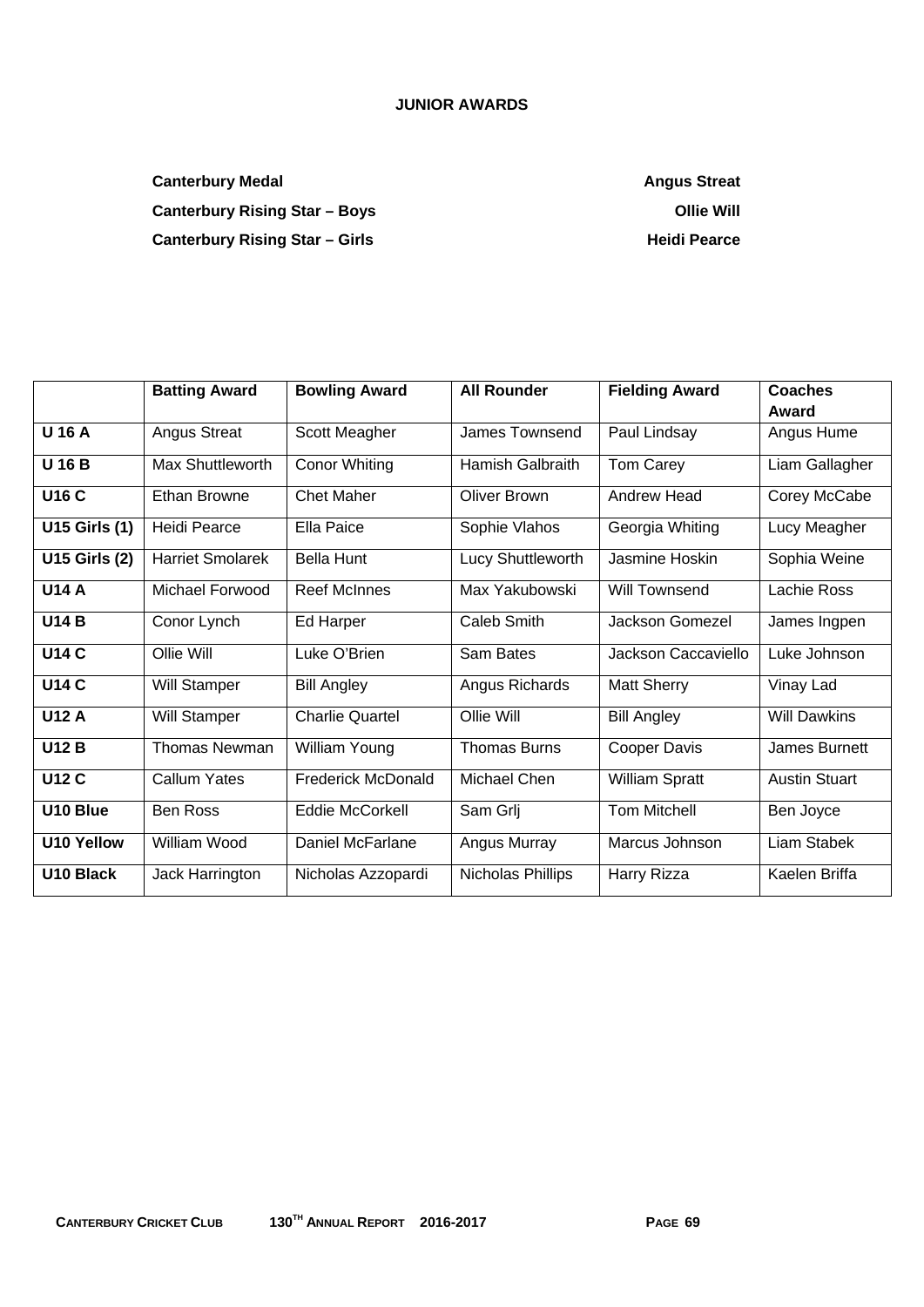#### **EASTERN CRICKET ASSOCIATION A.G GRACE SHIELD 2016-2017 U16 A**

## **SEASON FIXTURE**

| <b>RND</b>     | <b>Dates</b>  | <b>Home Team</b>                         |      | <b>Away Team</b>                   | <b>Venue</b>    |
|----------------|---------------|------------------------------------------|------|------------------------------------|-----------------|
| 1              | 14 Oct        | Canterbury8/69(cc)                       | drew | Kew Junior Blue                    | Highfield       |
|                | 1621          |                                          |      |                                    | Park (Lower)    |
|                | Oct 16        |                                          |      |                                    |                 |
| $\overline{2}$ | 28 Oct        | Deepdene Bears79                         | def  | Canterbury8/164 J Townsend         | Stradbroke      |
|                | 164           |                                          | by   | 49* AE Hume 29 CD Harper           | Park North      |
|                | Nov 16        |                                          |      | 26 JD Forde 3/8                    |                 |
| 3              | 11 Nov        | Canterbury 6/101(cc) AR Streat 40* R Son | def  | East Doncaster3/113(cc) S Reynolds | Highfield       |
|                | 16            | 29 CS Corbally 3/8                       | by   | 37 JH Bardwell 35*                 | Park (Lower)    |
| 4              | 18 Nov        | Canterbury5/68(cc)                       | def  | Glen Iris8/102(cc) T Polkinghorne  | Highfield       |
|                | 16            |                                          | by   | 25 R Son 3/17                      | Park (Lower)    |
| 5              | 25 Nov        | North Balwyn                             | def  | Canterbury9/193(cc) R Son          | Macleay Park    |
|                | 162           | Maroon3/213(cc) X Bateman                |      | 42 J Townsend 32* CD Harper 28     | No <sub>2</sub> |
|                | <b>Dec 16</b> | 83 V Narayana 45* B Slater 40*           |      |                                    |                 |
| 6              | 9 Dec         | Boroondara3/168(dec) J Fraser McGurk     | def  | Canterbury77 S Carroll             | Victoria Road   |
|                | 1616          | 58 C Knott 49* B Bromell 32              |      | $3/9$ and $2/51$                   | Reserve         |
|                | Dec 16        |                                          |      |                                    |                 |
| $\overline{7}$ | 3 Feb         | Canterbury9/94(cc) AR Streat 27          | def  | Balwyn8/80(cc) J Townsend 3/23     | Highfield       |
|                | 17            |                                          |      |                                    | Park (Lower)    |
| 8              | 10 Feb        | Canterbury9/105(cc) PC Lindsay 27*       | def  | Box Hill9/121(cc) A Shiraz         | Highfield       |
|                | 1717          |                                          | by   | 33* AE Hume 3/16                   | Park (Lower)    |
|                | Feb 17        |                                          |      |                                    |                 |
| 9              | 24 Feb        | Mont Albert3/168 A Lake 54 JM Devine     | def  | Canterbury 6/160(cc) PC Lindsay    | Elgar Park      |
|                | 173           | 39* BR Cook 31                           |      | 42* AE Hume 35 AR Streat           | South West      |
|                | Mar 17        |                                          |      | 34 S Meagher 25                    | Oval            |

## **LADDER**

|             |                     |   |   |                |   | <b>WKTS</b> | <b>RUNS</b> | <b>WKTS</b> | <b>RUNS</b> |            |       |
|-------------|---------------------|---|---|----------------|---|-------------|-------------|-------------|-------------|------------|-------|
| <b>RANK</b> | <b>TEAM</b>         | P | W | L              | D | <b>LOST</b> | <b>FOR</b>  | <b>TKN</b>  | <b>AGST</b> | <b>PTS</b> | %     |
| 1           | Glen Iris           | 9 | 6 | $\overline{2}$ | 1 | 55          | 1368        | 74          | 1044        | 39         | 1.763 |
| 2           | <b>Box Hill</b>     | 9 | 6 | $\overline{2}$ | 1 | 38          | 1083        | 54          | 1172        | 39         | 1.313 |
| 3           | Boroondara          | 9 | 6 | $\overline{2}$ | 1 | 61          | 1441        | 50          | 1140        | 39         | 1.036 |
| 4           | Kew Blue            | 9 | 5 | 3              | 1 | 37          | 1280        | 62          | 1256        | 33         | 1.708 |
| 5           | North Balwyn Maroon | 9 | 4 | 4              | 1 | 54          | 1417        | 52          | 1304        | 27         | 1.046 |
| 6           | Mont Albert         | 9 | 2 | 6              | 1 | 56          | 1187        | 45          | 1145        | 15         | 0.833 |
| 7           | Canterbury          | 9 | 2 | 6              | 1 | 71          | 1082        | 47          | 1044        | 15         | 0.686 |
| 8           | East Doncaster      | 9 | 2 | 6              | 1 | 55          | 1164        | 49          | 1521        | 15         | 0.682 |
| 9           | Balwyn              | 9 | 2 | 6              | 1 | 64          | 1066        | 49          | 1307        | 15         | 0.624 |

## **PREMIERS – GLEN IRIS**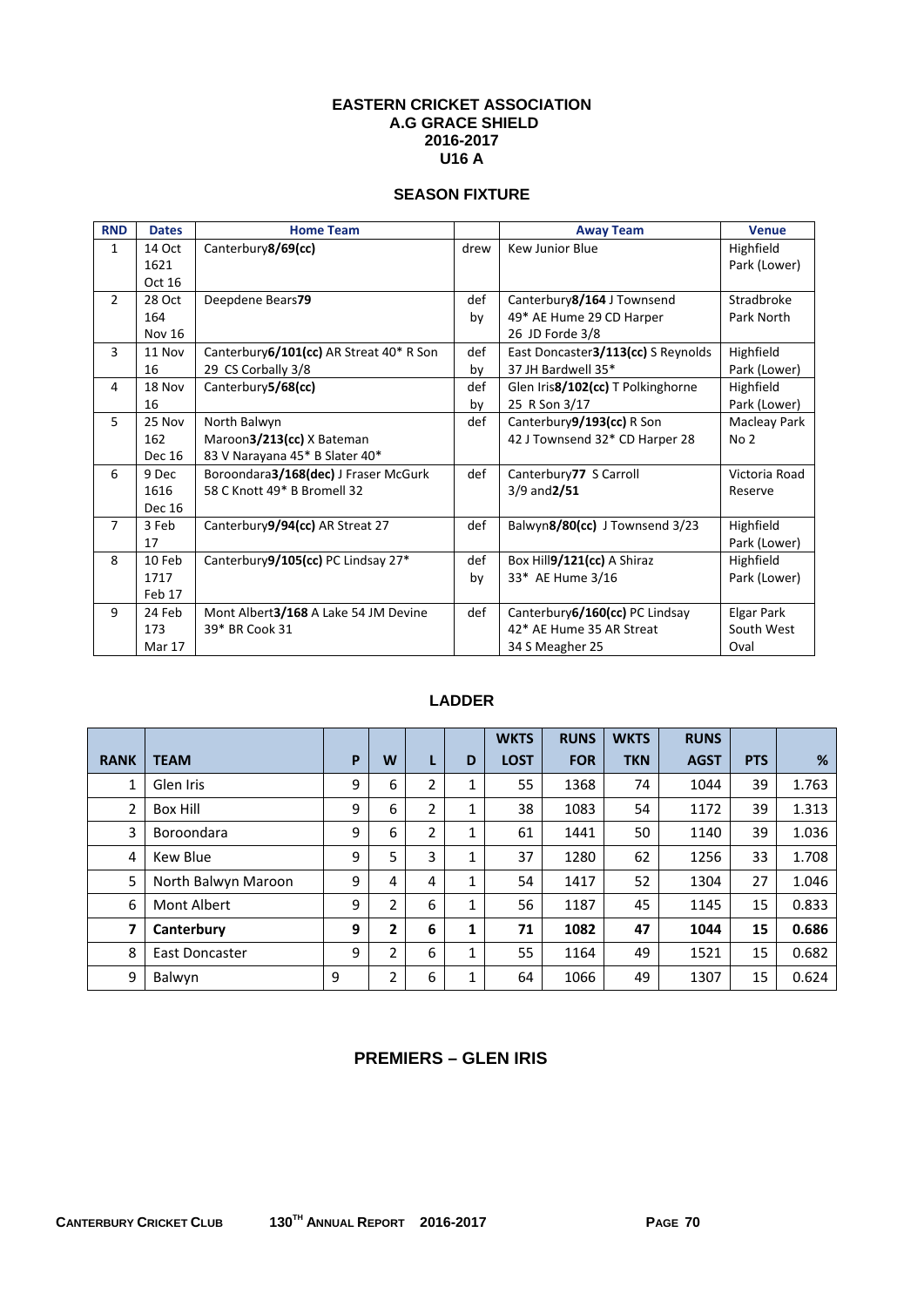#### **EASTERN CRICKET ASSOCIATION A.G GRACE SHIELD 2016-2017 U16 A**

# **BATTING**

| Player            | <b>MAT</b>     | <b>INN</b>     | <b>NO</b>      | <b>100s</b> | <b>50s</b> | Os             | <b>HS</b> | <b>RUNS</b> | AVE.  |
|-------------------|----------------|----------------|----------------|-------------|------------|----------------|-----------|-------------|-------|
| Streat, Angus R   | 9              | 10             | 3              | $\Omega$    | $\Omega$   |                | $40*$     | 154         | 22.00 |
| Townsend, James   | 8              | 5              | $\overline{2}$ | 0           | 0          | 0              | $49*$     | 115         | 38.33 |
| Meagher, Scott    | 9              | 10             | 3              | 0           | 0          | $\mathbf{0}$   | 25        | 114         | 16.29 |
| Son, Ray          | 8              | 8              | 0              | 0           | 0          |                | 42        | 111         | 13.88 |
| Lindsay, Paul C   | 9              | 9              | 3              | 0           | $\Omega$   | $\mathbf{2}$   | $42*$     | 108         | 18.00 |
| Harper, Charles D | 9              | 9              | 0              | 0           | 0          | $\overline{2}$ | 28        | 97          | 10.78 |
| Hume, Angus E     | 6              | 6              | 1              | 0           | $\Omega$   | $\mathbf{0}$   | 35        | 93          | 18.60 |
| Hosken, Oskar T   | 6              | 6              | 1              | 0           | 0          | 1              | 18        | 73          | 14.60 |
| Jago, William     | 8              | 9              | 1              | $\Omega$    | $\Omega$   | $\mathbf{0}$   | $8*$      | 42          | 5.25  |
| Walling, Benjamin | 9              | 6              | 3              | 0           | 0          | $\mathbf{1}$   | $11*$     | 29          | 9.67  |
| Shuttleworth, Max | 3              | $\mathfrak{p}$ | 0              | $\Omega$    | $\Omega$   | $\mathbf{0}$   | 11        | 12          | 6.00  |
| Kendall, Matthew  | 9              | 6              | $\overline{2}$ | $\Omega$    | 0          | $\overline{2}$ | $5*$      | 9           | 2.25  |
| McCormick, Aedan  | 3              | 3              | 0              | $\Omega$    | $\Omega$   |                | 7         | 9           | 3.00  |
| Scott, Angus L    | $\overline{2}$ | $\overline{2}$ | 0              | 0           | 0          | 2              | 0         | 0           | 0.00  |

| <b>Player</b>     | <b>MAT</b> | Ο  | M        | R   | $\underline{\mathsf{W}}$ | <b>BBI</b> | AVE.  | STR.      |
|-------------------|------------|----|----------|-----|--------------------------|------------|-------|-----------|
| Meagher, Scott    | 9          | 25 |          | 107 |                          | 2/31       | 15.29 | 21.43     |
| Townsend, James   | 8          | 43 | 4        | 164 |                          | 3/23       | 23.43 | 36.86     |
| Son, Ray          | 8          | 43 | 3        | 177 |                          | 3/17       | 25.29 | 36.86     |
| Kendall, Matthew  | 9          | 30 | 0        | 153 | 5                        | 2/20       | 30.60 | 36.00     |
| Walling, Benjamin | 9          | 38 |          | 161 | 5                        | 2/15       | 32.20 | 45.60     |
| Streat, Angus R   | 9          | 24 |          | 70  | 4                        | 2/18       | 17.50 | 36.00     |
| Hume, Angus E     | 6          | 29 |          | 80  | 4                        | 3/16       | 20.00 | 43.50     |
| Hosken, Oskar T   | 6          | 20 |          | 93  | 2                        | 2/14       | 46.50 | 60.00     |
| Harper, Charles D | 9          |    | $\Omega$ | 10  | 0                        |            | ΝA    | <b>NA</b> |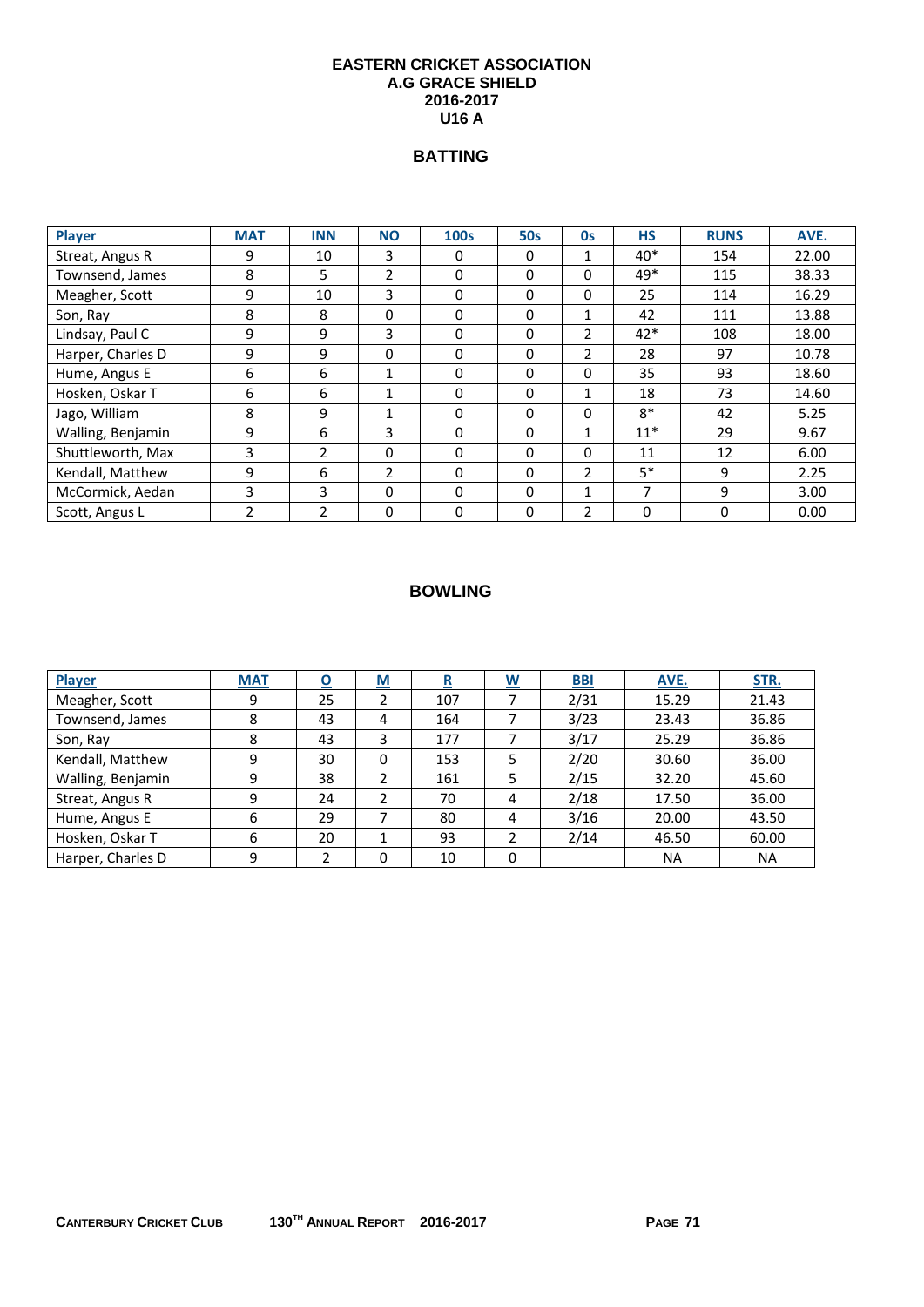#### **EASTERN CRICKET ASSOCIATION T.R BELLIS SHIELD 2016-2017 U16 B**

## **SEASON FIXTURE**

| <b>RND</b>     | <b>Dates</b>  | <b>Home Team</b>                       |      | <b>Away Team</b>                  | <b>Venue</b>       |
|----------------|---------------|----------------------------------------|------|-----------------------------------|--------------------|
| $\mathbf{1}$   | 14 Oct        | Ivanhoe Blue8/166(cc) CJ Eddings       | drew | Canterbury                        | Chelsworth         |
|                | 1621          | 78 L Gallagher 3/19                    |      |                                   | Park - Main        |
|                | Oct 16        |                                        |      |                                   |                    |
| $\overline{2}$ | 28 Oct        | Trinity Willison6/239(cc) W Patton     | def  | Canterbury4/194 W Jago            | Frog Hollow        |
|                | 164           | 81* L Senior 41*                       |      | 63 M Shuttleworth                 |                    |
|                | <b>Nov 16</b> |                                        |      | 37 A McCormick 32                 |                    |
| 3              | 11 Nov        | Canterbury7/117                        | def  | Boroondara6/137(cc) T Steele 47   | <b>Hislop Park</b> |
|                | 16            |                                        | by   |                                   | No 2 Oval          |
|                |               |                                        |      |                                   | (Central)          |
| 4              | 18 Nov        | Surrey Hills Green7/103(cc) TJ Cundall | def  | Canterbury6/103(cc)               | <b>Surrey Park</b> |
|                | 16            | $31*$                                  | by   |                                   | No 4 Oval          |
|                |               |                                        |      |                                   | (South East)       |
| 5              | 25 Nov        | Canterbury 8/158(cc) A McCormick 31*   | def  | North Balwyn Gold153 AC Jones     | <b>Hislop Park</b> |
|                | 162 Dec       |                                        |      | 37 M Barnard-Brown 28 L Austin    | No 2 Oval          |
|                | 16            |                                        |      | 25 L Mitchell 4/15                | (Central)          |
| 6              | 9 Dec         | Canterbury8/148(cc) M Shuttleworth     | def  | Boroondara163 N Niall 59 T Steele | <b>Hislop Park</b> |
|                | 1616          | 37 HK Galbraith 26                     | by   | 31                                | No 2 Oval          |
|                | Dec 16        |                                        |      |                                   | (Central)          |
| $\overline{7}$ | 3 Feb         | Canterbury111 AL Scott 26 TW Russell   | def  | Malvern Junior6/115(cc) P Fewster | <b>Hislop Park</b> |
|                | 17            | 4/16                                   | by   | 34                                | No 2 Oval          |
|                |               |                                        |      |                                   | (Central)          |
| 8              | 10 Feb        | Kew Junior Green124 C Whiting 3/5      | def  | Canterbury9/143(cc) T Carey 38    | Willsmere          |
|                | 1717          |                                        | by   |                                   | Park               |
|                | Feb 17        |                                        |      |                                   |                    |
| 9              | 24 Feb        | Canterbury143 M Shuttleworth           | def  | Ivanhoe Blue7/250(cc) A McKern    | <b>Hislop Park</b> |
|                | 173           | 39 C McManus 3/14                      | by   | 62 G Battistella 62 W Sullivan    | No 2 Oval          |
|                | Mar 17        |                                        |      | 34 T Corben 26 J Quartel 3/14     | (Central)          |

# **LADDER**

|             |                         |   |   |   |   | <b>WKTS</b> | <b>RUNS</b> | <b>WKTS</b> | <b>RUNS</b> |            |       |
|-------------|-------------------------|---|---|---|---|-------------|-------------|-------------|-------------|------------|-------|
| <b>RANK</b> | <b>TEAM</b>             | P | W | L | D | <b>LOST</b> | <b>FOR</b>  | <b>TKN</b>  | <b>AGST</b> | <b>PTS</b> | %     |
| 1           | Ivanhoe Blue            | 9 | 2 | 6 | 1 | 64          | 1297        | 57          | 1065        | 39         | 1.085 |
| 2           | Kew                     | 9 | 5 | 3 | 1 | 55          | 1320        | 64          | 958         | 33         | 1.603 |
| 3           | Malvern                 | 9 | 5 | 3 | 1 | 61          | 1204        | 75          | 1195        | 33         | 1.222 |
| 4           | Boroondara              | 9 | 5 | 3 | 1 | 67          | 1083        | 75          | 992         | 33         | 1.222 |
| 5           | <b>Trinity Willison</b> | 9 | 4 | 4 | 1 | 55          | 1401        | 66          | 1515        | 27         | 1.110 |
| 6           | Canterbury              | 9 | 3 | 5 | 1 | 62          | 1117        | 70          | 1450        | 21         | 0.870 |
| 7           | Surrey Hills Green      | 9 | 3 | 5 | 1 | 67          | 1221        | 55          | 1193        | 19         | 0.840 |
| 8           | North Balwyn Gold       | 9 | Ŧ | 7 | 1 | 81          | 892         | 50          | 1257        | 9          | 0.482 |

### **PREMIERS - KEW**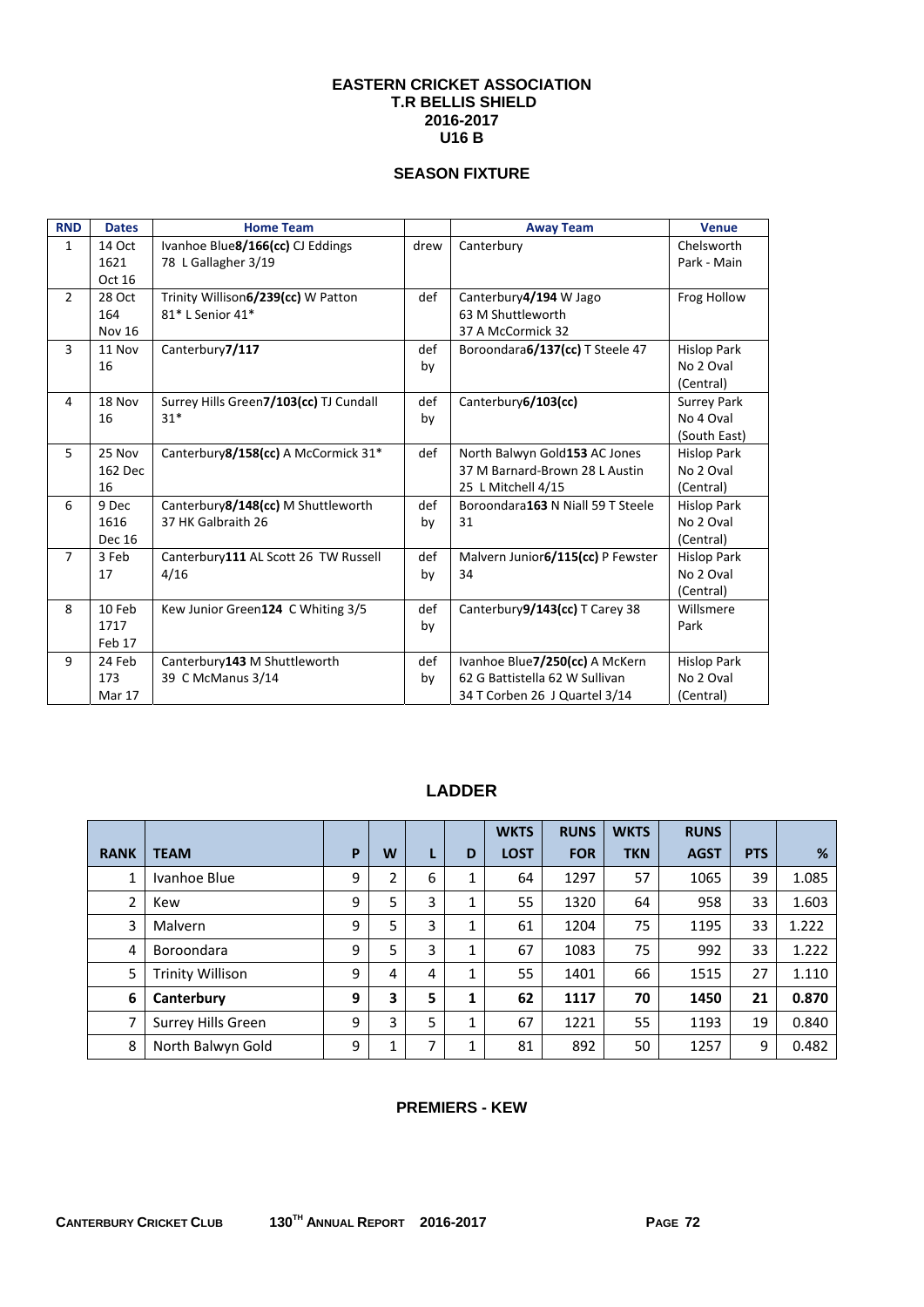#### **EASTERN CRICKET ASSOCIATION T.R BELLIS SHIELD 2016-2017 U16 B**

#### **BATTING**

| <b>Player</b>           | <b>MAT</b> | <b>INN</b>   | <b>NO</b>      | <b>100s</b> | <b>50s</b> | 0s           | H <sub>S</sub> | <b>RUNS</b> | AVE.  |
|-------------------------|------------|--------------|----------------|-------------|------------|--------------|----------------|-------------|-------|
| Shuttleworth, Max       | 6          | 6            | 0              | 0           | 0          | 0            | 39             | 164         | 27.33 |
| McCormick, Aedan        | 5          | 5            | $\mathbf{1}$   | $\Omega$    | 0          | $\Omega$     | 32             | 109         | 27.25 |
| Greenwood, Harry        | 8          | 8            | $\mathbf{1}$   | 0           | 0          | 1            | $23*$          | 94          | 13.43 |
| Galbraith, Hamish K     | 7          | 7            | 0              | $\Omega$    | 0          | 1            | 26             | 85          | 12.14 |
| Scott, Angus L          | ⇁          | 7            | $\mathbf{1}$   | $\Omega$    | 0          | $\Omega$     | 26             | 78          | 13.00 |
| Carey, Tom              | 5.         | 4            | $\Omega$       | $\Omega$    | 0          | $\Omega$     | 38             | 78          | 19.50 |
| Jago, William           |            | 1            | 0              | 0           | 1          | 0            | 63             | 63          | 63.00 |
| Gallagher, Liam         |            | 6            | $\overline{2}$ | $\Omega$    | 0          | 0            | 19             | 52          | 13.00 |
| Quartel, Jack           | 6          | 5            | 2              | $\Omega$    | 0          | $\Omega$     | 18             | 51          | 17.00 |
| holdsworth, jack        | 6          | 5            | 1              | $\Omega$    | 0          | 1            | 17             | 50          | 12.50 |
| Whiting, Conor          | 7          | 7            | 1              | $\Omega$    | 0          | 1            | 12             | 36          | 6.00  |
| Inlander, Shayl p       | 8          | 4            | $\overline{2}$ | $\Omega$    | 0          | $\mathbf{1}$ | $22*$          | 32          | 16.00 |
| Brockwell-Hahn, Stacy D | ⇁          | 7            | 1              | $\Omega$    | 0          | 0            | 11             | 28          | 4.67  |
| Mitchell, Luke          | ⇁          | 4            | 2              | $\Omega$    | 0          | 1            | 11             | 13          | 6.50  |
| Quartel, Charlie        | 1          | $\mathbf{1}$ | $\Omega$       | $\Omega$    | 0          | $\Omega$     | 3              | 3           | 3.00  |

| Player                  | <b>MAT</b> | O              | M              | R   | W              | <b>BBI</b> | AVE.      | STR.      |
|-------------------------|------------|----------------|----------------|-----|----------------|------------|-----------|-----------|
| Whiting, Conor          | 7          | 35             | 7              | 124 | 11             | 3/5        | 11.27     | 19.09     |
| Mitchell, Luke          | 7          | 31             | $\overline{2}$ | 177 | 9              | 4/15       | 19.67     | 20.67     |
| Gallagher, Liam         | 7          | 39             | 3              | 176 | 8              | 3/19       | 22.00     | 29.25     |
| holdsworth, jack        | 6          | 29             | 4              | 113 | 6              | 2/7        | 18.83     | 29.00     |
| Brockwell-Hahn, Stacy D | 7          | 31             | $\overline{2}$ | 152 | 6              | 2/26       | 25.33     | 31.00     |
| Inlander, Shayl p       | 8          | 30             | 0              | 161 | 6              | 2/14       | 26.83     | 30.00     |
| Quartel, Jack           | 6          | 23             | 3              | 89  | 5              | 3/14       | 17.80     | 27.60     |
| Greenwood, Harry        | 8          | 22             | 1              | 104 | 4              | 1/11       | 26.00     | 33.00     |
| McCormick, Aedan        | 5          | 6              | 1              | 26  | $\overline{2}$ | 1/2        | 13.00     | 18.00     |
| Galbraith, Hamish K     | 7          | 10             | 1              | 55  | $\overline{2}$ | 1/11       | 27.50     | 30.00     |
| Carey, Tom              | 5          | 26             | $\overline{2}$ | 111 | $\overline{2}$ | 1/20       | 55.50     | 78.00     |
| Scott, Angus L          | 7          | 3              | 1              | 16  | 1              | 1/16       | 16.00     | 18.00     |
| Hume, Angus E           |            | 10             | 0              | 23  |                | 1/9        | 23.00     | 60.00     |
| Shuttleworth, Max       | 6          | 8              | $\Omega$       | 58  | 1              | 1/17       | 58.00     | 48.00     |
| Quartel, Charlie        | 1          | $\overline{2}$ | 0              | 3   | $\Omega$       | 0/3        | <b>NA</b> | <b>NA</b> |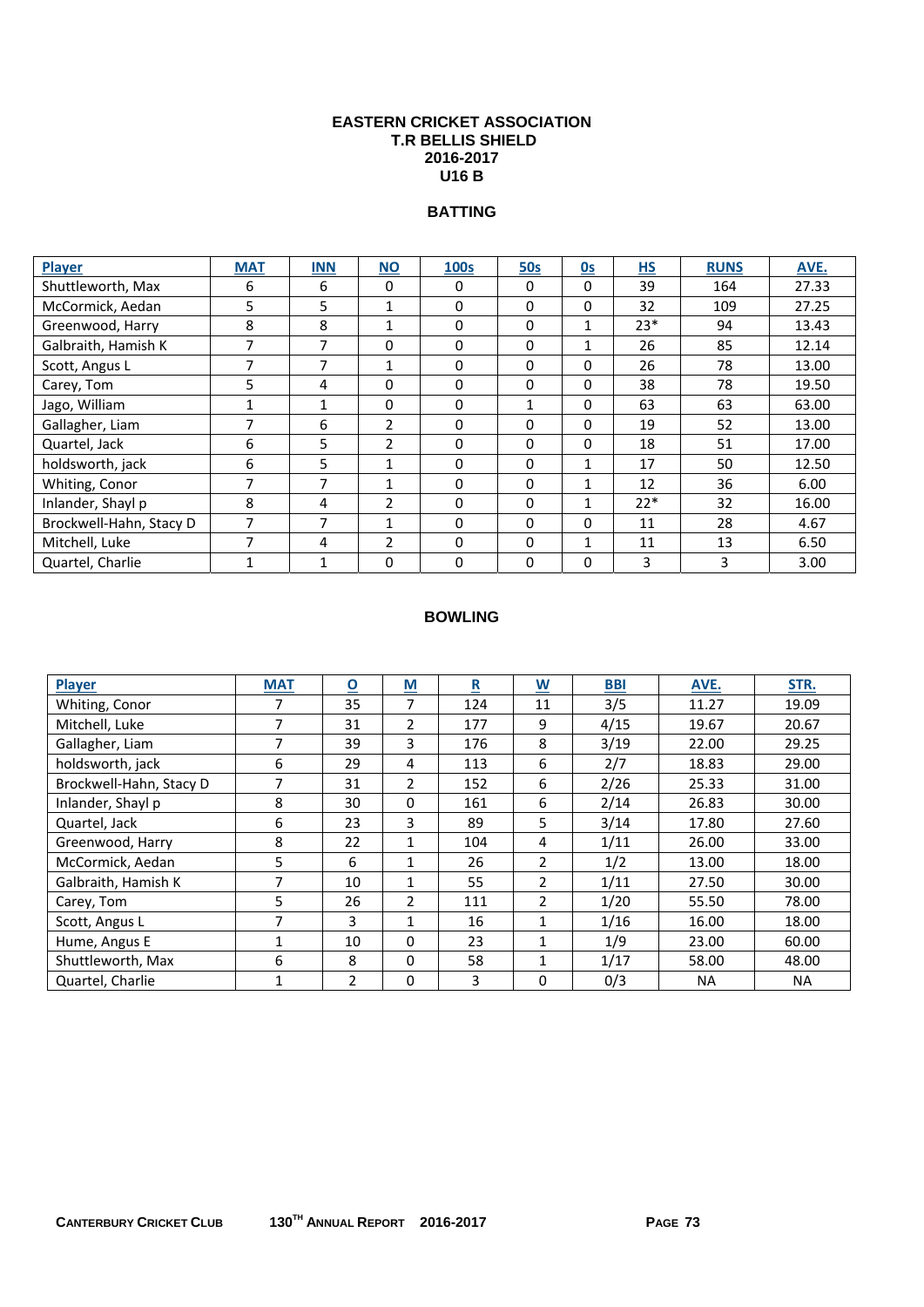#### **EASTERN CRICKET ASSOCIATION H.M WILKINSON SHIELD 2016-2017 U16 C**

## **SEASON FIXTURE**

| <b>RND</b>     | <b>Dates</b>  | <b>Home Team</b>                  |      | <b>Away Team</b>                      | <b>Venue</b>          |
|----------------|---------------|-----------------------------------|------|---------------------------------------|-----------------------|
| $\mathbf{1}$   | 14 Oct        | Donvale                           | drew | Canterbury9/110 A Head 39* J Murphy   | Boronia Grove         |
|                | 1621 Oct      |                                   |      | 3/13                                  | Reserve               |
|                | 16            |                                   |      |                                       |                       |
| $\overline{2}$ | 28 Oct 164    | Canterbury170 HK Galbraith        | def  | Deepdene/Bulleen7/177(cc) D Bisinella | <b>Highfield Park</b> |
|                | <b>Nov 16</b> | 39 EG Browne 32*                  | by   | 47 O Brown 3/13                       | (Lower)               |
| 3              | 11 Nov 16     | Ivanhoe9/110(cc) J Dolezal        | def  | Canterbury4/74(cc)                    | Chelsworth            |
|                |               | 29 E Cheesewright 25              |      |                                       | Park - Main           |
| 4              | 18 Nov 16     | Burwood Yellow5/137(cc) C Wigg    | def  | Canterbury4/96(cc) C Mccabe 25*       | Hartwell              |
|                |               | 34 N Barr 34*                     |      |                                       | Sportsground          |
|                |               |                                   |      |                                       | (East)                |
| 5              | 25 Nov        | Canterbury 8/224(cc) i holdsworth | def  | North Balwyn Black8/184(cc) A Thomas  | Highfield Park        |
|                | 162 Dec 16    | 51* A Head 42 O Brown 31*         |      | 50* J Heathcote 48 j holdsworth 3/11  | (Lower)               |
| 6              | 9 Dec 1616    | Canterbury 8/162 L Gallagher      | def  | Surrey Hills 6/201(cc) R Monaghan     | Highfield Park        |
|                | <b>Dec 16</b> | 30 J Burgess 4/21                 | by   | 52* H McIntosh 25                     | (Lower)               |
| $\overline{7}$ | 3 Feb 17      | Edinburgh7/85(cc) D Greig 27      | def  | Canterbury5/96(cc) O Brown 40*        | <b>WT Peterson</b>    |
|                |               |                                   | by   |                                       | Oval                  |
| 8              | 10 Feb        | Richmond Union8/241(cc) C Loel    | def  | Canterbury134 EG Browne 25 F Weston   | <b>Fletcher Oval</b>  |
|                | 1717 Feb      | 55* J Woods 48* J Roach           |      | 4/28                                  | No <sub>2</sub>       |
|                | 17            | 41 JM Haberfield 29 S Richards    |      |                                       |                       |
|                |               | 3/23                              |      |                                       |                       |
| 9              | 24 Feb 173    | Canterbury 84 C Henderson 3/8     | def  | STC South Camberwell7/249(cc) O King  | Highfield Park        |
|                | Mar 17        |                                   | by   | 50* P Gikas 39 P Mehta 33*            | (Lower)               |

# **LADDER**

|              |                             |   |                |   |              | <b>WKTS</b> | <b>RUNS</b> | <b>WKTS</b> | <b>RUNS</b> |            |       |
|--------------|-----------------------------|---|----------------|---|--------------|-------------|-------------|-------------|-------------|------------|-------|
| <b>RANK</b>  | <b>TEAM</b>                 | P | W              | L | D            | <b>LOST</b> | <b>FOR</b>  | <b>TKN</b>  | <b>AGST</b> | <b>PTS</b> | %     |
| $\mathbf{1}$ | <b>STC South Camberwell</b> | 9 | 6              | 1 | 1            | 36          | 1359        | 59          | 967         | 42         | 2.303 |
| 2            | Ivanhoe                     | 9 | 6              | 2 | 1            | 51          | 940         | 58          | 1017        | 39         | 1.051 |
| 3            | Deepdene/Bulleen            | 9 | 5              | 3 | 1            | 56          | 1282        | 67          | 1233        | 33         | 1.244 |
| 4            | Burwood                     | 9 | 5              | 3 | 1            | 64          | 1428        | 52          | 1080        | 33         | 1.074 |
| 5            | <b>Richmond Union</b>       | 9 | 4              | 4 | $\mathbf{1}$ | 49          | 1511        | 62          | 1329        | 27         | 1.439 |
| 6            | Edinburgh                   | 9 | 4              | 4 | 1            | 59          | 1194        | 65          | 1477        | 27         | 0.891 |
| 7            | <b>Surrey Hills</b>         | 9 | 4              | 4 | 1            | 65          | 1252        | 47          | 1171        | 27         | 0.773 |
| 8            | Donvale                     | 9 | 2              | 5 | 1            | 49          | 1200        | 62          | 1276        | 18         | 1.19  |
| 9            | Canterbury                  | 9 | $\overline{2}$ | 6 | 1            | 66          | 1150        | 57          | 1384        | 15         | 0.718 |
| 10           | North Balwyn                | 9 | 1              | 7 | 1            | 74          | 1182        | 40          | 1564        | 9          | 0.409 |

## **PREMIERS – STC SOUTH CAMBERWELL**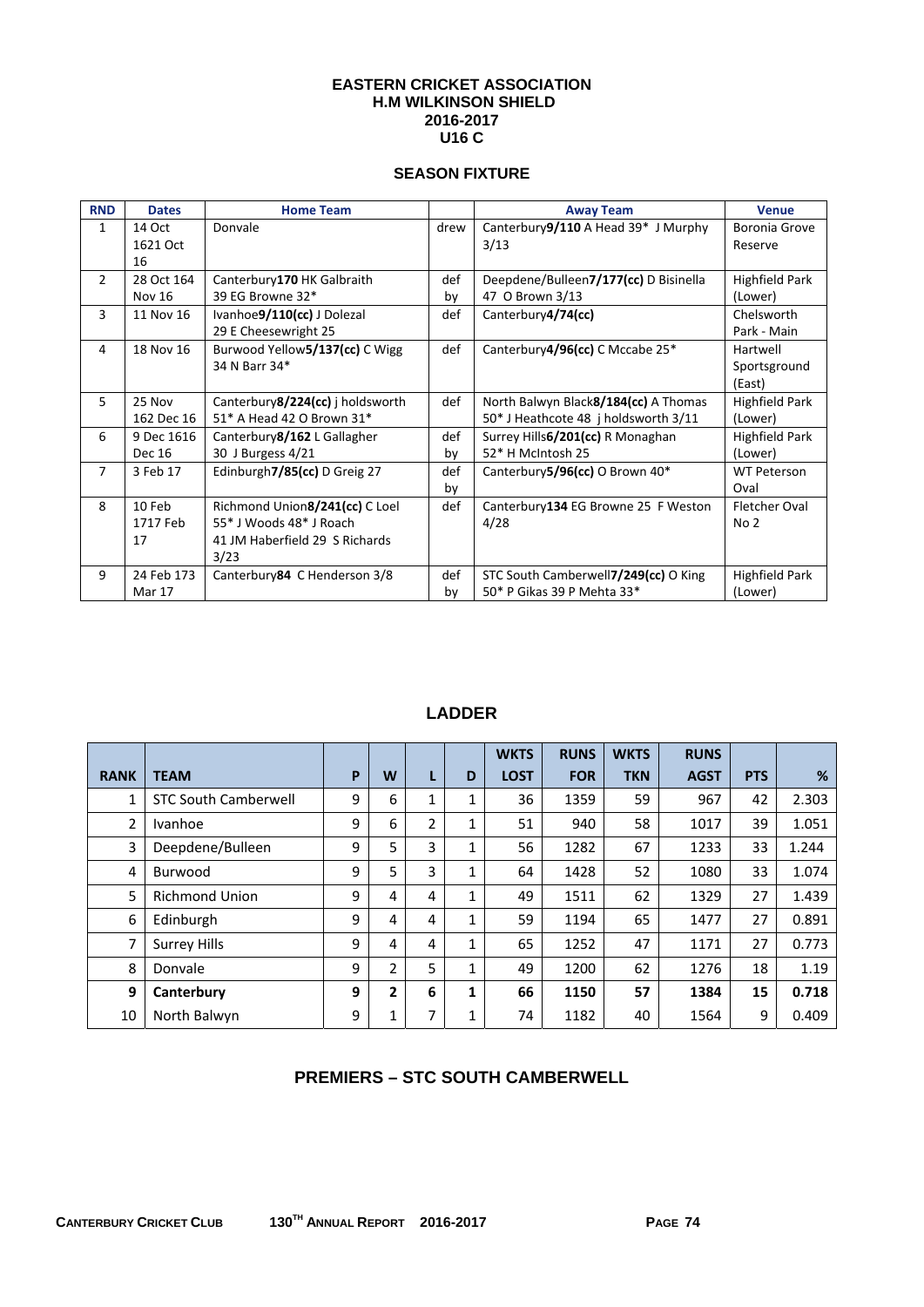#### **EASTERN CRICKET ASSOCIATION H.M WILKINSON SHIELD 2016-2017 U16 C**

## **BATTING**

| <b>Player</b>           | <b>MAT</b>     | <b>INN</b>     | <b>NO</b>      | <b>100s</b> | <b>50s</b>   | <b>Os</b>      | <b>HS</b> | <b>RUNS</b> | AVE.      |
|-------------------------|----------------|----------------|----------------|-------------|--------------|----------------|-----------|-------------|-----------|
| Brown, Oliver           | 8              | 8              | 4              | 0           | $\Omega$     | 0              | 40*       | 166         | 41.50     |
| Head, Andrew            | 9              | 9              | 3              | 0           | $\mathbf 0$  | 1              | 42        | 140         | 23.33     |
| Browne, Ethan G         | 9              | 9              | 4              | 0           | 0            | 0              | $32*$     | 133         | 26.60     |
| O'Brien, Conor T        | 7              | 7              | 1              | 0           | 0            | 1              | 23        | 69          | 11.50     |
| Mccabe, Corey           | 8              | 8              | $\overline{2}$ | 0           | $\mathbf 0$  | $\overline{2}$ | $25*$     | 57          | 9.50      |
| holdsworth, jack        | $\mathbf{1}$   | 1              | 1              | 0           | $\mathbf{1}$ | 0              | $51*$     | 51          | <b>NA</b> |
| Gow, Oliver J           | 9              | 8              | 1              | 0           | $\Omega$     | 1              | 10        | 49          | 7.00      |
| Maher, Chet W           | 8              | 8              | 1              | 0           | $\Omega$     | $\overline{2}$ | $12*$     | 46          | 6.57      |
| Galbraith, Hamish K     | $\mathbf{1}$   | $\mathbf{1}$   | $\Omega$       | 0           | $\Omega$     | 0              | 39        | 39          | 39.00     |
| Huttley, Cooper         | 9              | 8              | 3              | 0           | $\mathbf 0$  | $\overline{2}$ | 12        | 32          | 6.40      |
| Gallagher, Liam         | $\mathbf{1}$   | 1              | $\Omega$       | 0           | $\mathbf 0$  | 0              | 30        | 30          | 30.00     |
| Fitzgerald, Harrison    | 9              | 8              | $\overline{2}$ | 0           | $\mathbf 0$  | $\overline{2}$ | 14        | 29          | 4.83      |
| Catanzariti, Luca       | 9              | 8              | $\mathbf{1}$   | 0           | $\Omega$     | 1              | 15        | 29          | 4.14      |
| Richards, Samuel        | 4              | 4              | $\Omega$       | 0           | $\Omega$     | $\mathbf{1}$   | 8         | 16          | 4.00      |
| Inlander, Shayl p       | $\mathbf 1$    | 1              | 1              | 0           | $\Omega$     | 0              | $11*$     | 11          | <b>NA</b> |
| Quartel, Jack           | $\overline{2}$ | $\overline{2}$ | $\overline{2}$ | 0           | $\Omega$     | 0              | $7*$      | 9           | <b>NA</b> |
| Rogan, Christian        | $\mathbf{1}$   | 1              | $\Omega$       | 0           | $\Omega$     | 0              | 8         | 8           | 8.00      |
| Mitchell, Luke          | 1              | 1              | 1              | 0           | 0            | 0              | $7*$      | 7           | <b>NA</b> |
| Brockwell-Hahn, Stacy D | 1              | 1              | $\mathbf 0$    | 0           | $\mathbf 0$  | 0              | 3         | 3           | 3.00      |

| <b>Player</b>           | <b>MAT</b>   | $\overline{\mathbf{0}}$ | $\underline{\mathsf{M}}$ | $\underline{\mathbf{R}}$ | $\underline{\mathsf{w}}$ | <b>BBI</b> | AVE.      | STR.  |
|-------------------------|--------------|-------------------------|--------------------------|--------------------------|--------------------------|------------|-----------|-------|
| Brown, Oliver           | 8            | 31                      | 3                        | 108                      | 10                       | 3/13       | 10.80     | 18.60 |
| Richards, Samuel        | 4            | 15                      | 1                        | 62                       | 5                        | 3/23       | 12.40     | 18.00 |
| Maher, Chet W           | 8            | 24                      | 2                        | 70                       | 5                        | 1/5        | 14.00     | 28.80 |
| Head, Andrew            | 9            | 27                      | $\Omega$                 | 125                      | 5                        | 2/19       | 25.00     | 32.40 |
| Mccabe, Corey           | 8            | 19                      | $\Omega$                 | 137                      | 5                        | 2/4        | 27.40     | 22.80 |
| O'Brien, Conor T        | 7            | 12                      | $\Omega$                 | 86                       | 4                        | 1/9        | 21.50     | 18.00 |
| Fitzgerald, Harrison    | 9            | 29                      | 3                        | 110                      | 4                        | 2/17       | 27.50     | 43.50 |
| holdsworth, jack        | $\mathbf{1}$ | 4                       | $\mathbf{1}$             | 11                       | 3                        | 3/11       | 3.67      | 8.00  |
| Huttley, Cooper         | 9            | 18                      | $\Omega$                 | 110                      | 3                        | 1/14       | 36.67     | 36.00 |
| Gow, Oliver J           | 9            | 24                      | 3                        | 123                      | 3                        | 1/7        | 41.00     | 48.00 |
| Catanzariti, Luca       | 9            | 27                      | 2                        | 105                      | 2                        | 1/14       | 52.50     | 81.00 |
| Browne, Ethan G         | 9            | 24                      | 2                        | 164                      | 2                        | 1/15       | 82.00     | 72.00 |
| Rogan, Christian        | $\mathbf{1}$ | 4                       | $\Omega$                 | 11                       | 1                        | 1/11       | 11.00     | 24.00 |
| Brockwell-Hahn, Stacy D | $\mathbf{1}$ | 5                       | 0                        | 19                       | 1                        | 1/19       | 19.00     | 30.00 |
| Quartel, Jack           | 2            | 5                       | 0                        | 31                       | 1                        | 1/23       | 31.00     | 30.00 |
| Gallagher, Liam         | $\mathbf{1}$ | 5                       | 1                        | 14                       | 0                        | 0/14       | <b>NA</b> | NA.   |
| Mitchell, Luke          | $\mathbf{1}$ | 4                       | 0                        | 22                       | 0                        | 0/22       | <b>NA</b> | NA.   |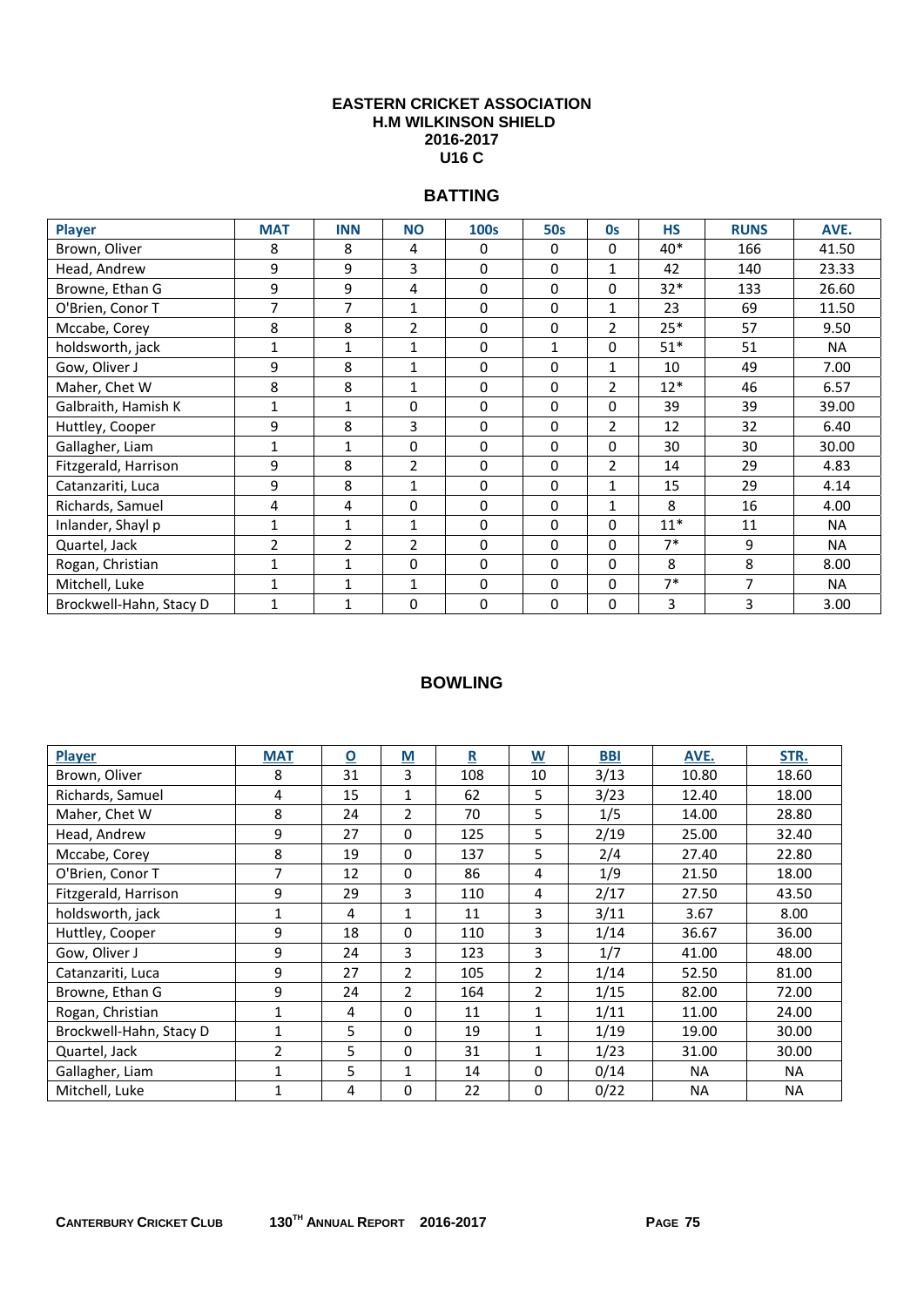#### **EASTERN CRICKET ASSOCIATION ANNA LANNING STARS SHIELD 2016-2017 U15**

## **SEASON FIXTURE**

| <b>RND</b>     | <b>Dates</b> | <b>Home Team</b>                         |              | <b>Away Team</b>                  | <b>Venue</b>            |
|----------------|--------------|------------------------------------------|--------------|-----------------------------------|-------------------------|
| 1              | 12 Oct       | North Balwyn                             | $\mathsf{v}$ | Canterbury Vlahos                 | Hislop Park No 2        |
|                | 16           |                                          |              |                                   | Oval (Central)          |
| $\overline{2}$ | 19 Oct       | North Balwyn9/130(cc) L McDermott 29*    | def          | Canterbury                        | Hislop Park No 2        |
|                | 16           |                                          |              | Vlahos4/106(cc) H Pearce<br>$25*$ | Oval (Central)          |
| 3              | 26 Oct       | <b>Heatherdale Blue</b>                  | drew         | Canterbury Vlahos                 | Elgar Park South        |
|                | 16           |                                          |              |                                   | West Oval               |
| $\overline{4}$ | 2 Nov        | Canterbury Vlahos9/111(cc) H Pearce 39*  | def          | Canterbury Hosken4/96(cc)         | <b>Elgar Park North</b> |
|                | 16           |                                          |              |                                   | East Oval               |
| 5              | 9 Nov        | North Balwyn4/127                        | def          | Canterbury Vlahos8/106            | Macleay Park No 2       |
|                | 16           |                                          |              |                                   |                         |
| 6              | 16 Nov       | North Alphington Red0/86(cc)             | def          | Canterbury                        | Chelsworth Park -       |
|                | 16           |                                          |              | Vlahos5/83(cc) L Tricarico        | SW                      |
|                |              |                                          |              | 3/11                              |                         |
| $\overline{7}$ | 23 Nov       | Canterbury Vlahos                        | drew         | North Alphington White            | Hislop Park No 3        |
|                | 16           |                                          |              |                                   | Oval (West)             |
| 8              | 30 Nov       | Nunawading8/83(cc)                       | def          | Canterbury                        | Elgar Park North        |
|                | 16           |                                          | by           | Vlahos9/119(cc) H Pearce          | West Oval               |
|                |              |                                          |              | 26* L Miskin 4/6 T MacPhie        |                         |
|                |              |                                          |              | 3/19                              |                         |
| 9              | 7 Dec        | Canterbury Vlahos4/145(cc) H Pearce 44*  | def          | Clifton Hill U155/103(cc)         | Chelsworth Park -       |
|                | 16           |                                          |              |                                   | East                    |
| 10             | 1 Feb        | Trinity Willison1/85(cc)                 | def          | Canterbury                        | Hislop Park No 2        |
|                | 17           |                                          | by           | Vlahos9/115(cc) H Pearce          | Oval (Central)          |
|                |              |                                          |              | $37*$                             |                         |
| 11             | 8 Feb        | Canterbury Vlahos                        | $\mathsf{v}$ | <b>BYE</b>                        | Chelsworth Park -       |
|                | 17           |                                          |              |                                   | Main                    |
| 12             | 15 Feb       | LaburnumAshwoodBlackburnSouth9/124(cc)   | def          | Canterbury                        | <b>Kalang Park</b>      |
|                | 17           |                                          | by           | Vlahos7/149(cc) S Kannan 3/2      |                         |
| 13             | 22 Feb       | Canterbury Hosken2/83(cc)                | def          | Canterbury Vlahos4/91(cc)         | Hislop Park No 2        |
|                | 17           |                                          | by           |                                   | Oval (Central)          |
| 14             | 1 Mar        | Bulleen Templestowe u158/145(cc) E Paice | def          | Canterbury Vlahos5/94(cc)         | Hislop Park No 1        |
|                | 17           | 3/16                                     |              |                                   | Oval (East)             |

#### **LADDER**

|             |                            |    |                |   |                | <b>WKTS</b> | <b>RUNS</b> | <b>WKTS</b> | <b>RUNS</b> |            |            |
|-------------|----------------------------|----|----------------|---|----------------|-------------|-------------|-------------|-------------|------------|------------|
| <b>RANK</b> | <b>TEAM</b>                | P  | W              | L | D              | <b>LOST</b> | <b>FOR</b>  | <b>TKN</b>  | <b>AGST</b> | <b>PTS</b> | <b>NRR</b> |
| 1           | <b>Bulleen Templestowe</b> | 11 | 9              | 0 | $\overline{2}$ | 40          | 1146        | 66          | 798         | 72         | 2.209      |
| 2           | North Balwyn               | 13 | 8              | 3 | $\overline{2}$ | 81          | 1426        | 53          | 1198        | 60         | 1.081      |
| 3           | Heatherdale                | 12 | 6              | 3 | 3              | 40          | 1070        | 59          | 610         | 51         | 1.494      |
| 4           | <b>Canterbury Vlahos</b>   | 12 | 6              | 4 | 2              | 64          | 1119        | 50          | 1062        | 48         | 0.303      |
| 5           | Clifton Hill               | 11 | 5              | 4 | 2              | 63          | 1050        | 48          | 978         | 42         | 0.534      |
| 6           | Nunawading                 | 11 | 4              | 5 | $\overline{2}$ | 44          | 931         | 60          | 972         | 36         | $-0.233$   |
| 7           | Laburnum                   | 10 | 4              | 4 | $\overline{2}$ | 31          | 901         | 56          | 893         | 28         | 0.012      |
| 8           | <b>Trinity Willison</b>    | 11 | $\overline{2}$ | 6 | 3              | 42          | 707         | 38          | 631         | 27         | $-0.844$   |
| 9           | North Alphington Red       | 10 | $\mathbf{1}$   | 6 | 3              | 34          | 587         | 38          | 842         | 27         | $-2.07$    |
| 10          | North Alphington White     | 11 | 2              | 7 | 2              | 58          | 761         | 36          | 1152        | 24         | $-2.324$   |
| 11          | <b>Canterbury Hosken</b>   | 10 | 1              | 6 | 3              | 36          | 701         | 29          | 863         | 21         | $-1.227$   |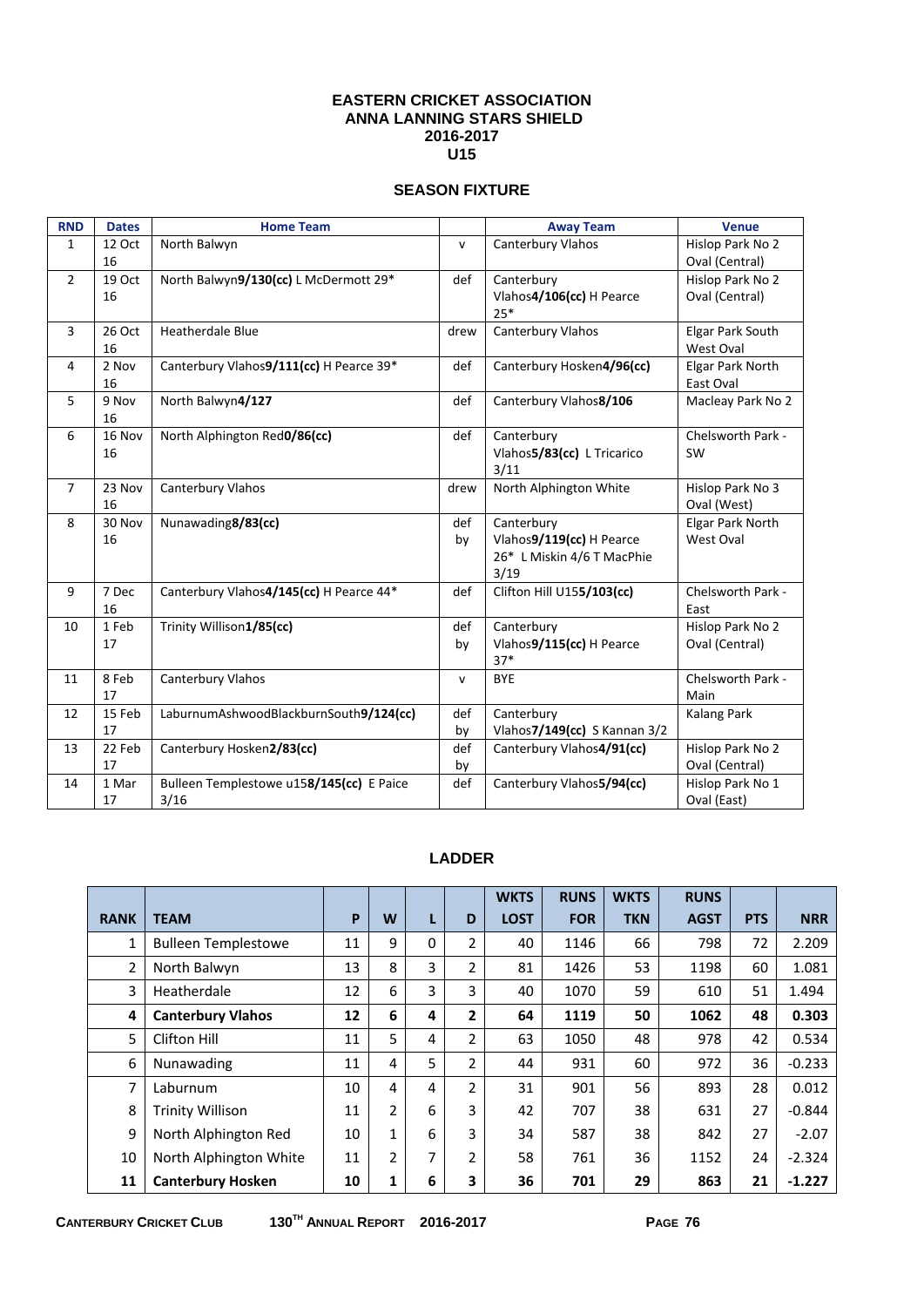#### **EASTERN CRICKET ASSOCIATION ANNA LANNING STARS SHIELD 2016-2017 U15**

## **CANTERBURY VLAHOS BATTING**

| <b>Player</b>        | <b>MAT</b> | <b>INN</b> | <b>NO</b> | <b>100s</b> | <b>50s</b>   | Os           | <b>HS</b> | <b>RUNS</b> |
|----------------------|------------|------------|-----------|-------------|--------------|--------------|-----------|-------------|
| Pearce, Heidi        | 9          | 9          | 9         | 0           | 0            | 0            | $44*$     | 231         |
| Whiting, Georgia     | 10         | 9          | 9         | $\Omega$    | $\mathbf{0}$ | $\mathbf{0}$ | $14*$     | 91          |
| Vlahos, Sophie       | 10         | 10         | 10        | $\Omega$    | $\Omega$     | $\mathbf{0}$ | $16*$     | 85          |
| Meagher, Lucy        | 9          | 8          | 8         | $\Omega$    | $\Omega$     | $\mathbf{0}$ | $13*$     | 74          |
| Walker, Virginia     | 9          | 8          | 8         | $\Omega$    | $\Omega$     | $\mathbf{0}$ | $11*$     | 54          |
| Mayhood, Lauren      | 9          | 9          | 9         | $\Omega$    | $\Omega$     | $\mathbf{0}$ | $17*$     | 48          |
| Kerr, Emily          | 10         | 9          | 9         | $\Omega$    | $\Omega$     | $\mathbf{0}$ | $11*$     | 43          |
| Tresidder, Alexandra | 10         | 9          | 9         | $\Omega$    | $\Omega$     | $\Omega$     | $17*$     | 37          |
| Jones, Amber         | 9          | 9          | 9         | $\Omega$    | $\Omega$     | 0            | $8*$      | 36          |
| O'Brien, Madelyn     | 5          | 5          | 5         | $\Omega$    | $\Omega$     | $\mathbf{0}$ | $10*$     | 28          |
| Paice, Ella          | 9          | 8          | 8         | $\Omega$    | $\Omega$     | $\mathbf{0}$ | $10*$     | 26          |
| King, Lily           | າ          | 2          | 2         | $\Omega$    | $\Omega$     | 0            | $5*$      | 8           |

## **CANTERBURY VLAHOS BOWLING**

| Player               | <b>MAT</b>     | $\overline{\mathbf{o}}$ | $\underline{\mathsf{M}}$ | $\overline{\mathbf{R}}$ | $\underline{\mathsf{w}}$ | <b>BBI</b> | AVE.      | STR.      |
|----------------------|----------------|-------------------------|--------------------------|-------------------------|--------------------------|------------|-----------|-----------|
| Paice, Ella          | 9              | 16                      | 0                        | 88                      | 7                        | 3/16       | 12.57     | 13.71     |
| Pearce, Heidi        | 9              | 15                      | 3                        | 63                      | 5                        | 2/9        | 12.60     | 18.00     |
| Mayhood, Lauren      | 9              | 15                      | 1                        | 66                      | 5                        | 2/9        | 13.20     | 18.00     |
| Vlahos, Sophie       | 10             | 16                      |                          | 68                      | 4                        | 1/2        | 17.00     | 24.00     |
| Meagher, Lucy        | 9              | 17                      | $\Omega$                 | 80                      | 4                        | 2/5        | 20.00     | 25.50     |
| Walker, Virginia     | 9              | 17                      | $\mathfrak{p}$           | 81                      | 4                        | 1/7        | 20.25     | 25.50     |
| Whiting, Georgia     | 10             | 16                      | 0                        | 93                      | 3                        | 2/6        | 31.00     | 32.00     |
| Kerr, Emily          | 10             | 17                      |                          | 143                     | 3                        | 1/5        | 47.67     | 34.00     |
| Jones, Amber         | 9              | 14                      | 1                        | 112                     |                          | 1/9        | 112.00    | 84.00     |
| King, Lily           | $\overline{2}$ | $\overline{2}$          | 0                        | 11                      | $\Omega$                 | 0/11       | <b>NA</b> | <b>NA</b> |
| O'Brien, Madelyn     | 5              | 9                       | $\Omega$                 | 64                      | $\Omega$                 | 0/1        | <b>NA</b> | <b>NA</b> |
| Tresidder, Alexandra | 10             | 18                      | 0                        | 133                     | $\Omega$                 | 0/6        | <b>NA</b> | <b>NA</b> |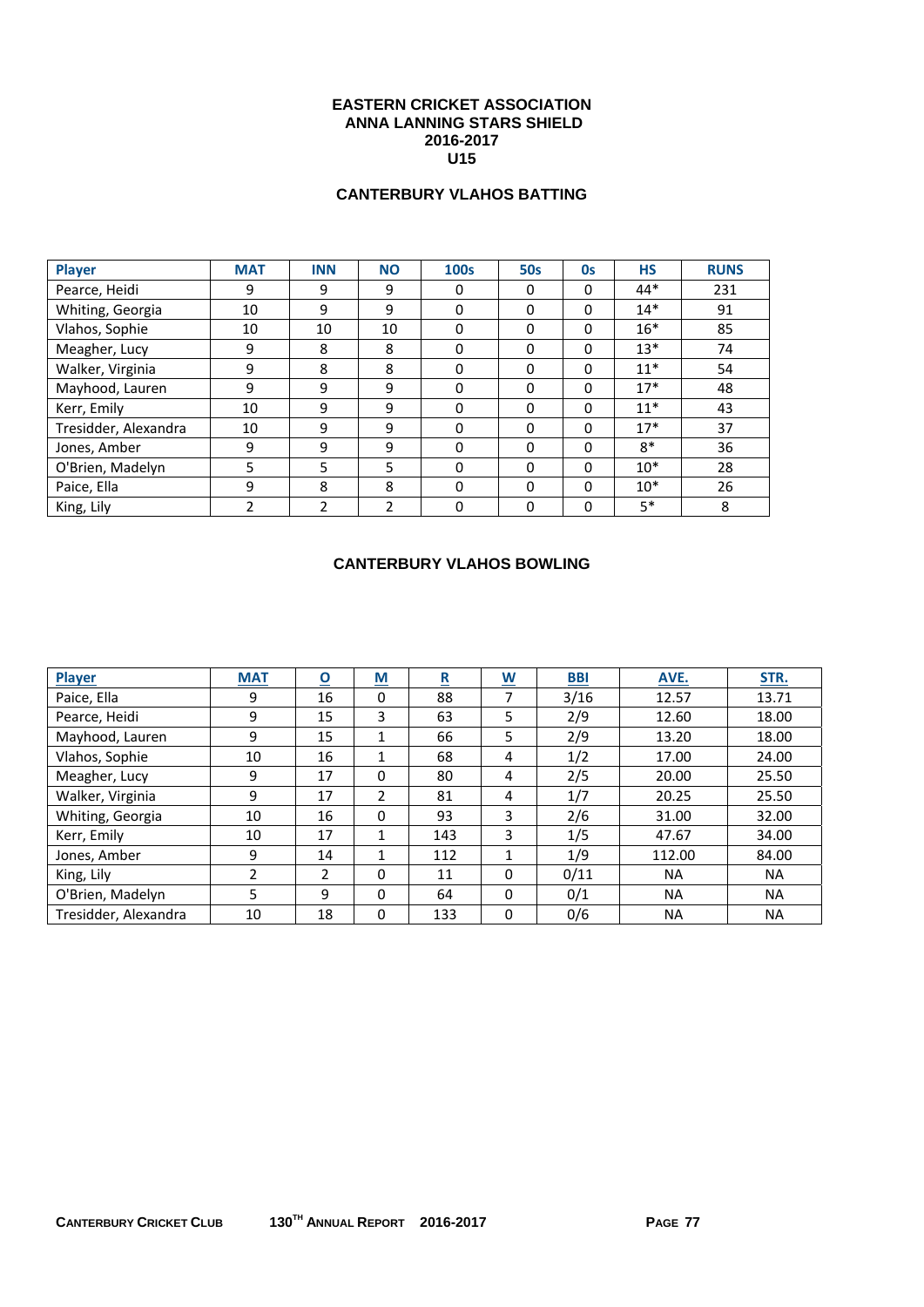#### **EASTERN CRICKET ASSOCIATION ANNA LANNING STARS SHIELD 2016-2017 U15**

#### **CANTERBURY HOSKEN BATTING**

| Player             | <b>MAT</b> | <b>INN</b> | <b>NO</b> | <b>50s</b> | 0s       | <b>HS</b> | <b>RUNS</b> |
|--------------------|------------|------------|-----------|------------|----------|-----------|-------------|
| Smolarek, Harriet  | 6          | 6          | 5         | 0          | 0        | $23*$     | 101         |
| Hunt, Bella        |            |            | 4         | 0          | $\Omega$ | $27*$     | 94          |
| Shuttleworth, Lucy | 8          | 6          | 3         | 0          | $\Omega$ | 20        | 69          |
| Weine, Sophia      | 8          | 8          | 6         | 0          | $\Omega$ | $13*$     | 66          |
| Walshe, Megan      |            | 6          | 6         | 0          | $\Omega$ | $14*$     | 50          |
| Wedrien, Annabelle |            | 7          | 4         | 0          | $\Omega$ | 16        | 47          |
| Hosken, Jasmine    | 8          |            | 3         | 0          | $\Omega$ | 19        | 43          |
| Wood, Emma         | 8          | 8          | 6         | 0          | 1        | 9         | 43          |
| Walker, Gabrielle  | 6          | 6          | 5         | 0          | $\Omega$ | $11*$     | 27          |
| Roskam, Kate       | 8          | 8          | 5         | 0          | $\Omega$ | 5         | 18          |
| Batty, Freya       |            |            | 4         |            |          |           | 17          |

## **CANTERBURY HOSKEN BOWLING**

| <b>Player</b>      | <b>MAT</b> | $\overline{\mathbf{o}}$ | M        | <u>R</u> | $\underline{\mathsf{W}}$ | B <sub>BI</sub> | AVE.      | STR.      |
|--------------------|------------|-------------------------|----------|----------|--------------------------|-----------------|-----------|-----------|
| Hunt, Bella        |            | 13                      |          | 48       | 5                        | 2/6             | 9.60      | 15.60     |
| Smolarek, Harriet  | 6          | 11                      | 0        | 32       | 3                        | 2/14            | 10.67     | 22.00     |
| Hosken, Jasmine    | 8          | 15                      | 1        | 75       | 3                        | 2/10            | 25.00     | 30.00     |
| Shuttleworth, Lucy | 8          | 9                       | 0        | 71       | 2                        | 1/14            | 35.50     | 27.00     |
| Roskam, Kate       | 8          | 14                      | $\Omega$ | 88       | 2                        | 1/10            | 44.00     | 42.00     |
| Batty, Freya       | 7          | 11                      | $\Omega$ | 103      | $\overline{\phantom{a}}$ | 1/10            | 51.50     | 33.00     |
| Wood, Emma         | 8          | 15                      | 1        | 106      | 2                        | 1/20            | 53.00     | 45.00     |
| Wedrien, Annabelle |            | 11                      | 1        | 61       |                          | 1/15            | 61.00     | 66.00     |
| Walshe, Megan      |            | 10                      | 0        | 63       |                          | 1/8             | 63.00     | 60.00     |
| Weine, Sophia      | 8          | 11                      | $\Omega$ | 80       |                          | 1/15            | 80.00     | 66.00     |
| Walker, Gabrielle  | 6          | 16                      | 0        | 84       | 0                        | 0/11            | <b>NA</b> | <b>NA</b> |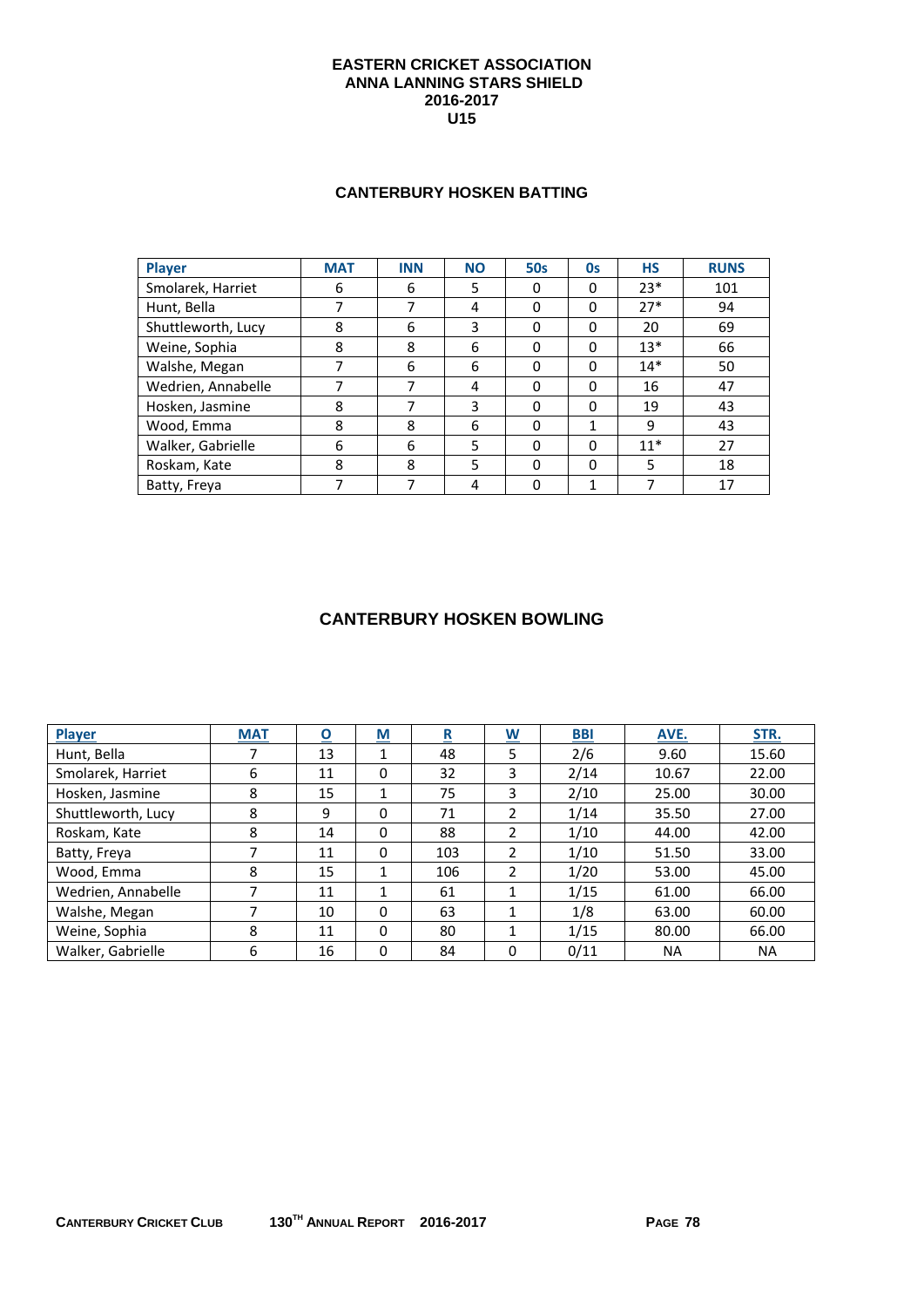#### **EASTERN CRICKET ASSOCIATION C.L. MARTIN SHIELD 2016-2017**   $U14A$

## **SEASON FIXTURE**

| <b>RND</b>     | <b>Dates</b>  | <b>Home Team</b>                 |      | <b>Away Team</b>                   | <b>Venue</b>          |
|----------------|---------------|----------------------------------|------|------------------------------------|-----------------------|
| $\mathbf{1}$   | 14 Oct        | <b>STC South Camberwell Red</b>  | drew | Canterbury4/181(cc) W Townsend     | <b>Nettleton Park</b> |
|                | 1621          |                                  |      | 55* OI Sestan 39                   | West                  |
|                | Oct 16        |                                  |      |                                    |                       |
| $\overline{2}$ | 28 Oct        | Canterbury 5/136 W Townsend 83*  | def  | Boroondara8/132(cc) G Schultz      | Cooper                |
|                | 164           |                                  |      | 36 A Shelat 28* R McInnes 3/13     | Reserve               |
|                | <b>Nov 16</b> |                                  |      |                                    |                       |
| 3              | 11 Nov        | Edinburgh5/75(cc) J Marshall 34* | def  | Canterbury 2/76 M Forwood 43*      | McCutcheon            |
|                | 16            |                                  | by   |                                    | Oval                  |
| $\overline{4}$ | 18 Nov        | North Balwyn Maroon4/88(cc)      | def  | Canterbury 81 W Townsend 25 N Rao  | Myrtle Park No        |
|                | 16            |                                  |      | 3/9                                | 2 (East)              |
| 5              | 25 Nov        | Canterbury4/155 W Townsend       | def  | Surrey Hills97 H Brown 30          | Cooper                |
|                | 162           | 34* R McInnes 31                 |      |                                    | Reserve               |
|                | Dec 16        |                                  |      |                                    |                       |
| 6              | 9 Dec         | Canterbury9/156(cc) M Forwood 67 | def  | Glen Iris57 and 4/47               | Cooper                |
|                | 1616          |                                  |      |                                    | Reserve               |
|                | <b>Dec 16</b> |                                  |      |                                    |                       |
| $\overline{7}$ | 3 Feb         | Canterbury3/141(cc) W Townsend   | def  | Burwood8/57(cc) W Townsend 3/7     | Cooper                |
|                | 17            | $36*$                            |      |                                    | Reserve               |
| 8              | 10 Feb        | Mont Albert104 A Deshpande 45*   | def  | Canterbury7/213(cc) M Forwood      | <b>Elgar Park</b>     |
|                | 1717          |                                  | by   | 72 OI Sestan 43 J Horsey           | South East            |
|                | Feb 17        |                                  |      | 37* FA Baddon 3/17                 | Oval                  |
| 9              | 24 Feb        | Canterbury157 OI Sestan          | def  | Kew Junior Blue9/148 J Stewart     | Cooper                |
|                | 173           | 40 R McInnes 40 T Welling 3/21   |      | 48 T Welling 26 L Ross 3/10        | Reserve               |
|                | Mar 17        |                                  |      |                                    |                       |
| <b>SF</b>      | 12 Mar        | Canterbury148 W Troy 3/31        | def  | Kew Junior Blue8/150(cc) M Dahlsen | Cooper                |
|                | 17            |                                  | by   | 55 J Stewart 25                    | Reserve               |

# **LADDER**

|             |                             |   |   |   |              | <b>WKTS</b> | <b>RUNS</b> | <b>WKTS</b> | <b>RUNS</b> |            |       |
|-------------|-----------------------------|---|---|---|--------------|-------------|-------------|-------------|-------------|------------|-------|
| <b>RANK</b> | <b>TEAM</b>                 | P | W | L | D            | <b>LOST</b> | <b>FOR</b>  | <b>TKN</b>  | <b>AGST</b> | <b>PTS</b> | %     |
| 1           | Canterbury                  | 9 | 7 | 1 | 1            | 54          | 1296        | 68          | 805         | 45         | 2.027 |
| 2           | <b>Surrey Hills</b>         | 9 | 7 | 1 | 1            | 46          | 1249        | 48          | 1298        | 45         | 1.004 |
| 3           | North Balwyn                | 9 | 2 | 6 | 1            | 64          | 1421        | 62          | 1066        | 39         | 1.291 |
| 4           | Kew                         | 9 | 5 | 3 | 1            | 53          | 1318        | 63          | 993         | 33         | 1.578 |
| 5           | Edinburgh                   | 9 | 4 | 4 | 1            | 59          | 1142        | 51          | 1199        | 27         | 0.823 |
| 6           | Mont Albert                 | 9 | 4 | 4 | 1            | 59          | 1142        | 51          | 1199        | 27         | 0.823 |
| 7           | Boroondara                  | 9 | 3 | 5 | 1            | 40          | 988         | 54          | 1235        | 21         | 1.080 |
| 8           | <b>STC South Camberwell</b> | 9 | 2 | 6 | 1            | 58          | 1096        | 57          | 1477        | 15         | 0.729 |
| 9           | Glen Iris                   | 9 | 2 | 6 | $\mathbf{1}$ | 67          | 972         | 56          | 1129        | 15         | 0.720 |
| 10          | Burwood                     | 9 | 0 | 8 | 1            | 68          | 1188        | 42          | 1497        | 3          | 0.490 |

## **PREMIERS – SURREY HILLS**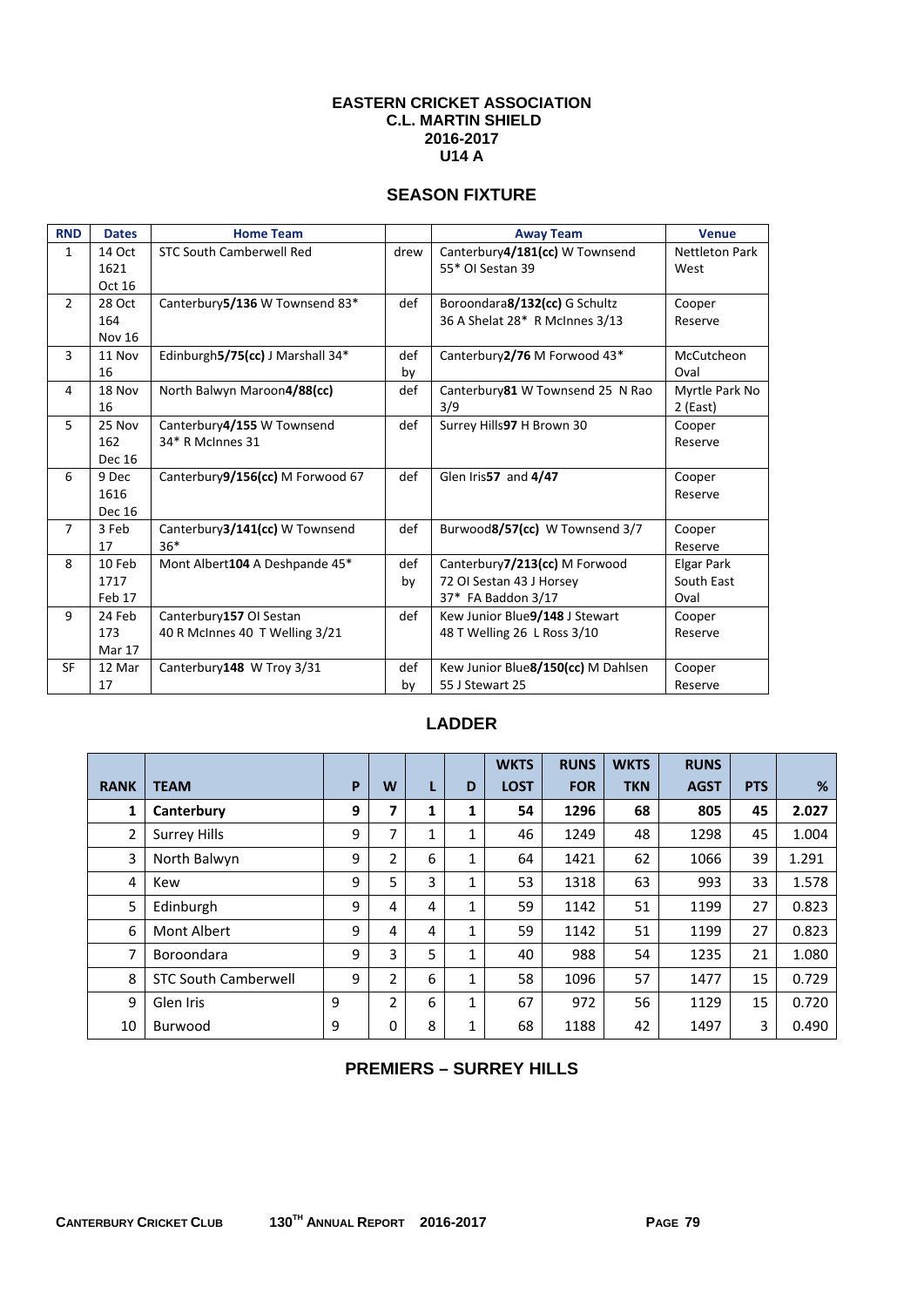#### **EASTERN CRICKET ASSOCIATION C.L MARTIN SHIELD 2016-2017 U14 A**

# **BATTING**

| <b>Player</b>    | <b>MAT</b> | <b>INN</b> | <b>NO</b>                | <b>50s</b>               | 0s             | <b>HS</b> | <b>RUNS</b> | AVE.  |
|------------------|------------|------------|--------------------------|--------------------------|----------------|-----------|-------------|-------|
| Townsend, Will   | 10         | 9          | 5                        | 2                        | 0              | $83*$     | 285         | 71.25 |
| Forwood, Michael | 10         | 9          | $\overline{\phantom{a}}$ | $\overline{\phantom{a}}$ | 0              | 72        | 253         | 36.14 |
| Sestan, Oliver I | 10         | 8          | $\overline{\phantom{a}}$ | 0                        | 0              | 43        | 170         | 28.33 |
| McInnes, Reef    | 10         | 8          | $\mathfrak{p}$           | $\Omega$                 | 0              | 40        | 142         | 23.67 |
| Yakubowski, Max  | 10         | 8          | 3                        | $\Omega$                 | 1              | 22        | 90          | 18.00 |
| Horsey, James    | 10         | 6          | 4                        | $\Omega$                 | 1              | $37*$     | 58          | 29.00 |
| Mayhood, William | 8          | 6          | 0                        | $\Omega$                 | 1              | 10        | 40          | 6.67  |
| Rutledge, Callum | 10         | 5          | $\mathfrak{p}$           | $\Omega$                 |                | 24        | 40          | 13.33 |
| Ross, Lachlan    | 10         | 6          | 1                        | 0                        | $\overline{2}$ | $13*$     | 33          | 6.60  |
| Steventon, Tom   | 10         | 6          | $\overline{\phantom{a}}$ | $\Omega$                 | 0              | 12        | 25          | 6.25  |
| Scott, Jamison R | 10         | 5          | 1                        | 0                        | 3              | 5         | ⇁           | 1.75  |
| House, Baxter    | 10         | 3          |                          | 0                        |                | 3         | 4           | 2.00  |

| <b>Player</b>    | <b>MAT</b> | $\overline{\mathbf{o}}$ | <u>M</u> | $\overline{\mathbf{R}}$ | $\overline{\mathsf{w}}$ | <u>BBI</u> | AVE.  | STR.  |
|------------------|------------|-------------------------|----------|-------------------------|-------------------------|------------|-------|-------|
| Townsend, Will   | 10         | 28                      | T        | 80                      | 8                       | 3/7        | 10.00 | 21.00 |
| McInnes, Reef    | 10         | 27                      | 4        | 90                      | 8                       | 3/13       | 11.25 | 20.25 |
| Ross, Lachlan    | 10         | 25                      | 2        | 79                      | 7                       | 3/10       | 11.29 | 21.43 |
| Mayhood, William | 8          | 30                      | 5        | 68                      | 6                       | 2/6        | 11.33 | 30.00 |
| Forwood, Michael | 10         | 17.4                    | 4        | 50                      | 4                       | 1/0        | 12.50 | 26.50 |
| Sestan, Oliver I | 10         | 28.3                    | 6        | 73                      | 4                       | 2/13       | 18.25 | 42.75 |
| Scott, Jamison R | 10         | 25.4                    | 6        | 88                      | 4                       | 1/2        | 22.00 | 38.50 |
| Rutledge, Callum | 10         | 17                      | 0        | 52                      | 3                       | 1/5        | 17.33 | 34.00 |
| House, Baxter    | 10         | 15                      | 0        | 56                      | 3                       | 1/5        | 18.67 | 30.00 |
| Horsey, James    | 10         | 25                      | 3        | 62                      | 3                       | 1/0        | 20.67 | 50.00 |
| Steventon, Tom   | 10         | 30                      | 6        | 73                      | 3                       | 1/2        | 24.33 | 60.00 |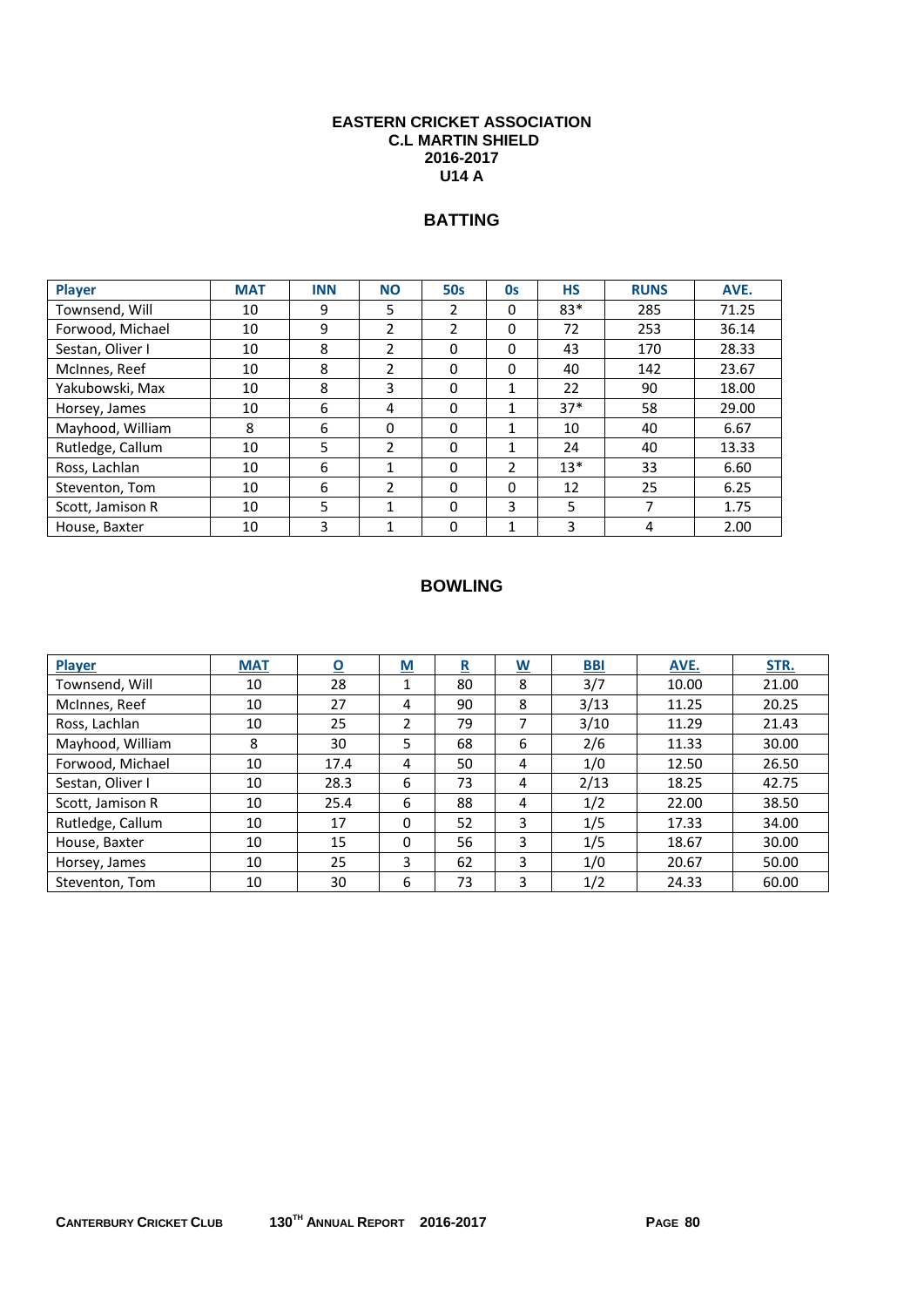#### **EASTERN CRICKET ASSOCIATION F.J. DOBELI SHIELD 2016-2017 U14 B**

## **SEASON FIXTURE**

| <b>RND</b>     | <b>Dates</b>  | <b>Home Team</b>                   |      | <b>Away Team</b>                         | <b>Venue</b>  |
|----------------|---------------|------------------------------------|------|------------------------------------------|---------------|
| $\mathbf{1}$   | 14 Oct        | Canterbury4/127(cc)                | drew | Boroondara B2                            | Cooper        |
|                | 1621          |                                    |      |                                          | Reserve       |
|                | Oct 16        |                                    |      |                                          |               |
| $\overline{2}$ | 28 Oct        | Balwyn7/186 O D'Amico              | def  | Canterbury 5/184(cc) C Lynch             | Balwyn Park   |
|                | 164 Nov       | 61* HJ Carlin 55*                  |      | 30* A Evans 28* A Hood 25                | North         |
|                | 16            |                                    |      |                                          |               |
| 3              | 11 Nov        | Canterbury7/71(cc)                 | def  | Surrey Hills5/99(cc)                     | Cooper        |
|                | 16            |                                    | by   |                                          | Reserve       |
| 4              | 18 Nov        | Canterbury9/70(cc)                 | def  | Glen Iris Connors6/74(cc)                | Cooper        |
|                | 16            |                                    | by   |                                          | Reserve       |
| 5              | 25 Nov        | Trinity Willison Green239 T Patton | def  | Canterbury 209 JS Ingpen 35              | Willison      |
|                | 162 Dec       | 53* S Meyrick 38 C Ewin 31 J Dick  |      |                                          | West Oval     |
|                | 16            | 31                                 |      |                                          |               |
| 6              | 9 Dec         | Richmond Union91 W Stevens         | def  | Canterbury 8/229(cc) C Lynch 57* O Will  | Fletcher Oval |
|                | 1616          | 36 E Harper 4/7 and 3/43           | by   | 51 WJ Stamper 26*                        | No 2          |
|                | <b>Dec 16</b> |                                    |      |                                          |               |
| $\overline{7}$ | 3 Feb 17      | Clifton Hill1/87 J Watson 27*      | def  | Canterbury74 F Peake 3/4                 | Ramsden       |
|                |               |                                    |      |                                          | Street        |
|                |               |                                    |      |                                          | Reserve       |
| 8              | 10 Feb        | Canterbury 62 c smith 27*          | def  | <b>Burwood Uniting</b>                   | Cooper        |
|                | 1717          |                                    | by   | Canterbury8/186(cc) S Kariyawasam        | Reserve       |
|                | Feb 17        |                                    |      | 44 G Mathers 32 H Ryan 32 J Gomezel      |               |
|                |               |                                    |      | $3/22$ and $2/52$                        |               |
| 9              | 24 Feb        | Ashwood8/222(cc) P Pirozek         | def  | Canterbury 125 C Lynch 28* S Suaris 3/10 | Jingella      |
|                | 173 Mar       | 61* TP Harris 44* CR Wall          |      |                                          | Reserve       |
|                | 17            | 33* B Grlj 4/2                     |      |                                          |               |

## **LADDER**

|                |                                   |   |   |   |   | <b>WKTS</b> | <b>RUNS</b> | <b>WKTS</b> | <b>RUNS</b> |            |       |
|----------------|-----------------------------------|---|---|---|---|-------------|-------------|-------------|-------------|------------|-------|
| <b>RANK</b>    | <b>TEAM</b>                       | P | W |   | D | <b>LOST</b> | <b>FOR</b>  | <b>TKN</b>  | <b>AGST</b> | <b>PTS</b> | %     |
| 1              | <b>Burwood Uniting Canterbury</b> | 9 | 6 | 1 | 1 | 56          | 2383        | 81          | 1087        | 42         | 1.707 |
| $\overline{2}$ | <b>Surrey Hills</b>               | 9 | 6 | 2 | 1 | 54          | 1382        | 57          | 1089        | 39         | 1.340 |
| 3              | <b>Richmond Union</b>             | 9 | 6 | 2 | 1 | 63          | 1432        | 69          | 1324        | 39         | 1.185 |
| 4              | <b>Trinity Willison</b>           | 9 | 5 | 3 | 1 | 66          | 1391        | 62          | 1345        | 37         | 0.972 |
| 5              | Balwyn                            | 9 | 5 | 3 | 1 | 52          | 1268        | 63          | 1389        | 33         | 1.106 |
| 6              | Clifton Hill                      | 9 | 4 | 3 | 1 | 60          | 1192        | 72          | 1018        | 30         | 1.405 |
| 7              | Ashwood                           | 9 | 4 | 4 | 1 | 54          | 1420        | 60          | 1433        | 27         | 1.101 |
| 8              | Canterbury                        | 9 | 1 | 7 | 1 | 73          | 1151        | 60          | 1279        | 9          | 0.740 |
| 9              | Glen Iris                         | 9 |   | 7 | 1 | 84          | 1157        | 54          | 1162        | 9          | 0.640 |
| 10             | Boroondara                        | 9 | 1 | ⇁ | 1 | 67          | 900         | 51          | 1450        | 9          | 0.472 |

## **PREMIERS – BURWOOD UNITING CANTERBURY**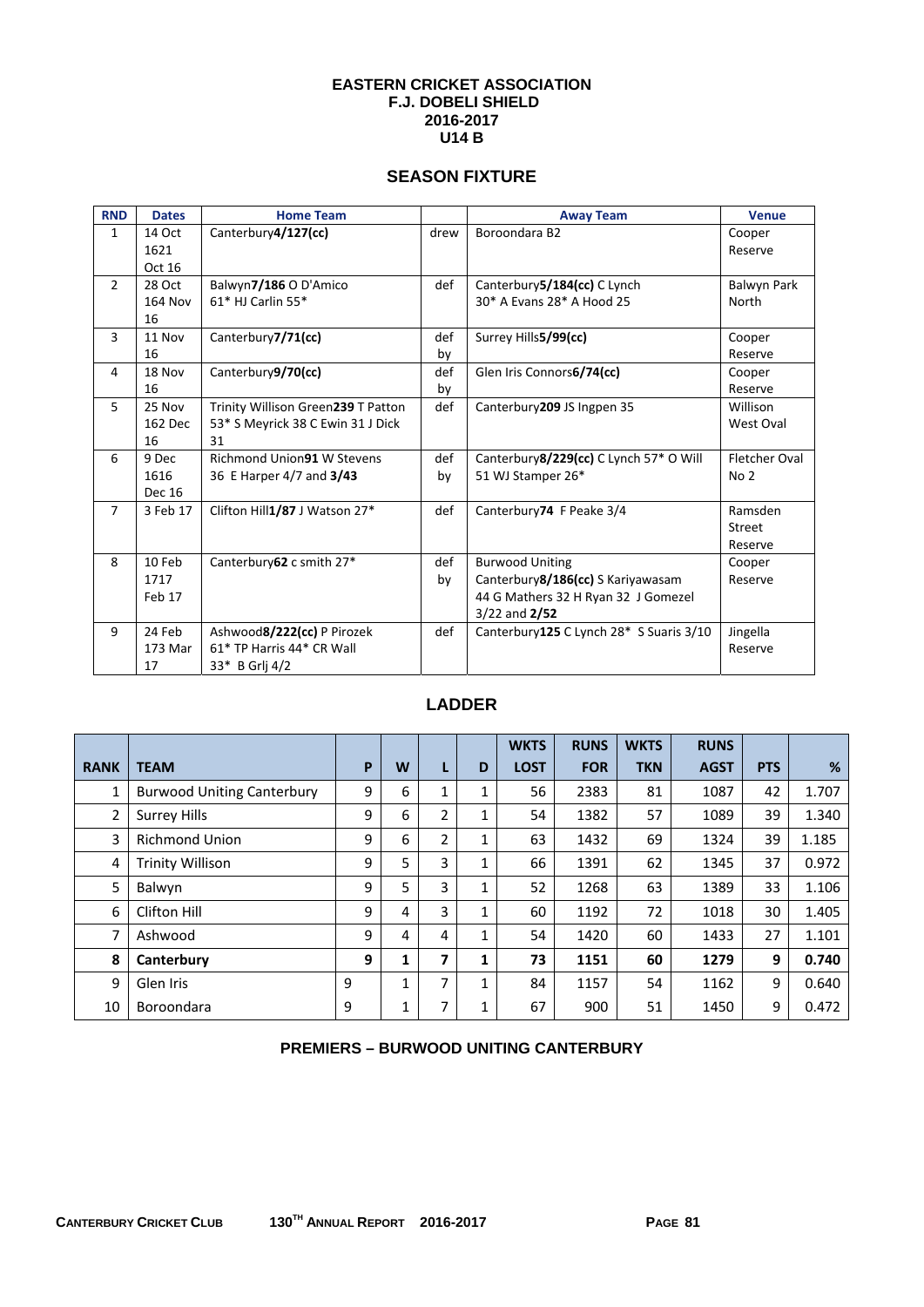#### **EASTERN CRICKET ASSOCIATION F.J. DOBELI SHIELD 2016-2017 U14 B**

# **BATTING**

| Player             | <b>MAT</b> | <b>INN</b> | <b>NO</b>      | <b>50s</b> | <b>Os</b>                | <b>HS</b> | <b>RUNS</b> | AVE.      |
|--------------------|------------|------------|----------------|------------|--------------------------|-----------|-------------|-----------|
| Lynch, Conor       | 9          | 9          | 5              | 1          | 0                        | $57*$     | 190         | 47.50     |
| smith, caleb       | 9          | 9          | 3              | $\Omega$   | 0                        | $27*$     | 118         | 19.67     |
| Ingpen, James S    | 9          | 9          | 2              | $\Omega$   | 1                        | 35        | 92          | 13.14     |
| Gomezel, Jackson   | 9          | 9          | $\mathfrak{p}$ | $\Omega$   | 1                        | $19*$     | 84          | 12.00     |
| Harper, Edward     | 9          | 9          | 1              | $\Omega$   | 1                        | $23*$     | 58          | 7.25      |
| Evans, Ashton      | 8          | 8          | 4              | $\Omega$   | 1                        | 28*       | 57          | 14.25     |
| Rogan, Christian   | 8          | 8          | 2              | $\Omega$   | 1                        | 19        | 56          | 9.33      |
| Will, Oliver       | 1          | 1          | $\Omega$       | 1          | 0                        | 51        | 51          | 51.00     |
| Singh, Manhar pal  | 8          | 8          | $\Omega$       | $\Omega$   | 1                        | 16        | 51          | 6.38      |
| Phillips, Sam      | 9          | 7          | $\Omega$       | $\Omega$   | 3                        | 24        | 47          | 6.71      |
| Grlj, Ben          | 9          | 9          | 3              | $\Omega$   | 3                        | $11*$     | 45          | 7.50      |
| Hood, Angus        | 9          | 8          | 2              | $\Omega$   | $\overline{\mathcal{L}}$ | 25        | 40          | 6.67      |
| Stamper, William J | 1          | 1          | 1              | $\Omega$   | 0                        | $26*$     | 26          | <b>NA</b> |
| Von Hagt, Marcus   | 9          | 5          | 2              | $\Omega$   | 1                        | 7         | 18          | 6.00      |

| Player             | <b>MAT</b> | $\overline{\mathbf{o}}$ | <u>M</u>      | $\overline{\mathbf{R}}$ | $\underline{\mathsf{w}}$ | <b>BBI</b> | AVE.   | STR.   |
|--------------------|------------|-------------------------|---------------|-------------------------|--------------------------|------------|--------|--------|
| Harper, Edward     | 9          | 29.3                    | 5             | 96                      | 9                        | 4/7        | 10.67  | 19.67  |
| Grlj, Ben          | 9          | 27                      | $\mathcal{P}$ | 92                      | 8                        | 4/2        | 11.50  | 20.25  |
| Gomezel, Jackson   | 9          | 33                      | 3             | 156                     | 8                        | 3/22       | 19.50  | 24.75  |
| smith, caleb       | 9          | 32                      | 3             | 145                     | 6                        | 2/30       | 24.17  | 32.00  |
| Lynch, Conor       | 9          | 25                      |               | 74                      | 4                        | 2/9        | 18.50  | 37.50  |
| Von Hagt, Marcus   | 9          | 16                      | $\Omega$      | 85                      | 4                        | 1/6        | 21.25  | 24.00  |
| Hood, Angus        | 9          | 27                      |               | 128                     | 4                        | 2/18       | 32.00  | 40.50  |
| Ingpen, James S    | 9          | 32                      | 2             | 134                     | 4                        | 1/10       | 33.50  | 48.00  |
| Rogan, Christian   | 8          | 17                      | $\mathcal{P}$ | 110                     | $\overline{2}$           | 2/38       | 55.00  | 51.00  |
| Stamper, William J |            | 4                       |               | 8                       | 1                        | 1/8        | 8.00   | 24.00  |
| Evans, Ashton      | 8          | 22                      | 4             | 91                      | 1                        | 1/29       | 91.00  | 132.00 |
| Phillips, Sam      | 9          | 20                      |               | 107                     | 1                        | 1/11       | 107.00 | 120.00 |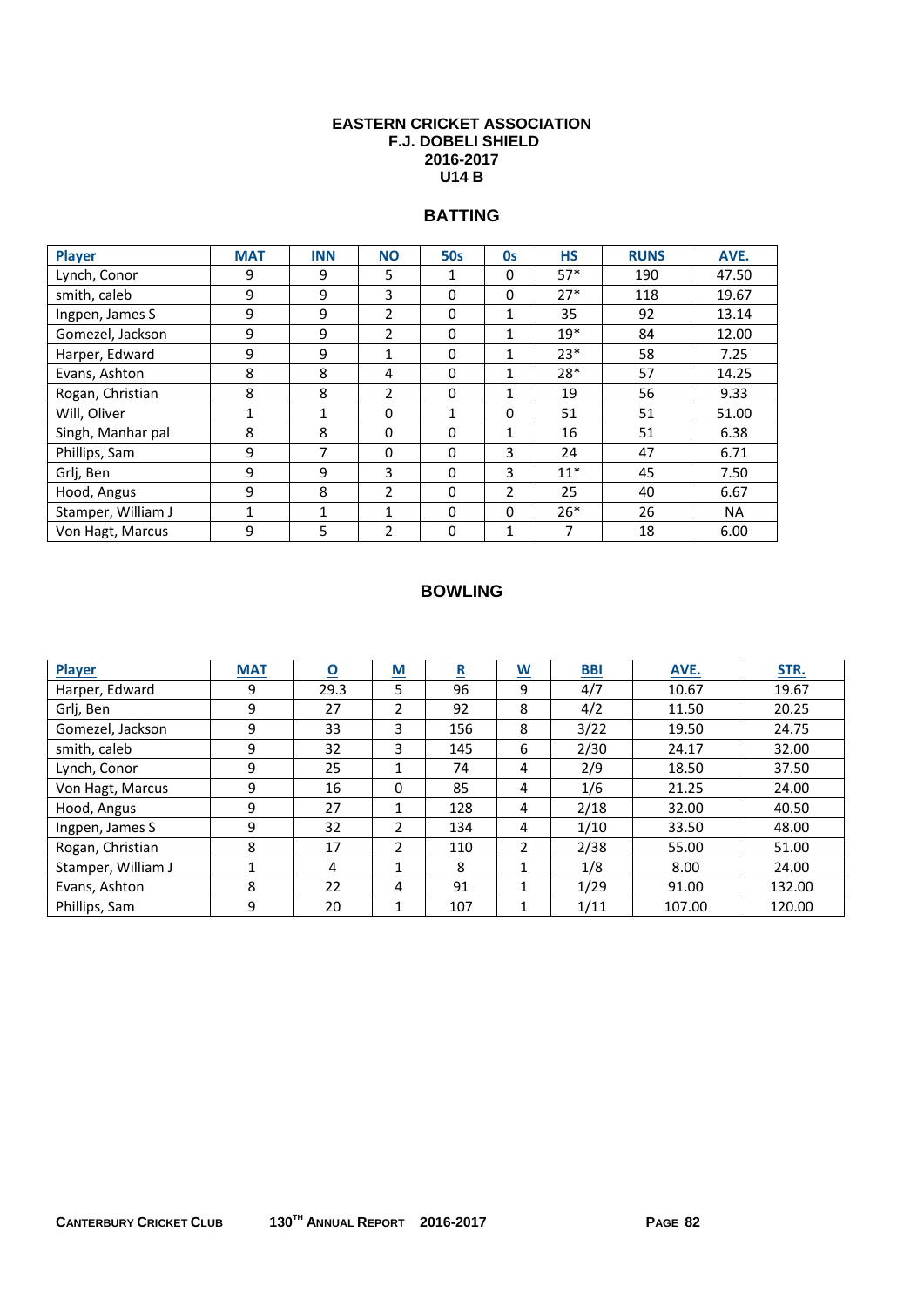#### **EASTERN CRICKET ASSOCIATION J.D. NORMAN SHIELD 2016-2017 U14 C**

#### **SEASON FIXTURE**

| <b>RND</b>     | <b>Dates</b>   | <b>Home Team</b>                |      | <b>Away Team</b>                  | <b>Venue</b>       |
|----------------|----------------|---------------------------------|------|-----------------------------------|--------------------|
| $\mathbf{1}$   | 14 Oct         | Canterbury 17/166(cc) O Will 33 | drew | Surrey Hills Red                  | <b>Hislop Park</b> |
|                | 1621           |                                 |      |                                   | No 1 Oval          |
|                | Oct 16         |                                 |      |                                   | (East)             |
| $\overline{2}$ | 28 Oct         | Glen Iris O'Neill72 O Will      | def  | Canterbury 1131 L Petracca 3/11   | Dorothy            |
|                | <b>164 Nov</b> | $3/15$ and $7/100$ (cc)         | by   |                                   | Laver West         |
|                | 16             |                                 |      |                                   | (North)            |
| $\mathbf{3}$   | 11 Nov         | Canterbury 14/98(cc) O Will 33* | def  | Kew Junior Orange3/100(cc)        | <b>Hislop Park</b> |
|                | 16             |                                 | by   |                                   | No 1 Oval          |
|                |                |                                 |      |                                   | (East)             |
| 4              | 18 Nov         | Deepdene                        | def  | Canterbury 18/58(cc)              | Leigh Park         |
|                | 16             | Bears4/77 B Mahadeva 28*        |      |                                   |                    |
| 5              | 25 Nov         | Canterbury 19/166(cc) O Will    | def  | <b>Burwood Uniting Canterbury</b> | <b>Hislop Park</b> |
|                | 162 Dec        | 36 D Sunderland 3/15            | by   | Green7/205(cc) G Mathers          | No 1 Oval          |
|                | 16             |                                 |      | 42* D Sunderland 33 T Moore       | (East)             |
|                |                |                                 |      | 25                                |                    |
| 6              | 9 Dec          | Kew Junior                      | def  | Canterbury 1134 S Bates           | Reservoir          |
|                | 1616           | Orange9/176 S Katsiamakis       |      | 43* W Brown 3/14                  | Reserve            |
|                | <b>Dec 16</b>  | 40 N Bruce 27                   |      |                                   |                    |
| $\overline{7}$ | 3 Feb          | Mont Albert2/96(cc) L Alday     | def  | Canterbury 13/79(cc)              | <b>Elgar Park</b>  |
|                | 17             | 30* AA McEvoy 30*               |      |                                   | South East         |
|                |                |                                 |      |                                   | Oval               |
| 8              | 10 Feb         | Canterbury 1136 O Will          | def  | Boroondara C1181 N McMahon        | Hislop Park        |
|                | 1717           | 40* N Pearce 3/12               | by   | 32* N Pearce 25 H Terzini 25      | No 1 Oval          |
|                | Feb 17         |                                 |      |                                   | (East)             |
| 9              | 24 Feb         | Glen Iris O'Neill166 B Leeton   | def  | Canterbury 1170 O Will            | Dorothy            |
|                | 173            | 47* C Dunstan 33 L O'Brien 3/17 | by   | 44* T Burns 41* W Khan 4/18       | Laver West         |
|                | <b>Mar 17</b>  |                                 |      |                                   | (North)            |

## **LADDER**

|                |                                   |   |   |   |   | <b>WKTS</b> | <b>RUNS</b> | <b>WKTS</b> | <b>RUNS</b> |            |       |
|----------------|-----------------------------------|---|---|---|---|-------------|-------------|-------------|-------------|------------|-------|
| <b>RANK</b>    | <b>TEAM</b>                       | P | W |   | D | <b>LOST</b> | <b>FOR</b>  | <b>TKN</b>  | <b>AGST</b> | <b>PTS</b> | %     |
|                | Deepdene Bears                    | 9 | 7 | ◢ | 1 | 59          | 1077        | 78          | 1039        | 45         | 1.370 |
| $\overline{2}$ | <b>Mont Albert</b>                | 9 | 5 | 3 | 1 | 49          | 1138        | 59          | 1028        | 33         | 1.333 |
| 3              | Kew                               | 9 | 5 | 3 | 1 | 62          | 1190        | 56          | 1032        | 33         | 1.042 |
| 4              | Boroondara                        | 9 | 5 | 3 | 1 | 57          | 1144        | 54          | 1086        | 33         | 0.998 |
| 5              | <b>Surrey Hills</b>               | 9 | 3 | 5 | 1 | 57          | 990         | 71          | 1285        | 21         | 0.960 |
| 6              | Glen Iris                         | 9 | 3 | 5 | 1 | 77          | 1233        | 54          | 1117        | 21         | 0.774 |
| 7              | Canterbury                        | 9 | 2 | 6 | 1 | 68          | 1138        | 62          | 1173        | 15         | 0.885 |
| 8              | <b>Burwood Uniting Canterbury</b> | 9 | 2 | 6 | 1 | 61          | 1163        | 56          | 1313        | 15         | 0.813 |

#### **PREMIERS – MONT ALBERT**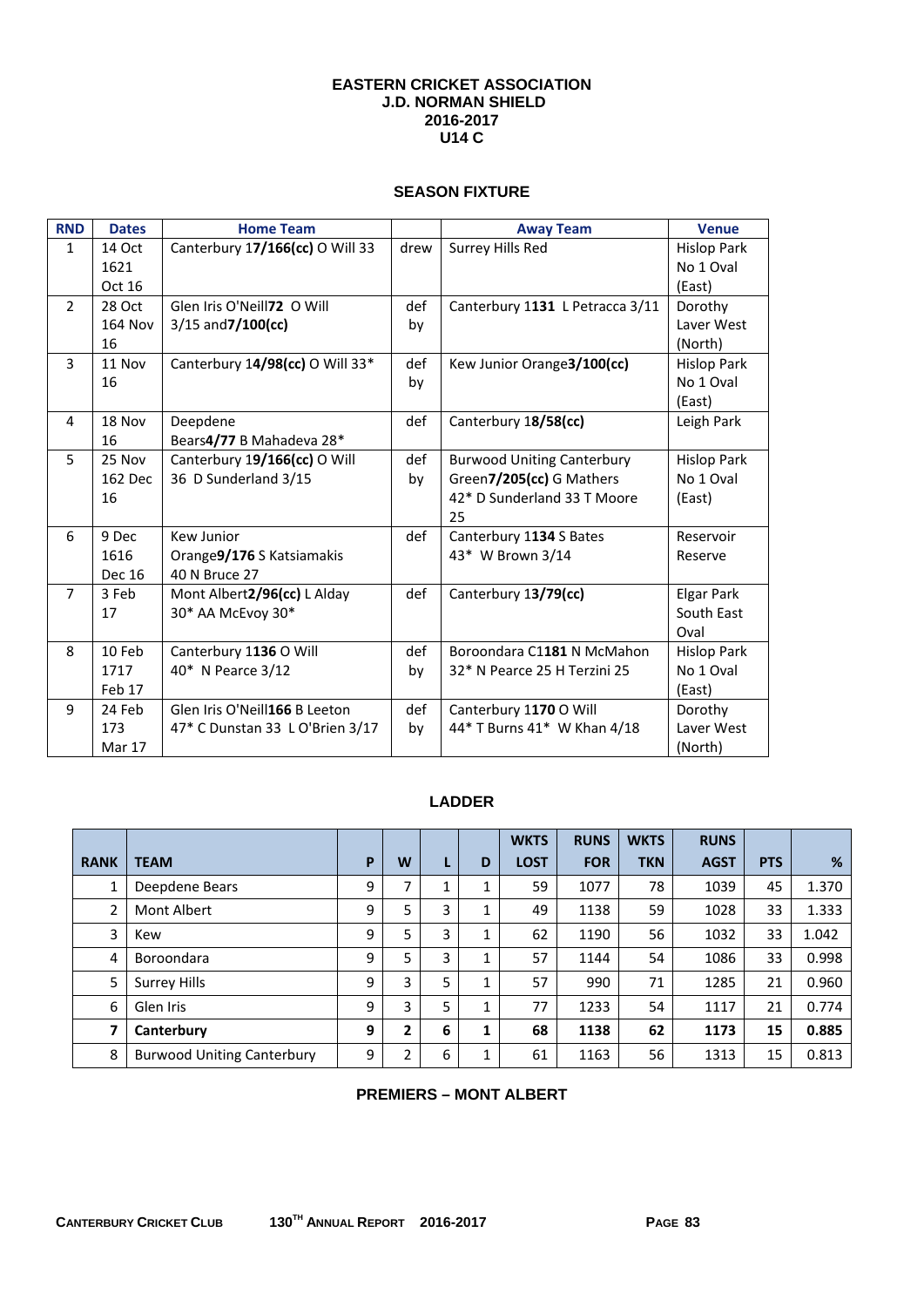#### **EASTERN CRICKET ASSOCIATION J.D. NORMAN SHIELD 2016-2017 U14 C**

## **BATTING**

| <b>Player</b>        | <b>MAT</b>   | <b>INN</b> | <b>NO</b>                | <b>Os</b>      | <b>HS</b> | <b>RUNS</b> | AVE.      |
|----------------------|--------------|------------|--------------------------|----------------|-----------|-------------|-----------|
| Will, Oliver         | 8            | 8          | 3                        | 1              | 44*       | 216         | 43.20     |
| Burns, Thomas        | 9            | 9          | 7                        | $\Omega$       | $41*$     | 128         | 64.00     |
| Bates, Sam           | 9            | 9          | 3                        | 1              | 43*       | 92          | 15.33     |
| Johnson, Luke J      | 9            | 9          | 5                        | 1              | $15*$     | 67          | 16.75     |
| Johnston, Oliver     | 8            | 7          | 2                        | 1              | $20*$     | 61          | 12.20     |
| Croagh, Peter        | 9            | 8          | 3                        | 1              | 17        | 59          | 11.80     |
| Sharp, Sebastian     | 9            | 9          | 1                        | 1              | $11*$     | 43          | 5.38      |
| O'Brien, Luke        | 9            | 9          | $\Omega$                 | 3              | 16        | 42          | 4.67      |
| Caccaviello, Jackson | 8            | 7          | 2                        | 1              | $18*$     | 36          | 7.20      |
| Thompson, Oliver     | 5            | 5          | $\overline{\phantom{a}}$ | $\Omega$       | 14        | 31          | 10.33     |
| Head, James          | 9            | 8          | $\Omega$                 | $\overline{2}$ | 8         | 23          | 2.88      |
| Schache, Thomas A    | 9            | 8          | $\mathbf{1}$             | 1              | 10        | 22          | 3.14      |
| Newman, Thomas       | $\mathbf{1}$ | 1          | $\mathbf{1}$             | $\Omega$       | q*        | 9           | <b>NA</b> |

| Player               | <b>MAT</b> | $\overline{\mathbf{o}}$ | $\underline{\mathsf{M}}$ | $\overline{\mathbf{R}}$ | $\underline{\mathsf{W}}$ | <b>BBI</b> | AVE.  | STR.  |
|----------------------|------------|-------------------------|--------------------------|-------------------------|--------------------------|------------|-------|-------|
| O'Brien, Luke        | 9          | 28                      | 2                        | 114                     |                          | 3/17       | 16.29 | 24.00 |
| Bates, Sam           | 9          | 24                      | 3                        | 69                      | 6                        | 1/1        | 11.50 | 24.00 |
| Croagh, Peter        | 9          | 23.3                    | 4                        | 76                      | 5                        | 2/0        | 15.20 | 28.20 |
| Johnson, Luke J      | 9          | 27.5                    | 3                        | 80                      | 5                        | 2/14       | 16.00 | 33.40 |
| Head, James          | 9          | 24                      | $\Omega$                 | 112                     | 5                        | 2/11       | 22.40 | 28.80 |
| Caccaviello, Jackson | 8          | 16                      | 1                        | 66                      | 4                        | 2/13       | 16.50 | 24.00 |
| Burns, Thomas        | 9          | 26                      | 2                        | 77                      | 4                        | 2/11       | 19.25 | 39.00 |
| Will. Oliver         | 8          | 22                      | 1                        | 118                     | 4                        | 3/15       | 29.50 | 33.00 |
| Johnston, Oliver     | 8          | 19                      | $\mathbf{1}$             | 88                      | 3                        | 2/12       | 29.33 | 38.00 |
| Schache, Thomas A    | 9          | 25                      | $\mathbf{1}$             | 98                      | 3                        | 2/11       | 32.67 | 50.00 |
| sharp, sebastian     | 9          | 23                      | 1                        | 124                     | 3                        | 1/11       | 41.33 | 46.00 |
| Thompson, Oliver     | 5          | 21                      | 3                        | 60                      | $\mathfrak{p}$           | 1/12       | 30.00 | 63.00 |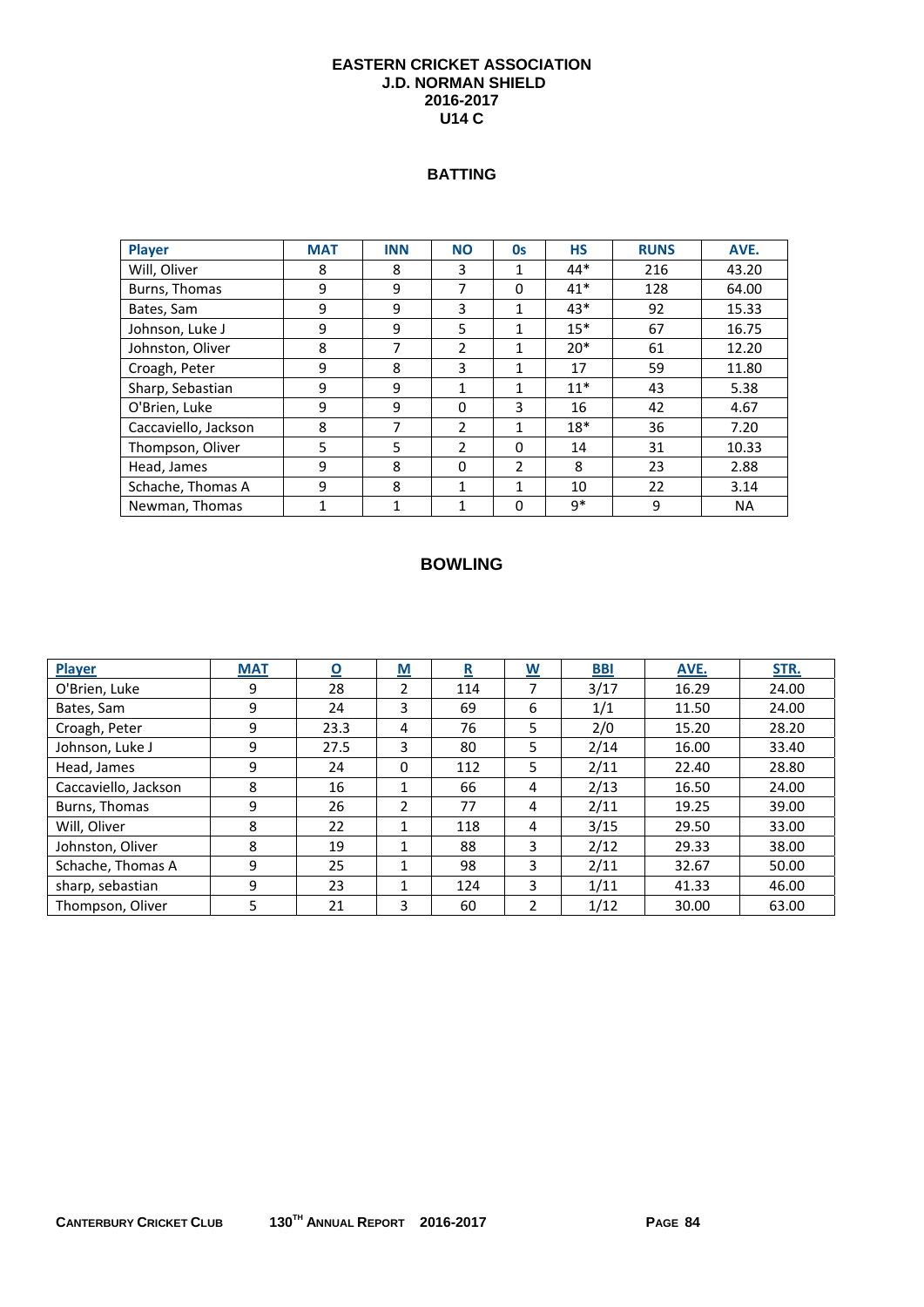#### **EASTERN CRICKET ASSOCIATION J. BATE SHIELD 2016-2017 U14 C**

#### **SEASON FIXTURE**

| <b>RND</b>     | <b>Dates</b>   | <b>Home Team</b>                 |      | <b>Away Team</b>                  | <b>Venue</b>          |
|----------------|----------------|----------------------------------|------|-----------------------------------|-----------------------|
| $\mathbf{1}$   | 14 Oct         | Canterbury                       | drew | Trinity Willison White            | Hislop Park No 2      |
|                | 1621 Oct       | 27/168(cc) WJ Stamper 40         |      |                                   | Oval (Central)        |
|                | 16             |                                  |      |                                   |                       |
| $\overline{2}$ | 28 Oct         | Canterbury 2224 B Angley         | def  | Boroondara C27/227 P Forrest      | Hislop Park No 2      |
|                | <b>164 Nov</b> | 34* S Bellamy 31 M Sherry        | by   | 40* m murphy 27* WJ Stamper 3/26  | Oval (Central)        |
|                | 16             | 26 EN Kumar 3/23                 |      |                                   |                       |
| 3              | 11 Nov         | <b>STC South Camberwell</b>      | def  | Canterbury 22/121(dec) WJ Stamper | <b>Nettleton Park</b> |
|                | 16             | Blue 5/149(cc)                   |      | 30* B Angley 28*                  | West                  |
| 4              | 18 Nov         | Canterbury 26/117(cc)            | def  | Ashwood8/91   Macgibbon-Parker    | Hislop Park No 2      |
|                | 16             |                                  |      | 25                                | Oval (Central)        |
| 5              | 25 Nov         | <b>BYE</b>                       |      | Canterbury 2                      | Marcellin College     |
|                | 162 Dec        |                                  |      |                                   | No 3 Oval             |
|                | 16             |                                  |      |                                   |                       |
| 6              | 9 Dec          | <b>STC South Camberwell</b>      | def  | Canterbury 2143 M Grant           | <b>Nettleton Park</b> |
|                | 1616 Dec       | Blue216 H Lasscock 42 J McCarthy |      | 40* H Lasscock 4/11               | West                  |
|                | 16             | 41 X Robinson                    |      |                                   |                       |
|                |                | 40 and 1/67 L Jackson 43         |      |                                   |                       |
| $\overline{7}$ | 3 Feb 17       | Burwood Yellow3/140(cc)          | def  | Canterbury 24/78(cc) T Filipovic  | Hartwell              |
|                |                |                                  |      | 3/10                              | Sportsground          |
|                |                |                                  |      |                                   | (West)                |
| 8              | 10 Feb         | Canterbury                       | def  | North Balwyn Red132 D Stavretis   | Hislop Park No 2      |
|                | 1717 Feb       | 24/217(cc) WJ Stamper            |      | 31 WJ Stamper 3/14                | Oval (Central)        |
|                | 17             | 40* M Sherry 30* B Angley 29     |      |                                   |                       |
| 9              | 24 Feb         | <b>Trinity Willison</b>          | def  | Canterbury 20/250(dec) B Angley   | Markham               |
|                | 173 Mar        | White8/127(cc) J Allsop          | by   | 43* WJ Stamper 43* M Grant        | Reserve               |
|                | 17             | 41* LC Taplin 40* B Angley       |      | 43* M Sherry 40* H McCorkell 40*  |                       |
|                |                | 5/7 and 4/109 LC Taplin          |      |                                   |                       |
|                |                | 35* J Allsop 31                  |      |                                   |                       |

## **LADDER**

|                |                              |   |   |   |   | <b>WKTS</b> | <b>RUNS</b> | <b>WKTS</b> | <b>RUNS</b> |            |       |
|----------------|------------------------------|---|---|---|---|-------------|-------------|-------------|-------------|------------|-------|
| <b>RANK</b>    | <b>TEAM</b>                  | P | W | L | D | <b>LOST</b> | <b>FOR</b>  | <b>TKN</b>  | <b>AGST</b> | <b>PTS</b> | %     |
| 1              | Burwood                      | 7 | 7 | 0 | 0 | 35          | 1157        | 66          | 668         | 54         | 3.266 |
| $\overline{2}$ | <b>STC South Canmberwell</b> | 8 | 6 | 2 | 0 | 49          | 1357        | 51          | 1088        | 42         | 1.298 |
| 3              | Boroondara                   | 8 | 4 | 3 | 1 | 51          | 1500        | 53          | 1090        | 33         | 1.403 |
| 4              | Ashwood                      | 8 | 4 | 4 | 0 | 63          | 990         | 55          | 1082        | 30         | 0.799 |
| 5              | Canterbury                   | 6 | 3 | 4 | 1 | 40          | 1318        | 52          | 1256        | 27         | 1.362 |
| 6              | North Balwyn                 |   |   | 5 | 1 | 45          | 937         | 40          | 1483        | 21         | 0.562 |
| 7              | Trinity Willison             | 8 | 0 | 7 | 1 | 70          | 975         | 37          | 1565        | 9          | 0.329 |

## **PREMIERS - BURWOOD**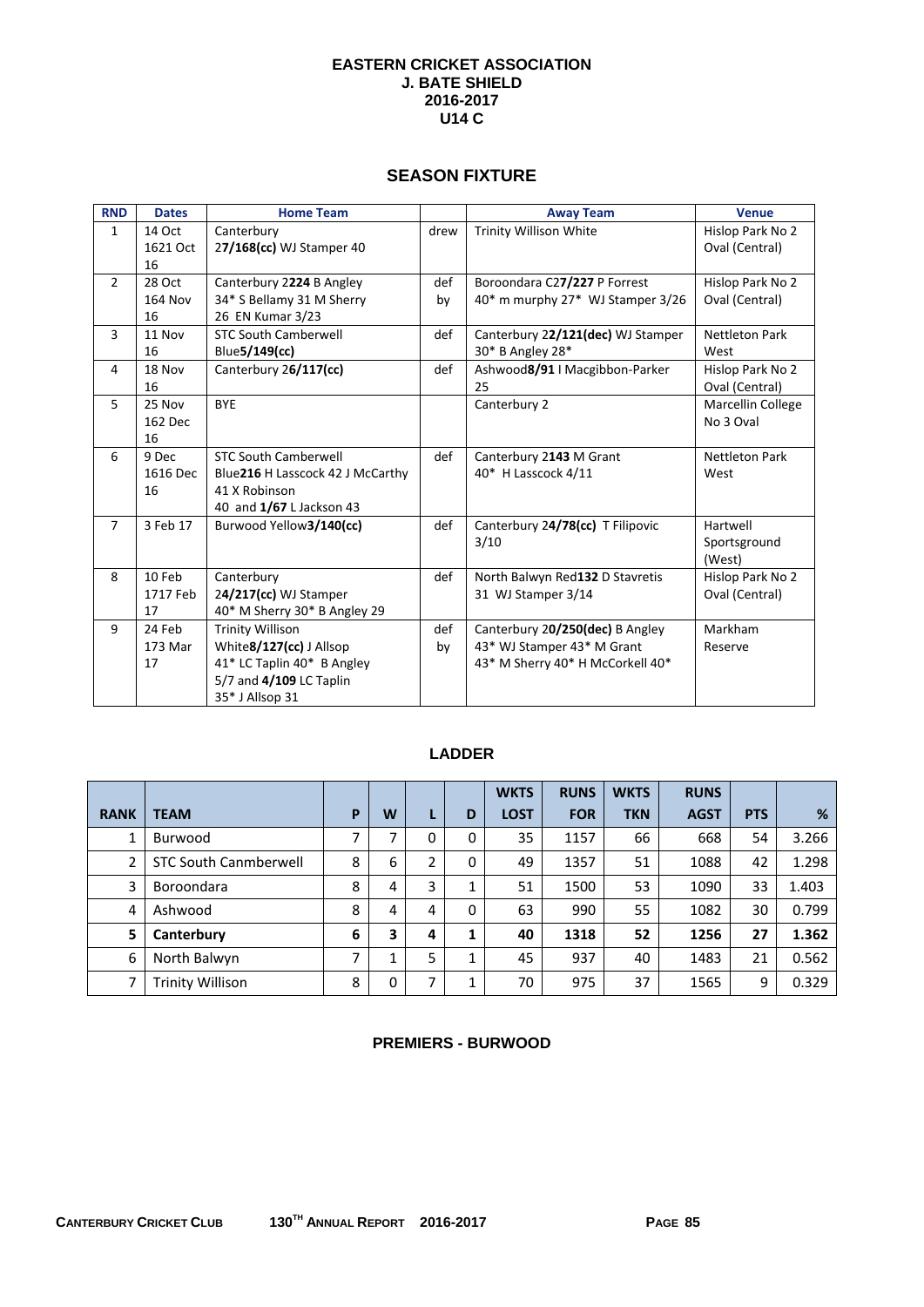#### **EASTERN CRICKET ASSOCIATION J. BATE SHIELD 2016-2017 U14 C**

#### **BATTING**

| <b>Player</b>       | <b>MAT</b>     | <b>INN</b>     | <b>NO</b>      | O <sub>S</sub> | <b>HS</b> | <b>RUNS</b> | AVE.      |
|---------------------|----------------|----------------|----------------|----------------|-----------|-------------|-----------|
| Angley, Bill        | 7              | 7              | 5              | $\Omega$       | 43*       | 187         | 93.50     |
| Stamper, William J  | 7              | 7              | 4              | $\Omega$       | 43*       | 181         | 60.33     |
| Sherry, Matthew     | 6              | 6              | 3              | 0              | 40*       | 146         | 48.67     |
| Grant, Max          | $\overline{7}$ | 7              | 5              | $\Omega$       | 43*       | 145         | 72.50     |
| Bellamy, Sam        | 7              | 7              | 4              | 1              | 31        | 80          | 26.67     |
| Bunker-Smith, Angus | 8              | 7              | 2              | $\Omega$       | 17        | 74          | 14.80     |
| Ross, Tom           | 8              | 7              | 3              | $\Omega$       | 19        | 52          | 13.00     |
| McCorkell, Harry    | 1              | 1              | 1              | 0              | 40*       | 40          | <b>NA</b> |
| Richards, Angus     | 6              | 5              | $\overline{2}$ | 1              | $17*$     | 34          | 11.33     |
| Von Arx, Fletcher   | 8              | 7              | 3              | $\overline{2}$ | 9*        | 31          | 7.75      |
| Newman, James       | 8              | 7              | 3              | 1              | 8         | 20          | 5.00      |
| Newman, Thomas      | 1              | 1              | $\Omega$       | $\Omega$       | 8         | 8           | 8.00      |
| Lad, Vinay M        | 8              | 5              | 1              | 2              | 5         | 7           | 1.75      |
| Norman, Darcy       | 8              | 4              | 2              | $\overline{2}$ | $3*$      | 5           | 2.50      |
| Hall, Aden          | 5              | $\overline{2}$ | $\mathbf{1}$   | $\Omega$       | 3         | 4           | 4.00      |
| Huang, Kevin        | $\overline{2}$ | $\overline{2}$ | $\mathbf 0$    | $\mathbf{1}$   | 1         | 1           | 0.50      |

| Player              | <b>MAT</b>     | $\overline{\mathbf{0}}$ | $\underline{\mathsf{M}}$ | $\underline{\mathbf{R}}$ | $\underline{\mathsf{w}}$ | <b>BBI</b> | AVE.      | STR.      |
|---------------------|----------------|-------------------------|--------------------------|--------------------------|--------------------------|------------|-----------|-----------|
| Sherry, Matthew     | 6              | 26                      | 6                        | 96                       | 8                        | 2/7        | 12.00     | 19.50     |
| Stamper, William J  | 7              | 28                      | 5                        | 117                      | 8                        | 3/14       | 14.63     | 21.00     |
| Angley, Bill        | $\overline{7}$ | 25                      | 5                        | 77                       | 7                        | 5/7        | 11.00     | 21.43     |
| Richards, Angus     | 6              | 26                      | $\overline{2}$           | 106                      | 5                        | 2/15       | 21.20     | 31.20     |
| Bellamy, Sam        | 7              | 10                      | $\Omega$                 | 58                       | 4                        | 2/21       | 14.50     | 15.00     |
| Norman, Darcy       | 8              | 8                       | $\Omega$                 | 45                       | $\overline{2}$           | 1/4        | 22.50     | 24.00     |
| Ross, Tom           | 8              | 15                      | 1                        | 92                       | 2                        | 2/5        | 46.00     | 45.00     |
| Lad, Vinay M        | 8              | 16                      | 1                        | 108                      | 2                        | 1/6        | 54.00     | 48.00     |
| Newman, Thomas      | $\mathbf{1}$   | 3                       | $\Omega$                 | 6                        | $\mathbf{1}$             | 1/6        | 6.00      | 18.00     |
| Huang, Kevin        | $\overline{2}$ | $\overline{2}$          | $\Omega$                 | 12                       | 1                        | 1/12       | 12.00     | 12.00     |
| McCorkell, Harry    | $\mathbf{1}$   | 3                       | $\Omega$                 | 17                       | $\mathbf{1}$             | 1/17       | 17.00     | 18.00     |
| Hall, Aden          | 5              | 7                       | $\Omega$                 | 51                       | 1                        | 1/21       | 51.00     | 42.00     |
| Grant, Max          | 7              | 20                      | $\Omega$                 | 85                       | 1                        | 1/18       | 85.00     | 120.00    |
| Bunker-Smith, Angus | 8              | 18                      | $\Omega$                 | 105                      | 1                        | 1/20       | 105.00    | 108.00    |
| Von Arx, Fletcher   | 8              | 15                      | $\Omega$                 | 130                      | 1                        | 1/23       | 130.00    | 90.00     |
| Newman, James       | 8              | 8                       | $\Omega$                 | 59                       | $\Omega$                 | 0/10       | <b>NA</b> | <b>NA</b> |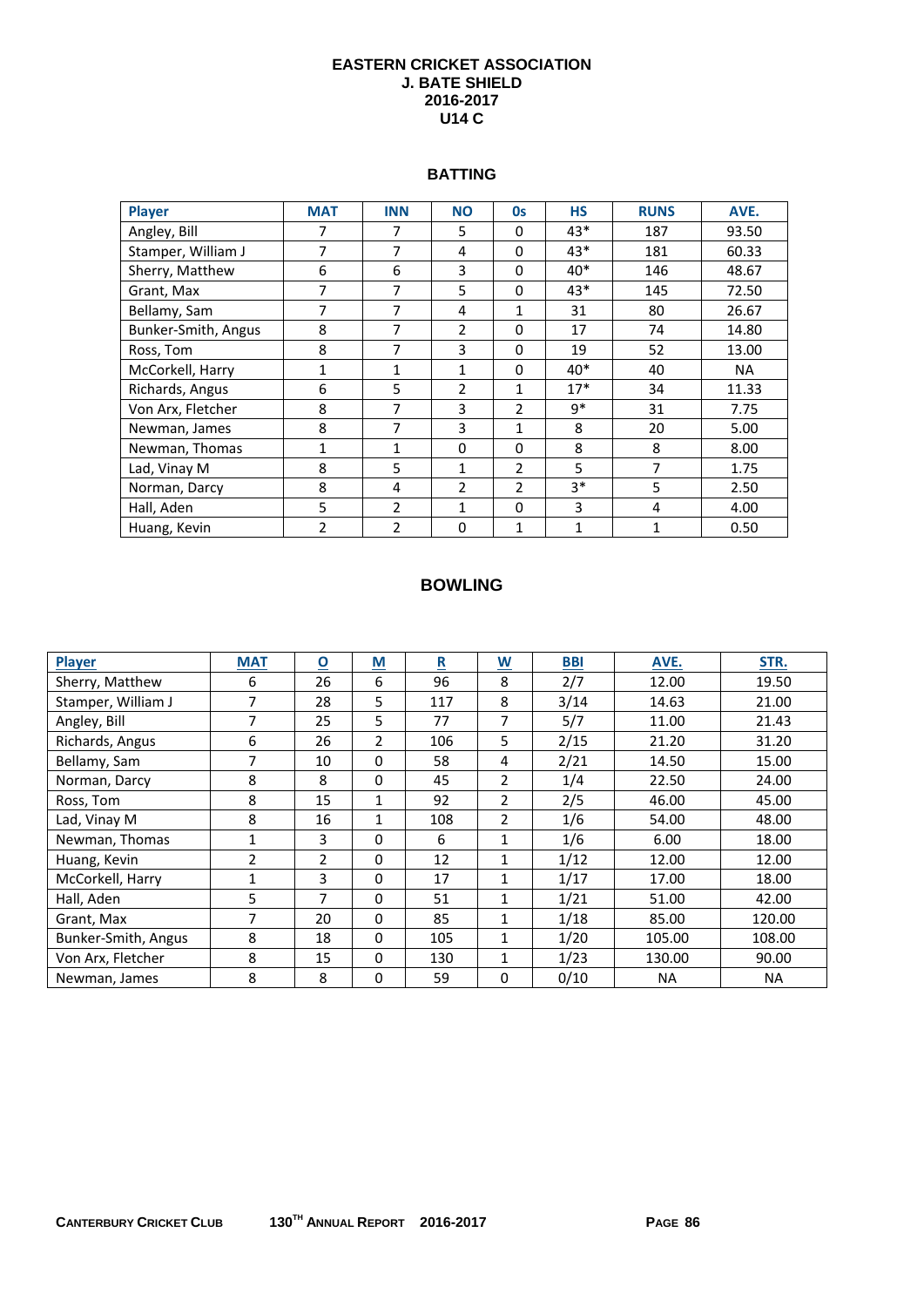#### **EASTERN CRICKET ASSOCIATION R.J.BARKER SHIELD 2016-2017 U12 A**

## **SEASON FIXTURE**

| <b>RND</b>     | <b>Dates</b>   | <b>Home Team</b>                      |     | <b>Away Team</b>                  | <b>Venue</b>           |
|----------------|----------------|---------------------------------------|-----|-----------------------------------|------------------------|
| $\mathbf{1}$   | 15 Oct         | Edinburgh7/127(cc)                    | def | Canterbury 6/266(cc) M Grant      | <b>Alfred Crescent</b> |
|                | 1622           |                                       | by  | 53* WJ Stamper 50* W Dawkins      | Oval                   |
|                | Oct 16         |                                       |     | 50* M Sherry 27*                  |                        |
| $\overline{2}$ | 29 Oct         | Kew Junior Blue4/156(cc) W Westcott   | def | Canterbury2/230(cc) O Will        | Hays Paddock           |
|                | <b>165 Nov</b> | $50*$                                 | by  | 50* WJ Stamper 45*                | (North)                |
|                | 16             |                                       |     |                                   |                        |
| 3              | 12 Nov         | Canterbury4/129(cc) O Will            | def | Boroondara3/105(cc) M Francis 36* | Hartwell               |
|                | 16             | 42* WJ Stamper 29*                    |     |                                   | Sportsground           |
|                |                |                                       |     |                                   | (East)                 |
| 4              | 19 Nov         | Canterbury4/127(cc) WJ Stamper 25*    | def | Mont Albert8/65(cc) A Deshpande   | Hartwell               |
|                | 16             |                                       |     | 40* C Quartel 3/2                 | Sportsground           |
|                |                |                                       |     |                                   | (East)                 |
| 5              | 26 Nov         | Glen Iris Peel82 WJ Stamper 3/3       | def | Canterbury8/202(cc) J Horsey      | Dorothy Laver          |
|                | 163 Dec        | B Angley 3/4 and 1/23                 | by  | 53* O Will 49 WJ Stamper          | East                   |
|                | 16             |                                       |     | 38* C Gale 3/16                   |                        |
| 6              | 10 Dec         | Canterbury5/175(cc) WJ Stamper        | def | Boroondara164 L Smith             | Hartwell               |
|                | 1617           | 37* O Will 35                         |     | 46* M Francis 27 C Quartel 3/20   | Sportsground           |
|                | <b>Dec 16</b>  |                                       |     |                                   | (East)                 |
| $\overline{7}$ | 4 Feb          | Canterbury8/101(cc)                   | def | North Balwyn                      | Hartwell               |
|                | 17             |                                       |     | Maroon92 O de Stefanis 40*        | Sportsground           |
|                |                |                                       |     |                                   | (East)                 |
| 8              | 11 Feb         | Glen Iris Cash124 S Mazza 36          | def | Canterbury6/225(cc) O Will        | Dorothy Laver          |
|                | 1718           |                                       | by  | 41* WJ Stamper 37                 | East                   |
|                | Feb 17         |                                       |     |                                   |                        |
| 9              | 25 Feb         | Canterbury9/130(cc) O Will 51*        | def | Edinburgh100 W Kaye               | Hartwell               |
|                | 174            |                                       |     | 37 H McCorkell 3/9                | Sportsground           |
|                | Mar 17         |                                       |     |                                   | (East)                 |
| <b>SF</b>      | 12 Mar         | Canterbury 94 B Angley 27 H Peel 5/21 | def | Glen Iris Peel9/114(cc) P Burns   | <b>Highfield Park</b>  |
|                | 17             |                                       | by  | 32* C Gale 28                     | (Lower)                |

## **LADDER**

|                |                |   |                               |   |   | <b>WKTS</b> | <b>RUNS</b> | <b>WKTS</b> | <b>RUNS</b> |            |       |
|----------------|----------------|---|-------------------------------|---|---|-------------|-------------|-------------|-------------|------------|-------|
| <b>RANK</b>    | <b>TEAM</b>    | P | W                             | L | D | <b>LOST</b> | <b>FOR</b>  | <b>TKN</b>  | <b>AGST</b> | <b>PTS</b> | %     |
| 1              | Canterbury     | 9 | 9                             | 0 | 0 | 52          | 1585        | 72          | 1038        | 54         | 2.114 |
| $\overline{2}$ | Boroondara     | 9 | 6                             | 3 | 0 | 57          | 1530        | 66          | 1073        | 36         | 1.651 |
| 3              | North Balwyn   | 9 | 6                             | 3 | 0 | 68          | 1397        | 64          | 1056        | 36         | 1.245 |
| 4              | Glen Iris Peel | 9 | 5                             | 4 | 0 | 59          | 1363        | 69          | 1403        | 30         | 1.135 |
| 5              | Glen Iris Cash | 9 | 4                             | 5 | 0 | 66          | 1205        | 56          | 1379        | 24         | 0.741 |
| 6              | Edinburgh      | 9 | 3                             | 6 | 0 | 63          | 1117        | 60          | 1382        | 18         | 0.770 |
| 7              | Mont Albert    | 9 | 2                             | 7 | 0 | 66          | 910         | 55          | 1412        | 12         | 0.537 |
| 8              | Kew            | 9 | $\overline{\phantom{a}}$<br>┻ | 8 | 0 | 65          | 1067        | 54          | 1430        | 6          | 0.620 |

## **PREMIERS - BOROONDARA**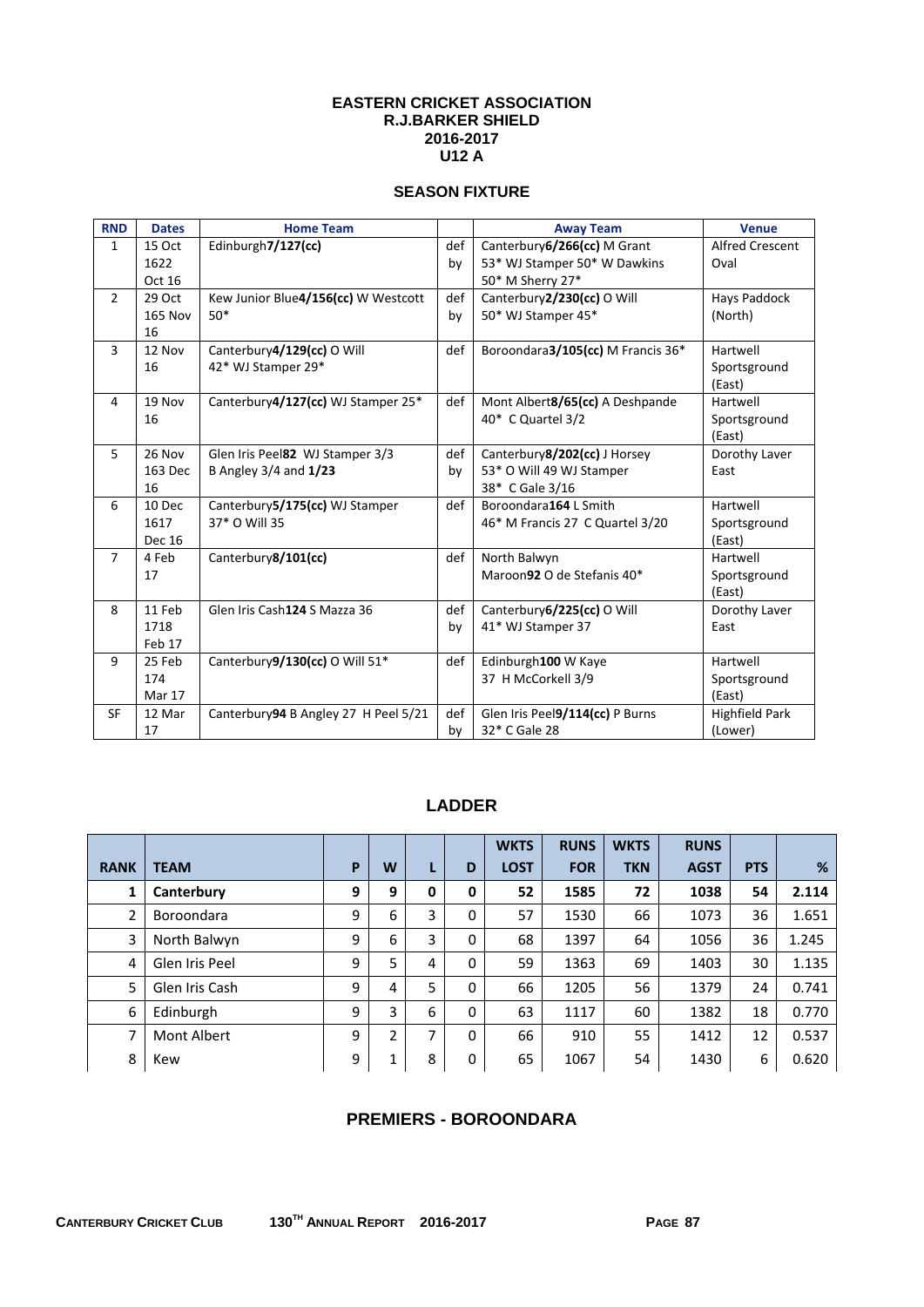#### **EASTERN CRICKET ASSOCIATION R.J.BARKER SHIELD 2016-2017 U12 A**

## **BATTING**

| <b>Player</b>      | <b>MAT</b> | <b>INN</b> | <b>NO</b> | <b>100s</b> | <b>50s</b>   | <b>Os</b>     | <b>HS</b> | <b>RUNS</b> | AVE.      |
|--------------------|------------|------------|-----------|-------------|--------------|---------------|-----------|-------------|-----------|
| Will, Oliver       | 10         | 10         | 5         | 0           | 2            | 0             | $51*$     | 329         | 65.80     |
| Stamper, William J | 10         | 10         |           | 0           |              | 0             | $50*$     | 303         | 101.00    |
| Dawkins, Will      | 10         | 10         | ⇁         | $\Omega$    | 1            | 1             | $50*$     | 150         | 50.00     |
| Angley, Bill       | 10         | 10         | 3         | 0           | $\mathbf{0}$ | 1             | 27        | 100         | 14.29     |
| Grant, Max         | 10         | 9          | 5         | 0           | 1            | ◢             | $53*$     | 93          | 23.25     |
| Sherry, Matthew    | 10         | 10         | 4         | 0           | 0            |               | $27*$     | 88          | 14.67     |
| McCorkell, Harry   | 10         | 10         | 7         | $\Omega$    | $\Omega$     | 1             | $22*$     | 88          | 29.33     |
| Azzopardi, Ari     | 10         | 10         | 3         | 0           | $\mathbf{0}$ | $\mathcal{P}$ | $22*$     | 79          | 11.29     |
| Quartel, Charlie   | 10         | 9          | 5         | 0           | $\mathbf{0}$ | 1             | 11        | 54          | 13.50     |
| Stone, Sam         | 10         | 10         | 1         | $\Omega$    | $\Omega$     | 5             | 24        | 54          | 6.00      |
| Horsey, James      |            | 1          | 1         | $\Omega$    | 1            | 0             | $53*$     | 53          | <b>NA</b> |
| Lanigan, Jack      | 10         | 10         | 3         | 0           | $\Omega$     |               | $9*$      | 35          | 5.00      |
| Hewitt, Alby       | 10         | 8          | 4         | $\Omega$    | $\Omega$     | າ             | 8*        | 23          | 5.75      |

| <b>Player</b>      | <b>MAT</b> | $\overline{\mathbf{0}}$ | $\underline{\mathsf{M}}$ | $\overline{\mathbf{R}}$ | <u>W</u> | <b>BBI</b> | AVE.  | STR.  |
|--------------------|------------|-------------------------|--------------------------|-------------------------|----------|------------|-------|-------|
| Quartel, Charlie   | 10         | 42                      | 5                        | 112                     | 10       | 3/2        | 11.20 | 25.20 |
| McCorkell, Harry   | 10         | 39                      | 3                        | 107                     | 7        | 3/9        | 15.29 | 33.43 |
| Sherry, Matthew    | 10         | 31                      |                          | 118                     | 7        | 2/8        | 16.86 | 26.57 |
| Dawkins, Will      | 10         | 34                      | 3                        | 113                     | 6        | 2/18       | 18.83 | 34.00 |
| Stamper, William J | 10         | 25                      | 4                        | 61                      | 5        | 3/3        | 12.20 | 30.00 |
| Angley, Bill       | 10         | 39                      | 10                       | 89                      | 5        | 3/4        | 17.80 | 46.80 |
| Stone, Sam         | 10         | 30.4                    | 1                        | 104                     | 5        | 2/10       | 20.80 | 36.80 |
| Will, Oliver       | 10         | 38                      | 7                        | 126                     | 5        | 1/8        | 25.20 | 45.60 |
| Lanigan, Jack      | 10         | 27                      | 4                        | 80                      | 4        | 2/10       | 20.00 | 40.50 |
| Azzopardi, Ari     | 10         | 24                      | 1                        | 93                      | 4        | 1/3        | 23.25 | 36.00 |
| Hewitt, Alby       | 10         | 35                      | 4                        | 97                      | 3        | 1/8        | 32.33 | 70.00 |
| Grlj, Samuel       | 1          | 4                       | $\Omega$                 | 8                       | 1        | 1/8        | 8.00  | 24.00 |
| Grant, Max         | 10         | 9                       | 3                        | 17                      | 1        | 1/0        | 17.00 | 54.00 |
| Horsey, James      | 1          | 4                       |                          | 8                       | 0        | 0/8        | NA.   | NA    |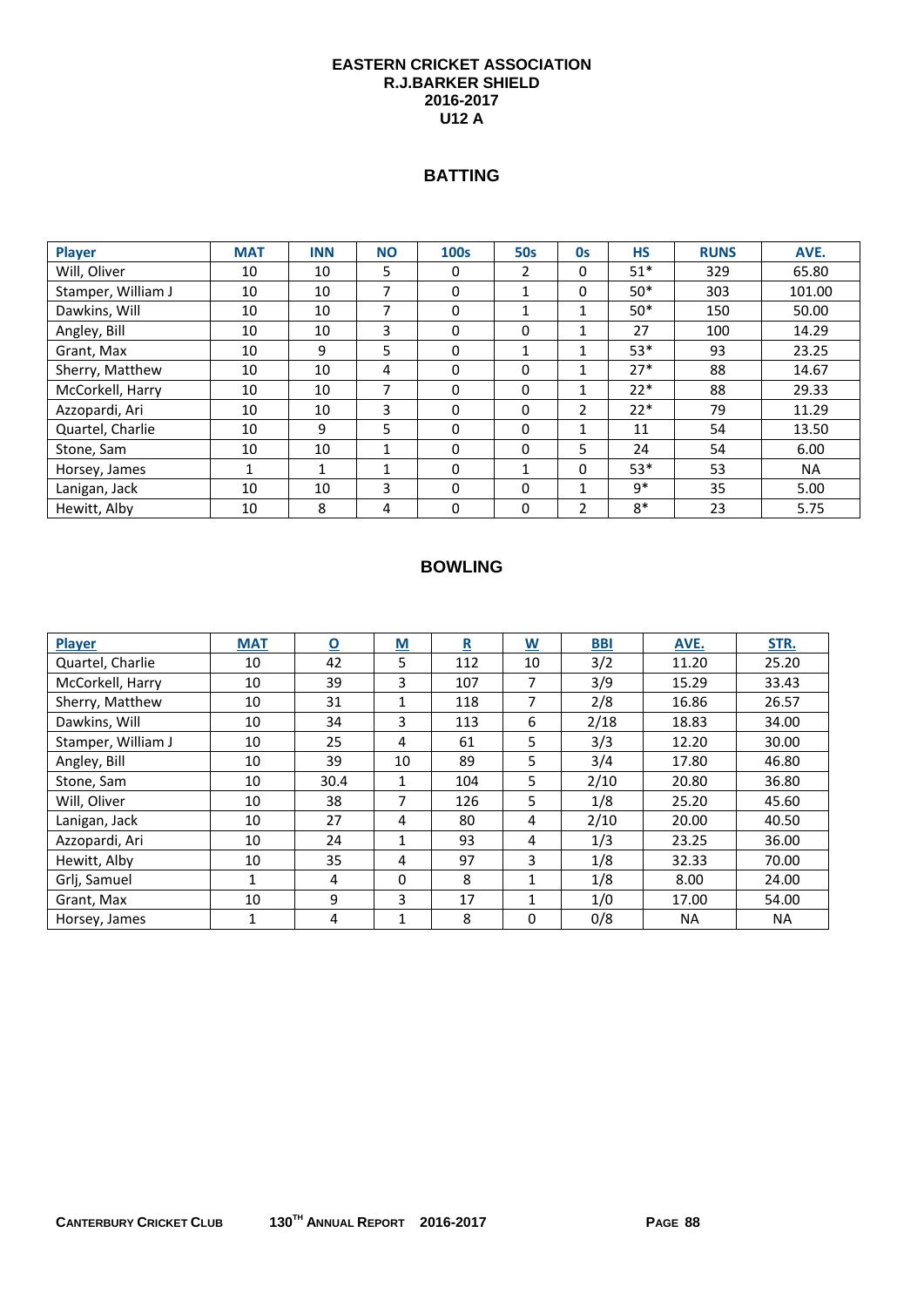#### **EASTERN CRICKET ASSOCIATION E.R. FRAMPTON SHIELD 2016-2017 U12 B**

## **SEASON FIXTURE**

| <b>RND</b>     | <b>Dates</b>   | <b>Home Team</b>                |     | <b>Away Team</b>                     | <b>Venue</b>        |
|----------------|----------------|---------------------------------|-----|--------------------------------------|---------------------|
| $\mathbf{1}$   | 15 Oct         | Canterbury                      | def | Edinburgh Yellow7/149(cc)            | Hartwell            |
|                | 1622           | Newman133 T Newman              | by  |                                      | Sportsground        |
|                | Oct 16         | 41* T Romano 3/9                |     |                                      | (East)              |
| $\overline{2}$ | 29 Oct         | Canterbury                      | def | Kew Junior Green7/197(cc) J Reid 40* | Hartwell            |
|                | <b>165 Nov</b> | Newman201 T Newman 43*          |     |                                      | Sportsground        |
|                | 16             |                                 |     |                                      | (East)              |
| 3              | 12 Nov         | Richmond                        | def | Canterbury Newman34                  | <b>Burnley Oval</b> |
|                | 16             | Union2/158(cc) W Ransom 25*     |     |                                      |                     |
| 4              | 19 Nov         | St Barnabas3/122(cc)            | def | Canterbury Newman3/76(cc)            | Myrtle Park No 2    |
|                | 16             |                                 |     |                                      | (East)              |
| 5              | 26 Nov         | Canterbury Newman48 O Sparks    | def | <b>Trinity Willison</b>              | Hartwell            |
|                | 163 Dec        | 3/2 and 113 T Ross 41*          | by  | Green2/215(dec) Is harker            | Sportsground        |
|                | 16             |                                 |     | 41* NJ Graves 40* H Gittins          | (East)              |
|                |                |                                 |     | 33* I Ellwood 30*                    |                     |
| 6              | 10 Dec         | Deepdene Bears3/212(cc) J Carey | def | Canterbury Newman89 T Burns 28       | Leigh Park          |
|                | 1617           | $40*$                           |     |                                      |                     |
|                | <b>Dec 16</b>  |                                 |     |                                      |                     |
| $\overline{7}$ | 4 Feb 17       | Boroondara B15/104(cc)          | def | Canterbury                           | Victoria Road       |
|                |                |                                 |     | Newman7/80(cc) N Macmillan 3/9       | Reserve             |
| 8              | 11 Feb         | Canterbury                      | def | Camberwell                           | Hartwell            |
|                | 1718           | Newman124 T Newman 41*          | by  | Magpies 5/210(cc) A Karpathakis      | Sportsground        |
|                | Feb 17         |                                 |     | 28 J Alleva 26*                      | (East)              |
| 9              | 25 Feb         | North Balwyn Gold190 J McLennan | def | Canterbury Newman156 T Newman        | Macleay Park No     |
|                | 174 Mar        | 33* R Spicer 3/2                |     | 40* T Burns 36                       | 2                   |
|                | 17             |                                 |     |                                      |                     |

## **LADDER**

|             |                           |   |   |             |             | <b>WKTS</b> | <b>RUNS</b> | <b>WKTS</b> | <b>RUNS</b> |            |       |
|-------------|---------------------------|---|---|-------------|-------------|-------------|-------------|-------------|-------------|------------|-------|
| <b>RANK</b> | <b>TEAM</b>               | P | W | L           | D           | <b>LOST</b> | <b>FOR</b>  | <b>TKN</b>  | <b>AGST</b> | <b>PTS</b> | %     |
| 1           | <b>Trinity Willison</b>   | 9 | 9 | $\mathbf 0$ | 0           | 54          | 1478        | 89          | 1040        | 54         | 2.342 |
| 2           | <b>Richmond Union</b>     | 9 | 8 | 1           | 0           | 50          | 1540        | 80          | 1084        | 48         | 2.273 |
| 3           | Deepdene Bears            | 9 | 5 | 4           | $\mathbf 0$ | 65          | 1142        | 67          | 1006        | 30         | 1.170 |
| 4           | Kew                       | 9 | 5 | 4           | 0           | 69          | 1103        | 69          | 1184        | 30         | 0.932 |
| 5           | Boroondara                | 9 | 4 | 4           | $\Omega$    | 64          | 1197        | 61          | 1119        | 27         | 1.020 |
| 6           | Edinburgh                 | 9 | 4 | 5           | $\Omega$    | 66          | 939         | 78          | 1083        | 24         | 1.025 |
| 7           | <b>Camberwell Magpies</b> | 9 | 3 | 6           | $\Omega$    | 69          | 1309        | 74          | 1370        | 18         | 1.025 |
| 8           | St. Barnabas              | 9 | 3 | 6           | 0           | 63          | 1103        | 59          | 1321        | 18         | 0.782 |
| 9           | North Balwyn              | 9 | 2 | 6           | 0           | 89          | 1195        | 55          | 1294        | 15         | 0.570 |
| 10          | Canterbury                | 9 | 1 | 8           | $\mathbf 0$ | 87          | 1054        | 44          | 1557        | 6          | 0.342 |

#### **PREMIERS – TRINITY WILLISON**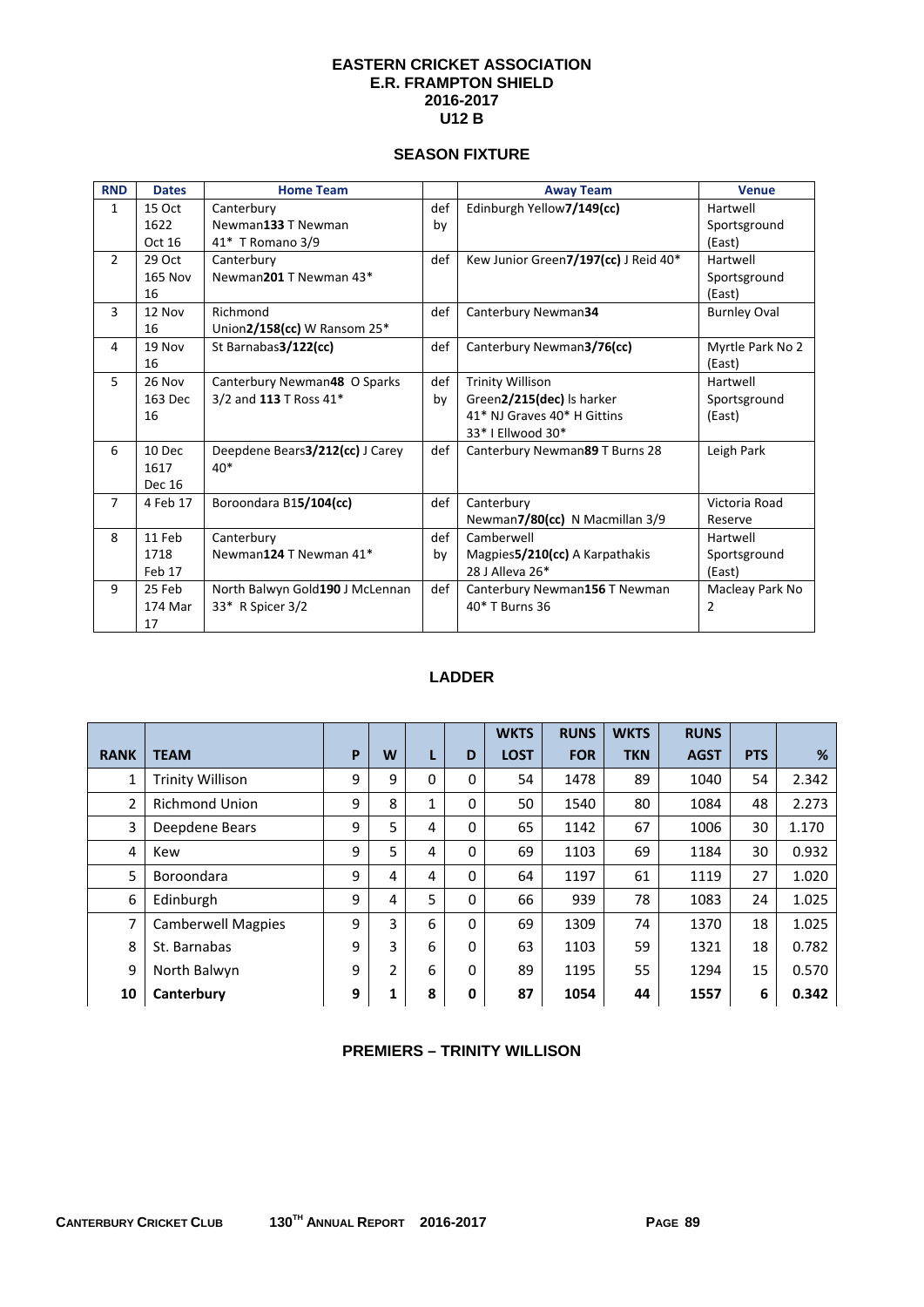#### **EASTERN CRICKET ASSOCIATION E.R. FRAMPTON SHIELD 2016-2017 U12 B**

## **BATTING**

| <b>Player</b>            | <b>MAT</b> | <b>INN</b> | <b>NO</b>      | <b>100s</b> | <b>50s</b> | 0s           | <b>HS</b>      | <b>RUNS</b> | AVE.  |
|--------------------------|------------|------------|----------------|-------------|------------|--------------|----------------|-------------|-------|
| Newman, Thomas           | 8          | 9          | 4              | 0           | 0          | $\mathbf{0}$ | $43*$          | 211         | 42.20 |
| Burns, Thomas            | 9          | 10         | 1              | 0           | 0          | 0            | 36             | 135         | 15.00 |
| Ross, Tom                | 8          | 9          | 3              | $\Omega$    | 0          | 0            | $41*$          | 107         | 17.83 |
| Hicks, Matthew           | 9          | 10         | 2              | $\Omega$    | 0          | 2            | $18*$          | 50          | 6.25  |
| Roskam, Edward           | 9          | 10         | 1              | $\Omega$    | 0          | 2            | 17             | 40          | 4.44  |
| McFarland, Lachlan       | 9          | 9          | 1              | $\Omega$    | 0          | 2            | $11*$          | 37          | 4.63  |
| Spicer, Rory             | 4          | 4          | $\Omega$       | $\Omega$    | 0          | 1            | 19             | 32          | 8.00  |
| Young, William           | 9          | 6          | $\overline{2}$ | 0           | 0          | 0            | 18             | 32          | 8.00  |
| Davis, Cooper            | 9          | 9          | 1              | $\Omega$    | 0          | 4            | 8              | 25          | 3.13  |
| Burnett, James           | 9          | 6          | $\overline{2}$ | $\Omega$    | 0          | 4            | $4*$           | 6           | 1.50  |
| Christodoulou, Alexander | 9          | 10         | 4              | $\Omega$    | 0          | 3            | $\overline{2}$ | 5           | 0.83  |
| Ellis, William           | 8          | 8          | $\Omega$       | $\Omega$    | 0          | 5            | 1              | 3           | 0.38  |
| Madan, Varsh             | 6          | 6          | 2              | $\Omega$    | 0          | 2            | $1^*$          | 3           | 0.75  |
| Roskam, Kate             | 1          | 1          | 0              | $\Omega$    | 0          | 1            | $\Omega$       | $\Omega$    | 0.00  |

| <b>Player</b>            | <b>MAT</b> | $\overline{\mathbf{o}}$ | $\underline{\mathsf{M}}$ | $\underline{\mathbf{R}}$ | $\underline{\mathsf{W}}$ | <b>BBI</b> | AVE.      | STR.      |
|--------------------------|------------|-------------------------|--------------------------|--------------------------|--------------------------|------------|-----------|-----------|
| Young, William           | 9          | 38                      | 5                        | 112                      | 7                        | 2/7        | 16.00     | 32.57     |
| Spicer, Rory             | 4          | 15                      | 3                        | 34                       | 5                        | 3/2        | 6.80      | 18.00     |
| Burnett, James           | 9          | 31                      | 1                        | 162                      | 5                        | 2/14       | 32.40     | 37.20     |
| Newman, Thomas           | 8          | 18                      | $\mathbf{1}$             | 78                       | 4                        | 2/5        | 19.50     | 27.00     |
| Hicks, Matthew           | 9          | 29.2                    | 2                        | 97                       | 4                        | 1/4        | 24.25     | 44.00     |
| Burns, Thomas            | 9          | 35                      | 3                        | 144                      | 4                        | 1/6        | 36.00     | 52.50     |
| Madan, Varsh             | 6          | 17                      | 0                        | 125                      | 3                        | 1/15       | 41.67     | 34.00     |
| Davis, Cooper            | 9          | 26                      | 3                        | 120                      | 2                        | 2/8        | 60.00     | 78.00     |
| Roskam, Edward           | 9          | 30                      | 1                        | 121                      | 2                        | 1/12       | 60.50     | 90.00     |
| Ross, Tom                | 8          | 24                      | 7                        | 76                       | 1                        | 1/11       | 76.00     | 144.00    |
| McFarland, Lachlan       | 9          | 14                      | 1                        | 86                       | 1                        | 1/16       | 86.00     | 84.00     |
| Ellis, William           | 8          | 20                      | 0                        | 150                      | 1                        | 1/15       | 150.00    | 120.00    |
| Roskam, Kate             | 1          | 3                       | 0                        | 20                       | 0                        | 0/20       | <b>NA</b> | <b>NA</b> |
| Christodoulou, Alexander | 9          | 17                      | 0                        | 128                      | 0                        | 0/9        | <b>NA</b> | <b>NA</b> |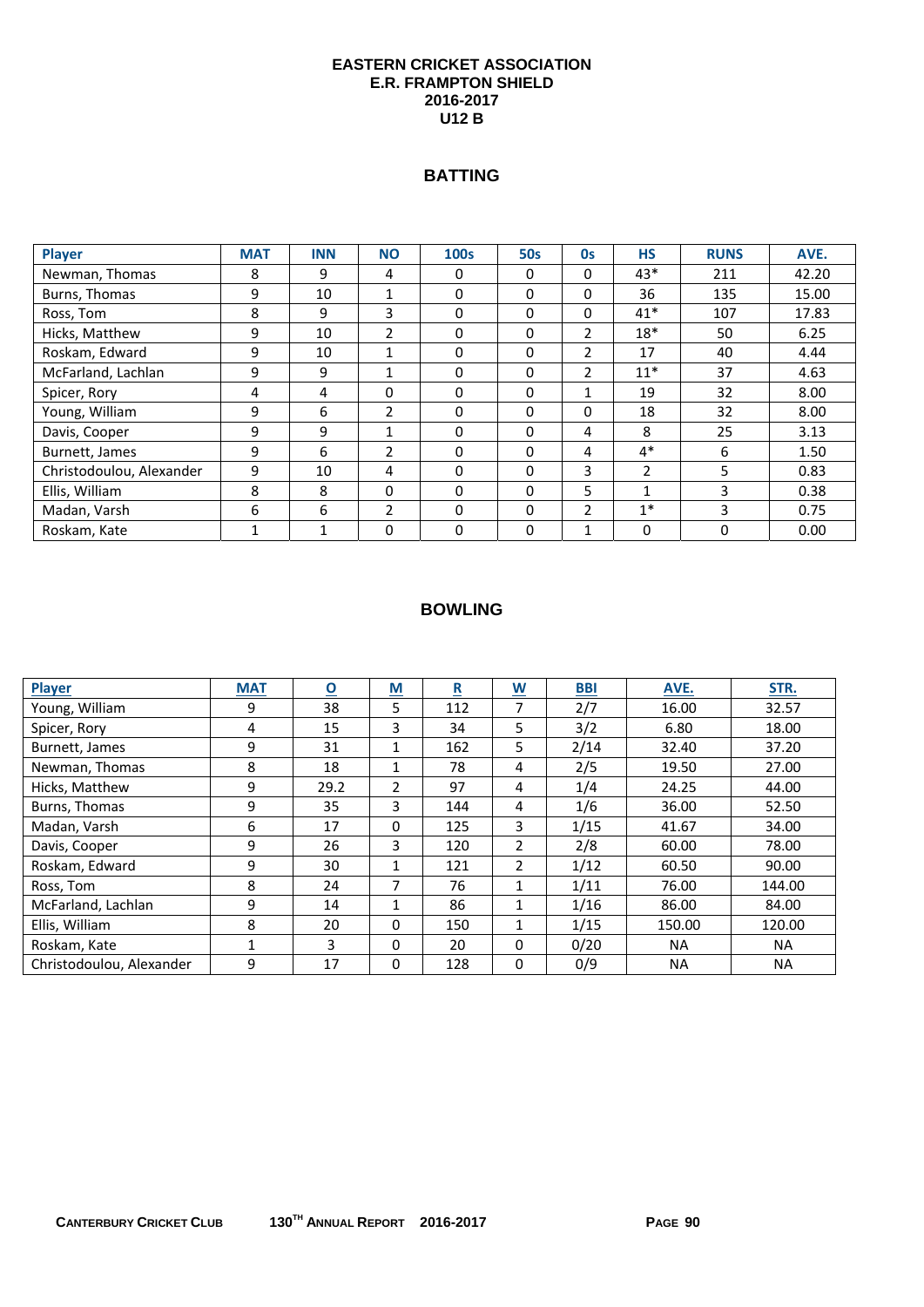## **EASTERN CRICKET ASSOCIATION G. SMITH SHIELD 2016-2017 U12 B**

# **SEASON FIXTURE**

| <b>RND</b>     | <b>Dates</b>  | <b>Home Team</b>            |     | <b>Away Team</b>                  | <b>Venue</b>    |
|----------------|---------------|-----------------------------|-----|-----------------------------------|-----------------|
| $\mathbf{1}$   | 15 Oct        | Glen Iris Scalzo5/134       | def | Canterbury Blew133 F Askew 27     | Dorothy Laver   |
|                | 1622          |                             |     |                                   | West (North)    |
|                | Oct 16        |                             |     |                                   |                 |
| $\overline{2}$ | 29 Oct        | Canterbury                  | def | Boroondara B291 B Wickham 34      | Hartwell        |
|                | 165           | Blew9/249(cc) O Azzopardi   |     |                                   | Sportsground    |
|                | <b>Nov 16</b> | 42* Z Marriott 36* J Blew   |     |                                   | (West)          |
|                |               | 28* J Hay 26*               |     |                                   |                 |
| 3              | 12 Nov        | Ashwood6/153(cc) C Mutch    | def | Canterbury                        | Jingella        |
|                | 16            | 25* S Bellamy 3/6           |     | Blew8/53(cc) J Hattersley 3/2     | Reserve         |
| 4              | 19 Nov        | Canterbury Blew7/60(cc)     | def | Trinity Willison Red7/87(cc)      | Hartwell        |
|                | 16            |                             | by  |                                   | Sportsground    |
|                |               |                             |     |                                   | (West)          |
| 5              | 26 Nov        | North Balwyn Red4/156(cc)   | def | Canterbury Blew9/171(cc) TE Ryan  | Macleay Park    |
|                | 163           |                             | by  | 3/15                              | No <sub>3</sub> |
|                | <b>Dec 16</b> |                             |     |                                   |                 |
| 6              | 10 Dec        | Canterbury                  | def | Burwood Yellow5/217(cc) S Hawkins | Hartwell        |
|                | 1617          | Blew5/144(cc) B Vause       | by  | 40* O Cox 29*                     | Sportsground    |
|                | <b>Dec 16</b> | 33* J Blew 26*              |     |                                   | (West)          |
| $\overline{7}$ | 4 Feb         | Edinburgh Gold29 J Blew 3/0 | def | Canterbury Blew7/121(cc) J Hay    | Alfred          |
|                | 17            |                             | by  | $27*$                             | Crescent Oval   |
| 8              | 11 Feb        | Kew Junior Red58            | def | Canterbury Blew69 F Healey        | Hays Paddock    |
|                | 1718          |                             | by  | $3/4$ and $6/73$                  | (South)         |
|                | Feb 17        |                             |     |                                   |                 |
| 9              | 25 Feb        | Canterbury                  | def | <b>Burwood Uniting</b>            | Hartwell        |
|                | 174           | Blew5/173(cc) S Bellamy 30* |     | Canterbury8/126(cc) M Dedoncker   | Sportsground    |
|                | Mar           |                             |     | 41* O Lowe 30                     | (West)          |
|                | 17            |                             |     |                                   |                 |

# **LADDER**

|             |                                   |   |   |   |   | <b>WKTS</b> | <b>RUNS</b> | <b>WKTS</b> | <b>RUNS</b> |            |       |
|-------------|-----------------------------------|---|---|---|---|-------------|-------------|-------------|-------------|------------|-------|
| <b>RANK</b> | <b>TEAM</b>                       | P | W | L | D | <b>LOST</b> | <b>FOR</b>  | <b>TKN</b>  | <b>AGST</b> | <b>PTS</b> | %     |
| 1           | Ashwood                           | 8 | 8 | 0 | 0 | 36          | 1217        | 73          | 540         | 48         | 4.570 |
| 2           | Glen Iris                         | 9 | 8 |   | 0 | 56          | 1291        | 75          | 955         | 48         | 1.810 |
| 3           | <b>Trinity Willison</b>           | 9 | 7 | 2 | 0 | 56          | 1344        | 73          | 1019        | 42         | 1.719 |
| 4           | Burwood                           | 9 | 6 | 3 | 0 | 56          | 1367        | 73          | 1106        | 40         | 1.611 |
| 5           | Canterbury                        | 9 | 5 | 4 | 0 | 75          | 1246        | 64          | 1051        | 30         | 1.012 |
| 6           | <b>Burwood Uniting Canterbury</b> | 8 | 3 | 5 | 0 | 56          | 994         | 49          | 1168        | 18         | 0.745 |
| 7           | Kew                               | 9 | 3 | 6 | 0 | 73          | 869         | 65          | 1089        | 18         | 0.711 |
| 8           | Boroondara                        | 9 | 3 | 6 | 0 | 73          | 926         | 62          | 1333        | 18         | 0.584 |
| 9           | North Balwyn                      | 9 | 1 | 6 | 0 | 68          | 829         | 54          | 1200        | 6          | 0.549 |
| 10          | Edinburgh                         | 9 | 0 | 9 | 0 | 83          | 816         | 44          | 1430        | 0          | 0.303 |

# **JOINT PREMIERS – ASWOOD and GLEN IRIS**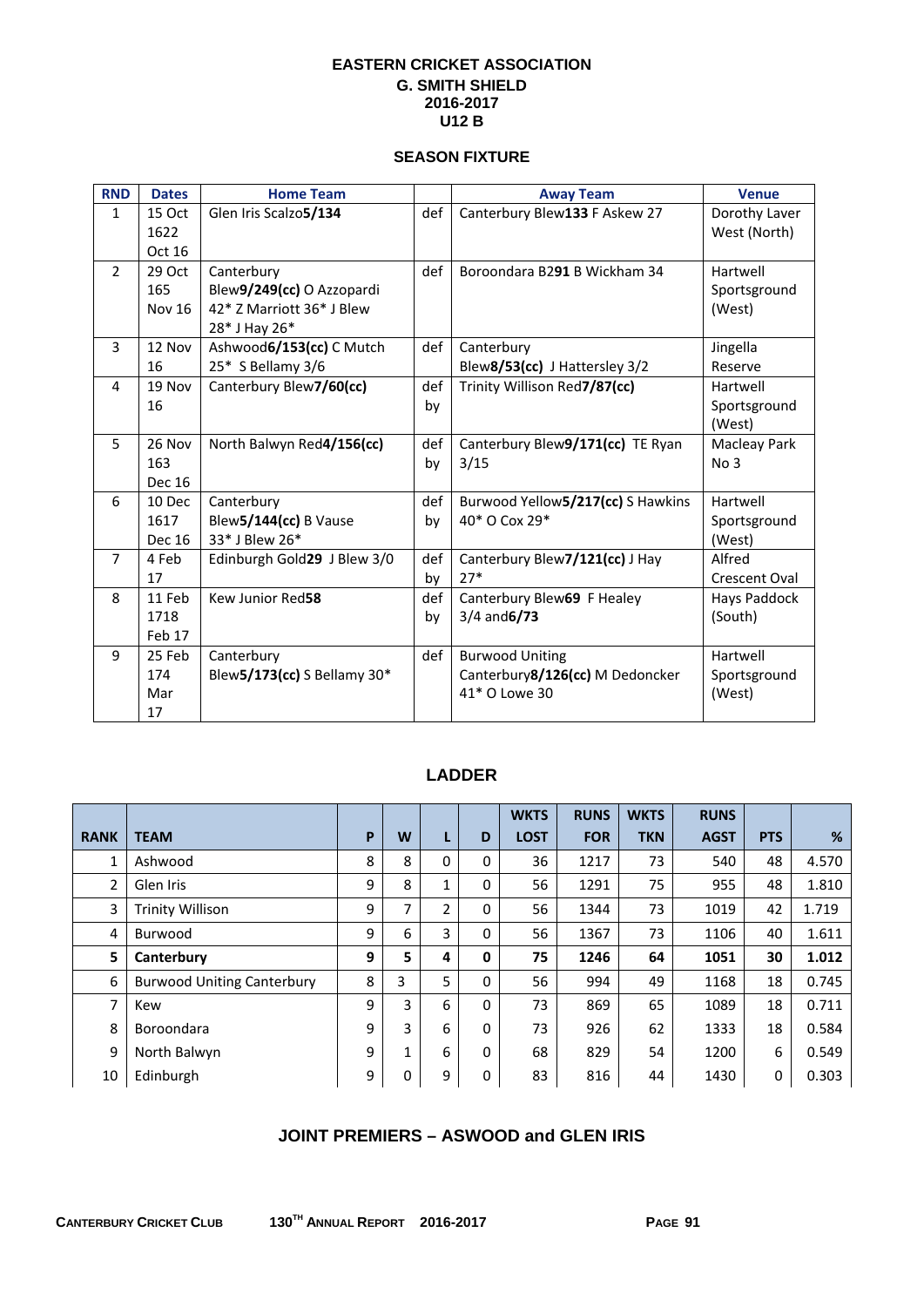#### **EASTERN CRICKET ASSOCIATION G. SMITH SHIELD 2016-2017 U12 B**

#### **BATTING**

| Player             | <b>MAT</b> | <b>INN</b> | <b>NO</b>      | 100s     | <b>50s</b> | <b>Os</b>    | <b>HS</b> | <b>RUNS</b> | AVE.      |
|--------------------|------------|------------|----------------|----------|------------|--------------|-----------|-------------|-----------|
| Blew, Joshua       | 9          | 10         | 5              | $\Omega$ | $\Omega$   | 0            | $28*$     | 143         | 28.60     |
| Hay, Josh          | 9          | 10         | 5              | 0        | 0          | $\mathbf{1}$ | $27*$     | 107         | 21.40     |
| Vause, Ben         | 9          | 10         | 5              | $\Omega$ | $\Omega$   |              | $33*$     | 87          | 17.40     |
| Bellamy, Sam       | 9          | 8          | $\overline{2}$ | 0        | 0          | 0            | $30*$     | 84          | 14.00     |
| Askew, Freddie     | 9          | 9          | $\Omega$       | $\Omega$ | 0          | 1            | 27        | 78          | 8.67      |
| Walker, Jesse      | 9          | 10         | $\overline{7}$ | 0        | 0          | $\mathbf{1}$ | $16*$     | 69          | 23.00     |
| Marriott, Zachary  | 9          | 6          | $\mathfrak{p}$ | $\Omega$ | 0          |              | $36*$     | 60          | 15.00     |
| Parker, Cameron    | 9          | 9          | 5              | $\Omega$ | 0          |              | $20*$     | 54          | 13.50     |
| Berry, James       | 9          | 9          | 4              | 0        | $\Omega$   |              | $21*$     | 50          | 10.00     |
| Azzopardi, Otto    | 1          | 1          | $\mathbf{1}$   | 0        | 0          | 0            | 42*       | 42          | <b>NA</b> |
| Poynton, Ming      | 9          | 10         | 1              | $\Omega$ | $\Omega$   | 3            | 9         | 26          | 2.89      |
| Smolarek, Kazimier | 9          | 9          | 3              | $\Omega$ | 0          | 2            | 11        | 22          | 3.67      |
| Jackson, Will      | 9          | 10         | 1              | $\Omega$ | $\Omega$   | 3            | 6         | 15          | 1.67      |
| Wilson, Hugo       | 9          | 6          | 1              | $\Omega$ | 0          | 3            | 2         | 3           | 0.60      |

| <b>Player</b>      | <b>MAT</b> | $\overline{\mathbf{0}}$ | M              | R   | $\overline{\mathsf{W}}$ | <b>BBI</b> | AVE.      | STR.      |
|--------------------|------------|-------------------------|----------------|-----|-------------------------|------------|-----------|-----------|
| Vause, Ben         | 9          | 31                      | 14             | 49  | 9                       | 2/3        | 5.44      | 20.67     |
| Hay, Josh          | 9          | 26                      | 3              | 72  | 9                       | 2/2        | 8.00      | 17.33     |
| Bellamy, Sam       | 9          | 17                      | 4              | 27  | 6                       | 3/6        | 4.50      | 17.00     |
| Blew, Joshua       | 9          | 28                      | 6              | 79  | 6                       | 3/0        | 13.17     | 28.00     |
| Walker, Jesse      | 9          | 25                      | $\overline{2}$ | 59  | 5                       | 2/16       | 11.80     | 30.00     |
| Poynton, Ming      | 9          | 20                      | 3              | 72  | 5                       | 2/4        | 14.40     | 24.00     |
| Smolarek, Kazimier | 9          | 24                      | 4              | 71  | 4                       | 1/0        | 17.75     | 36.00     |
| Marriott, Zachary  | 9          | 21                      | 1              | 89  | 3                       | 1/2        | 29.67     | 42.00     |
| Parker, Cameron    | 9          | 24                      | 0              | 100 | 3                       | 1/7        | 33.33     | 48.00     |
| Wilson, Hugo       | 9          | 23                      | 1              | 103 | 3                       | 2/10       | 34.33     | 46.00     |
| Jackson, Will      | 9          | 25                      | 6              | 86  | 2                       | 1/0        | 43.00     | 75.00     |
| Berry, James       | 9          | 27                      | 4              | 102 | $\mathfrak{p}$          | 1/1        | 51.00     | 81.00     |
| Azzopardi, Otto    |            | $\overline{2}$          | $\Omega$       | 4   | $\Omega$                |            | <b>NA</b> | <b>NA</b> |
| Askew, Freddie     | 9          | 17                      | 0              | 76  | $\Omega$                | 0/4        | <b>NA</b> | <b>NA</b> |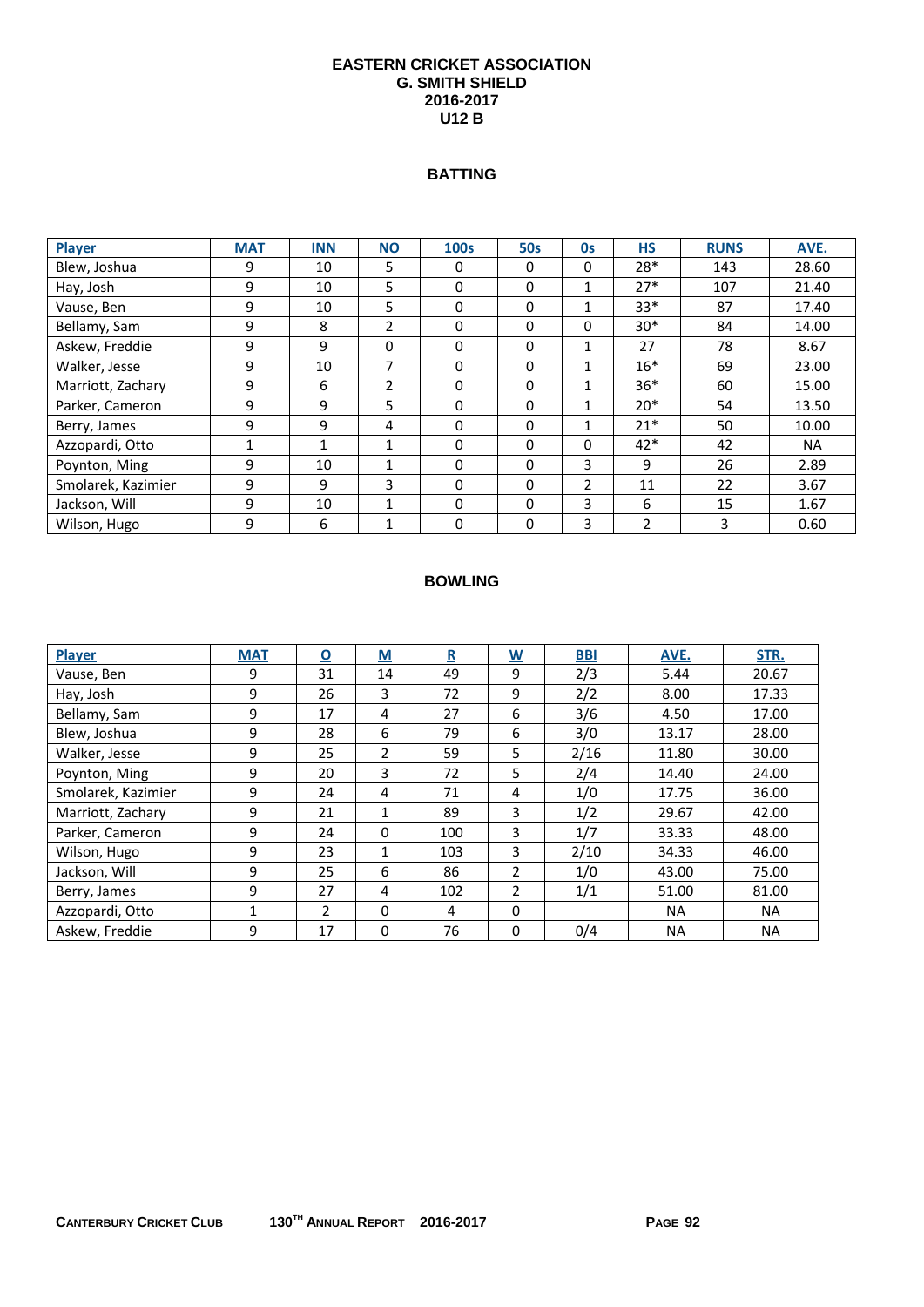#### **EASTERN CRICKET ASSOCIATION J.KWASNY SHIELD 2016-2017 U12 C**

## **SEASON FIXTURE**

| <b>RND</b>     | <b>Dates</b> | <b>Home Team</b>                         |           | <b>Away Team</b>                 | <b>Venue</b>             |
|----------------|--------------|------------------------------------------|-----------|----------------------------------|--------------------------|
| $\mathbf{1}$   | 15 Oct 16    | Canterbury lynch85                       | def       | Richmond Union111                | Hartwell                 |
|                |              |                                          | by        |                                  | Sportsground             |
| $\overline{2}$ | 22 Oct 16    | Canterbury                               | def       | Kew Junior Orange7/59            | (West)<br>Hartwell       |
|                |              | lynch8/57(cc) Z Grambas 4/5              | by        |                                  | Sportsground             |
|                |              |                                          |           |                                  | (West)                   |
| $\overline{3}$ | 5 Nov 16     | Bulleen5/115(cc) R Smith 3/19            | def       | Canterbury lynch7/53(cc)         | Bulleen Park No 3        |
|                |              |                                          |           |                                  | (West)                   |
| 4              | 12 Nov       | Canterbury lynch5/80(cc)                 | def       | Boroondara C25/84(cc) D Godlee   | Hartwell                 |
|                | 16           |                                          | by        | 3/11                             | Sportsground             |
|                |              |                                          |           |                                  | (West)                   |
| 5              | 19 Nov       | North Balwyn Black3/96(cc)               | def       | Canterbury lynch4/105(cc)        | Macleay Park No          |
| 6              | 16<br>26 Nov | Canterbury lynch5/102(cc)                | by<br>def | Ashburton Willows Blue5/148(cc)  | 3<br>Hartwell            |
|                | 16           |                                          | by        |                                  | Sportsground             |
|                |              |                                          |           |                                  | (West)                   |
| $\overline{7}$ | 3 Dec 16     | Canterbury lynch7/97(cc)                 | def       | Boroondara C26/120(cc)           | Hartwell                 |
|                |              |                                          | by        |                                  | Sportsground             |
|                |              |                                          |           |                                  | (West)                   |
| 8              | 10 Dec       | Kew Junior Orange7/85(cc)                | def       | Canterbury lynch6/94(cc)         | <b>Willsmere Park</b>    |
|                | 16           |                                          | by        |                                  |                          |
| 9              | 17 Dec       | <b>Richmond Union97</b>                  | def       | Canterbury lynch5/68(cc)         | <b>Burnley Oval</b>      |
|                | 16           |                                          |           |                                  |                          |
| 10             | 4 Feb 17     | Canterbury lynch8/85(cc) J Haintz<br>4/6 | def<br>by | Ashburton Willows Blue6/98(cc)   | Hartwell<br>Sportsground |
|                |              |                                          |           |                                  | (West)                   |
| 11             | 11 Feb 17    | Canterbury lynch7/104(cc)                | def       | Edinburgh Burgundy6/129(cc)      | Hartwell                 |
|                |              |                                          | by        |                                  | Sportsground             |
|                |              |                                          |           |                                  | (West)                   |
| 12             | 18 Feb 17    | Canterbury lynch70 D Swan 3/2            | def       | Ashburton Willows Blue5/124(cc)  | Hartwell                 |
|                |              |                                          | by        |                                  | Sportsground             |
|                |              |                                          |           |                                  | (West)                   |
| 13             | 25 Feb 17    | Richmond Union9/126(cc)                  | def       | Canterbury lynch8/88(cc)         | <b>Burnley Oval</b>      |
| 14             | 4 Mar 17     | Edinburgh Burgundy76                     | def       | Canterbury                       | <b>Fairfield Park</b>    |
|                |              |                                          | by        | lynch8/81(cc) A Lynden-Bell 3/13 |                          |

#### **LADDER**

|                |                          |    |    |    |             | <b>WKTS</b> | <b>RUNS</b> | <b>WKTS</b> | <b>RUNS</b> |            |       |
|----------------|--------------------------|----|----|----|-------------|-------------|-------------|-------------|-------------|------------|-------|
| <b>RANK</b>    | <b>TEAM</b>              | P  | W  | L  | D           | <b>LOST</b> | <b>FOR</b>  | <b>TKN</b>  | <b>AGST</b> | <b>PTS</b> | %     |
|                | Bulleen                  | 14 | 13 | 1  | 0           | 56          | 1676        | 124         | 959         | 78         | 3.899 |
| $\overline{2}$ | Boroondara               | 14 | 10 | 4  | 0           | 101         | 1322        | 103         | 1167        | 60         | 1.155 |
| 3              | <b>Richmond Union</b>    | 14 | 10 | 4  | 0           | 106         | 1289        | 94          | 1098        | 60         | 1.022 |
| 4              | <b>Ashburton Willows</b> | 14 | 9  | 5  | 0           | 91          | 1513        | 108         | 1336        | 54         | 1.344 |
| 5.             | North Balwyn             | 14 | 4  | 10 | $\Omega$    | 91          | 989         | 91          | 1461        | 24         | 0.677 |
| 6              | Edinburgh                | 14 | 4  | 10 | 0           | 123         | 1162        | 76          | 1332        | 24         | 0.539 |
| 7              | Canterbury               | 14 | 3  | 11 | $\mathbf 0$ | 96          | 1169        | 92          | 1466        | 18         | 0.763 |
| 8              | Kew                      | 14 | 3  | 11 | 0           | 110         | 964         | 87          | 1262        | 18         | 0.604 |

## **PREMIERS - BULLEEN**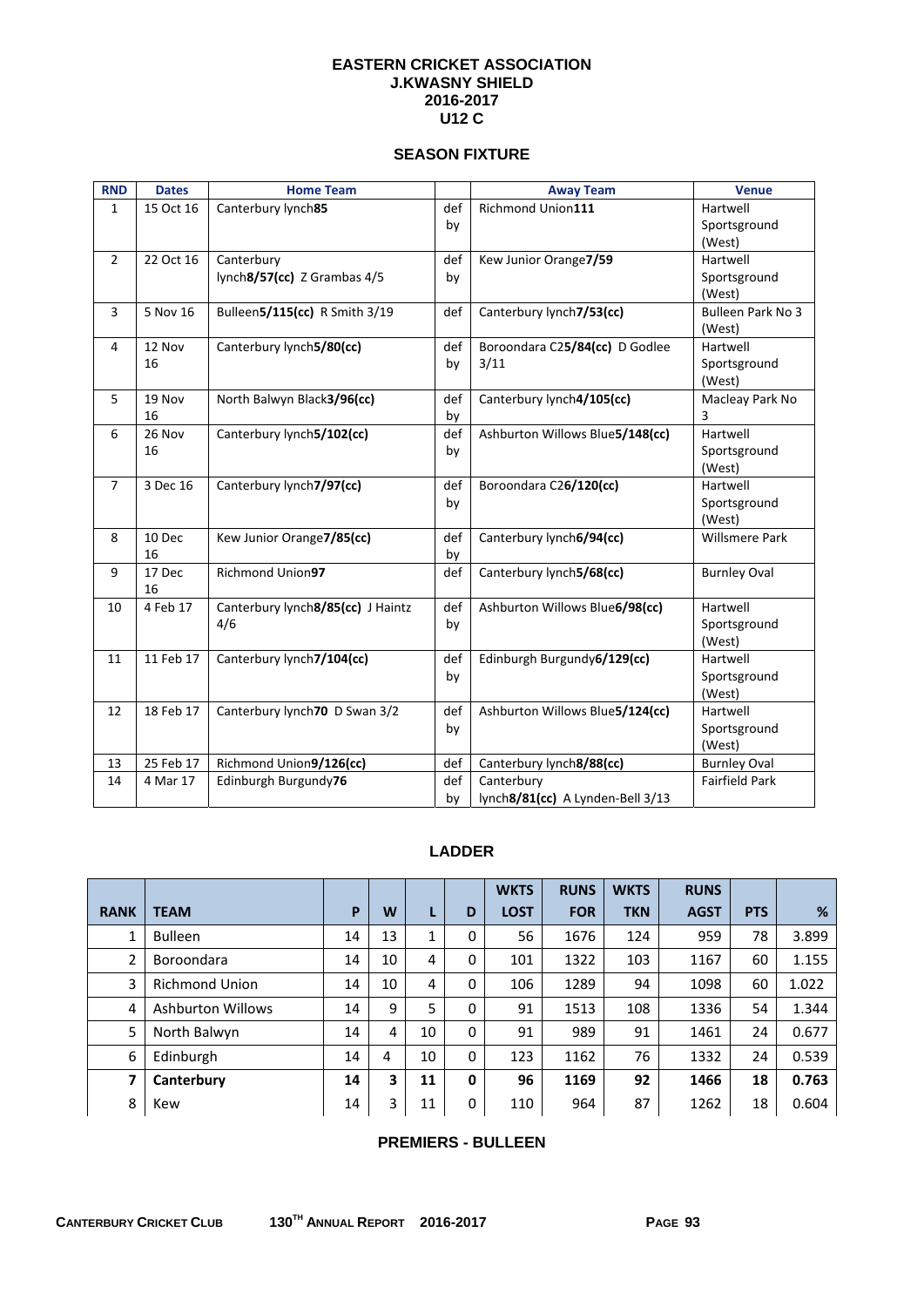#### **EASTERN CRICKET ASSOCIATION J.KWASNY SHIELD 2016-2017 U12 C**

## **BATTING**

| <b>Player</b>    | <b>MAT</b> | <b>INN</b> | <b>NO</b> | <b>Os</b>                | <b>HS</b> | <b>RUNS</b> | AVE.  |
|------------------|------------|------------|-----------|--------------------------|-----------|-------------|-------|
| Howard, Max      | 13         | 13         | 6         | 2                        | $21*$     | 144         | 20.57 |
| Ingpen, Alex     | 14         | 14         | 6         | 3                        | $22*$     | 132         | 16.50 |
| halliday, julian | 14         | 14         | 8         | 3                        | $20*$     | 118         | 19.67 |
| Croagh, Gerard   | 14         | 14         | 4         | 5                        | $12*$     | 70          | 7.00  |
| Baird, Jono      | 13         | 12         | 5         | 1                        | $11*$     | 68          | 9.71  |
| Johnston, Robert | 14         | 14         | 6         | $\overline{2}$           | $9*$      | 52          | 6.50  |
| Twyford, Ethan   | 9          | q          | 6         | $\Omega$                 | $7*$      | 33          | 11.00 |
| SCACCO, LUKE     | 13         | 13         | 4         | $\overline{\phantom{a}}$ | $6*$      | 32          | 3.56  |
| Troedel, Oliver  | 12         | 10         | 4         | $\overline{2}$           | $7*$      | 29          | 4.83  |
| Casey, Lachlan   | 14         | 14         | 3         | 6                        | 5         | 23          | 2.09  |
| Lynch, Patrick   | 14         | 14         | 5         | 4                        | $4*$      | 23          | 2.56  |
| Godlee, Dane     | 13         | 13         | 4         | 6                        | $6*$      | 23          | 2.56  |
| Smith, Ryder     | 13         | 11         | 4         | 4                        | $5*$      | 13          | 1.86  |

| Player              | <b>MAT</b> | $\overline{\mathbf{o}}$ | $\underline{\mathsf{M}}$ | $\mathbf R$ | $\underline{\mathsf{W}}$ | <b>BBI</b> | AVE.  | STR.  |
|---------------------|------------|-------------------------|--------------------------|-------------|--------------------------|------------|-------|-------|
| Ingpen, Alex        | 14         | 30                      | 6                        | 65          | 10                       | 2/2        | 6.50  | 18.00 |
| Godlee, Dane        | 13         | 28                      | 0                        | 143         | 9                        | 3/11       | 15.89 | 18.67 |
| Croagh, Gerard      | 14         | 27                      | 2                        | 92          | 8                        | 2/7        | 11.50 | 20.25 |
| Howard, Max         | 13         | 28                      | 2                        | 93          | 8                        | 2/2        | 11.63 | 21.00 |
| Smith, Ryder        | 13         | 24                      | $\overline{2}$           | 118         | 8                        | 3/19       | 14.75 | 18.00 |
| Casey, Lachlan      | 14         | 30                      | $\overline{2}$           | 139         | 8                        | 2/8        | 17.38 | 22.50 |
| Troedel, Oliver     | 12         | 20                      | $\overline{2}$           | 78          | 4                        | 1/4        | 19.50 | 30.00 |
| Twyford, Ethan      | 9          | 19                      | $\Omega$                 | 84          | 4                        | 2/6        | 21.00 | 28.50 |
| Johnston, Robert    | 14         | 29.2                    | $\overline{2}$           | 111         | 4                        | 2/7        | 27.75 | 44.00 |
| Baird, Jono         | 13         | 22                      | 3                        | 63          | 3                        | 2/6        | 21.00 | 44.00 |
| halliday, julian    | 14         | 29                      | $\overline{2}$           | 93          | 3                        | 1/5        | 31.00 | 58.00 |
| Lynch, Patrick      | 14         | 27                      | 1                        | 120         | 3                        | 1/2        | 40.00 | 54.00 |
| <b>SCACCO, LUKE</b> | 13         | 27                      | $\Omega$                 | 143         | 3                        | 1/6        | 47.67 | 54.00 |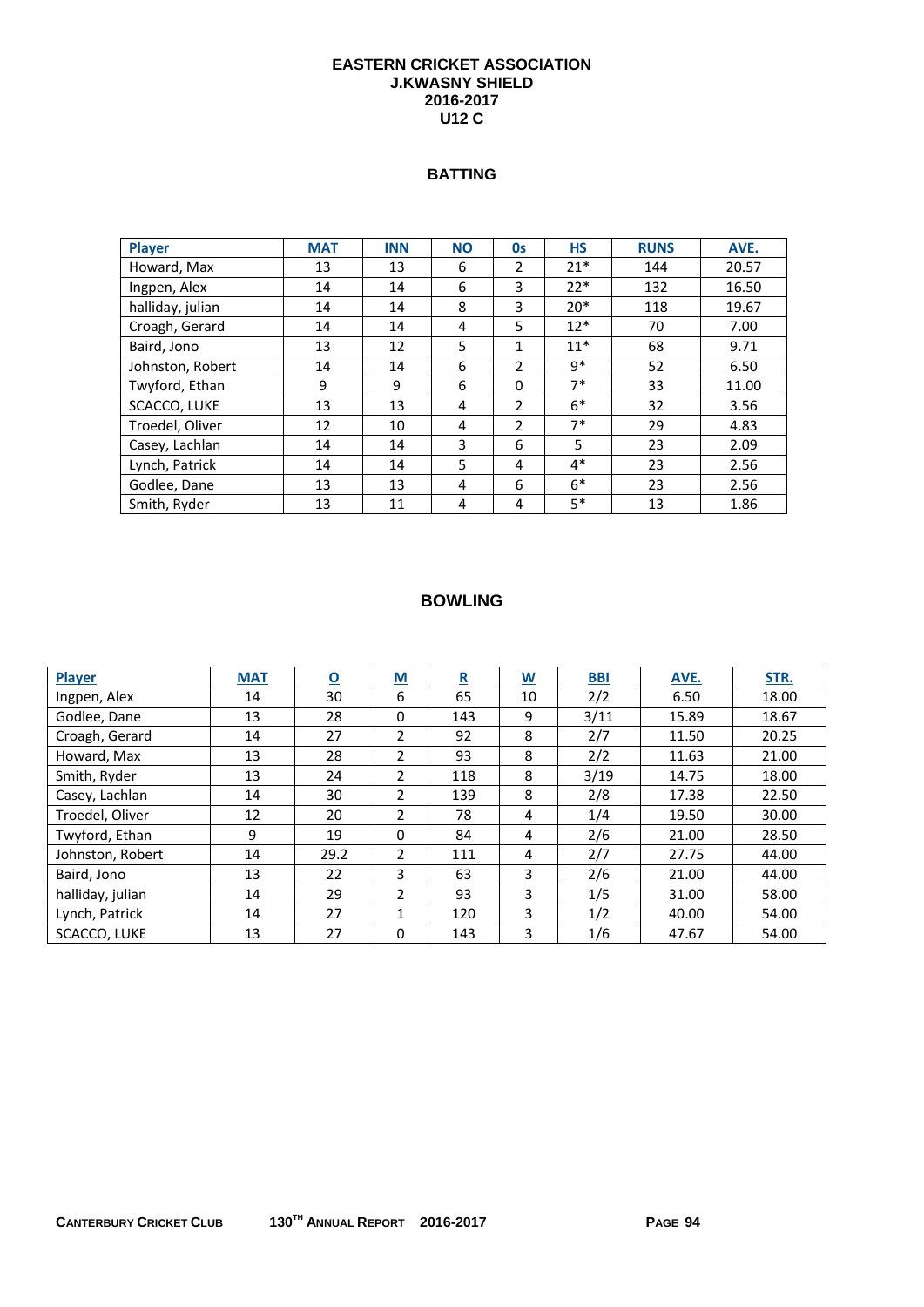#### **EASTERN CRICKET ASSOCIATION R.K. WILKINS SHIELD 2016-2017 U12 C**

#### **SEASON FIXTURE**

| <b>RND</b>     | <b>Dates</b> | <b>Home Team</b>                |     | <b>Away Team</b>                     | <b>Venue</b>          |
|----------------|--------------|---------------------------------|-----|--------------------------------------|-----------------------|
| 1              | 15 Oct 16    | Canterbury Yates5/75            | def | Boroondara C36/93                    | Hislop Park No 2      |
|                |              |                                 | by  |                                      | Oval (Central)        |
| $\overline{2}$ | 22 Oct 16    | Canterbury Yates3/100           | def | Hawthorn8/95                         | Hislop Park No 2      |
|                |              |                                 |     |                                      | Oval (Central)        |
| 3              | 5 Nov 16     | Kew Junior Black6/101           | def | Canterbury Yates7/100                | <b>Willsmere Park</b> |
| 4              | 12 Nov 16    | Canterbury Yates1/93            | def | Edinburgh Black6/48                  | Hislop Park No 2      |
|                |              |                                 |     |                                      | Oval (Central)        |
| 5              | 19 Nov 16    | Canterbury Yates6/109           | def | Edinburgh Black6/61                  | Hislop Park No 2      |
|                |              |                                 |     |                                      | Oval (Central)        |
| 6              | 26 Nov 16    | Donvale4/66                     | def | Canterbury Yates7/55                 | Donvale Reserve       |
|                |              |                                 |     |                                      | Oval 3                |
| $\overline{7}$ | 3 Dec 16     | Donvale3/68                     | def | Canterbury Yates5/69                 | Donvale Reserve       |
|                |              |                                 | by  |                                      | Oval 3                |
| 8              | 10 Dec 16    | Hawthorn2/84                    | def | Canterbury Yates72                   | Auburn Quarry         |
|                |              |                                 |     |                                      | Reserve               |
| 9              | 17 Dec 16    | Ashwood152 J Smith 3/14         | def | Canterbury Yates93                   | Ashwood               |
|                |              |                                 |     |                                      | College               |
| 10             | 4 Feb 17     | Canterbury Yates6/99            | def | Glen Iris Garrett6/80 F McDonald 3/1 | Hislop Park No 2      |
|                |              |                                 |     |                                      | Oval (Central)        |
| 11             | 11 Feb 17    | Ashwood4/114                    | def | Canterbury Yates4/71                 | Ashwood               |
|                |              |                                 |     |                                      | College               |
| 12             | 18 Feb 17    | Canterbury Yates8/77 TL Bellamy | def | Glen Iris Garrett4/113               | Hislop Park No 2      |
|                |              | 3/12                            | by  |                                      | Oval (Central)        |
| 13             | 25 Feb 17    | Boroondara C38/80(cc)           | def | Canterbury Yates5/106                | Fritsch Holzer        |
|                |              |                                 | by  |                                      | Reserve               |
| 14             | 4 Mar 17     | Ashwood133                      | def | Canterbury Yates8/92                 | Ashwood               |
|                |              |                                 | by  |                                      | College               |

# **LADDER**

|                |             |    |    |    |              | <b>WKTS</b> | <b>RUNS</b> | <b>WKTS</b> | <b>RUNS</b> |            |       |
|----------------|-------------|----|----|----|--------------|-------------|-------------|-------------|-------------|------------|-------|
| <b>RANK</b>    | <b>TEAM</b> | P  | W  | L  | D            | <b>LOST</b> | <b>FOR</b>  | <b>TKN</b>  | <b>AGST</b> | <b>PTS</b> | %     |
| 1              | Ashwood     | 14 | 10 | 3  | 1            | 88          | 1479        | 94          | 1058        | 63         | 1.493 |
| $\overline{2}$ | Donvale     | 14 | 8  | 5  | 1            | 79          | 1187        | 88          | 1063        | 51         | 1.244 |
| 3              | Hawthorn    | 14 | 8  | 6  | 0            | 93          | 1583        | 100         | 1382        | 48         | 1.232 |
| 4              | Kew         | 14 | 8  | 6  | 0            | 103         | 1349        | 113         | 1495        | 48         | 0.990 |
| 5              | Canterbury  | 14 | 7  | 7  | 0            | 85          | 1211        | 83          | 1288        | 42         | 0.918 |
| 6              | Glen Iris   | 14 | 6  | 7  | 1            | 72          | 1348        | 97          | 1300        | 39         | 1.397 |
| 7              | Boroondara  | 14 | 6  | 8  | $\mathbf{0}$ | 98          | 1438        | 88          | 1405        | 36         | 0.919 |
| 8              | Edinburgh   | 14 | 1  | 12 | 1            | 105         | 902         | 60          | 1506        | 9          | 0.342 |

# **PREMIERS – ASHWOOD**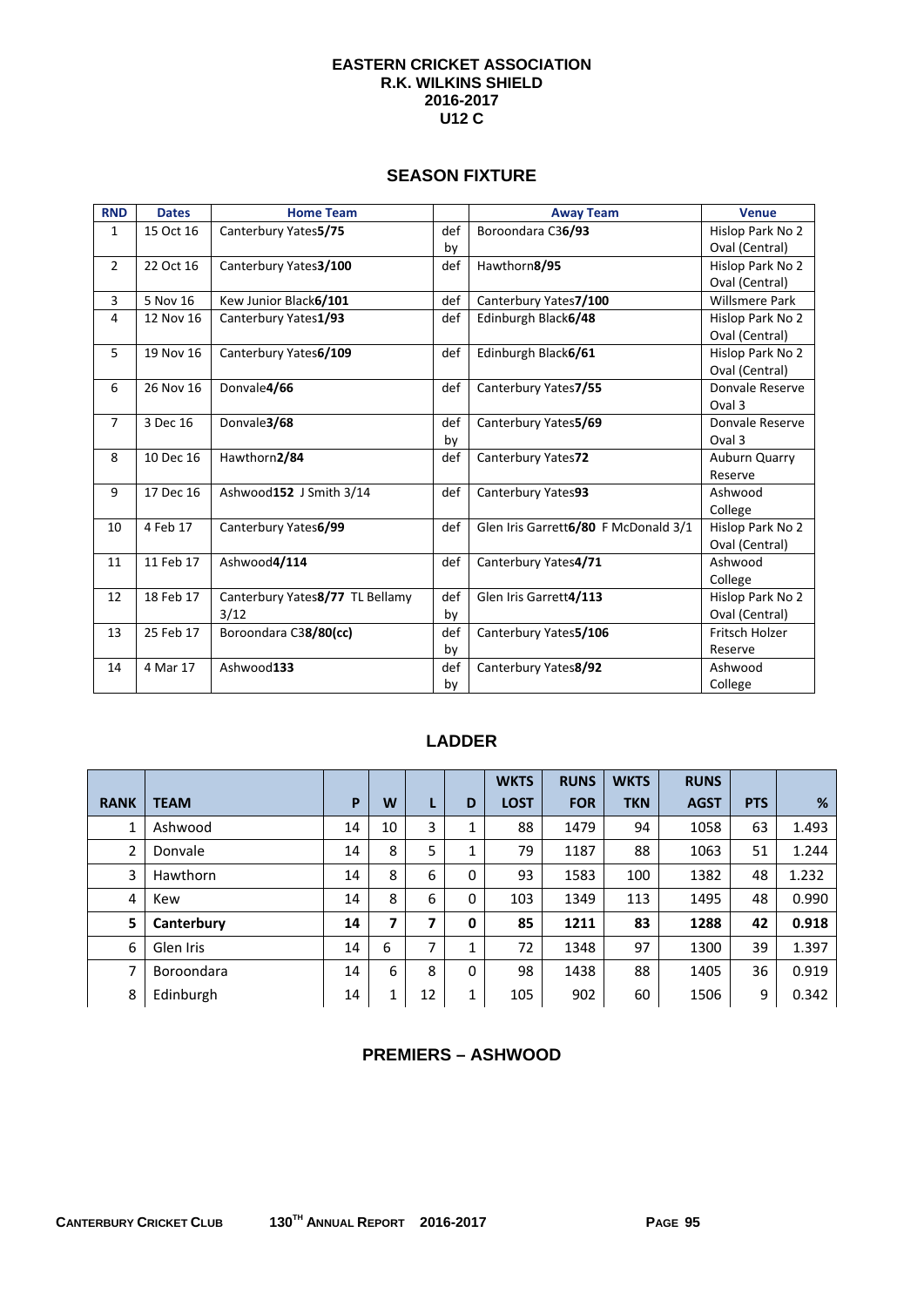#### **EASTERN CRICKET ASSOCIATION R.K. WILKINS SHIELD 2016-2017 U12 C**

#### **BATTING**

| Player                | <b>MAT</b> | <b>INN</b> | <b>NO</b> | <b>Os</b>      | <b>HS</b> | <b>RUNS</b> | AVE.  |
|-----------------------|------------|------------|-----------|----------------|-----------|-------------|-------|
| Yates, Calum          | 14         | 14         | 11        | 0              | $18*$     | 138         | 46.00 |
| Spratt, William       | 14         | 14         | 10        | 1              | $20*$     | 125         | 31.25 |
| Smith, Joseph         | 13         | 13         | 5         | 1              | $18*$     | 80          | 10.00 |
| Chen, Michael         | 12         | 12         | 7         | 1              | $11*$     | 78          | 15.60 |
| McDonald, Frederick   | 14         | 14         | 7         | $\Omega$       | 14        | 74          | 10.57 |
| Rinehart-Beer, Thomas | 14         | 14         | 6         | 3              | $11*$     | 57          | 7.13  |
| Davidson, Campbell    | 13         | 13         | 8         | $\Omega$       | $8*$      | 48          | 9.60  |
| Knight, Oliver        | 14         | 14         | 5         | 4              | $8*$      | 30          | 3.33  |
| Evans, Christian      | 14         | 14         | 4         | $\overline{2}$ | 6         | 21          | 2.10  |
| Stuart, Austin        | 14         | 14         | 5         | 4              | $3*$      | 20          | 2.22  |
| Condello, James       | 9          | 9          | 3         | 3              | $5*$      | 18          | 3.00  |
| Jacob, Todd           | 13         | 13         | 6         | 6              | 4         | 6           | 0.86  |

| Player                | <b>MAT</b> | $\overline{\mathbf{o}}$ | $\underline{\mathsf{M}}$ | <u>R</u> | $\underline{\mathsf{w}}$ | <b>BBI</b> | AVE.  | STR.   |
|-----------------------|------------|-------------------------|--------------------------|----------|--------------------------|------------|-------|--------|
| McDonald, Frederick   | 14         | 28                      | 8                        | 88       | 10                       | 3/1        | 8.80  | 16.80  |
| Chen, Michael         | 12         | 27                      | 4                        | 51       | 8                        | 2/1        | 6.38  | 20.25  |
| Stuart, Austin        | 14         | 30                      | 1                        | 151      | 7                        | 2/8        | 21.57 | 25.71  |
| Yates, Calum          | 14         | 30                      | 8                        | 68       | 6                        | 1/0        | 11.33 | 30.00  |
| Davidson, Campbell    | 13         | 30                      | 6                        | 74       | 6                        | 2/7        | 12.33 | 30.00  |
| Smith, Joseph         | 13         | 28                      | 0                        | 100      | 5                        | 3/14       | 20.00 | 33.60  |
| Rinehart-Beer, Thomas | 14         | 30                      | 1                        | 121      | 5                        | 1/4        | 24.20 | 36.00  |
| Evans, Christian      | 14         | 30                      |                          | 128      | 4                        | 1/7        | 32.00 | 45.00  |
| Jacob, Todd           | 13         | 30.5                    | $\mathfrak{p}$           | 130      | 3                        | 1/12       | 43.33 | 61.67  |
| Knight, Oliver        | 14         | 34                      | $\Omega$                 | 153      | 3                        | 1/4        | 51.00 | 68.00  |
| Spratt, William       | 14         | 30                      | 4                        | 71       | $\overline{\phantom{a}}$ | 1/11       | 35.50 | 90.00  |
| Condello, James       | 9          | 17                      | 1                        | 40       | 1                        | 1/1        | 40.00 | 102.00 |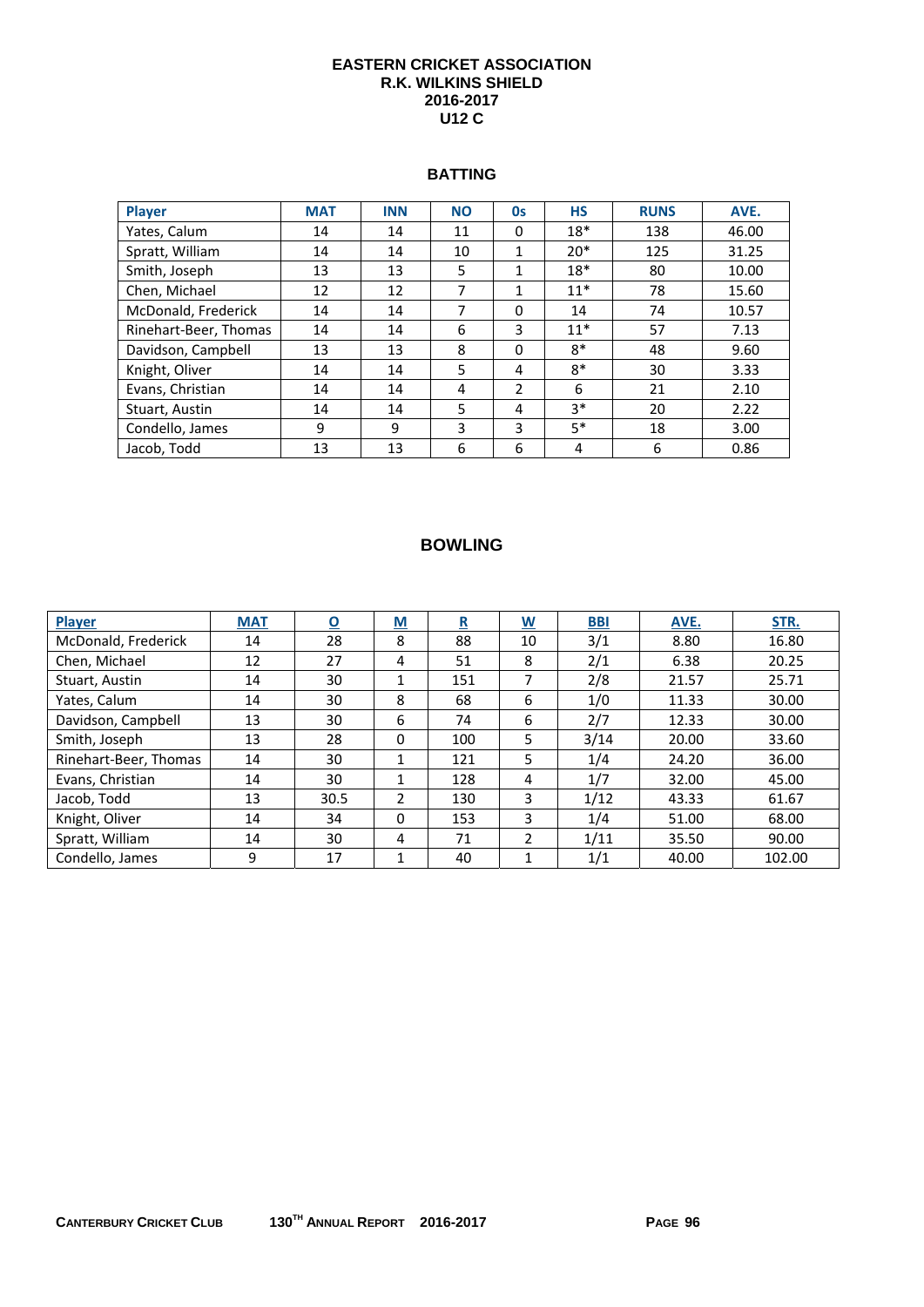#### **EASTERN CRICKET ASSOCIATION 2016‐2017 U10 BLUE**

#### **SEASON FIXTURE**

| <b>RND</b>     | <b>Dates</b> | <b>Home Team</b>            |              | <b>Away Team</b>                 | <b>Venue</b>          |
|----------------|--------------|-----------------------------|--------------|----------------------------------|-----------------------|
| $\mathbf{1}$   | 15 Oct 16    | Edinburgh Yellow            | $\mathsf{v}$ | Canterbury Appleton              | <b>WT Peterson</b>    |
|                |              |                             |              |                                  | Oval                  |
| $\overline{2}$ | 22 Oct 16    | Mont Albert Blue3/39(cc)    | def          | Canterbury Appleton2/99(cc)      | Elgar Park            |
|                |              |                             | by           |                                  | North East            |
|                |              |                             |              |                                  | Oval                  |
| 3              | 5 Nov 16     | Mont Albert Blue7/90(cc)    | def          | Canterbury Appleton3/140(cc)     | <b>Elgar Park</b>     |
|                |              |                             | by           |                                  | North East            |
|                |              |                             |              |                                  | Oval                  |
| $\overline{4}$ | 12 Nov       | Bulleen/Deepdene6/60        | def          | Canterbury Appleton7/125         | <b>Bulleen Park</b>   |
|                | 16           |                             | by           |                                  | No 3 (West)           |
| 5              | 19 Nov       | Edinburgh Green5/62(cc)     | def          | Canterbury Appleton9/192(cc)     | <b>WT Peterson</b>    |
|                | 16           |                             | by           |                                  | Oval                  |
| 6              | 26 Nov       | Canterbury Appleton3/99(cc) | def          | Bulleen/Deepdene4/55(cc)         | Hislop Park No        |
|                | 16           |                             |              |                                  | 2 Oval                |
|                |              |                             |              |                                  | (Central)             |
| $\overline{7}$ | 3 Dec 16     | Edinburgh Green7/56(cc)     | def          | Canterbury Appleton2/157(cc)     | <b>WT Peterson</b>    |
|                |              |                             | by           |                                  | Oval                  |
| 8              | 10 Dec 16    | Kew Junior Blue85           | def          | Canterbury Appleton2/84(cc)      | <b>Balwyn Park</b>    |
|                |              |                             |              |                                  | South                 |
| 9              | 17 Dec 16    | Canterbury Appleton3/127    | def          | Richmond Union Spartans7/77(cc)  | Hislop Park No        |
|                |              |                             |              |                                  | 2 Oval                |
|                |              |                             |              |                                  | (Central)             |
| 10             | 4 Feb 17     | Kew Junior Blue9/74(cc)     | def          | Canterbury Appleton3/148(cc)     | Balwyn Park           |
|                |              |                             | by           |                                  | South                 |
| 11             | 11 Feb 17    | <b>Kew Junior Blue</b>      | $\mathsf{v}$ | Canterbury Appleton              | Balwyn Park           |
|                |              |                             |              |                                  | South                 |
| 12             | 18 Feb 17    | Edinburgh Green             | v            | Canterbury Appleton              | <b>WT Peterson</b>    |
|                |              |                             |              |                                  | Oval                  |
| 13             | 25 Feb 17    | Canterbury Appleton         | $\mathsf{v}$ | Mont Albert Blue                 | <b>Highfield Park</b> |
|                |              |                             |              |                                  | No 2 (North           |
|                |              |                             |              |                                  | West)                 |
| 14             | 4 Mar 17     | <b>Richmond Union</b>       | def          | Canterbury Appleton7/124 A Grant | Alan Bain             |
|                |              | Spartans7/107(cc)           | by           | 3/8                              | Reserve               |

## **NO PREMIERSHIP AWARDED**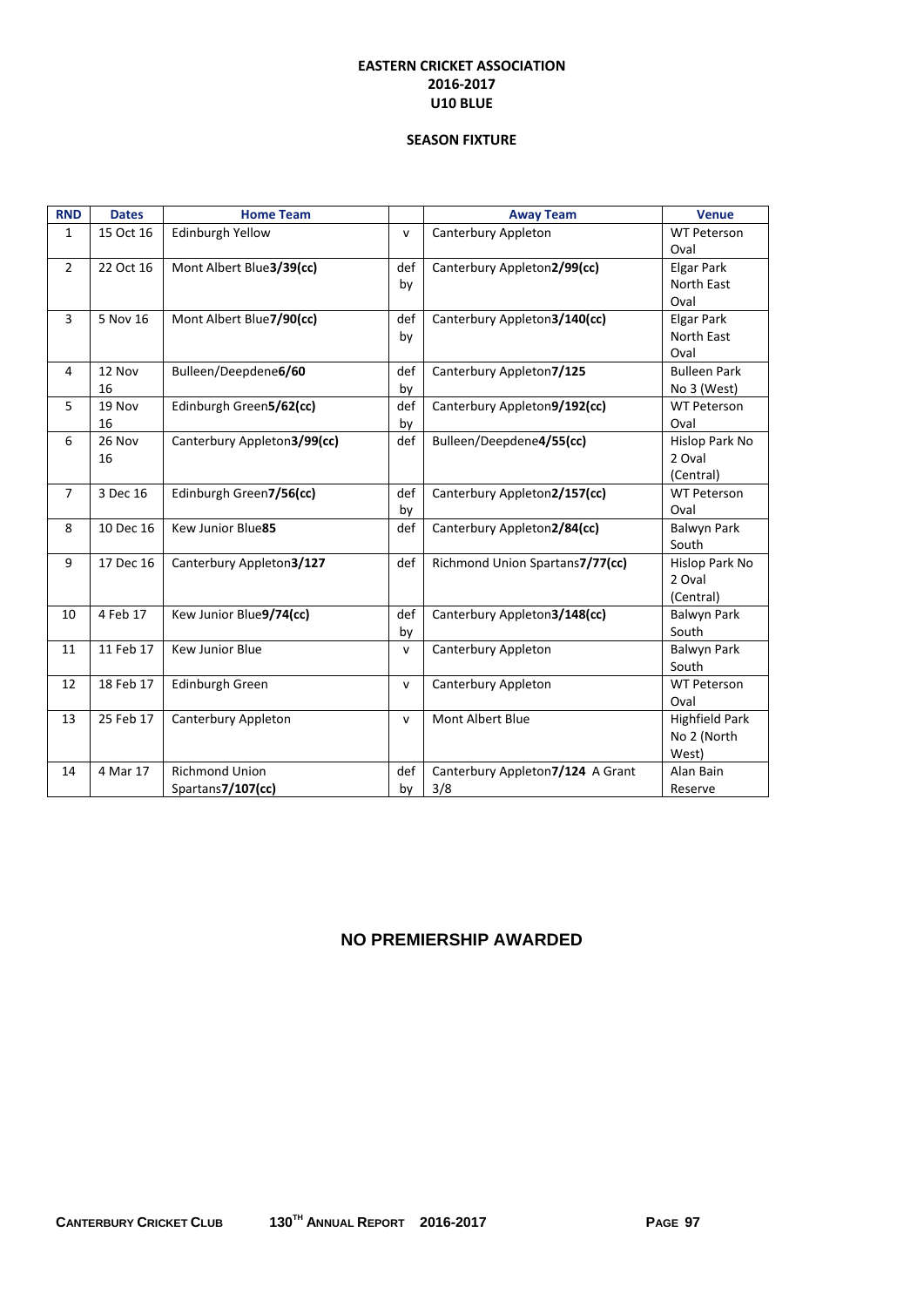#### **EASTERN CRICKET ASSOCIATION 2016-2017 U10 YELLOW**

## **SEASON FIXTURE**

| <b>RND</b>     | <b>Dates</b> | <b>Home Team</b>                                  |           | <b>Away Team</b>               | <b>Venue</b>                     |
|----------------|--------------|---------------------------------------------------|-----------|--------------------------------|----------------------------------|
| 1              | 15 Oct 16    | Trinity Willison Red10/80(cc)                     | def<br>by | Canterbury Berries2/103(cc)    | <b>Highfield Park</b><br>(Upper) |
| $\overline{2}$ | 22 Oct 16    | <b>Canterbury Berries</b>                         | drew      | <b>Burwood Black</b>           | Myrtle Park No<br>1 (West)       |
| 3              | 5 Nov 16     | Canterbury                                        | def       | <b>STC South Camberwell</b>    | Hislop Park No 3                 |
|                |              | Berries8/98(cc) P Macmillan 3/5<br>L Jones $3/11$ | by        | Blue5/117(cc)                  | Oval (West)                      |
| $\overline{4}$ | 12 Nov 16    | Canterbury Berries7/66(cc)                        | def       | <b>Camberwell Magpies</b>      | Hislop Park No 3                 |
|                |              |                                                   | by        | White3/123(cc)                 | Oval (West)                      |
| 5              | 19 Nov 16    | North Balwyn Gold4/99                             | def       | Canterbury Berries7/86         | Macleay Park                     |
|                |              |                                                   |           |                                | No <sub>5</sub>                  |
| 6              | 26 Nov 16    | Canterbury Berries6/79                            | def       | Edinburgh Gold4/77             | Hislop Park No 3                 |
|                |              |                                                   |           |                                | Oval (West)                      |
| $\overline{7}$ | 3 Dec 16     | Camberwell Magpies White8/119(cc)                 | def       | Canterbury Berries77           | Anderson Park                    |
|                |              |                                                   |           |                                | Lower                            |
| 8              | 10 Dec 16    | Canterbury Berries9/65(cc)                        | def       | <b>STC South Camberwell</b>    | Hislop Park No 3                 |
|                |              |                                                   | by        | Blue7/95(cc)                   | Oval (West)                      |
| 9              | 17 Dec 16    | Canterbury Berries7/70(cc) P Curtin               | def       | Trinity Willison Gold5/105(cc) | Hislop Park No 3                 |
|                |              | 3/6                                               |           |                                | Oval (West)                      |
| 10             | 4 Feb 17     | Canterbury Berries4/61(cc)                        | def       | Trinity Willison Red5/73(cc)   | Markham                          |
|                |              |                                                   | by        |                                | Reserve                          |
| 11             | 11 Feb 17    | Burwood Black4/90(cc)                             | def       | Canterbury Berries8/73(cc)     | Cooper Reserve                   |
| 12             | 18 Feb 17    | Canterbury Berries6/60(cc) J Katiforis            | def       | <b>STC South Camberwell</b>    | Markham                          |
|                |              | 3/5                                               | by        | <b>Blue8/74</b>                | Reserve                          |
| 13             | 25 Feb 17    | Canterbury Berries6/93                            | def       | <b>Camberwell Magpies</b>      | Markham                          |
|                |              |                                                   | by        | Gold10/66                      | Reserve                          |
| 14             | 4 Mar 17     | Canterbury Berries6/92 R Kinariwala               | def       | North Balwyn Gold5/98          | Markham                          |
|                |              | 3/1                                               | by        |                                | Reserve                          |

# **NO PREMIERSHIP AWARDED**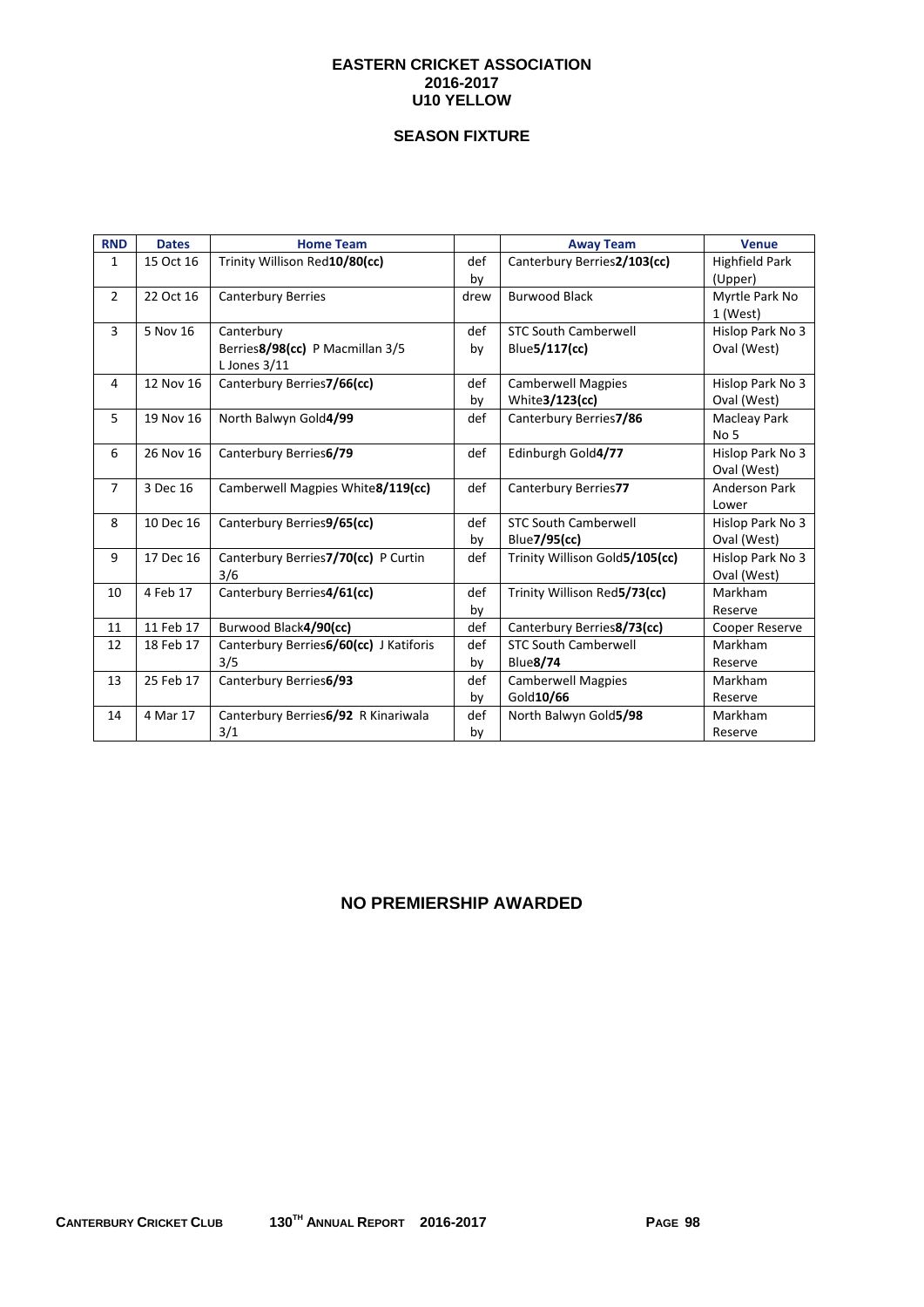#### **EASTERN CRICKET ASSOCIATION 2016-2017 U10 SUNDAY**

## **SEASON FIXTURE**

| <b>RND</b>     | <b>Dates</b> | <b>Home Team</b>                  |      | <b>Away Team</b>               | <b>Venue</b>   |
|----------------|--------------|-----------------------------------|------|--------------------------------|----------------|
| 1              | 16 Oct 16    | Ashburton Willows5/74 H Hannebery | def  | Canterbury Two blues 3/112(cc) | Markham        |
|                |              | 3/5                               | by   |                                | Reserve        |
| $\overline{2}$ | 23 Oct 16    | Canterbury Two blues              | drew | <b>Glen Iris Saxons</b>        | Hislop Park No |
|                |              |                                   |      |                                | 1 Oval (East)  |
| 3              | 6 Nov 16     | <b>BYE</b>                        |      | Canterbury Two blues           | Eley Park      |
| 4              | 13 Nov 16    | Canterbury Two blues9/78          | tied | Box Hill Green1/78             | Hislop Park No |
|                |              |                                   |      |                                | 1 Oval (East)  |
| 5              | 20 Nov 16    | Canterbury Two blues8/116(cc)     | def  | Glen Iris Kings4/106(cc)       | Hislop Park No |
|                |              |                                   |      |                                | 1 Oval (East)  |
| 6              | 27 Nov 16    | Surrey Hills Green8/107(cc)       | def  | Canterbury Two blues9/100(cc)  | Surrey Park No |
|                |              |                                   |      |                                | 4 Oval (South  |
|                |              |                                   |      |                                | East)          |
| $\overline{7}$ | 4 Dec 16     | Canterbury Two blues6/94(cc)      | def  | Box Hill Gold6/110             | Hislop Park No |
|                |              |                                   | by   |                                | 1 Oval (East)  |
| 8              | 11 Dec 16    | Glen Iris Ravens2/125(cc)         | def  | Canterbury Two blues5/64(cc)   | Dorothy Laver  |
|                |              |                                   |      |                                | West (North)   |
| 9              | 18 Dec 16    | Canterbury Two blues2/106         | def  | Donvale6/77(cc)                | Hislop Park No |
|                |              |                                   |      |                                | 1 Oval (East)  |
| 10             | 5 Feb 17     | Canterbury Two blues5/88(cc)      | def  | <b>Burwood Uniting</b>         | Hislop Park No |
|                |              |                                   |      | Canterbury8/72(cc)             | 1 Oval (East)  |
| 11             | 12 Feb 17    | Ashwood5/104(cc)                  | def  | Canterbury Two blues9/100(cc)  | Ashwood        |
|                |              |                                   |      |                                | College        |
| 12             | 19 Feb 17    | Canterbury Two blues0/67          | def  | Glen Iris Wizards6/54(cc)      | Hislop Park No |
|                |              |                                   |      |                                | 1 Oval (East)  |
| 13             | 26 Feb 17    | Surrey Hills Gold4/61(cc)         | def  | Canterbury Two blues7/87       | Surrey Park No |
|                |              |                                   | by   |                                | 4 Oval (South  |
|                |              |                                   |      |                                | East)          |
| 14             | 5 Mar 17     | Canterbury Two blues2/109(cc)     | def  | Ashburton Willows3/81          | Hislop Park No |
|                |              |                                   |      |                                | 1 Oval (East)  |

# **NO PREMIERSHIP AWARDED**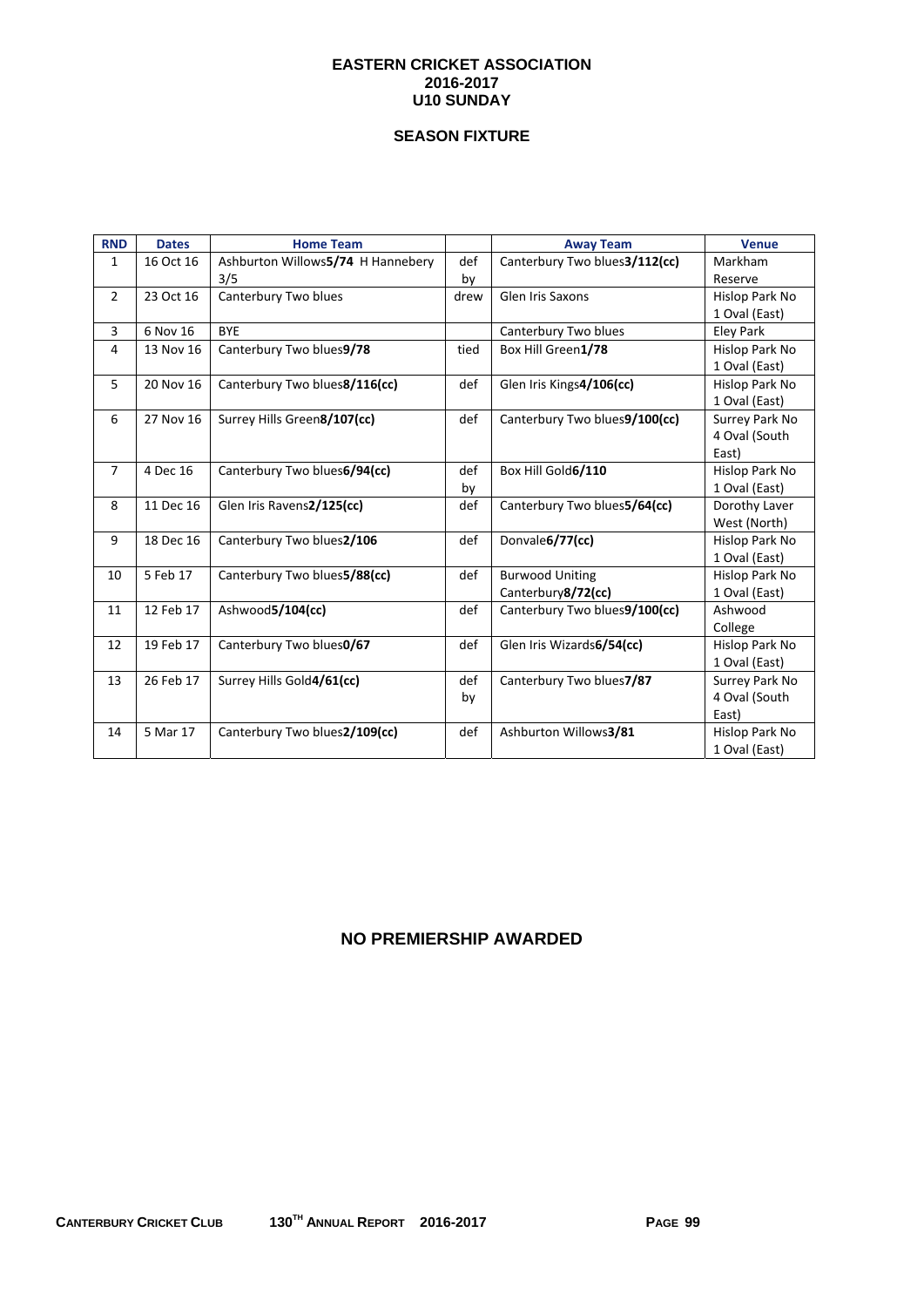# **HIGHEST TEAM SCORES**

| <b>SCORE</b> | XI              | <b>OPPOSITION</b>           | <b>SEASON</b> |
|--------------|-----------------|-----------------------------|---------------|
|              |                 |                             |               |
| 9/461        | 4 <sup>TH</sup> | <b>STC South Camberwell</b> | 1976-77       |
| 8/431        | 2 <sup>nd</sup> | Mont Albert                 | 2011-12       |
| 412          | 1 <sup>st</sup> | Box Hill                    | 1905-06       |
| 6/383        | 2 <sup>nd</sup> | Mulgrave                    | 2014-15       |
| 8/368        | 2 <sup>nd</sup> | Deepdene                    | 1978-79       |
| 366          | 1 <sup>ST</sup> | Kew                         | 1913-14       |
| 5/365        | 1 <sup>st</sup> | East Malvern Tooronga       | 2012-13       |
| 6/356        | 3 <sup>rd</sup> | South Yarra                 | 2001-02       |
| 353          | 1 <sup>st</sup> | <b>Bulleen</b>              | 2001-02       |
| 9/351        | 1 <sup>st</sup> | West Hawthorn               | 2001-02       |
| 4/345        | 1 <sup>st</sup> | <b>Richmond City</b>        | 2009-10       |
| 7/345        | 3 <sup>rd</sup> | North Balwyn                | 1980-81       |
| 3/342        | 4 <sup>th</sup> | <b>STC South Camberwell</b> | 1998-99       |
| 7/342        | 1 <sup>st</sup> | St Barnabas                 | 2014-15       |
| 8/339        | U16             | North Balwyn                | 1966-67       |
| 9/339        | 2 <sup>nd</sup> | Deepdene                    | 1979-80       |

# **LOWEST TEAM SCORES**

| <b>SCORE</b> | XI              | <b>OPPOSITION</b>    | <b>SEASON</b> |
|--------------|-----------------|----------------------|---------------|
|              |                 |                      |               |
| 23           | 1 <sup>ST</sup> | Deepdene             | 1943-44       |
| 26           | 1 <sub>ST</sub> | <b>Box Hill</b>      | 1890-91       |
| 29           | U16             | Donvale              | 1984-85       |
| 34           | 1 <sup>st</sup> | Deepdene             | 2003-04       |
| 38           | 1 <sup>st</sup> | <b>Mont Albert</b>   | 1965-66       |
| 43           | $4^{\text{th}}$ | <b>Richmond City</b> | 1980-81       |
| 45           | $1^{ST}$        | Mont Albert          | 2006-07       |
| 51           | 2 <sup>nd</sup> | Croydon              | 1968-69       |
| 53           | 3 <sup>RD</sup> | <b>Richmond City</b> | 1977-78       |
| 57           | 1 <sup>st</sup> | Mulgrave             | 2010-11       |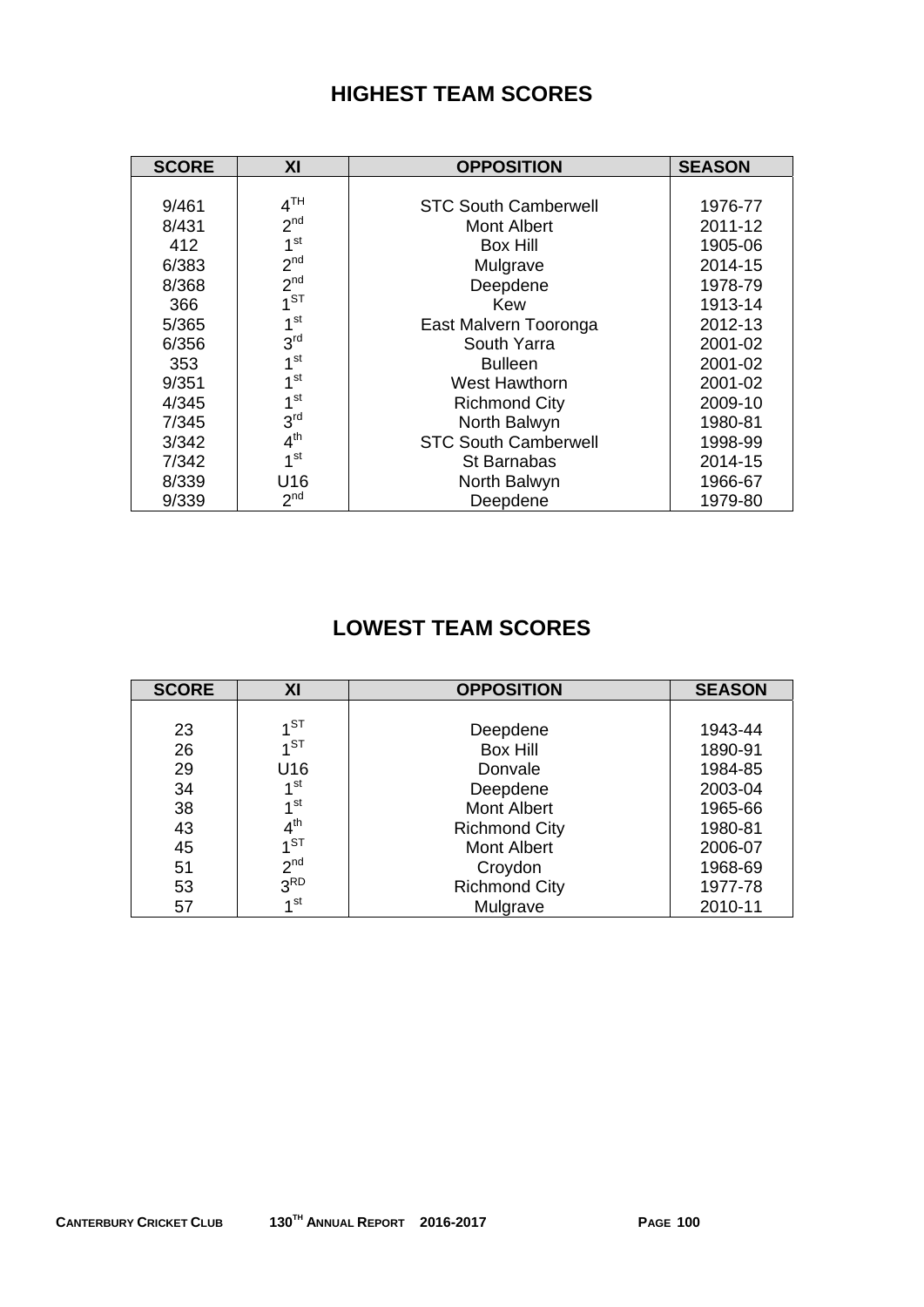# **HIGHEST INDIVIDUAL SCORES**

| <b>SCORE</b> | XI              | <b>PLAYER</b>      | <b>SEASON</b> |
|--------------|-----------------|--------------------|---------------|
| 205*         | 2 <sup>nd</sup> | Prathap Kumar, R   | 2014-15       |
| 192          | 3 <sup>RD</sup> | Bertram, G         | 1981-82       |
| 190          | 4 <sup>th</sup> | Day, S             | 1976-77       |
| 168*         | 1 <sup>st</sup> | Mackie, S          | 1921-22       |
| 167*         | 1 <sup>st</sup> | Goodear. G         | 1962-63       |
| 160*#        | 2 <sup>nd</sup> | Sanguinetti, G     | 2007-08       |
| $159*$       | 2 <sup>nd</sup> | McCarthy, E        | 1980-81       |
| $157*$       | 1 <sup>st</sup> | Silvers, K         | 1941-42       |
| 157          | 4 <sup>th</sup> | McBride, D         | 2006-07       |
| 157          | 2 <sup>nd</sup> | <b>Cumming ACR</b> | 2010-11       |
| 154          | 1 <sup>st</sup> | Goodear, G         | 1953-54       |
| 154          | 1 <sup>st</sup> | McCarthy, G        | 2008-09       |
| $151*$       | 2 <sup>nd</sup> | McCarthy, E        | 1977-78       |
| 150          | 1 <sup>st</sup> | Mash, L            | 2014-15       |
| 150          | 2 <sup>nd</sup> | Everard, D         | 1976-77       |
| 150          | 4 <sup>th</sup> | King. L            | 2009-10       |
| 148          | 1 <sup>st</sup> | Powick, G          | 2012-13       |
| 144          | 3 <sup>rd</sup> | Russell, P         | 1978-79       |
| 145          | 4 <sup>th</sup> | Stafford, M        | 2007-08       |
| $141*$       | 3 <sup>rd</sup> | Lister, G          | 1987-88       |
| $140*$       | 3 <sup>rd</sup> | McCann, R          | 2008-09       |
| 140          | 4 <sup>th</sup> | Day, P             | 1976-77       |
| 139*         | 2 <sup>nd</sup> | Bate, J            | 1976-77       |
| 136          | 1 <sup>st</sup> | Goodear, G         | 1976-77       |
| 135          | 1 <sup>st</sup> | McCarthy, G        | 2006-07       |
| 134          | 1 <sup>st</sup> | Mash, L            | 2015-16       |
| 135          | 1 <sup>st</sup> | Graham, C          | 2016-17       |
| 130          | 2 <sup>nd</sup> | Sangiunetti, G     | 2007-08       |

\* Not out # In Grand Final and Premiership

# **BEST BOWLING IN AN INNINGS**

| <b>ANALYSIS</b> | <b>PLAYER</b>  | XI              | <b>SEASON</b> |
|-----------------|----------------|-----------------|---------------|
|                 |                |                 |               |
| 9/25            | Marshall, B    | 3 <sup>rd</sup> | 1972-73       |
| 9/30            | Campbell, J    | 1 <sup>st</sup> | 1921-22       |
| 8/8             | Gion F         | 1 <sup>st</sup> | 1942-43       |
| $8/19*$         | Dundas, W      | 2 <sup>nd</sup> | 1971-72       |
| 8/29            | Sandaradura, H | 1 <sup>st</sup> | 2014-15       |
| 8/35            | O'Brien, B     | 1 <sup>st</sup> | 1965-66       |
| 8/35            | Smith, N       | 4 <sup>th</sup> | 2007-08       |
| 8/36            | Gore, A        | 3 <sup>rd</sup> | 2001-02       |
| 8/37            | Kildey, L      | U16             | 1974/75       |
| 8/39            | Hillman, P     | 4 <sup>th</sup> | 1983-84       |
| 8/49            | Allen          | 1 <sup>st</sup> | 1905-06       |
| 8/51            | Gates, D       | 4 <sup>th</sup> | 2006-07       |
| 8/52            | Swan, H        | 1 <sup>st</sup> | 1921-22       |
| 8/59            | McKean, D      | 4 <sup>th</sup> | 1977-78       |
| 8/79            | Maguire, L     | 1 <sup>st</sup> | 1947-48       |

\* Includes Hat Trick